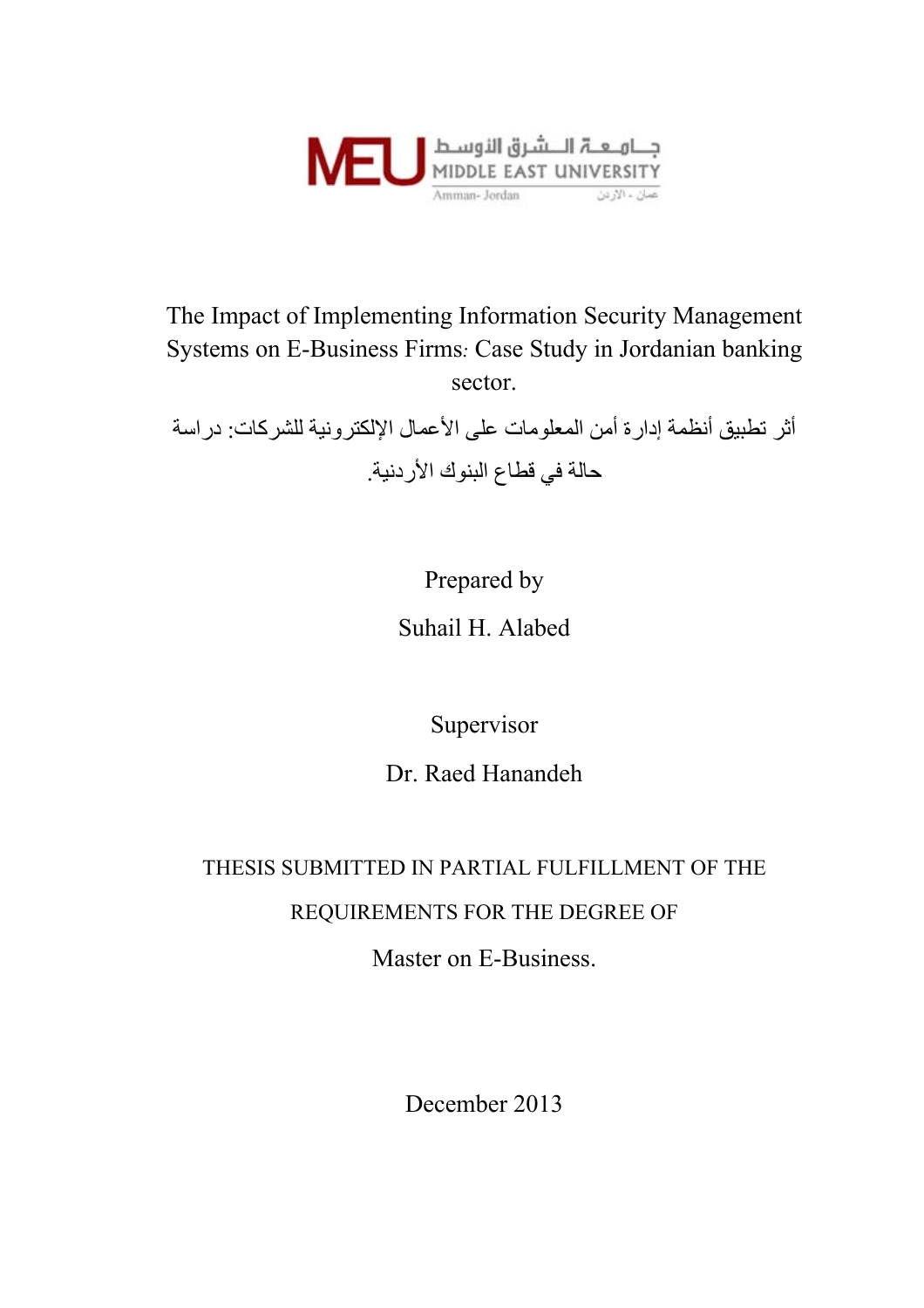# Authorization

I am Suhail H. Alabed; authorize Middle East University to make copies of my dissertation to libraries, institutions, or public when asked to.

Nanc

Suhail H Alabed

 $S_1$ giature

Date

 $472012$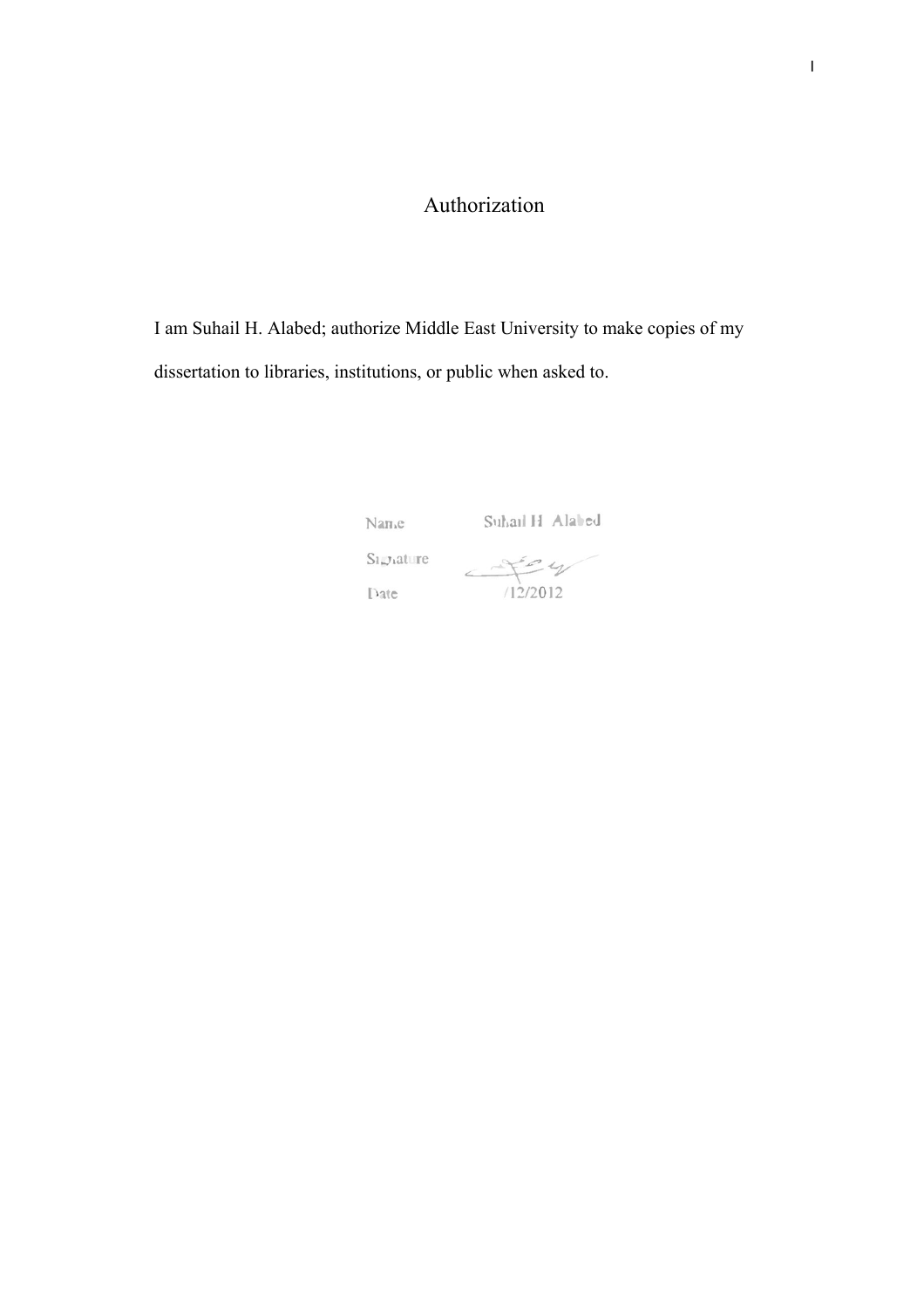# DISCUSSION COMMITTEE DECISION

This thesis was discussed under title:

*The Impact of Implementing Information Security Management Systems on E-Business Firms: Case Study in Jordanian banking sector*.

Approved on

Date: 10/3/2013

|                             |                        | wohavion                                                |
|-----------------------------|------------------------|---------------------------------------------------------|
| <b>Discussion Committee</b> |                        | Signaturg<br>University                                 |
| Dr. Raed Hanandeh           | Supervisor             | MEU                                                     |
| Dr. Soud Almahamid          | <b>Internal Member</b> | <b>MEU</b>                                              |
| Dr. Haroun Alryalat         | <b>External Member</b> | The World Islamic<br>Science & Education<br>University. |
|                             |                        |                                                         |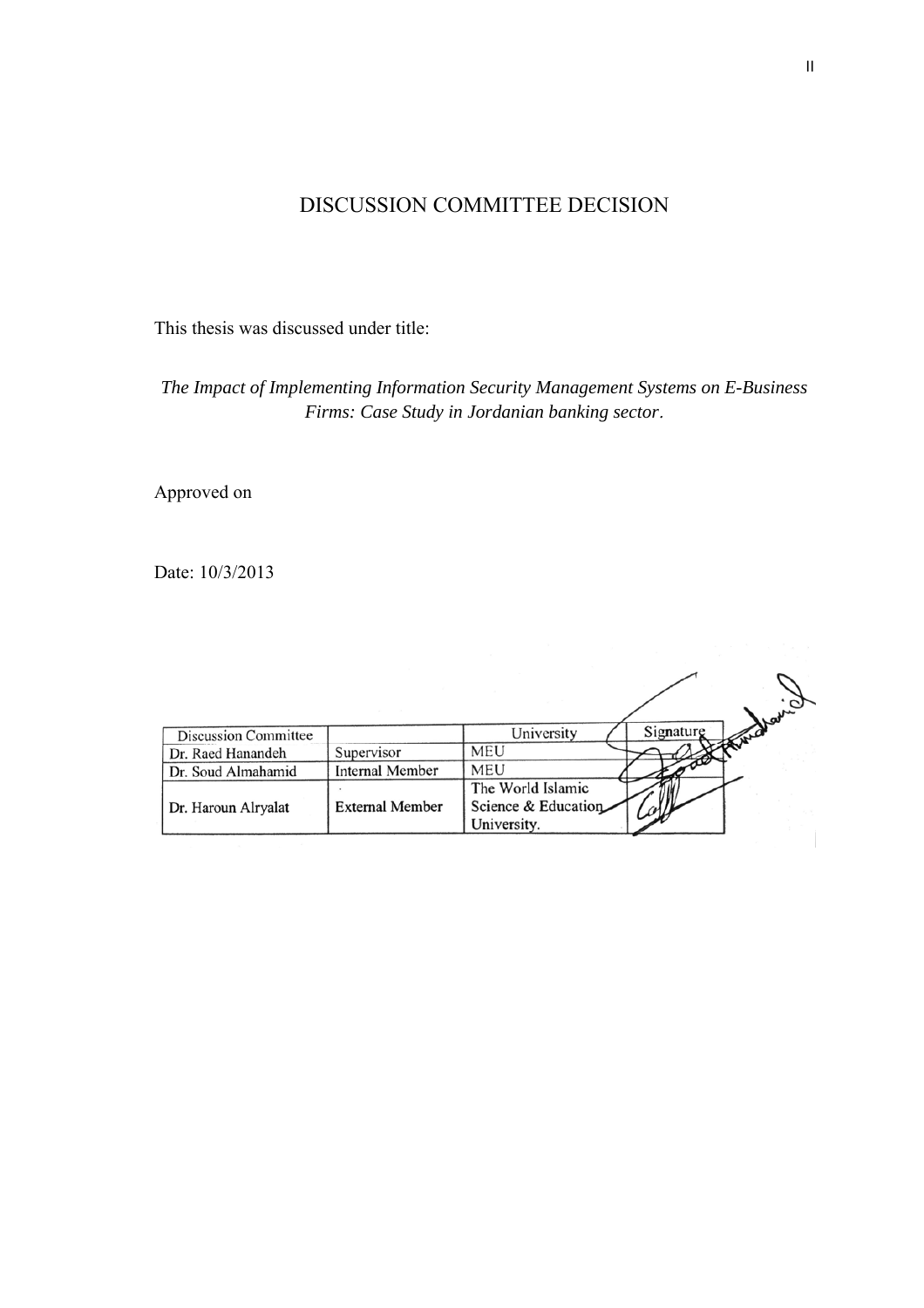#### Acknowledgements

This thesis is the product of an educational experience at MEU, various individuals have contributed towards its completion at different stages, either directly or indirectly,. Any attempt to thank all of them is bound to fall short.

To begin, I would like to express my wholehearted and sincere gratitude to Dr. Raed Hanandeh for his guidance, time and patience, for supporting participants in this thesis during all stages of performance.

I would like to extend my special thanks to my tutor, whose encouragement and support were vital, without which I wouldn't be able to completing this degree's requirements to bring it in its current mode.

> Sincerely Yours: Suhail H. Alabed.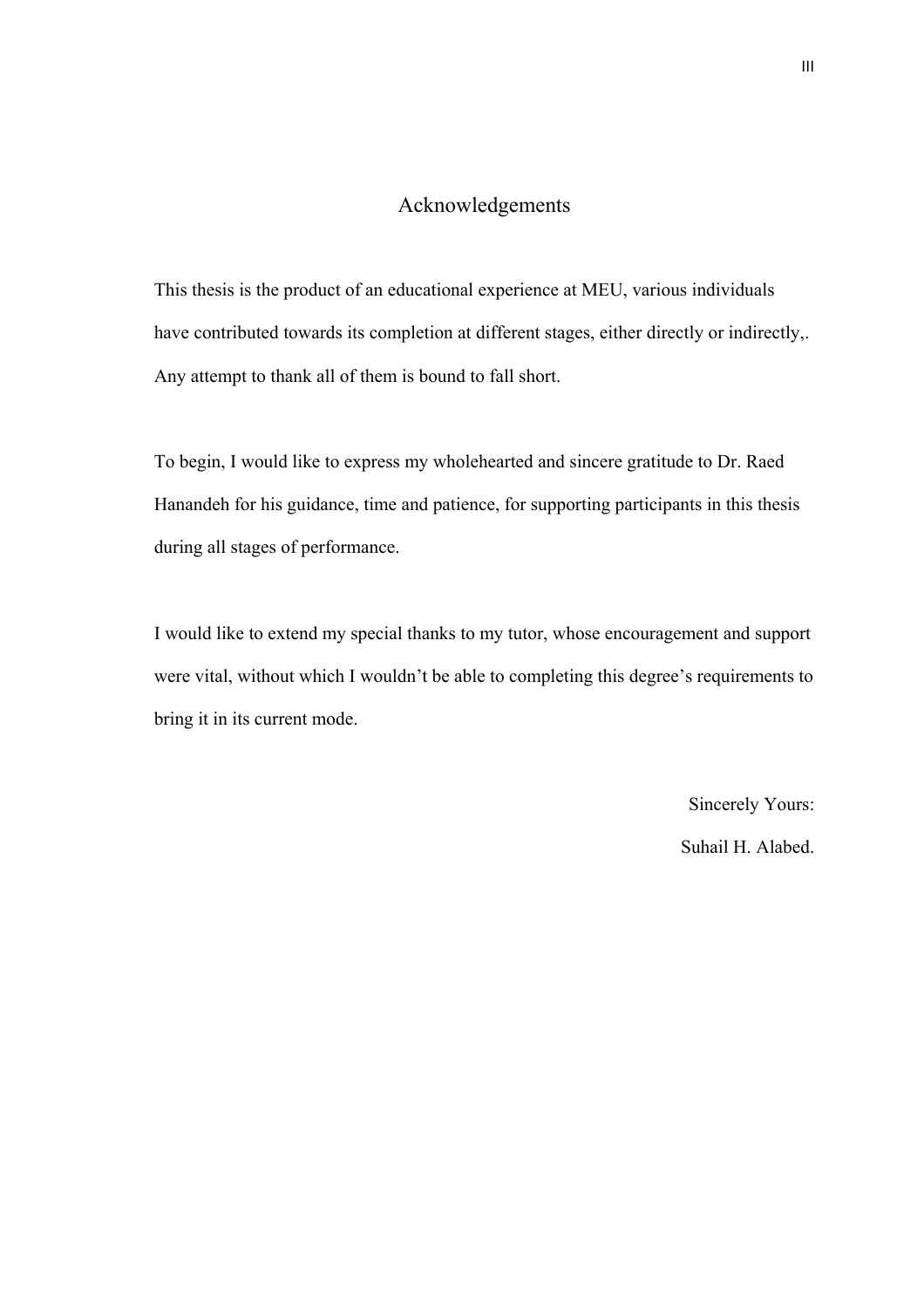# Dedication

To

My Father and Mother My Wife, Son, and Daughters All my Family Members

And To my best Friend Ismail Mohammed.

Sincerely Yours,

Suhail H. Alabed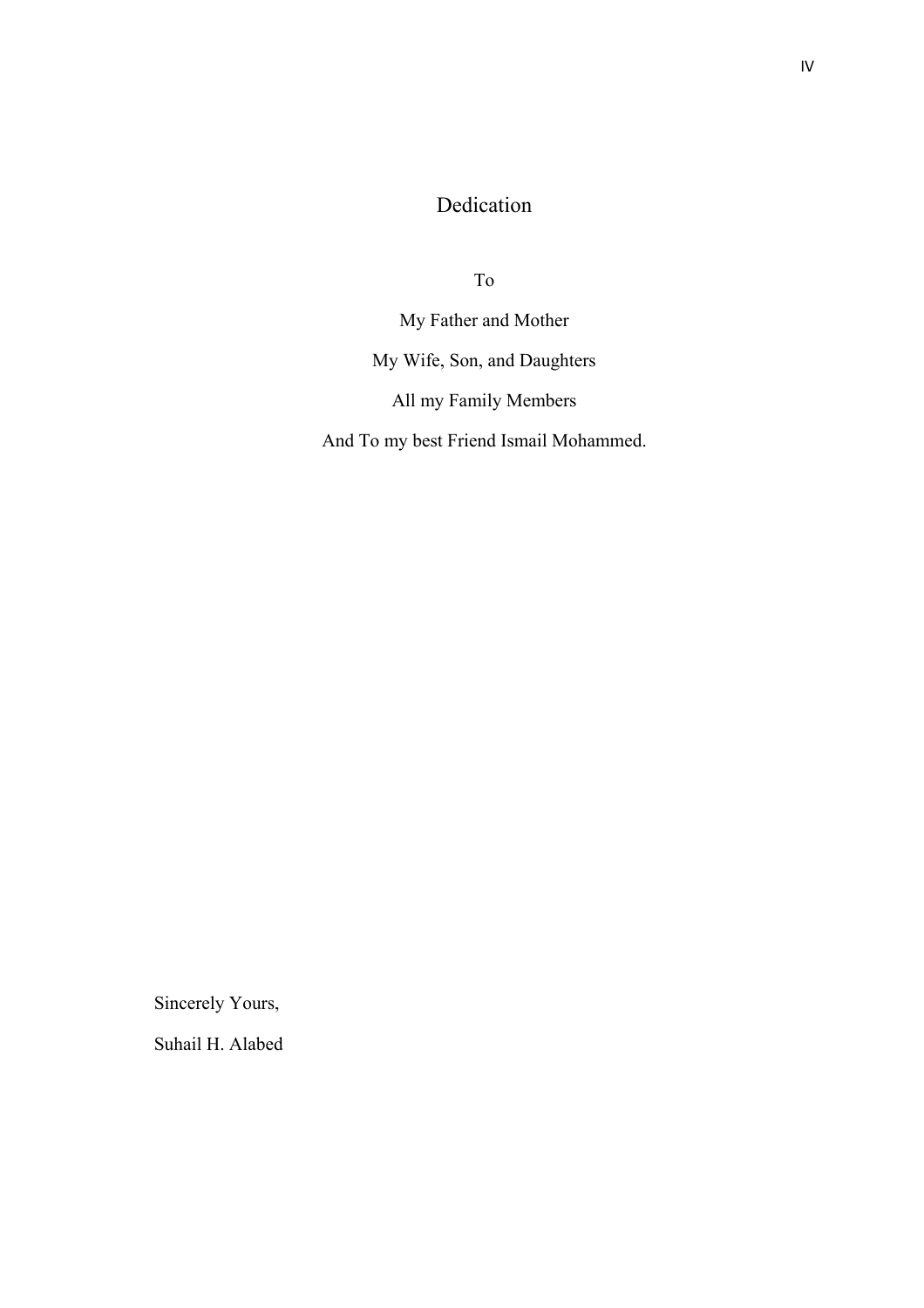# **Table of Contents**

# **Table of Contents**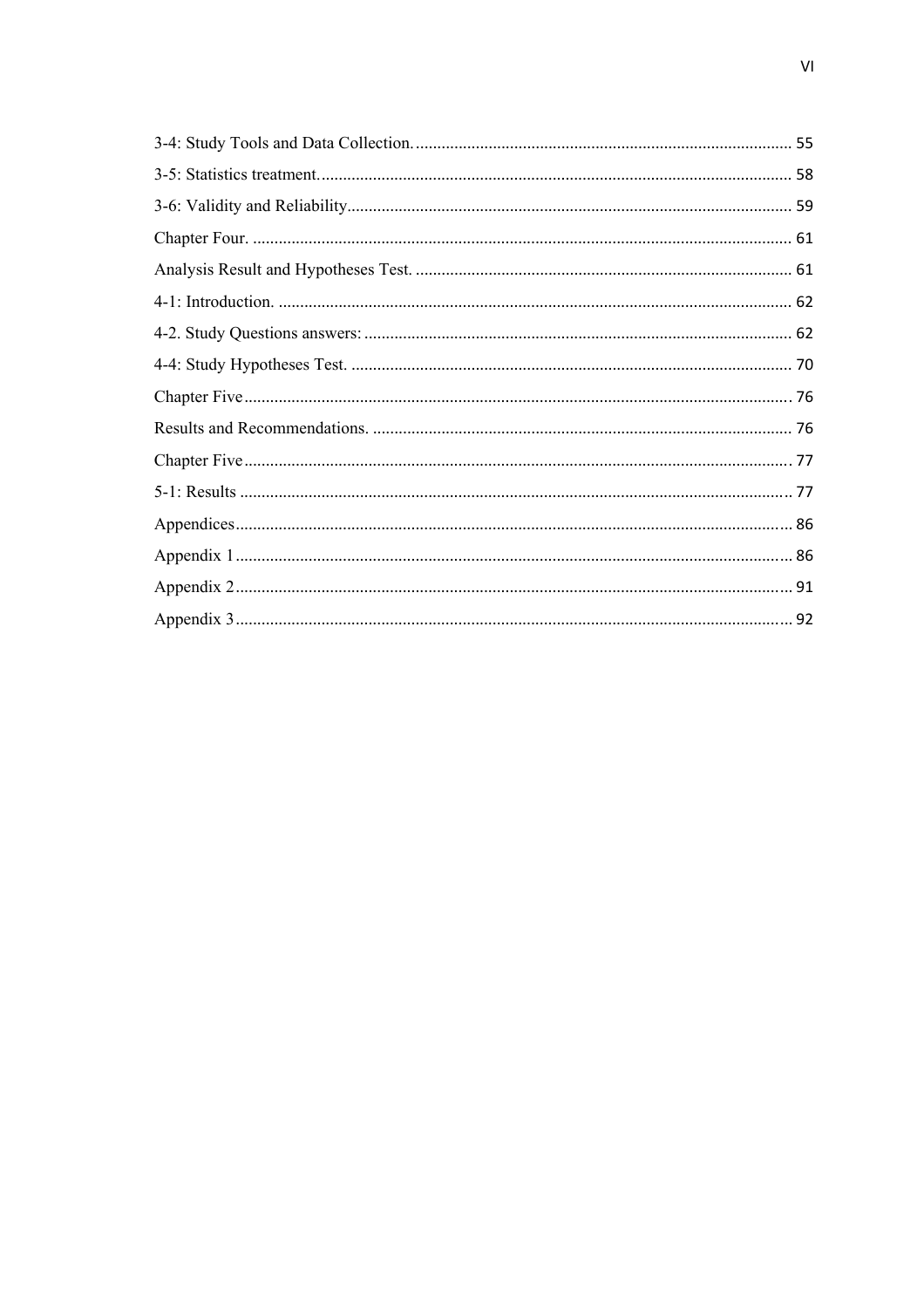| No.      | Subject                                                                                                                        | Page |
|----------|--------------------------------------------------------------------------------------------------------------------------------|------|
| $2 - 1$  | Major Information Security Incidents.                                                                                          | 17   |
| $3 - 1$  | <b>Reliability of Questionnaire Dimensions</b>                                                                                 | 57   |
| $4 - 1$  | Distribution of research sample according to demographic<br>variables.                                                         | 61   |
| $4 - 2$  | Samples' Distributions in terms of Security Policy                                                                             | 62   |
| $4 - 3$  | Descriptive Statistic of Internal Audit as to the Research<br>Sample.                                                          | 63   |
| $4 - 4$  | Descriptive Statistic of External Audit as to the Research<br>Sample.                                                          | 64   |
| $4 - 5$  | <b>Internal Attack Vulnerability</b>                                                                                           | 65   |
| $4 - 6$  | External Attack Vulnerability for the Research Companies.                                                                      | 66   |
| $4 - 7$  | Intrusions detection success                                                                                                   | 67   |
| $4 - 8$  | Viewing the System is Secure                                                                                                   | 67   |
| $4-9$    | Simple Regression between information security management<br>system and E-Business security firms.                             | 68   |
| $4 - 10$ | Stepwise Multiple Regression test to identify the effect of<br>security management system on vulnerability of internal attack  | 69   |
| $4 - 11$ | Stepwise Multiple Regression test to identify the effect of<br>security management system on vulnerability of external attack. | 70   |
| $4 - 12$ | Stepwise Multiple Regression test to identify the effect of<br>security management system on intrusion detection success.      | 71   |
| $4 - 13$ | Stepwise Multiple Regression test to identify the effect of<br>security management system on viewing better secure system.     | 72   |

List of t Tables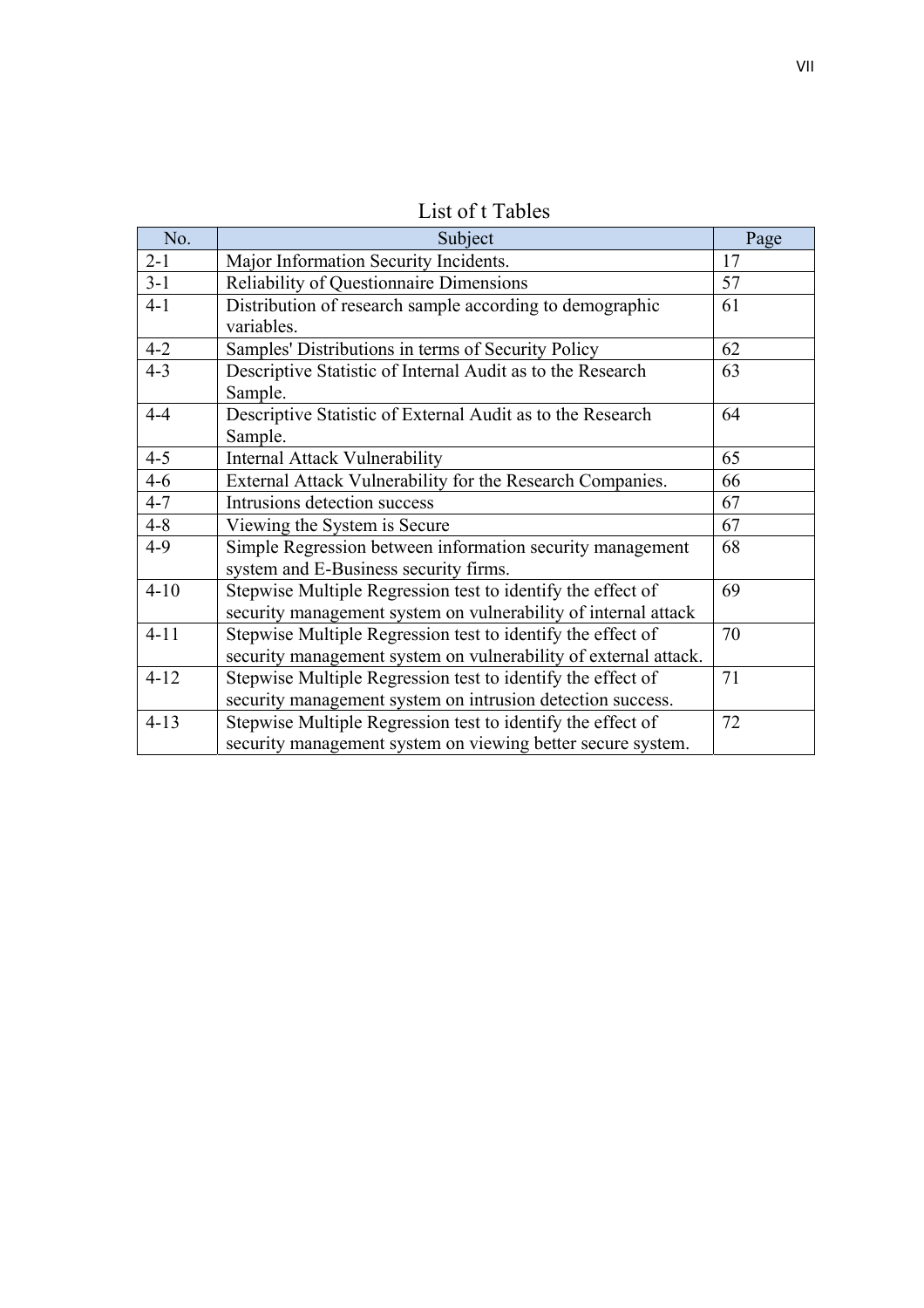| List of Figures |  |
|-----------------|--|
|                 |  |

| No.     | Subject                                              | Page |
|---------|------------------------------------------------------|------|
| $1 - 1$ | <b>Study Model</b>                                   | 9    |
| $2 - 1$ | 2011 Sampling of Security Incidents by Attacks Type, | 19   |
|         | Time, and Impact,                                    |      |
| $2 - 2$ | Security elements.                                   | 21   |
| $2 - 3$ | Information Security Conceptual Architecture.        | 23   |
| $2 - 4$ | PDCA diagram                                         | 28   |
| $2 - 5$ | Risk relationships.                                  | 29   |
| $2 - 6$ | <b>Control Clauses</b>                               | 30   |
| $2 - 7$ | ISMS implementation process' cycle.                  | 35   |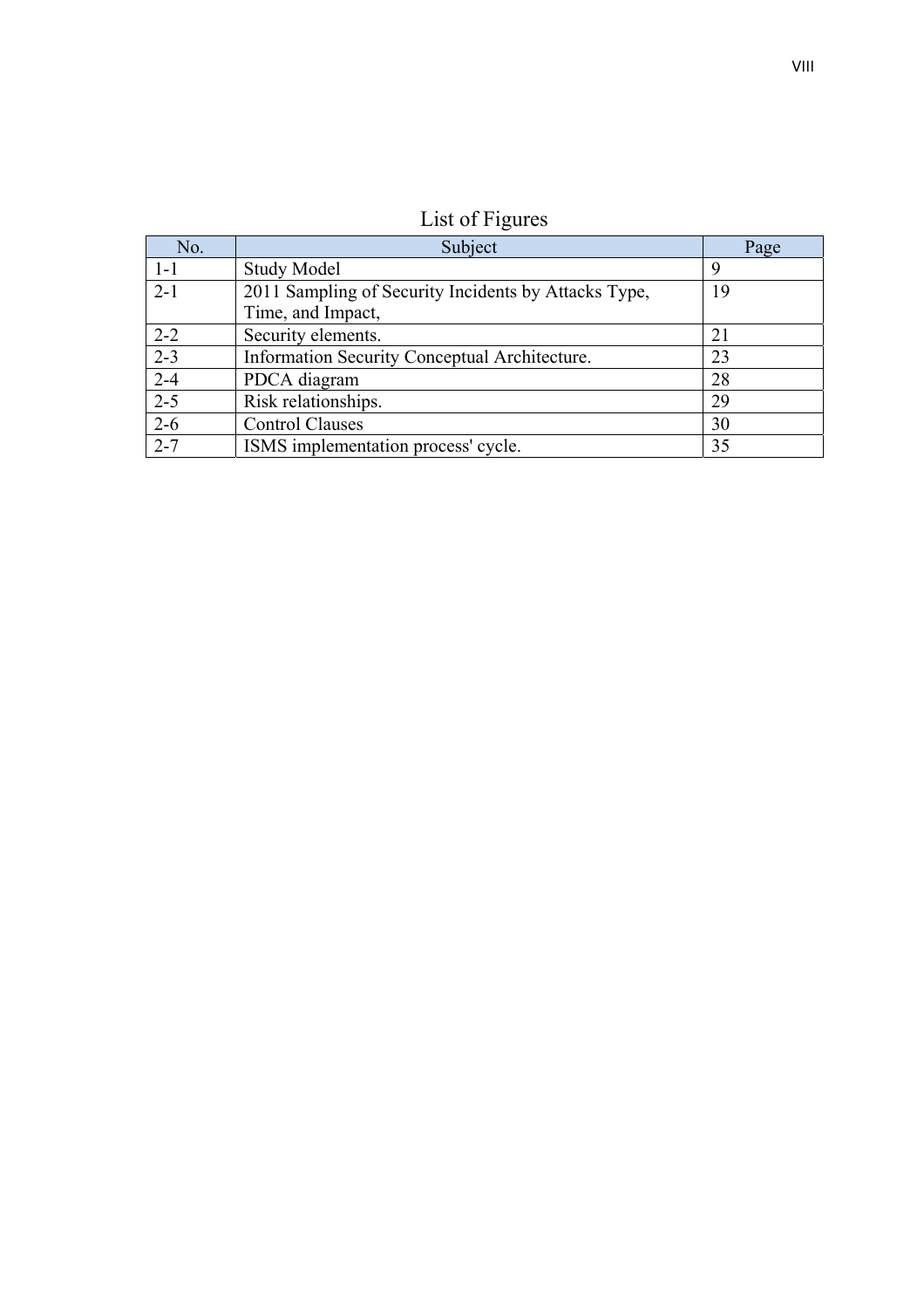| Appendices |  |
|------------|--|
|            |  |

| No. | Subject                                              | Page |
|-----|------------------------------------------------------|------|
|     | Information Security Management System (ISMS) family | 92   |
|     | standards, scope and purpose.                        |      |
|     | Names of arbitrators.                                |      |
|     | Questionnaire.                                       | 98   |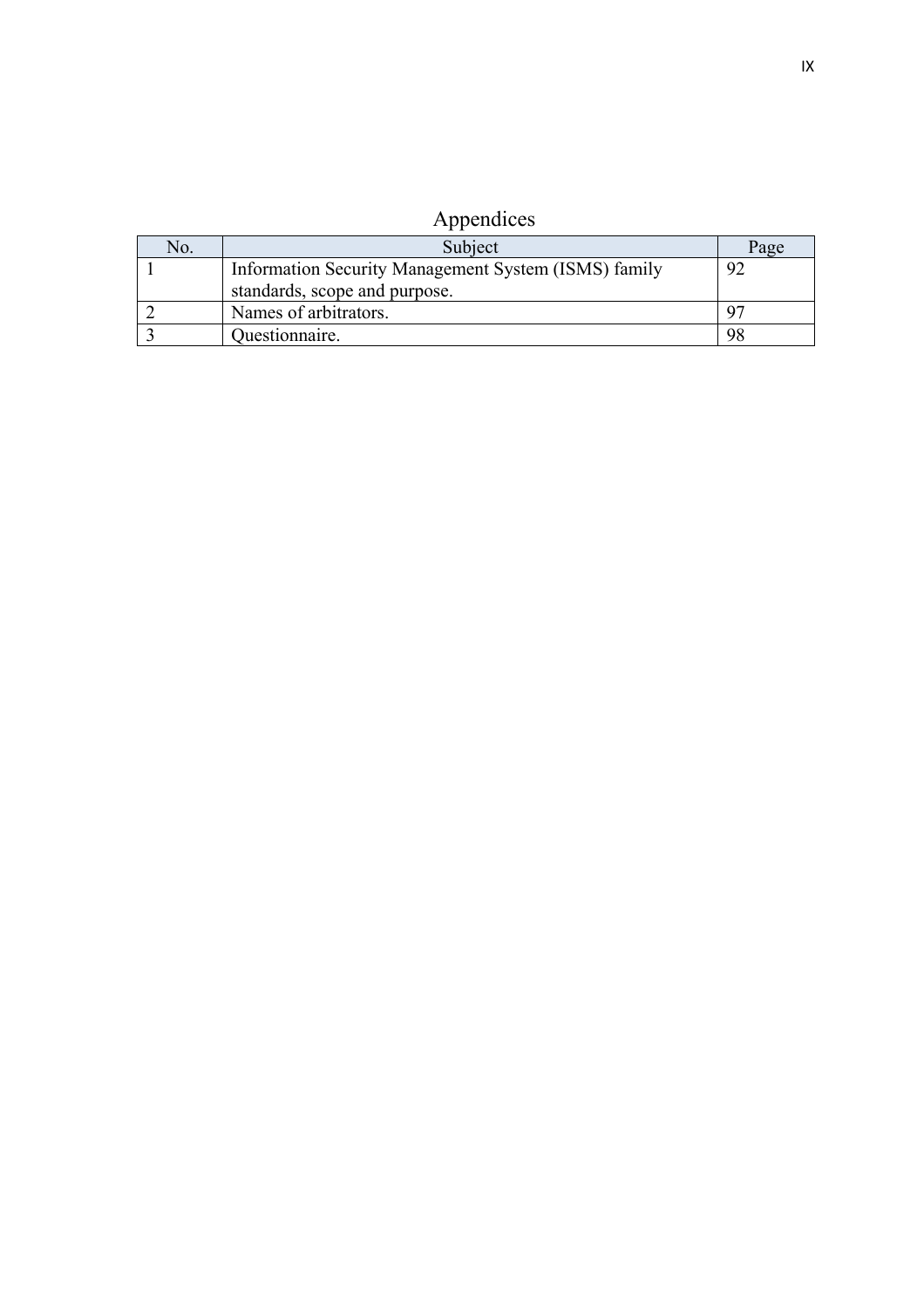# *The Impact of Implementing Information Security Management's Systems in E-Business Firms.*

 *Case Study in Jordanian banking* **sector.** 

Prepared by Suhail H. Alabed Supervisor Dr. RaedHanandeh

#### **Abstract**

The main objective of this study is to understand the impact of applying Information Security Management Systems on E-business security firms. The targeted employees sector as to this research, is directed towards all IT banking Staff in Jordan. A random sample of the respective employees was selected to consist of (116) IT professionals in Jordanian Commercial banks. In my way to fulfill the research objectives, a Questionnaire was processed to collect relevant data in terms of this research's variables. The outcomes of foregoing questionnaire stated that most of respondents believe that their organization adopts corporate security policy, including but not limited to, regular internal and external audit to maintain the organization systems and protect it against, both internal and external violations. Furthermore, the availability of security systems in any organization shall work in hastening the concerned employees to review their organization systems, supported with to Managers' approval and recommendations to obtain wide range of security.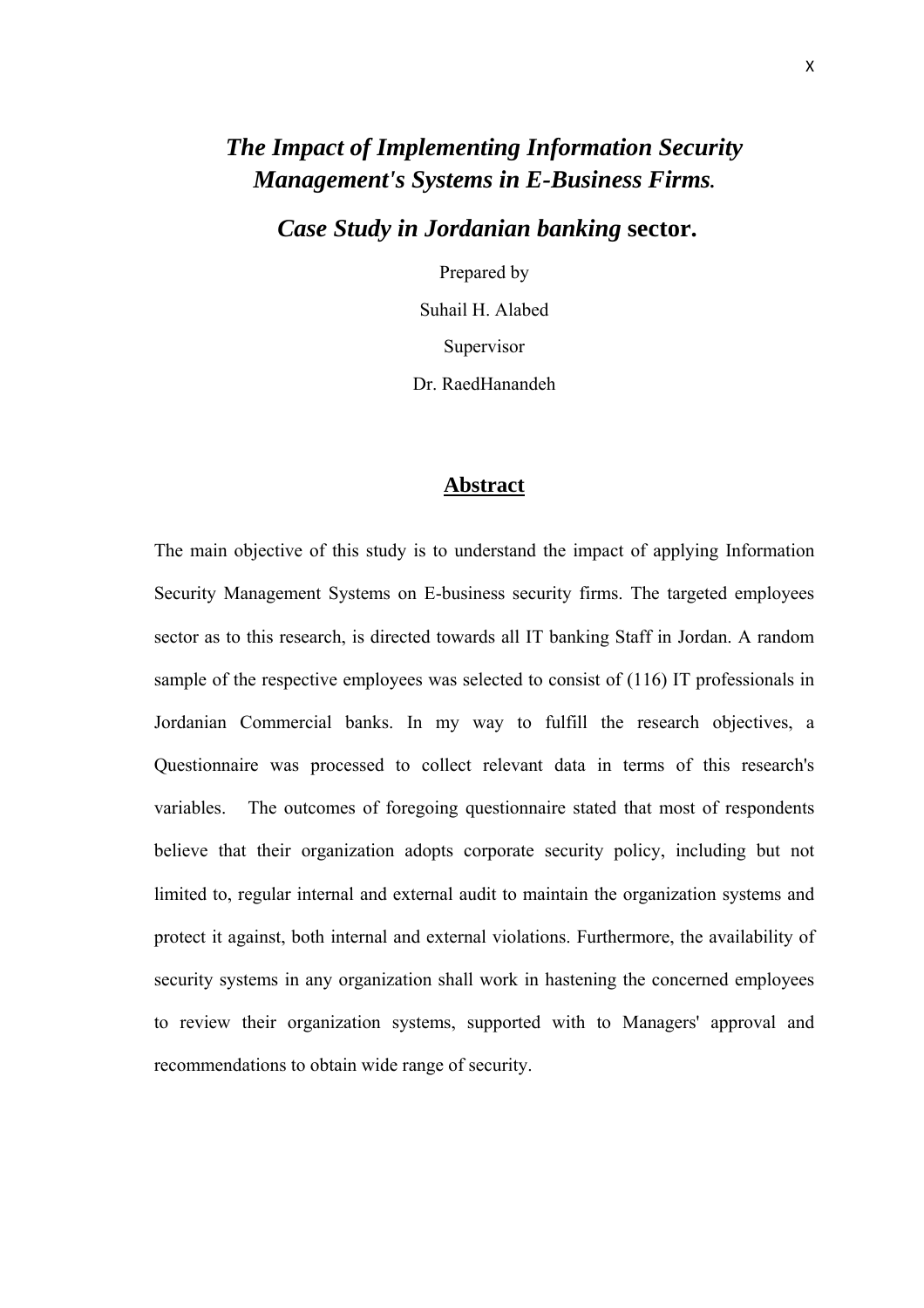## الملخص باللغة العربية

أثر تطبيق أنظمة إدار ة أمن المعلومات على الأعمال الإلكتر ونبة للشر كات: در اسة حالة في قطاع البنوك الأردنية.

إعداد

سهيل حسين العبد اشراف الدآتور رائد هنانده

انصبت هذه الدر اسة بشكل أساسي، على فهم أثر تطبيق أنظمة إدارة أمن المعلومات على قطاع الأمن الالكتروني في الشركات. قطـاع المـوظفين المسـتهدف في هذا البحث يشمل أولئك الـذين یعملون في قطاع المعلومات الالكترونية في البنوك الأردنية. تم اختيار عينـة عشوائية تتألف من ١١٦ محتر ف في هذا المجال يعملون في البنوك التجارية الأر دنية. بسبيل التوصل الـى تحقيق كافـة متطلبات البحث ، تم اصدر ا استبيان لجميع بيانات ذات علاقة و ثبقة في مجال متغير ات هذا البحث. أظهرت نتائج الاستبيان موضوع البحث، أن معظم ا لمتجاوبين مـع الاستبيان يعتقدون ان شر كتهم أو مؤسستهم الماليـة معينـة بتطبيـق سياسـة أمـن المعلومـات شـاملا بـدون حصـر ، تـدقيق خـارجي وداخلي للمحافظة على أنظمة مؤسستهم وحمايتها من الاختراق الخارجي والداخلي. إضافة إلى ذلك، تـوفر أنظمـة الأمـن فـي أي شـركة سيعمل بـدون شك، فـي تسريع عمليـة استعراض أنظمـة شركتهم من قبل الموظفين ذوي العلاقة، تقديم الدعم لهم من قبل المدراء وبالتالي توصية المدراء للحصول على مدى واسع في مجال الأمن ألمعلوماتي.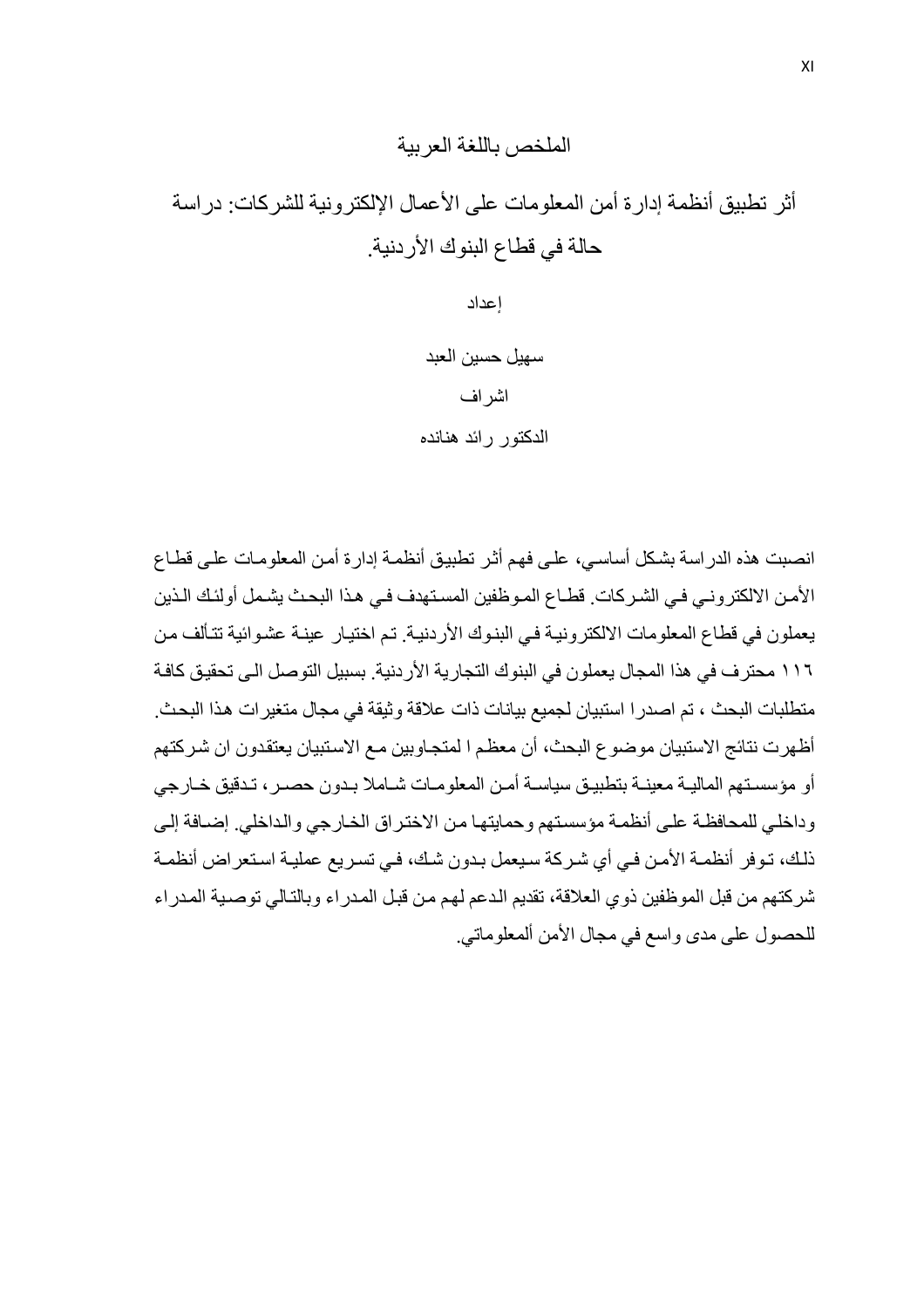#### **Chapter One**

# General Framework

#### 1.1 Introduction.

- 1.2 Study Problem and Questions.
- 1.3 Study Significance.
- 1.4 Study Objectives.
- 1.5 Study Model and Hypothesis.
- 1.6 Study Limitations.
- 1.7 Study delimitations (Difficulties).
- 1.8 Terminologies.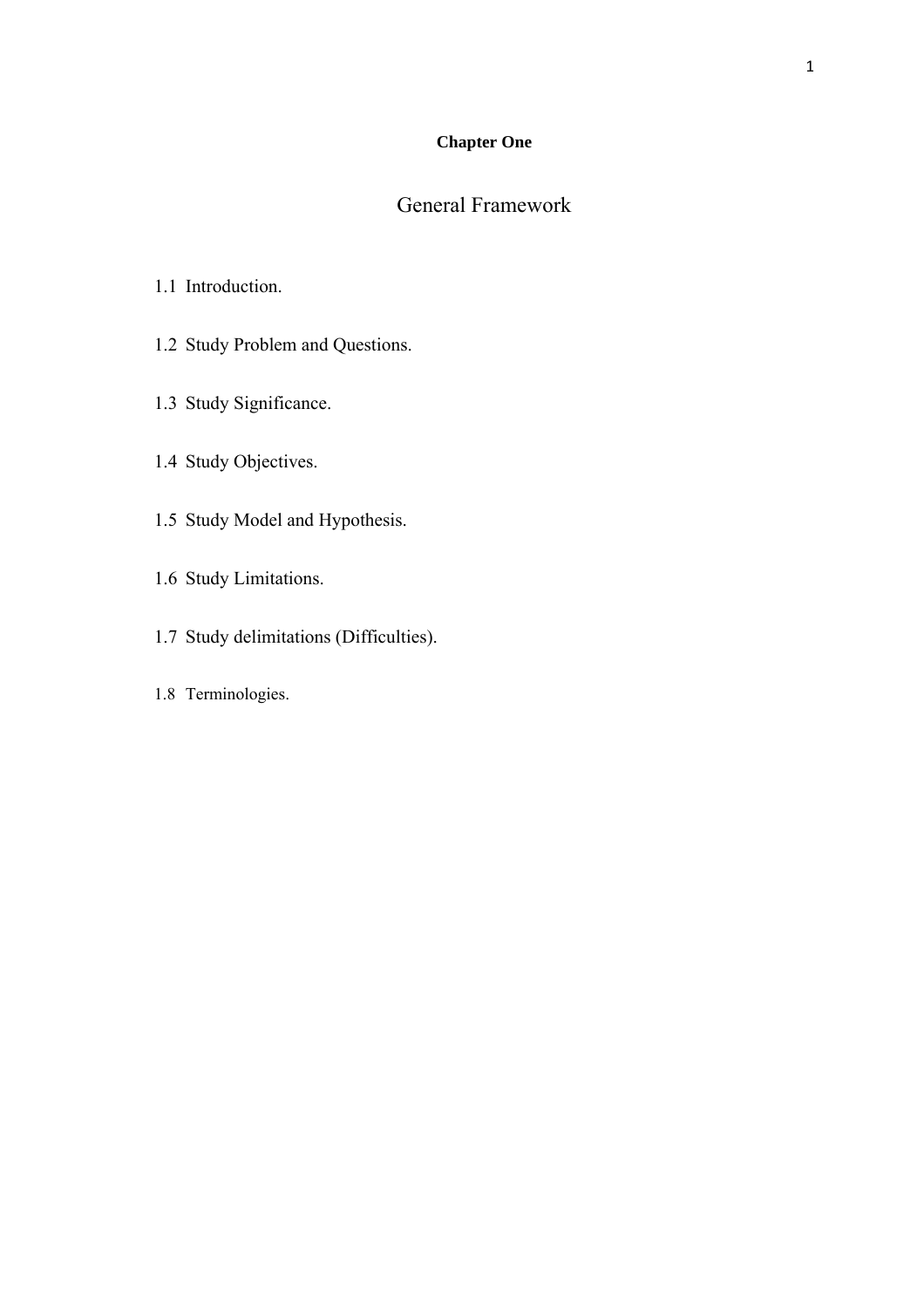#### **1.1: Introduction.**

Recently, IT development requires, badly, availability of information systems' (IS) in industrial Sectors. Meanwhile, major concerns came out, increasingly, as to apply information security systems, directed to maintain the information processing safe and sound, in terms of breaches and violations. Such breaches and violations do endanger all various business activities, as well. Accordingly, worldwide companies, especially banking Sector, have increased their investment in IT Security. A most recent forecast indicates that the global market for information security shows increasing investment in IT security; in terms of protecting achieved data, customer's information, and thus the whole business interests (International Data Corporation, 2007).

Information management Security policies should ensure that state and federal regulations are being followed. Besides, handling private and personal information requires engagement of various employees from all sections in the organization. In the same time a plan shall be available to set out reporting process to executive security officers in the organization, as to any breach or violation thereof. Such reporting shall be channeled in four directions; initial assessment of privacy, procedures to be adopted, and methods, which are scheduled to track the flow of employees' personal information. Designated employees, who are also, concerned in securing its confidentiality via security available procedures. In the same time, the probable risks, which originate from the non-application of, or failure to protect, such personal information, shall be identified. (Parker, 2003, p. 47).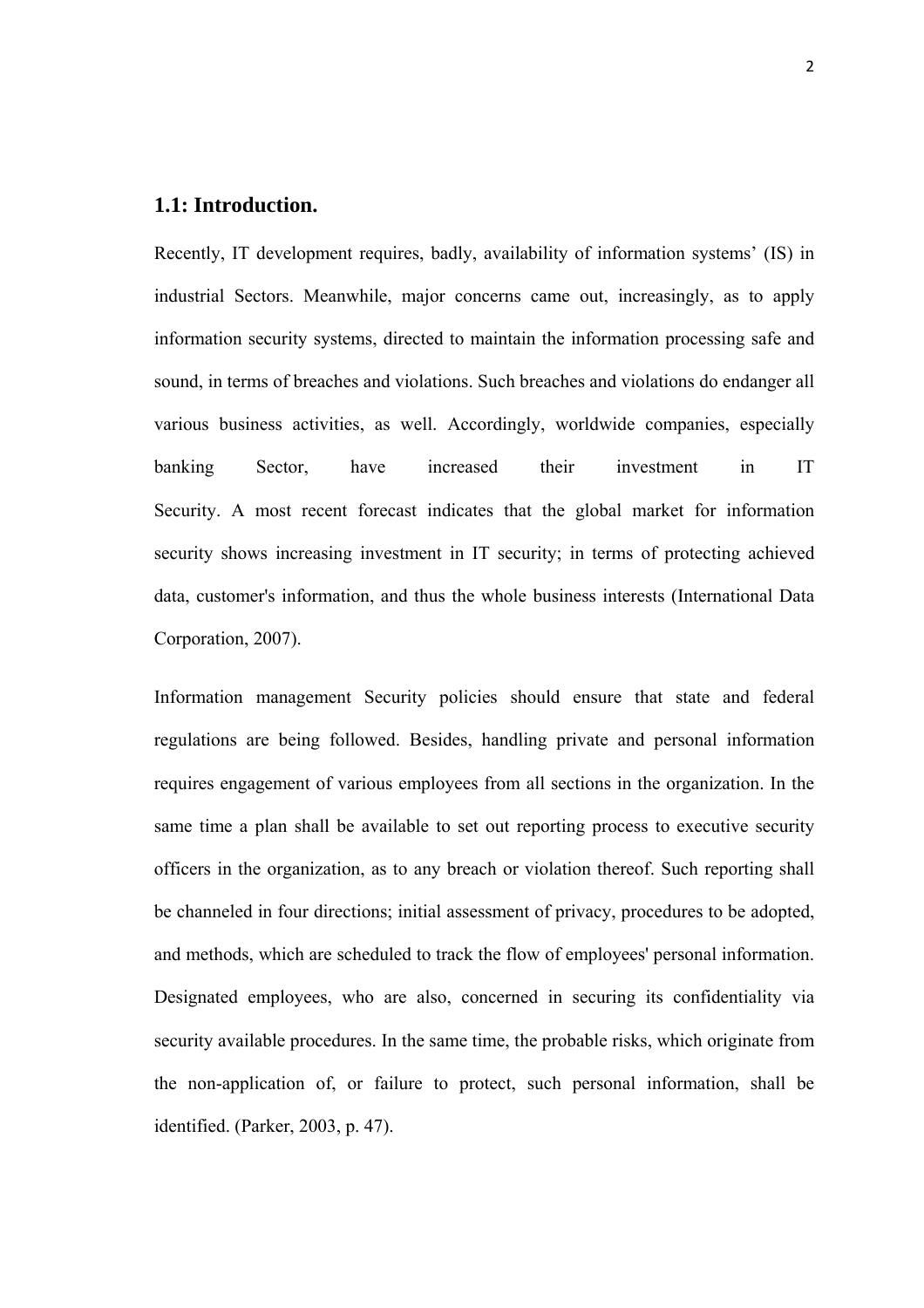Business' practice; via web or online, is still in its first beginning. Practicing business, via web as, a business-to-business (B2B) or business-to-consumer (B2C) commercial medium has been widely explored. However, a critical assessment of related E-business challenges and issues has just started to receive attention; one of the factors that contribute in increasing incidents potential as to E-business-related security, is the "trusted" business partnership. Business partners in a B2B partnership chain can have access to highly confidential back-end resources and information. Consequently, the security challenge migrates from securing the network, to protecting the virtual network. The complexities of these B2B partnerships and relationships are often very onerous and risky (Clarke, 2001).

Organizations should consider the impact on reputation and enterprise value resulting from information security failures. Whilst, Executive Management is engaged to consider and respond to, information security issues, policies inside organization, and increasing expectations thereof. The foregoing shall work on making the information security issue an intrinsic part of the enterprise's governance efforts, focusing on and integrate with processes available to govern other critical functions. Efficient security may work in goodwill improvement, establishing others' confidence; with which the business is conducted, and may improve performance through saving time and efforts that may be exploited to recover from such security incidents (ITGI, 2006).

Internal and external security auditing could be performed; either by in-house or external auditors. Threats to computerized information systems changes from time to time. The Technology changes, the skills are in continuous rising as well, organizations are in continuous and daily process of checking up their systems, designing methods of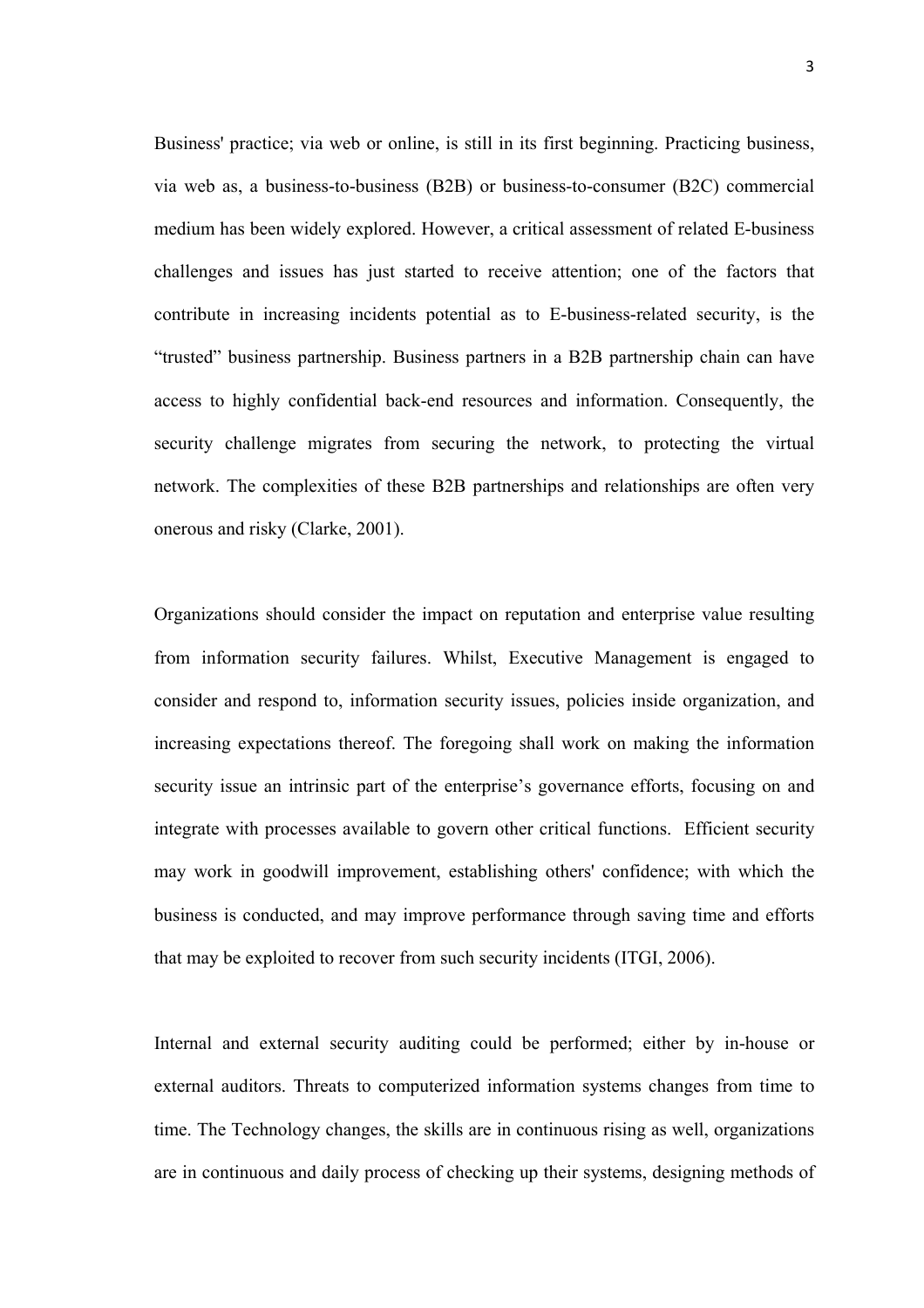solving security identified problems. They are in bad need of Internal audit to check up and cure identified problems and provide recommendations. Also Internal audit is also, engaged in discussing the strategic policies in the company with respective systems suppliers. (Wright, 2007).

The banking sector in Jordan is one of the most important financial sectors in the country. Investment in security technology; E-business is generated widely in this financial sector. Considerable range of information and transactions is exchanged internally; among employees and externally; among other banks of concern. On the other hand, such information is communicable with customers as well. Accordingly, the availability of IT department in the financial institutions who are engaged in managing and maintaining the data security becomes vital.

Information and data are the cornerstone of E-business. The promising E-business is faced by security challenges associated with the disintermediation of data access. Challenges include, but not limited to, the expansion of the data users volume through internet, and so on. The foregoing created urgent demand as to data security and main topic to be discussed in detail.

#### **1.2: Study Problem and Questions.**

Most accurate and up-to-date business information outside and inside a traditional firm; is considered risky and may cause dramatic loss once practiced within the common use of banking services presented via internet. In the absence of security system, such transactions may generate mistakes which could hardly been solved. The Information Securing business is a burden as to the IT department and other staff of concern.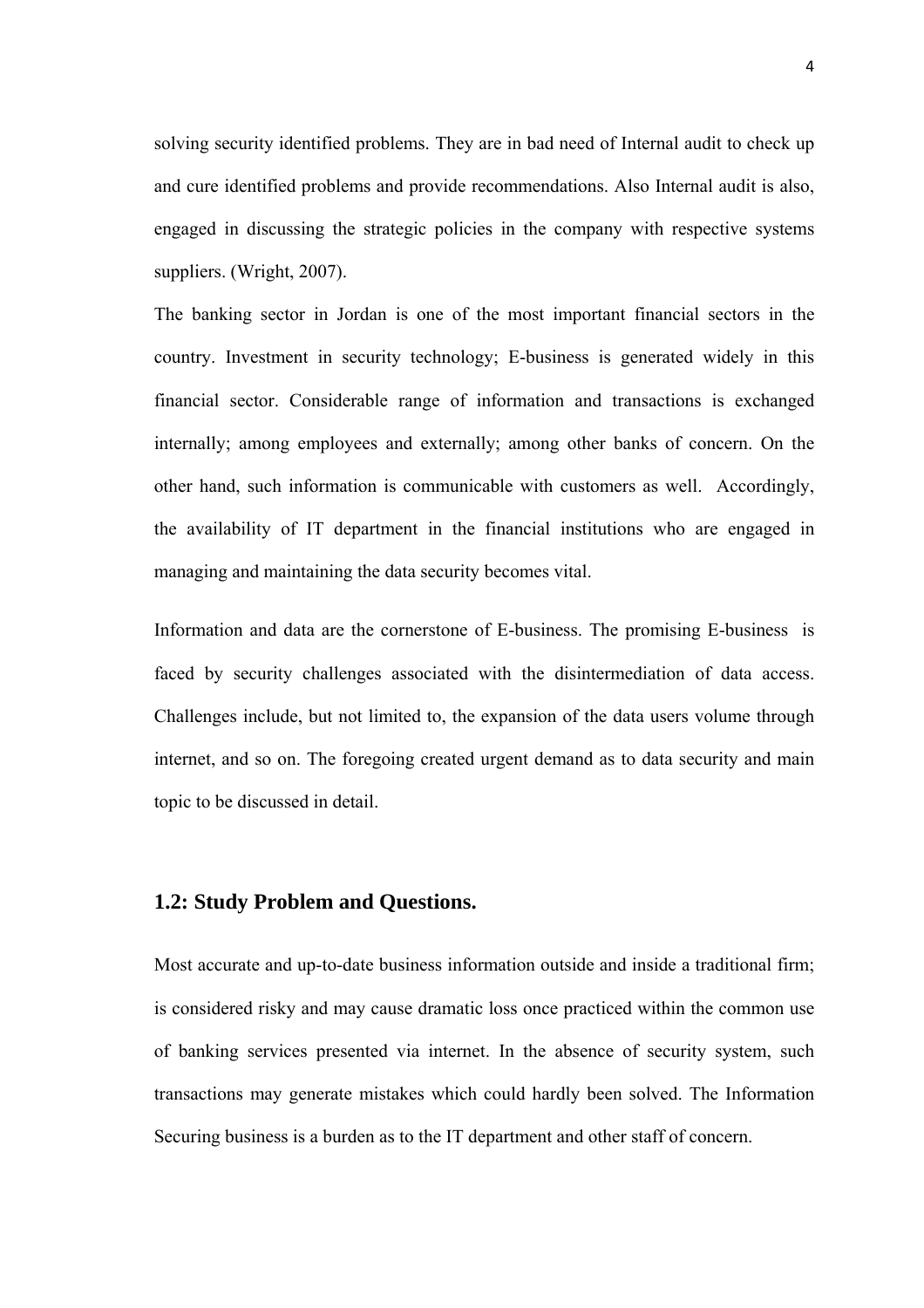This research aims to identify the impact carrying out information Security Management Systems process; Policies and Audits, throughout replying the following questions:

- 1. Is there a positive impact of Information Security management Systems on E-Business security Firms in banking sector in Jordan?
- 2. Is there a positive impact of information security management systems (corporate security policies, frequent internal systems security audits, frequent external systems security audits) on vulnerable to attacks by internal parties in banking Sector in Jordan?
- 3. Is there a positive impact of information security management systems (corporate security policies, frequent internal systems security audits, frequent external systems security audits) on vulnerable to attacks by external parties in banking Sector in Jordan?
- 4. Is there a positive impact of information security management systems (corporate security policies, frequent internal systems security audits, frequent external systems security audits) on detecting intrusions in banking sector in Jordan?
- 5. Is there a positive impact of information security management systems (corporate security policies, frequent internal systems security audits, frequent external systems security audits) on more secure system in banking sector in Jordan?

#### **1.3: Study Significance.**

E-business works on making information available for the access of customers, partners, and employees, in a controlled and secure method. Managing E-business security is a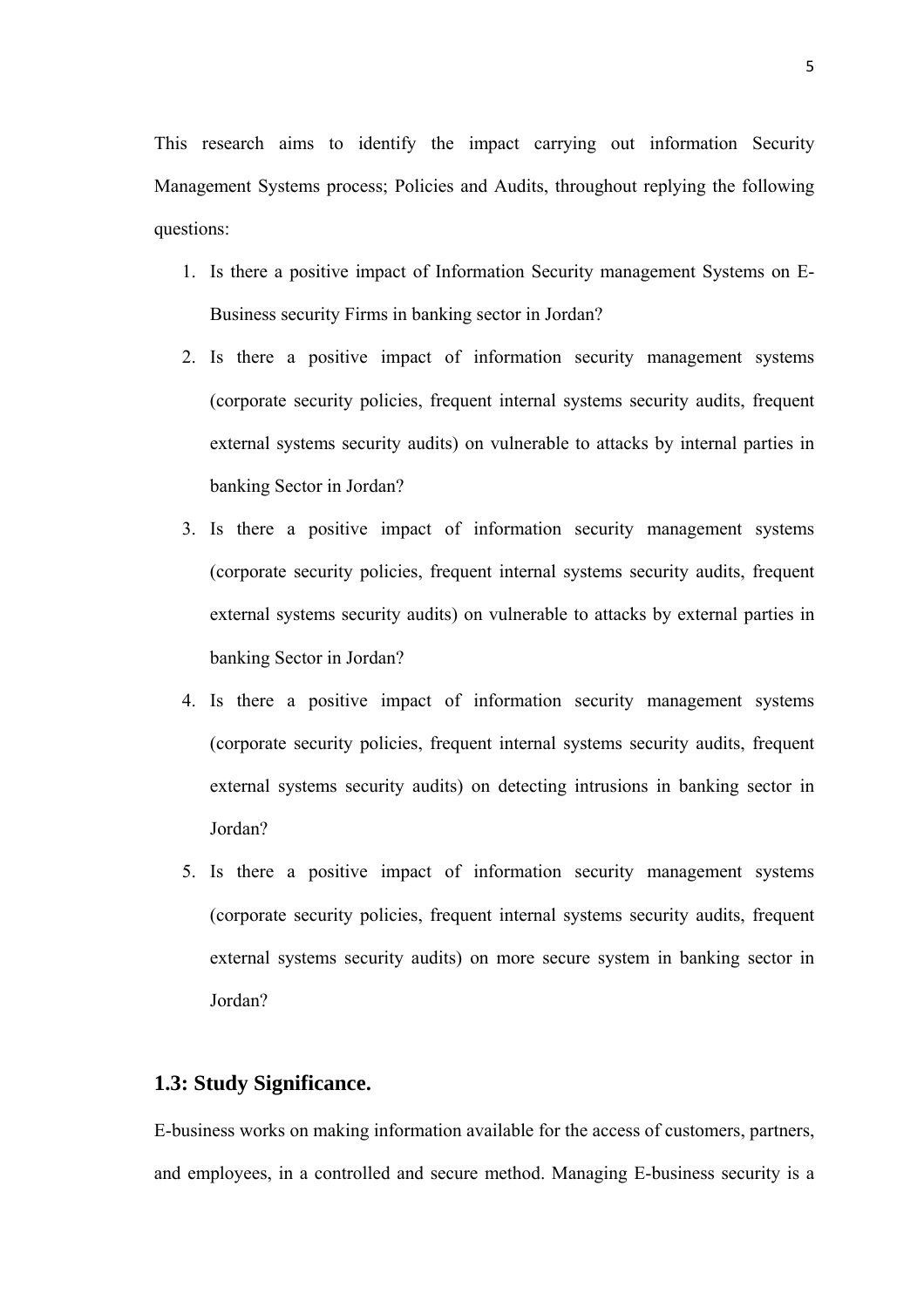multifaceted challenge and requires accurate coordination between business policy and practice in one side and relevant technology in the other side (Oracle, 2002)

Normally, any access to sensitive business information shall be directed through concerned employees. Although the latests may not always be reliable, but their access to sensitive data shall be limited to their jobs function. On the other hand, the access shall be governed by physical and procedural controlling regulations. There should be a disciplinary system applies to Employees who disclose sensitive information to T.P. Such system shall indeed, work on restricting the unauthorized access or disclosure of such information.

E-Business works on making business information available for outsiders. At the same time, it works on same, as to users who are in-need of. Such available access may be performed either internally; employees, or externally; customers, suppliers, employees, or partners) each must benefit of such privileges. (Oracle, 2004)

#### **1.4: Study Objectives.**

This study aims to introduce an Information Security Systems model that will help banking sector in Jordan to possess and improve Information Security systems. It looks forward to achieve the following objectives:

- 1. Complete awareness of the Information Security management Systems impact on E-Business security, in force at financial institutions in Jordan.
- 2. Determining the impact of information security management systems (corporate security policies, frequent internal systems security audits, frequent external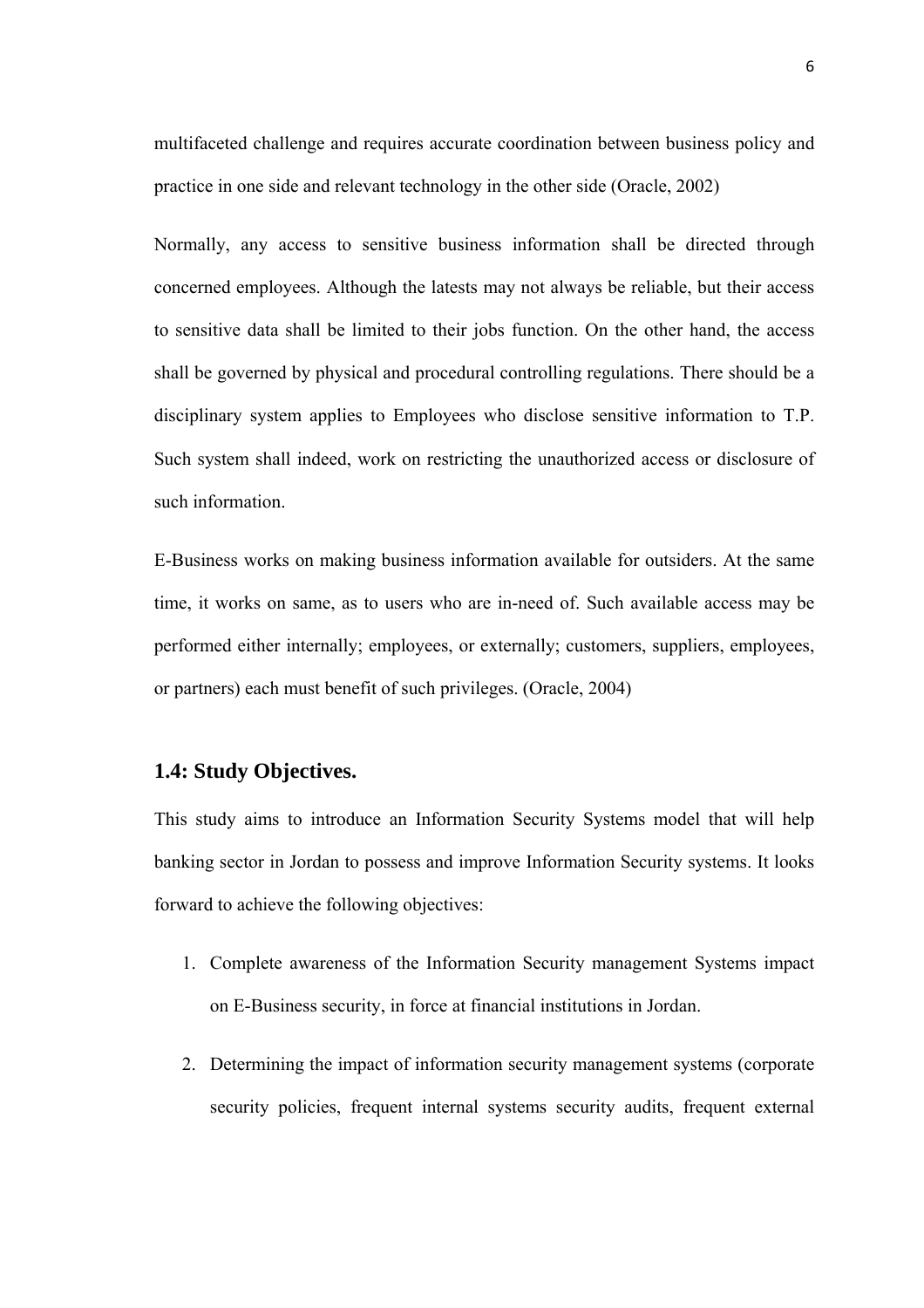systems security audits) which are subject to be violated by internal parties working in Jordanian banking Sectors.

- 3. Identifying the impact of information security management systems (corporate security policies, frequent internal systems security audits, frequent external systems security audits) which are subject to be violated by external parties in Jordanian banking Sector
- 4. Determining the impact of information security management systems (corporate security policies, frequent internal systems security audits, frequent external systems security audits) as to detecting intrusions in banking sector in Jordan.
- 5. Determining the impact of information security management systems (corporate security policies, frequent internal systems security audits, frequent external systems security audits) as to more secured system in banking sector in Jordan.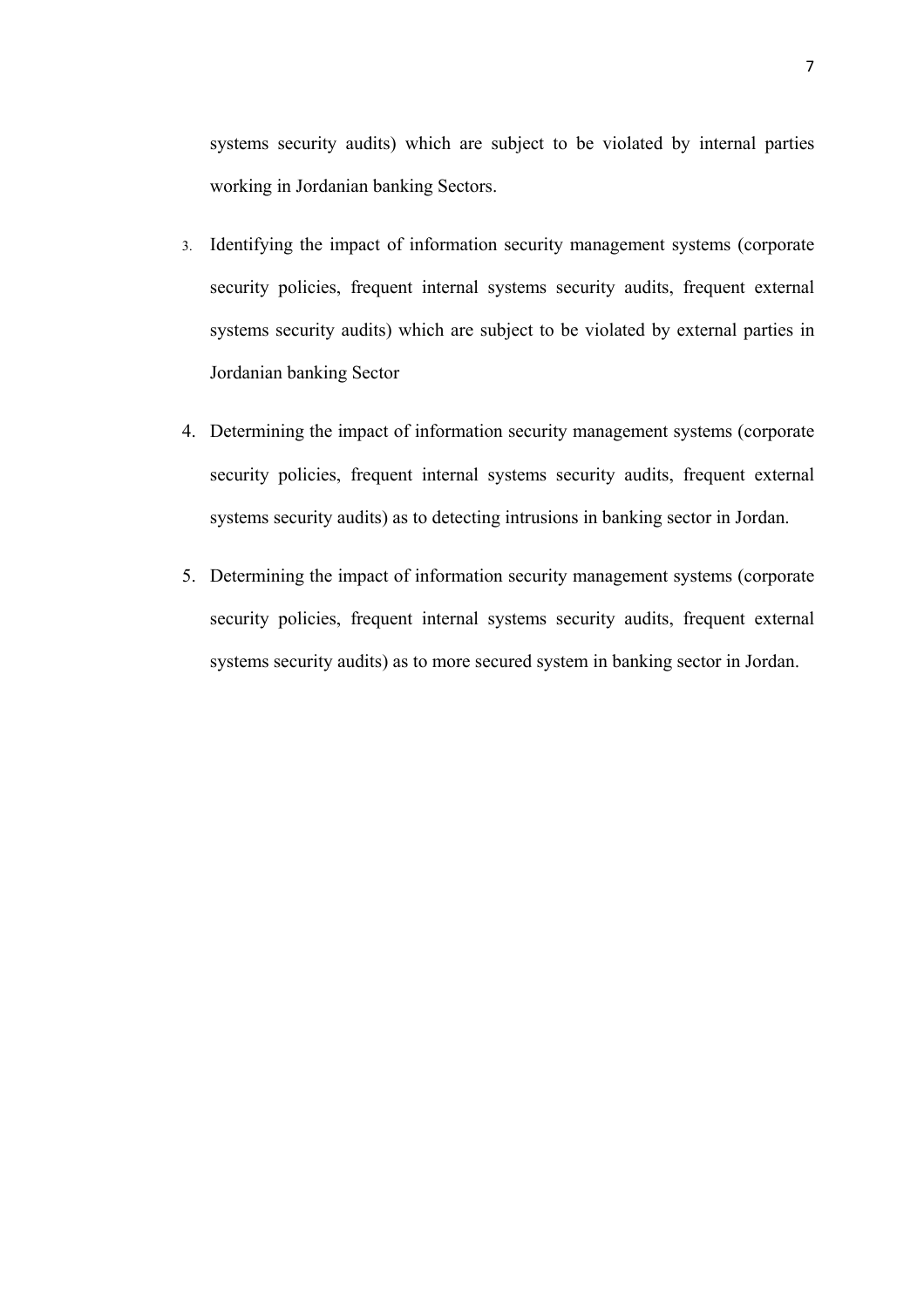#### **1.5 Study Model and Hypothesis.**

The model (Figure 1-2) illustrates three independent variables (corporate security policies, frequently internal systems security audits, and external systems security audits). It also presents five dependent variables (E-business security firms, internal attacks vulnerability, external attacks vulnerability, intrusion detection success, having better security system). Moreover, it demonstrates the relationship between independent and dependent variables, and the extent of impact as to independent variables on dependent variables. The study hypotheses have been quoted from a previous study "An Exploratory Study on Systems Security and Hacker Hiring", (Chan, & Yao, 2004):

- H01: There is no significant positive impact as to Information Security management Systems on E-Business security Banking Firms in Jordan at level  $(\alpha \leq 0.05)$ .
- H02: There is no significant positive impact as to information security management's systems (corporate security policies, frequent internal systems security audits, frequent external systems security audits) on vulnerable to attacks\*\*\* by internal parties in banking Sector in Jordan at level ( $\alpha \le 0.05$ ).
- H03: There is no significant positive impact of information security management's systems (corporate security policies, frequent internal systems security audits, frequent external systems security audits) on vulnerable to \*\*attacks by external parties in banking Sector in Jordan at level ( $\alpha \le 0.05$ ).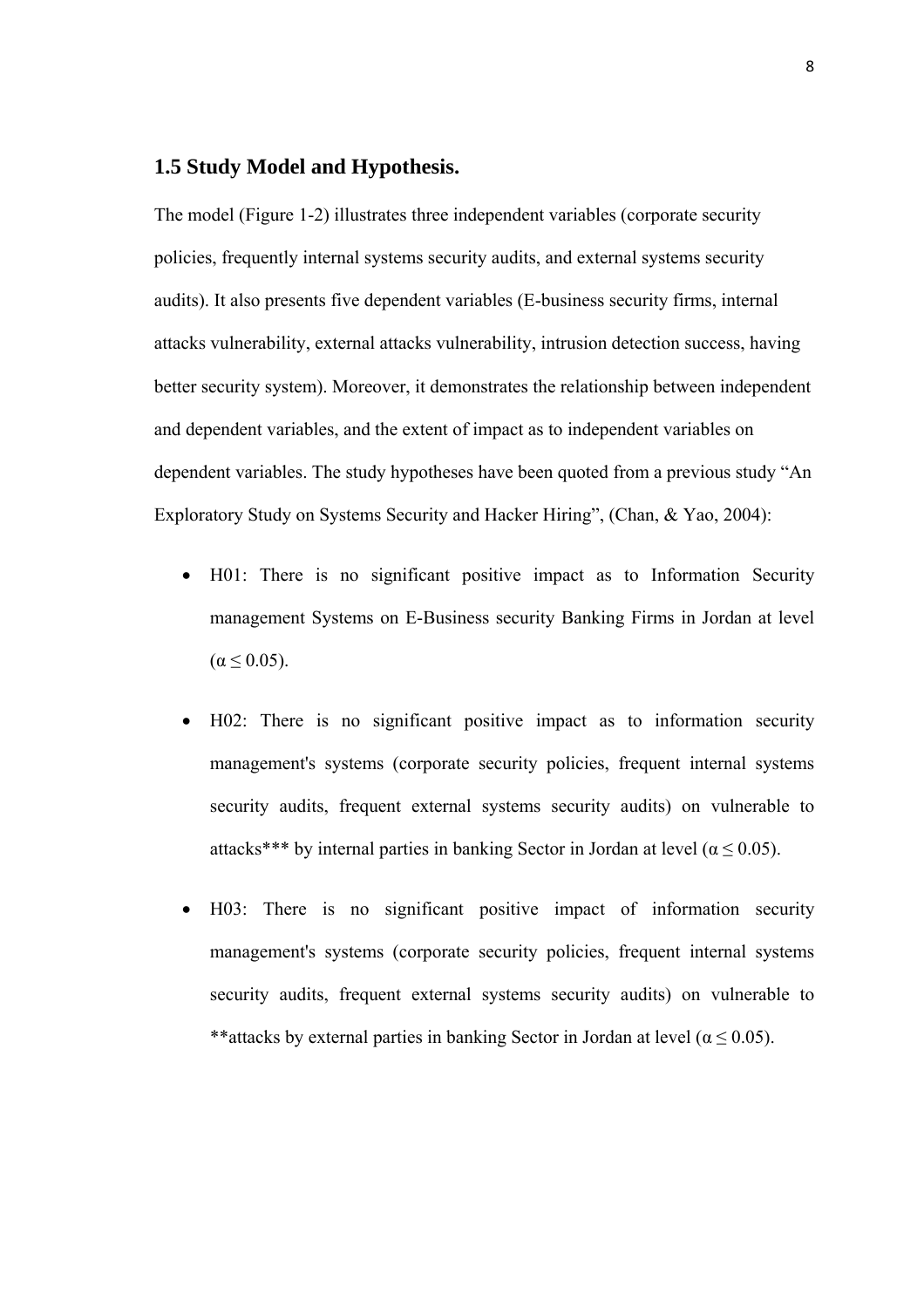- H04: There is no significant positive impact of information security management's systems (corporate security policies, frequent internal systems security audits, frequent external systems security audits) \*\*on successful at detecting intrusions in banking sector in Jordan at level ( $\alpha \le 0.05$ ).
- H05: There is no significant positive impact of information security management systems (corporate security policies, frequent internal systems security audits, frequent external systems security audits) \*\*on better secure system in banking sector in Jordan at level ( $\alpha \le 0.05$ ).

#### **Independent variables Dependent Variables**

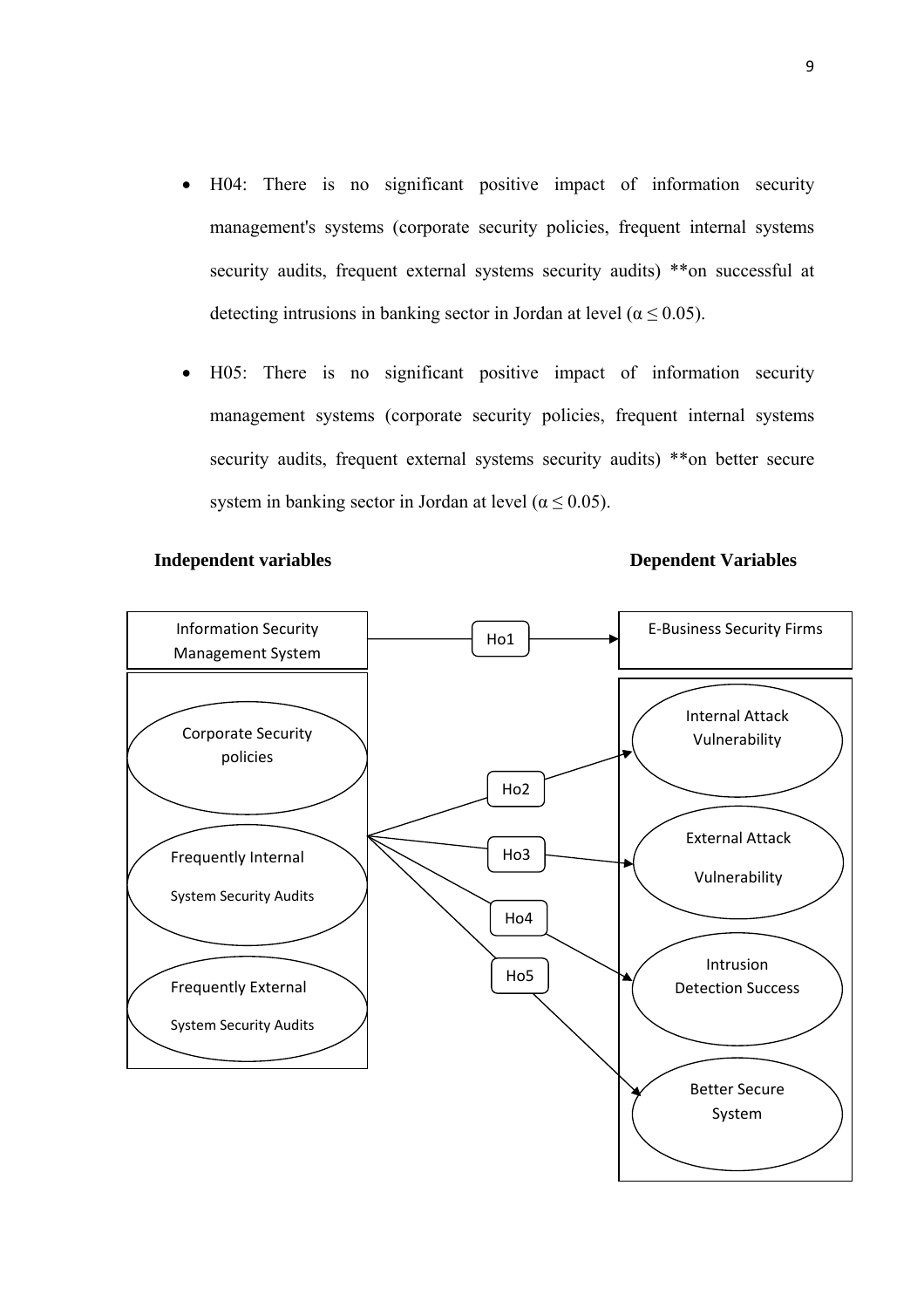Figure 1-2 Study Model.

#### **1.6: Study Limitations**

*Human Limitations:* all the people and customer who are dealing with banking sector in Jordan.

*Place Limitations:* Banking sector in Jordan.

*Scientific Limitations:* The Research measures the impact of implementing Information Security Management System (ISMS), and uses Security Policies and Internal / External security audits controls on the suggested measures in e-business firms.

*Time Limitations:* The expected time to accomplish this study was limited to two academic semesters (2012-2013).

*Access Limitation:* accessing to new academic papers and Journals.

### **1.7: Study Delimitations (Difficulties).**

1. The study concentrates on the Local Banks in Amman/Jordan; as a case study.

2. The accuracy of the study was based on collected information from the IT

Department staff in Jordanian commercial banks.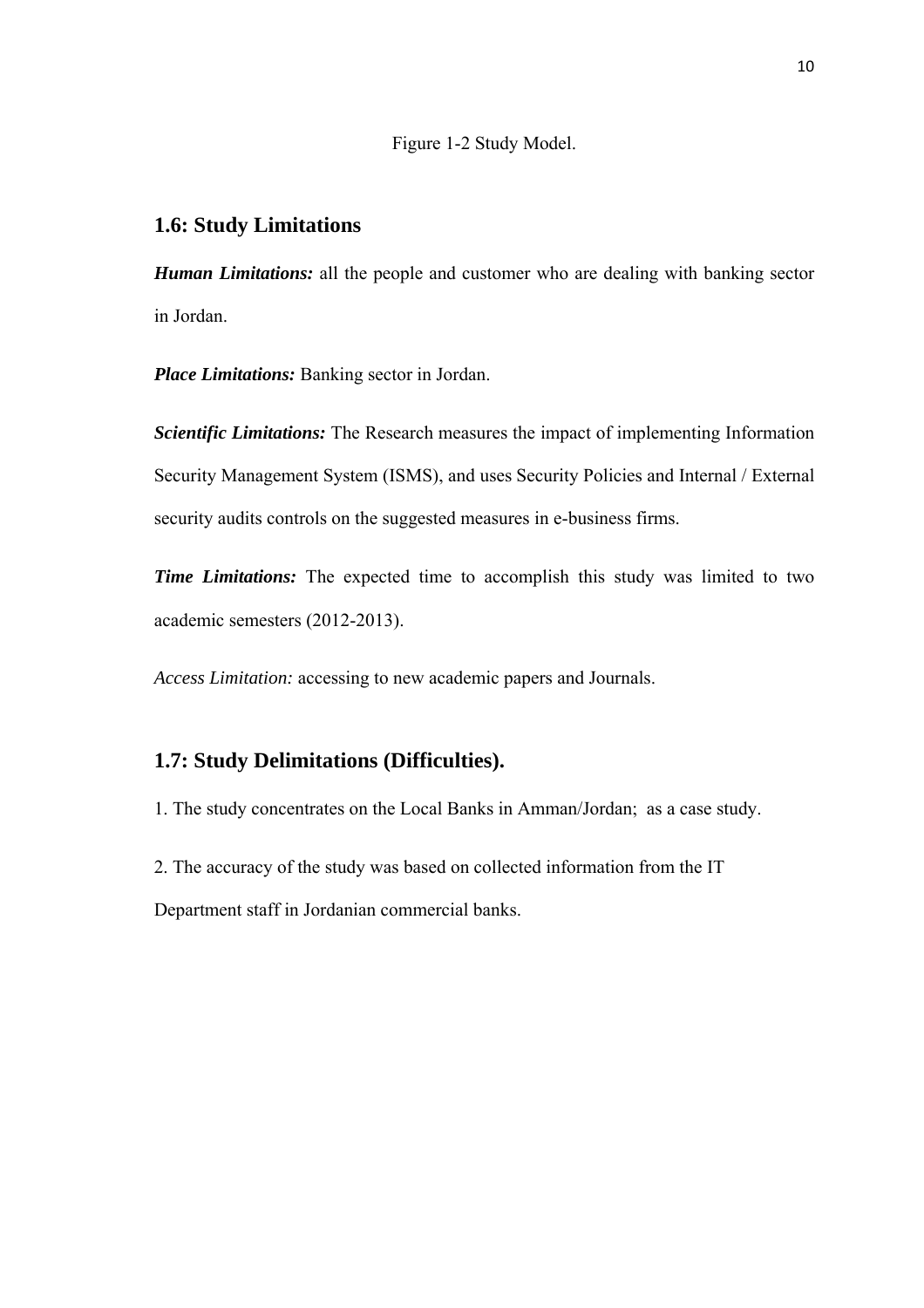#### **1.8: Terminologies.**

*Information Security Management System (ISMS):* Coordinated activities to direct and control the confidentiality, integrity, and availability of information. (Tipton & Krause, 2008)

- *Information:* Information is an asset that, like other important business assets, is essential to an organization's business, thus it further needs suitable protection. Information can be stored in many forms, including: digital form; electronic or optical medias, paperwork and employees diligences & expertise. Information may be transmitted by various means including, but not limited to; courier, electronic or verbal communication. Appropriate protection is required to be available in all information's transmission cases whatsoever. (ISO/IEC 27000, 2009).
- *Information Security:* Strict maintaining process which is in force in terms to the confidentiality, integrity, and availability of information. (Tipton & Krause, 2008).
- *E-Business:* any business which is run by digital processes through a computer network rather than physical space (Daft, 2010).
- Corporate security policies: Those policies which are available, to improve security process and "to address issues pertaining to system access controls, data confidentiality/privacy, and data integrity" (Locke & Hartley, 2001).
- *Frequently internal systems security audits*: provide firms with internal sense of security in that they may feel that their systems are more successful at detecting intrusions (Nevins, 2003).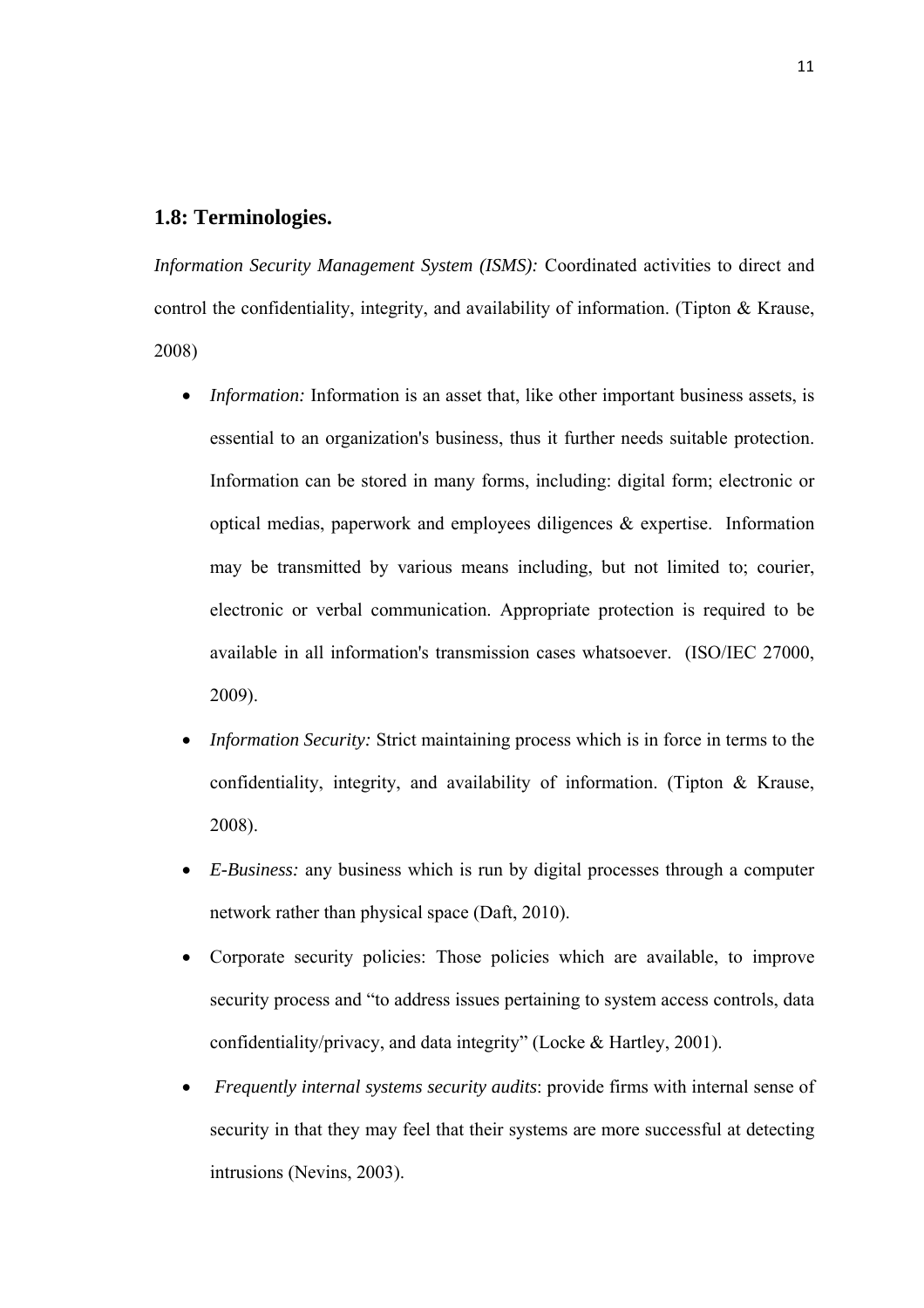- *Frequently External systems security audits*: audits aiming to detecting intrusions and violations practiced by T.P. (Cushing, 2001).
- *Internal attacks vulnerability:* These individuals may believe that firms with corporate security policies are less vulnerable to attacks by internal and external parties (Nevins, 2003).
- *External attacks vulnerability:* organizations with more frequent external systems security audit were perceived to be more successful at detecting intrusions, to have more secure systems or less vulnerable to attacks by external parties.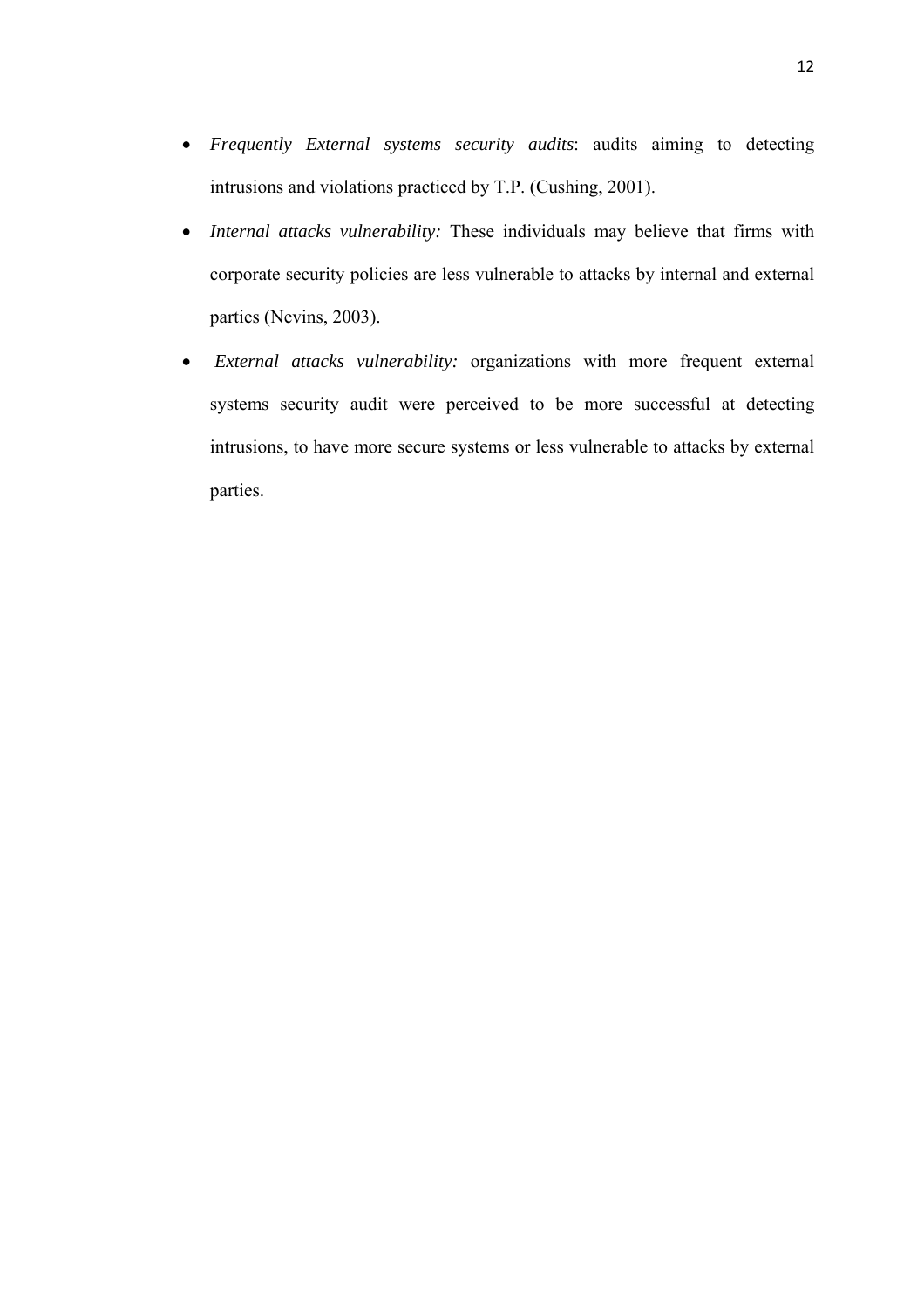# **Chapter Two**

# **Theoretical Framework and Previous Studies.**

- 2.1 Introduction
- 2.2 Information
- 2.3 Information Security System.
- 2.4 Information Security Management System (ISMS)
- 2.5 E-Business
- 2.6 Literature review
- 2.7 Study Contribution to knowledge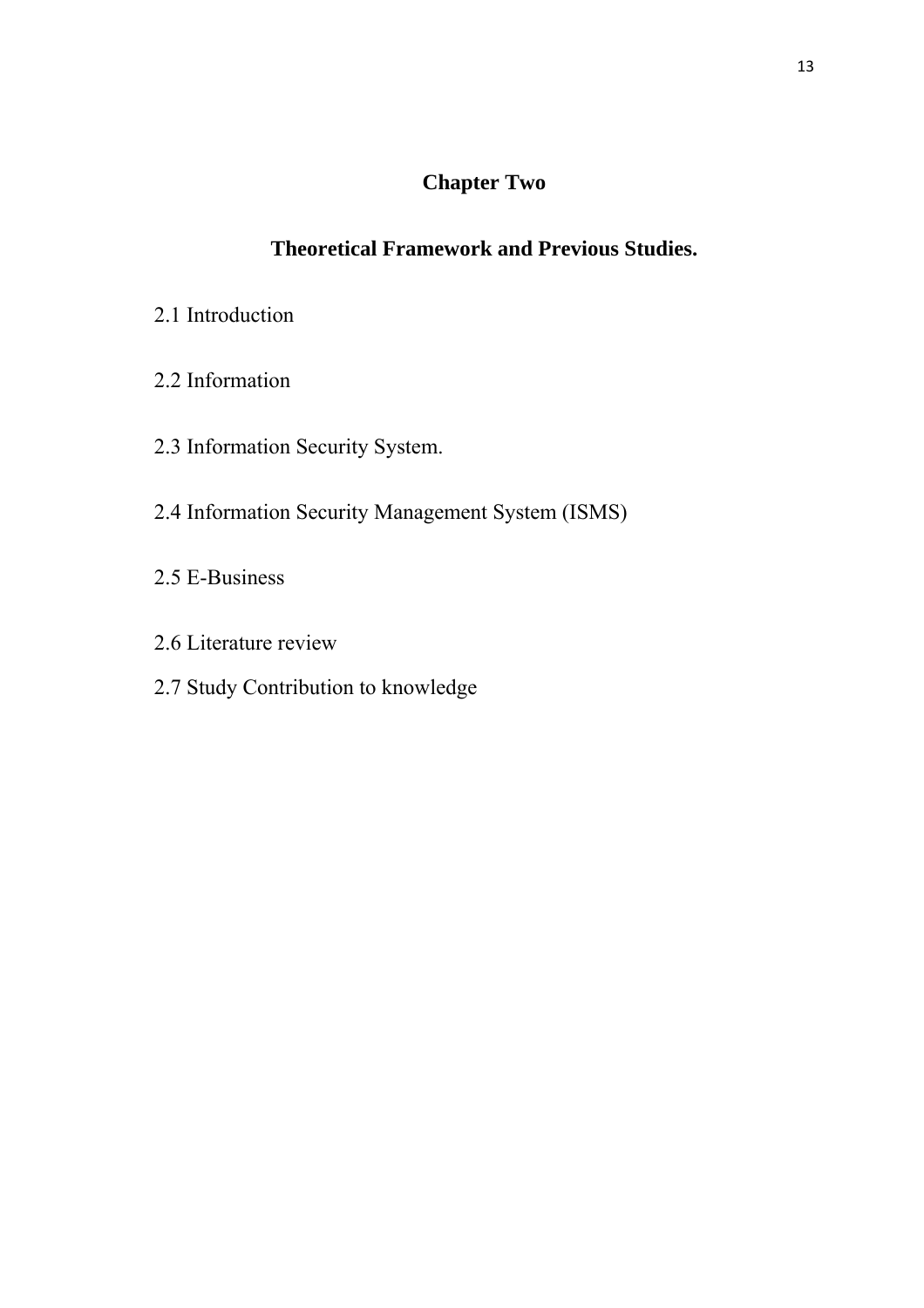#### **2.1: Introduction.**

Competition in certain industries has been transformed from company against company to supply-chain against supply-chain. Sharing information between organizations which are members on a supply-chain is a must. This information must be updated and accurate.

E-Business is a role which governs all organizations business and mode of its management. It touches processes, applications, staffs, infrastructure, business relations, sales, sales routing, domestic and foreign relations.. etc., however, the business cycles which used to be assessed on yearly basis is now assessed on daily basis. (Robertson & Sribar, 2004).

This chapter is intended to introduce:

• Information's definition, its importance as to the organization, elements, conceptual architecture, information's security incidents, and latest standardized information security processes and control works, transactions, and models. Also it introduces literature review.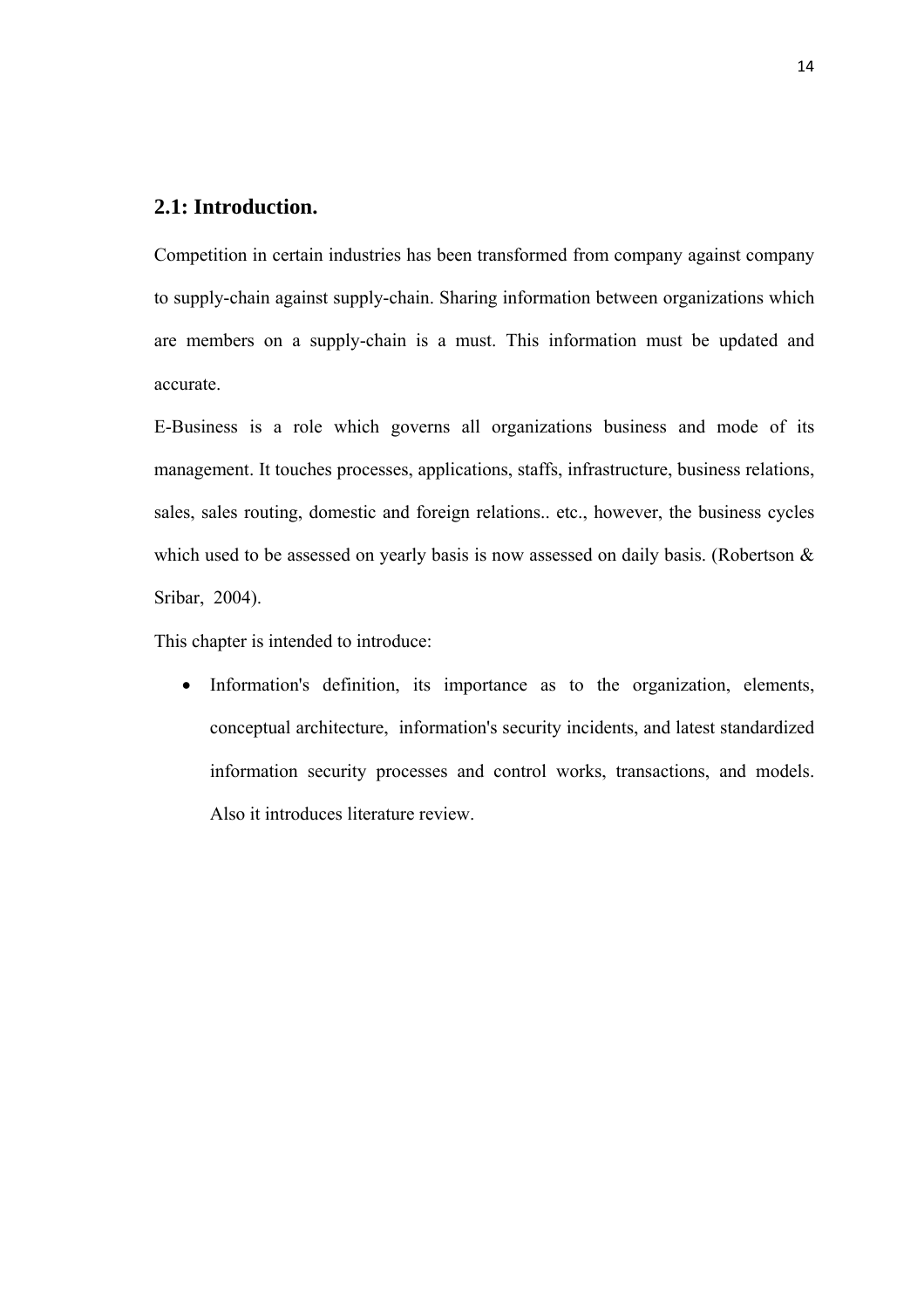#### **2.2 Information:**

Setting out the proper requirements and assessments to achieve the best security polices and obtain substantial protection to prevent any propane breaches and violations thereof. Using Modern Technology in E-business requires a new security measures and policies to reduce the violations to the minimum degree, and maintaining the organization assets, through new technological and software applications via proper network devices. The information security attacks of an organization's assets have high dollar impact, loss of customer confidence, and negative business goodwill. An organization must analyze its assets and the threats thereof, from either inside or outside violations.

Dealing through means that there is a need for new security policies to reduce the attacks and challenges imposed from these using e-business applications and devices, Information, network equipment, transmission media, computer systems, and servers are subject to threats. Use of e-business technologies has increased the incidents of computer attack. Security polices to protect organizations from different security attacks. To guarantee the security requirements of a given organization, it is essential to be able to evaluate the current security demands of an organization as well as the measures taken to achieve such requirements. Security weaknesses cause a negative impact on organizations such as financial loss, reputations, and loss of customer confidence (Kumar, Park, and Subramaniam, 2008).

Security management is required to safeguard information's confidentiality, integrity and accessibility. In order to achieve this issue, proper categorization of security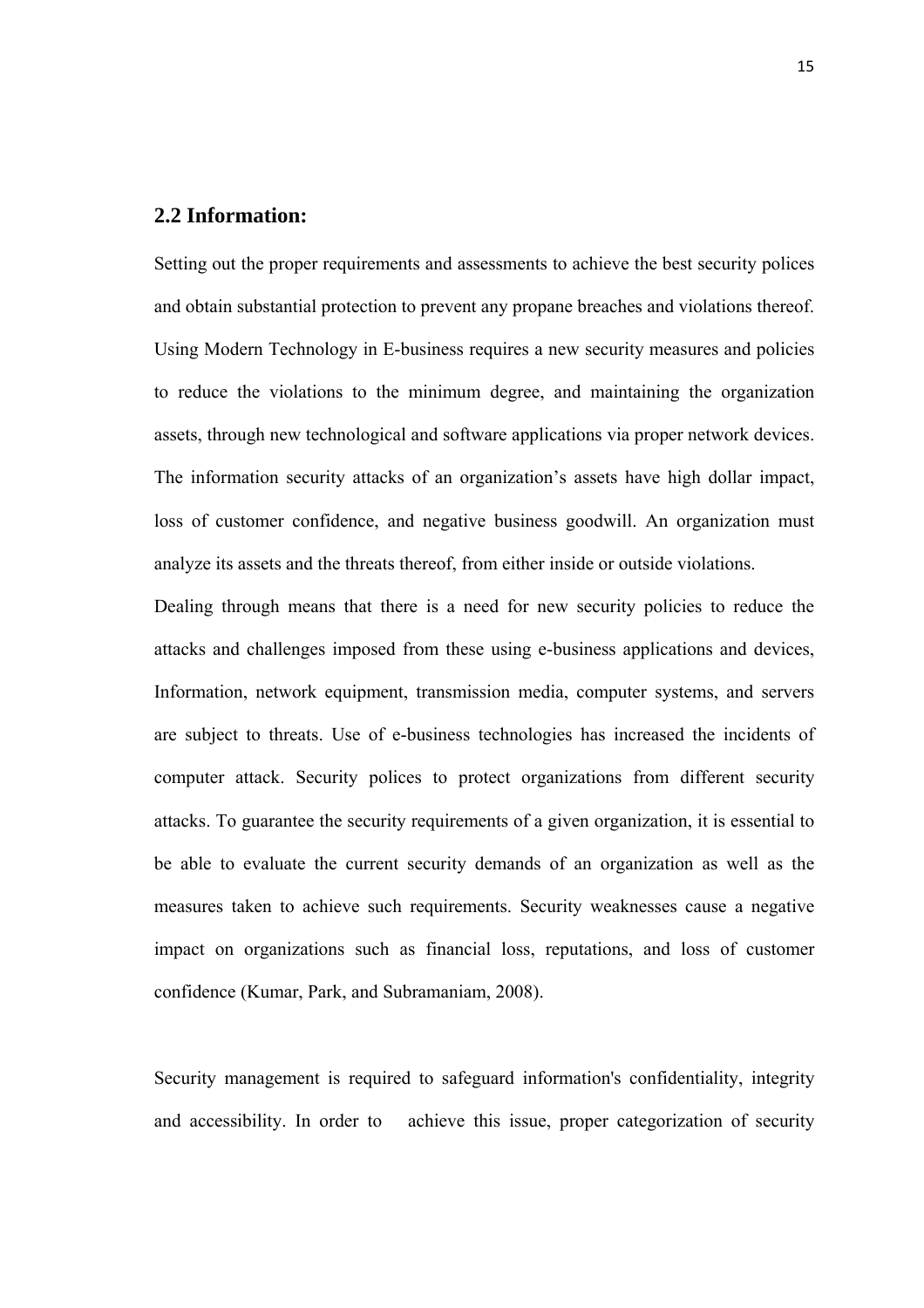information level is requested to be focused on by those in charge of such process. (Chen, Shaw and Yang, 2006, Johnson, 2008 and. Nyanchama, 2005).

Collected data or information was plain text; i.e. readable. The only thing needed is to translate the data into English language. In 1971 they began to encrypt the data or information. Data interception still occurring, and new knowledge has been added to information war. The art of decoding encrypted date that has been intercepted.

They began encrypting that data using simple algorithms and methods. This did not prevent intercepted data to be interpreted, but it delays it until being decoded. Now day's encryption algorithms and methods became very complex. Decoding encrypted data takes hundreds of years using very powerful computers making the data expired and not important.

Information can be stored in different ways, including:

- Digital form, such as data files stored on electronic (Hard disks, and Tapes) or optical media (CDs, DVDs, Blu-ray).
- Material form; paperwork
- Unrepresented information in the form of knowledge of the employees.

Information can be transmitted and shared via different means, such as courier, electronic or verbal communication. Whatever form information takes, or the means by which information is transmitted, it always needs a proper protection.

Information and communication technologies are important for organization's information, and it is considered an essential element of the organization. These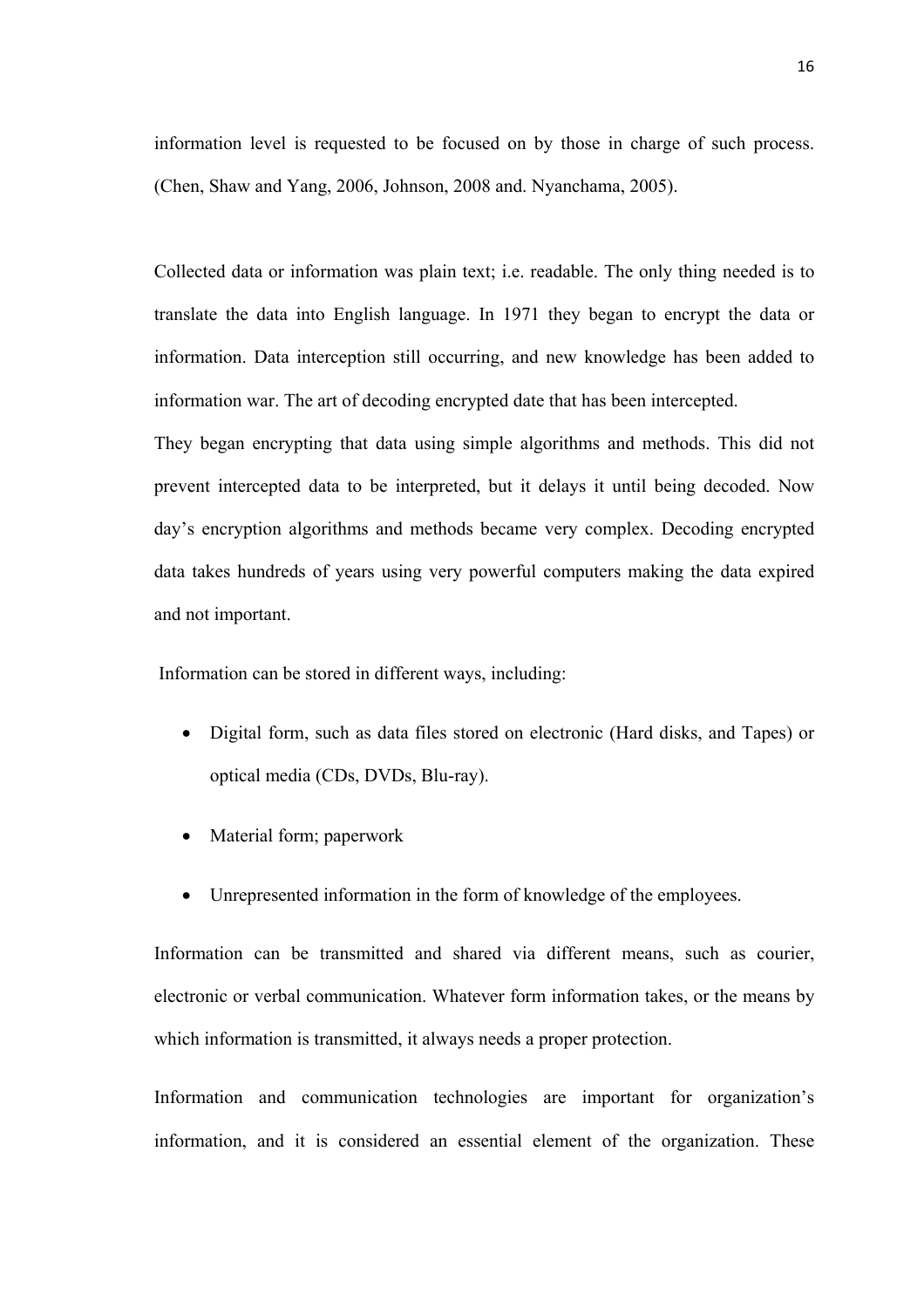technologies help and facilitate the creation, processing, storing, transmitting, protection and destruction of information.

Information threats and vulnerabilities increased these days causing billions of dollars damage. Computer-crimes and information-crimes are increasing with the extension and increasing of new communication technologies. Banking, government sector, and some global organization are victims of computer-crimes and information interception.

 (Table 2-1) introduces a brief overview of major incidents from 1988 up to March 2004. (Egan & Mather 2005):

| Name                  | Date             | Impact                                                   |
|-----------------------|------------------|----------------------------------------------------------|
| Morris Worm           | 1988             | Stops 10% of computer connected to Internet<br>$\bullet$ |
| Melissa Virus         | May 1999         | 100,000 computers in a week                              |
|                       |                  | \$1.5 billion impact                                     |
| <b>Explorer Virus</b> | June 1999        | \$1.1 billion impact                                     |
| Love Bug Virus (I     | <b>May 2000</b>  | \$8.75 billion impact<br>$\bullet$                       |
| love you virus)       |                  |                                                          |
| <b>Sircam Virus</b>   | <b>July 2001</b> | 2.3 million computers infected                           |
|                       |                  | \$1.25 billion impact                                    |
| Code Red Worm         | <b>July 2001</b> | 359,000 computers infected in less than 14               |
|                       |                  | hours                                                    |
|                       |                  | \$2.75 billion impact                                    |
| Nimda Worm            | Sept. 2001       | 160,000 computers infected at peak                       |

Table 2-1 Major Information Security Incidents. (Egan & Mather 2005)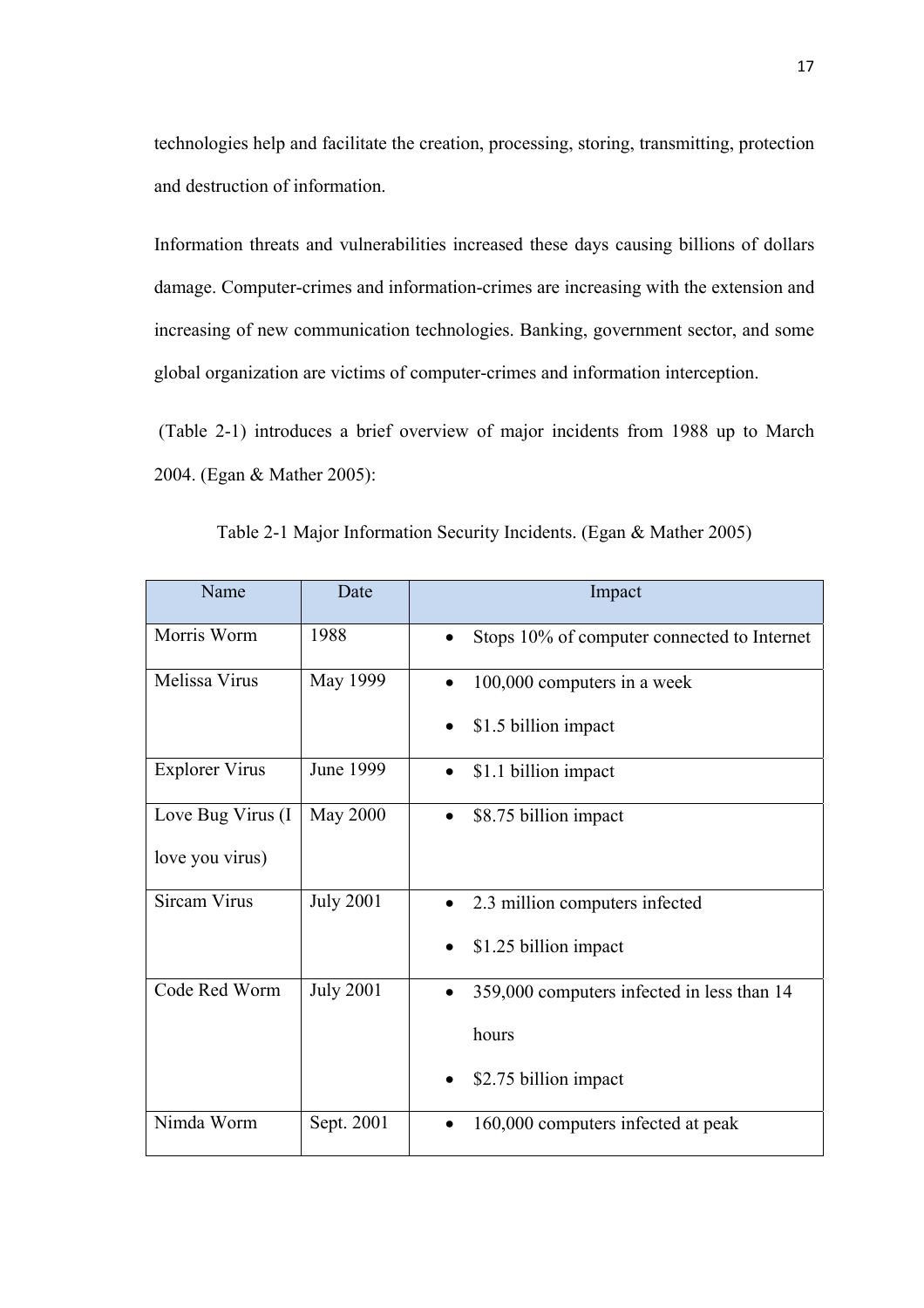| Name             | Date       | Impact                                                   |
|------------------|------------|----------------------------------------------------------|
|                  |            | \$1.5 billion impact                                     |
| Klez             | 2002       | \$750 million impact<br>$\bullet$                        |
| <b>BugBear</b>   | 2002       | \$500 million impact<br>$\bullet$                        |
| <b>Badtrands</b> | 2002       | \$400 million impact                                     |
| Sapphire/Slammer | Jan. 2003  | Infected 90% of vulnerable hosts in just 10<br>$\bullet$ |
| Worm             |            | minutes                                                  |
|                  |            | 75,000 hosts infected at peak                            |
|                  |            | \$i.5 billion impact<br>$\bullet$                        |
| <b>Blaster</b>   | 2003       | \$750 million impact                                     |
| Nachi            | 2003       | \$500 million impact                                     |
| soBig.F          | 2003       | \$2.5 billion impact                                     |
| MyDoom Worm      | Jan. 2004  | Fastest spreading mass-mailer worm to date.              |
|                  |            | 100,000 instance of the worm intercepted per             |
|                  |            | hour                                                     |
|                  |            | More than \$4.0 billion impact                           |
| Witty Worm       | March 2004 | First widely propagated worm to carry a                  |
|                  |            | destructive payload                                      |

Internet user has grown to billions in the latest years. Organizations start appearing globally. The need of advance communication technologies are required to connect branches around the world to headquarters. This leads to increase the vulnerability of computer-crimes and information interference.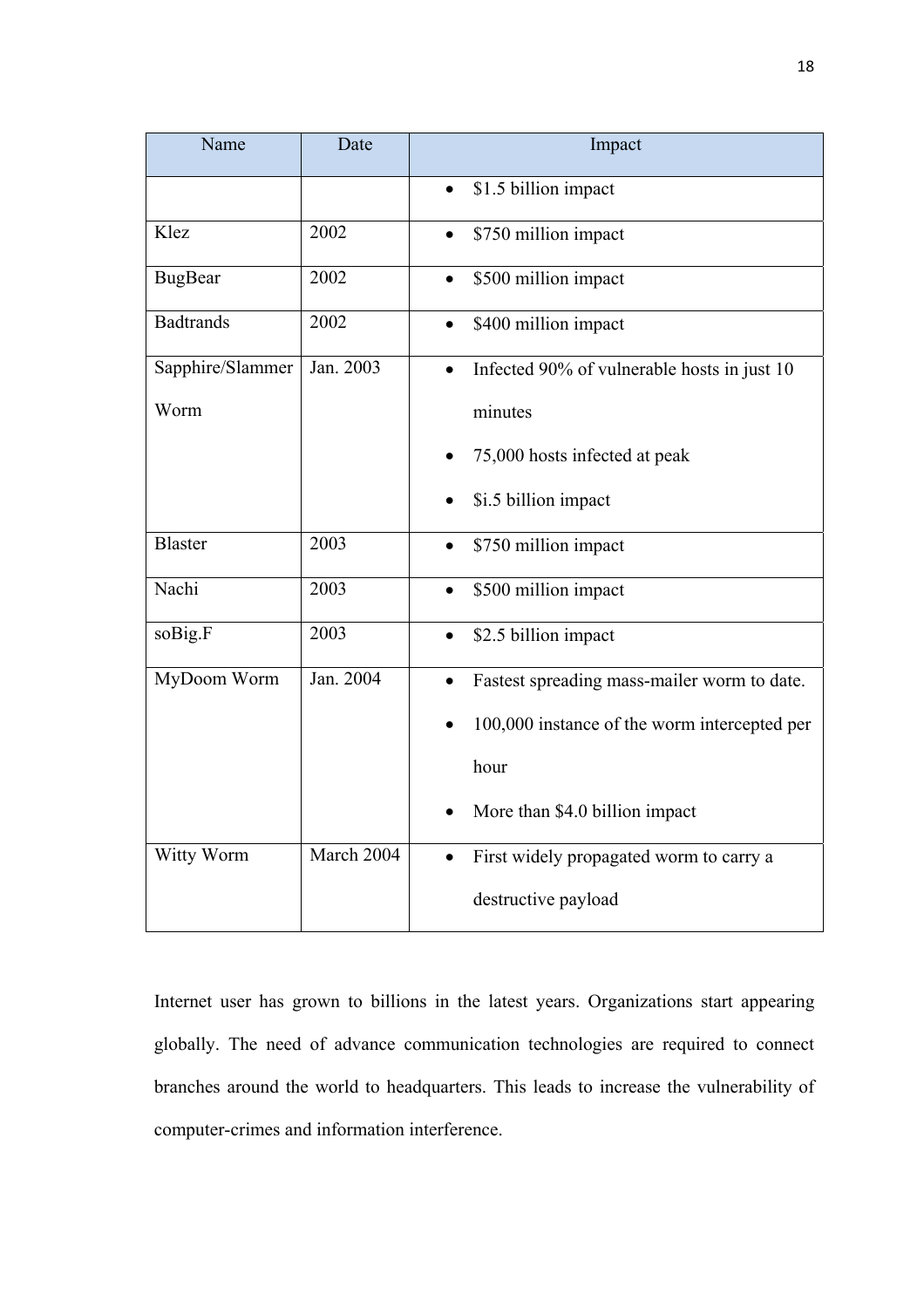The below graph (Figure2-1) published by IBM X-Force shows 2011 sampling of security incidents by attack, time and impact. It also shows attack types, each attack has its own color. The size of circles estimates relative's impact of breach in terms of cost to business. SQL injection continued to be a major exploited weakness in targeted companies. December marked some of the largest impact-by-cost breaches that affected several massive social and entertainment sites in China with billions of dollars of potential losses.



Source: IBM X-Force® Research and Development

Figure 2-1 Sample of security incidents by attack type, time and impact. (IBM X-Force, 2012).

Recently a new virus has been announced "Flame virus". After planting it on victim computer, the virus becomes active by running a video or voice conference application such as Skype. The virus starts recording the session, and sends it to hacker. No antivirus application or hardware such as firewalls is able to detect and block it.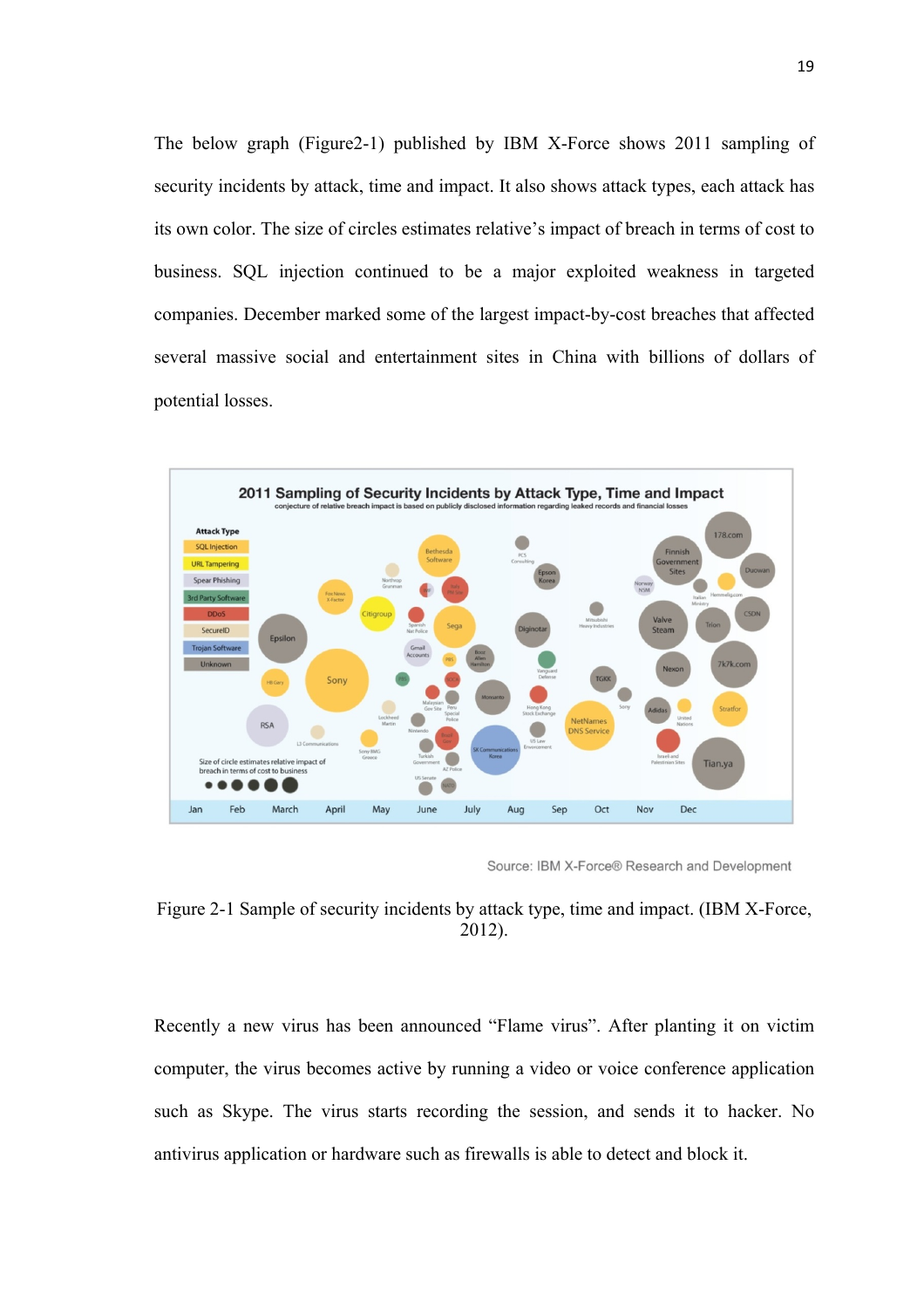The need of securing organizations information becomes a priority. Also information security becomes a boardroom hot topic that is given high priority.

#### **2.3 Information Security System.**

The information management system and e-business technology systems and the networks, used for generating, storing and retrieving information and the human beings are important business assets of every organization. The security, integration and availability of information are essential for any banking organization to maintain its competitive edge, cash-flow, profitability, legal compliance and commercial image. The application of Information Technology has brought about significant changes in the way the banking and the financial organizations process and store data. The telecommunication networks have played a catalytic role in the expansion and integration of the Information Systems, within and among the organizations, facilitating data accessibility to different users. This has made it imperative for each organization to put in place adequate security controls to ensure data accessibility to all the authorized users, data inaccessibility to all the unauthorized users, maintenance of data integrity and implementation of all security threats to guarantee information and information systems security across the organization. This makes it necessary for each organization to define, document, communicate, implement and audit Information Systems Security (Information Technology, 2000).

In addition to other properties such as:

- *Authenticity:* "Property that an entity is what it claims to be".
- *Accountability:* "Responsibility of an entity for its actions and decisions".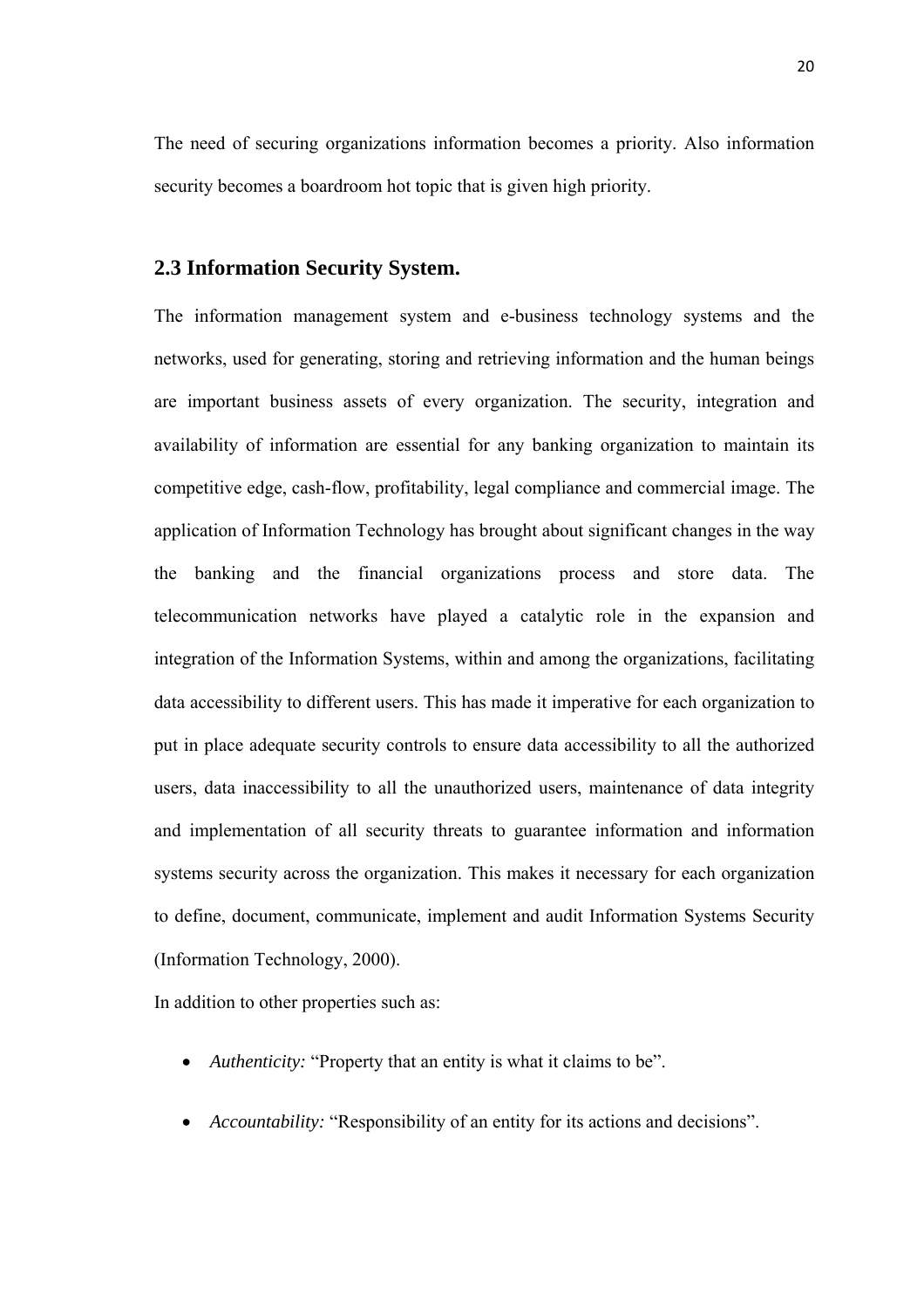- *Non-repudiation:* "Ability to prove the occurrence of claimed event or action and its originating entities, in order to resolve disputes about the occurrence or non-occurrence of event or action and involvement of entities in the event".
- *Reliability:* "Property of consistent intended behavior and results".

Transmission message from one individual co-worker, buyer, vendor, client, doctor, patient, relative at a remote location through several intermediate "nodes" before arriving at its final destination. At any point along the way, the contents of that e-mail could be visible to any number of people, including competitors, their agents, or individuals who would access the data for fraudulent purposes (Duane, 2004).

Information security has three major elements, people (staff and management), processes (business activities), and technology (IT, phones, pens …). Figure 2-2 shows information security elements.

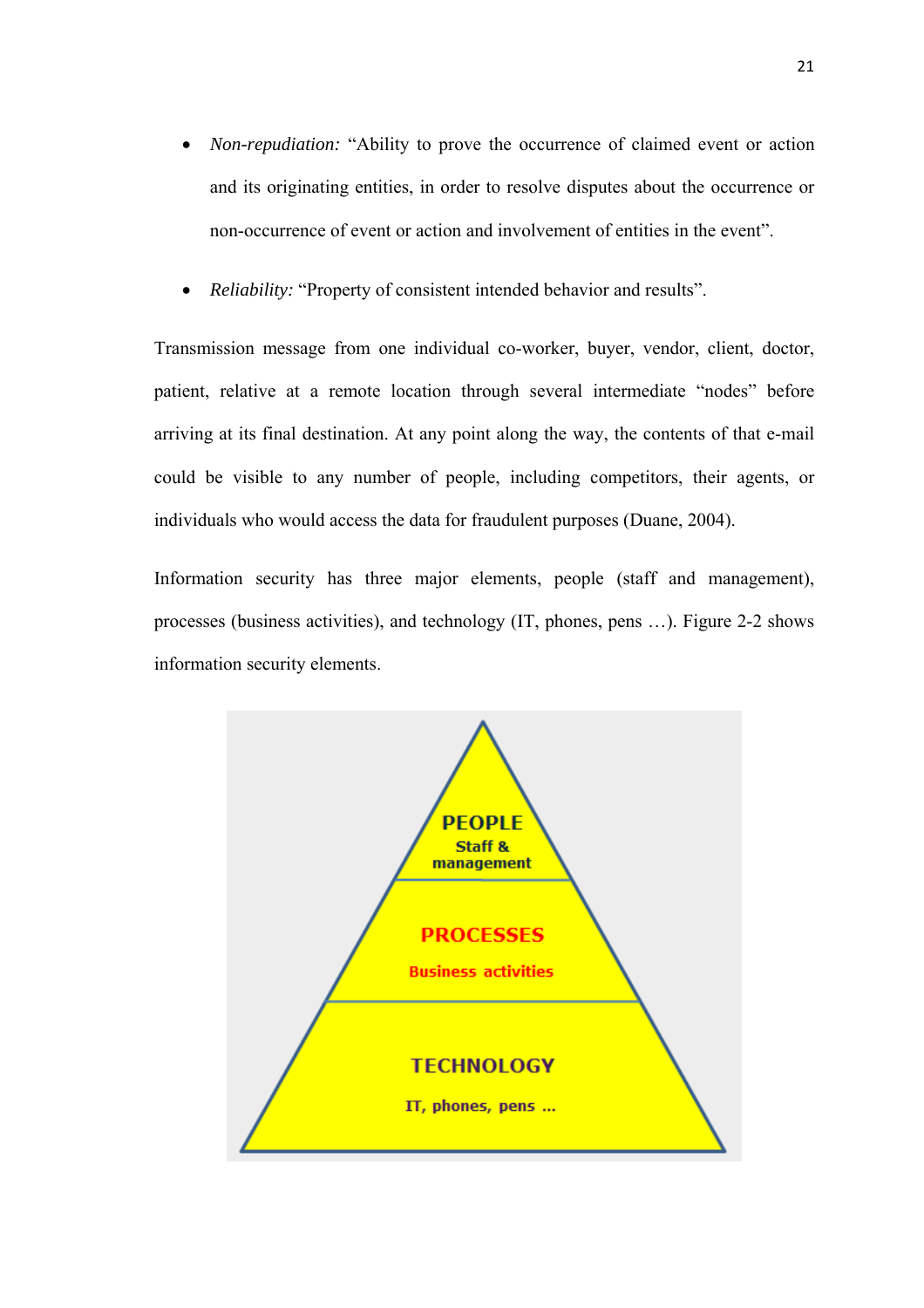Figure 2-2 Information Security Elements. (Kamat, 2012).

- People: are those who use or have interest in your information security, people may be:
	- $\triangleright$  Shareholders (owners).
	- $\triangleright$  Management and staff.
	- $\triangleright$  Customers, clients, suppliers, and business partners.
	- $\triangleright$  Service providers, contractors, consultants, and advisors.
	- $\triangleright$  Authorities, regulators, and judges.

Threats may be originated form people (social engineers, unethical competitors, hackers, fraudsters, careless workers, bugs, flaws ...), on the other hand people are the organization biggest asset such as security-aware employees who spot trouble early.

• Processes: are work practices, workflows, steps, or activities needed to accomplish business objectives. (Kamat, 2012). Processes are described in procedures.

Securing information appropriately and repeatedly is defined by information security policies and procedures.

- Information technology includes:
	- $\triangleright$  Cabling, data/voice networks equipment.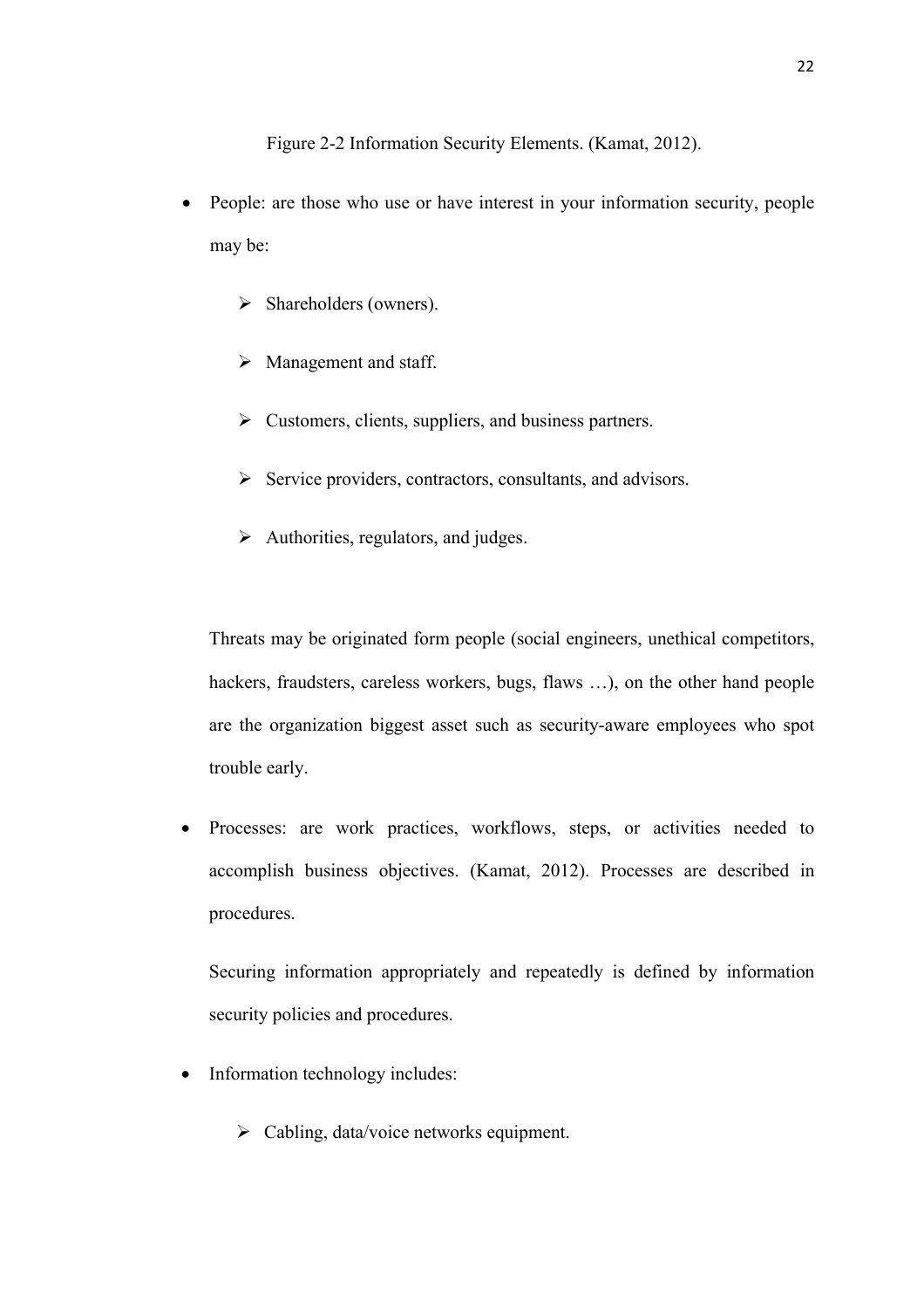- ¾ Telecommunications services (PABX, VoIP, ISDN, and videoconferencing).
- ¾ Phones, cellphones, PDAs.
- $\triangleright$  Computer servers, desktops, and associated data storage devices (disks, tapes).
- > Paperwork, files.
- $\triangleright$  Pen and ink.

Information security technology includes:

• Locks, barriers, card-access systems, CCTV, and biometric systems.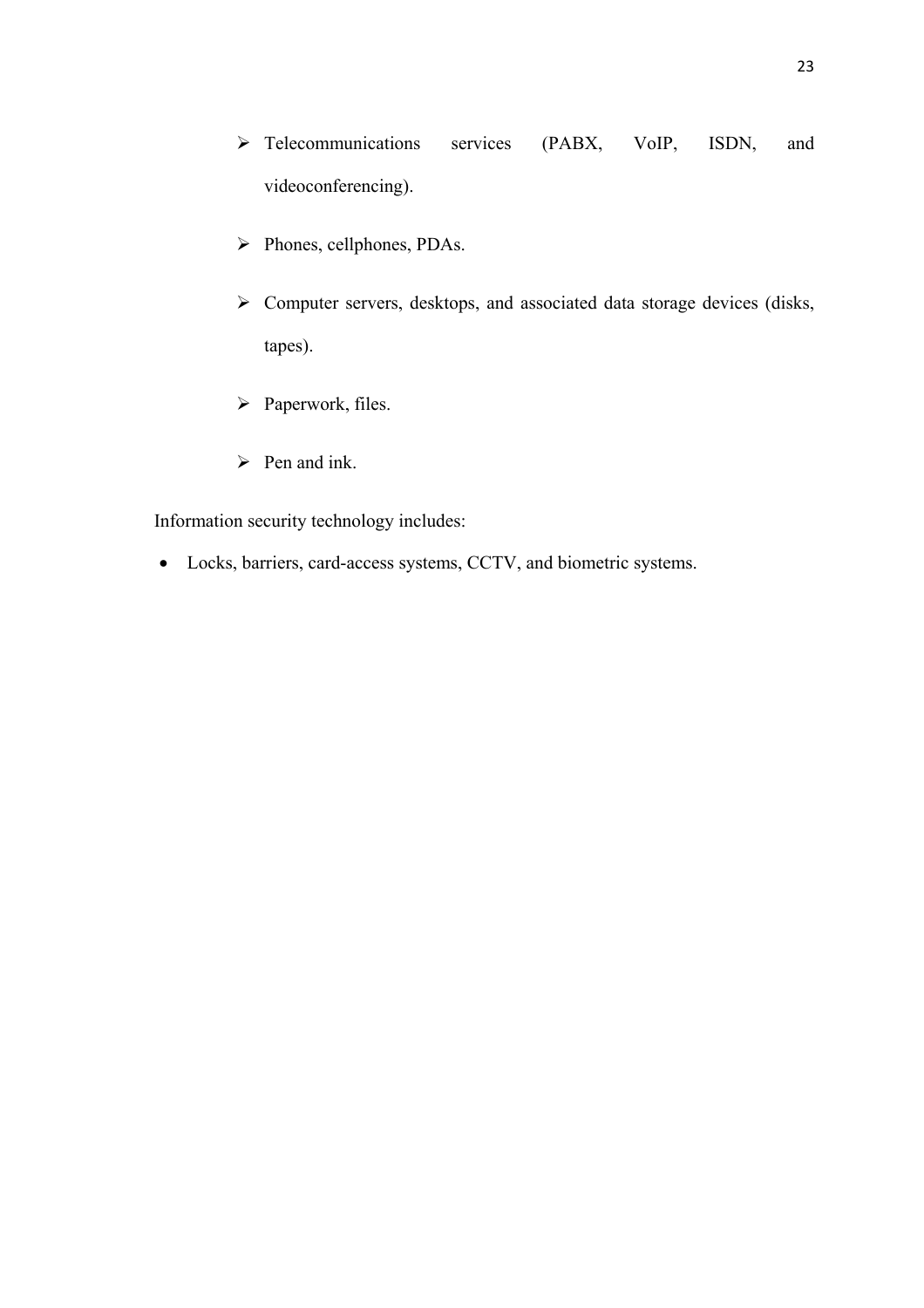Organizations can achieve Information Security by implementing an applicable set of controls. These controls are selected by through the chosen risk management process and managed using an Information Security Management Standard (ISMS), including processes, procedures, organizational structures, software and hardware to protect the identified information assets. Figure 2-3 introduce Information Security Conceptual Architecture and its components.



Figure 2-3 shows Information Security Conceptual Architecture. (Oracle, 2011)

As shown in Figured 2-3 Information is located at the center of the diagram, because as discussed before it is a valuable asset. The stored data as Information can be structured or unstructured. In addition the information scope also includes Policy and Process, Audit, and Identity information, which also needs to be secured.

Information is surrounded by Access Controls. Its task in to control, secure, and manage the access to Information.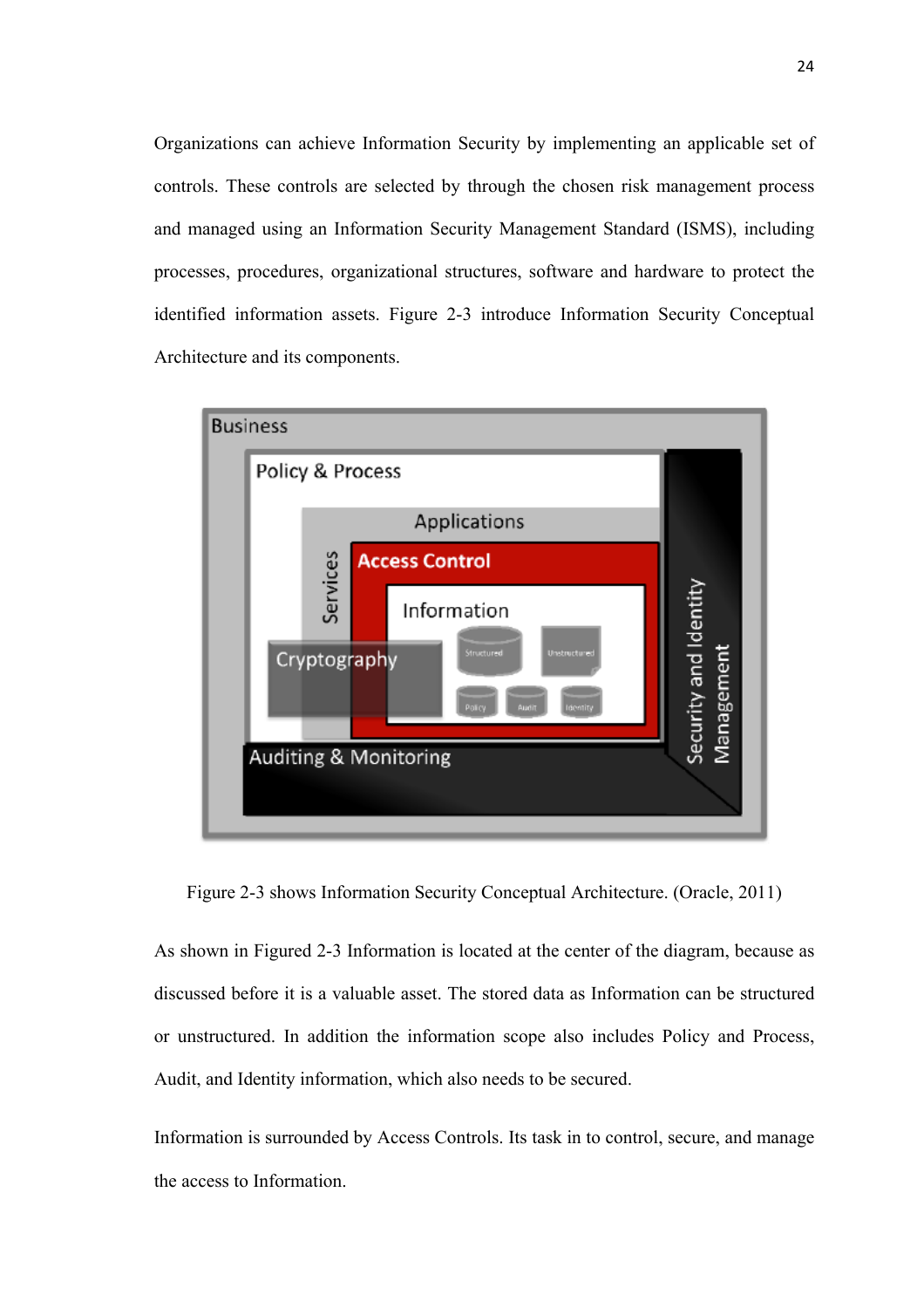Application or Service layer provides a way to interact with the information. It includes:

- Traditional business applications (e.g. Siebel), or SOA-based such as (secure) web service.
- Applications required managing Information Access Control, such as provisioning applications.

Policy and Process layer is responsible to specified and defined the rules that is used and deployed on Information Access Control, which controls the access to Information Layer by using applications and services.

Security & Identity Management, and Auditing & monitoring services are used to support the management and governance of the security within the Access Control layer, as well as the monitoring and remediation of those enforcement policies.

Cryptography is finally used to encrypt the data while it is moving across Information, Access Control, Services and Applications, and Polices & process layers.

### **2.4 Information Security Management System (ISMS).**

Development of the Jordanian Banking Sector (2010)The Central Bank of Jordan carries out several tasks most important of which are issuing of banknotes security in the Kingdom, maintaining monetary stability, providing necessary liquidity for licensed banks and managing reserves of banks. It also seeks to enhance the security of the banking system institutions through various means of control. The Central Bank of Jordan focuses on achieving three national objectives which are: Contributing towards maintaining monetary and financial stability, promoting the sustained economic growth and social development of the kingdom in accordance with the general economic policy of the government, and contributing towards enhancing the investment environment. To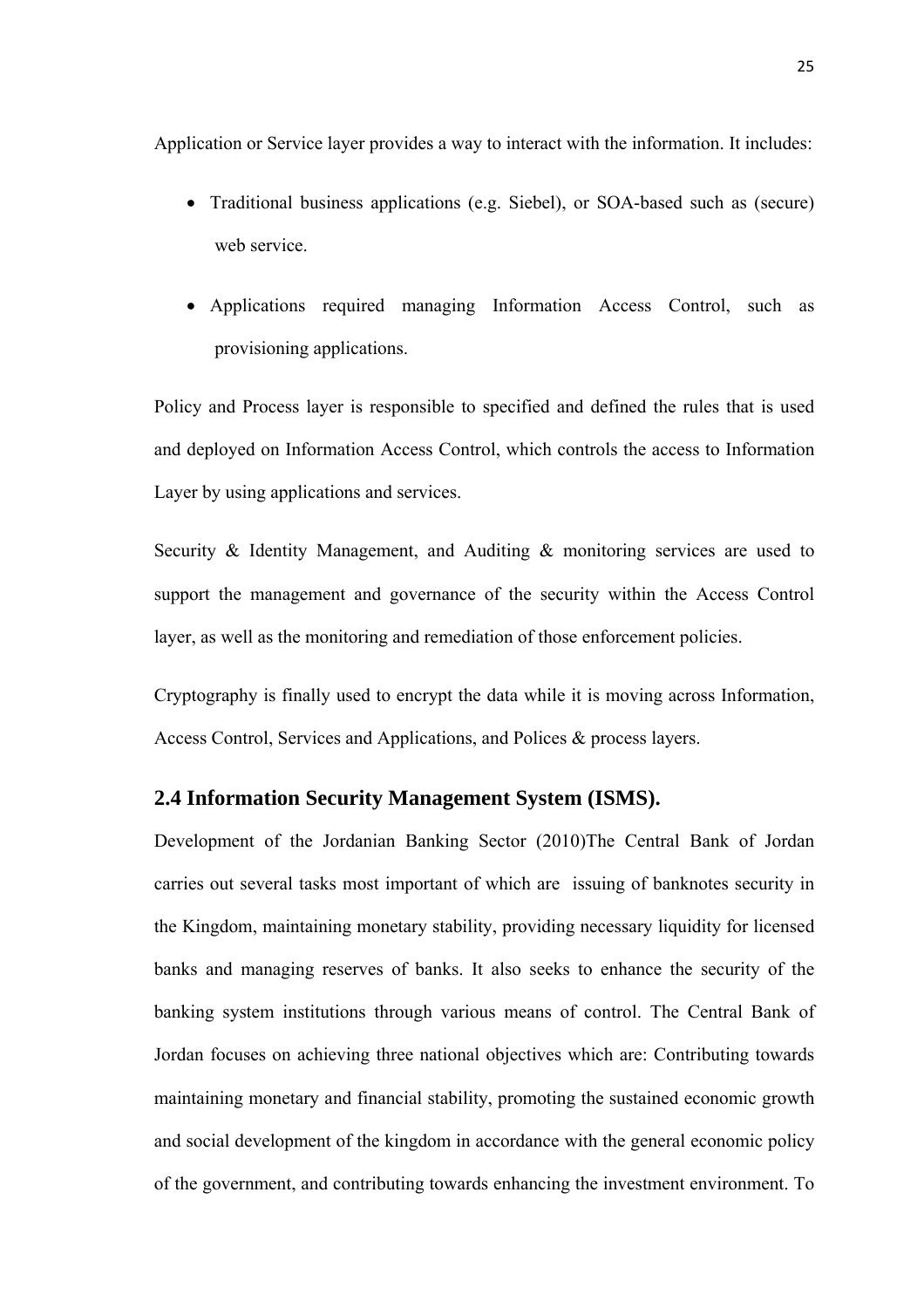achieve the above-mentioned objectives, the Central Bank formulated six institutional goals that include: Maintaining a secure and well developed domestic payments system by maintaining the integrity and confidence in the Jordanian banks.

CODE OF PRACTICE FOR INFORMATION SECURITY MANAGEMENT (2001) the e-Banking architecture is hosted internally within the bank and is fully supported by various teams of technical support personnel. It consists of a tiered network infrastructure with various security controls in place to provide protection against insider and external attacks. The e-Banking application is written by an internal development team within the development environment. It is then migrated to the QA environment where it is tested (under-going both usability and stress testing) by a dedicated team of testers. It is also exposed to rigorous security testing by representatives from the Security Team. Once all necessary sign-off has been given the code is migrated to the production environment by the Webmasters.

 The Webmasters also support and administer the web servers. The purpose of the policy is to ensure that all web servers, regardless of operating system, are built to a minimum, secure standard.

 Vulnerability although the practice of segregation of duties is followed within Bank X job rotation and minimum leave are not enforced. Furthermore the logging capabilities in place are limited and could easily be manipulated by an administrator to cover up suspicious activity. The potential for collusion between technical team employees also exists

ISO/IEC 27000 (2009) defined *Information Security Management System (ISMS)* as: "Part of the overall management system, based on a business risk approach, to established, implement, operate, monitor, review, maintain and improve information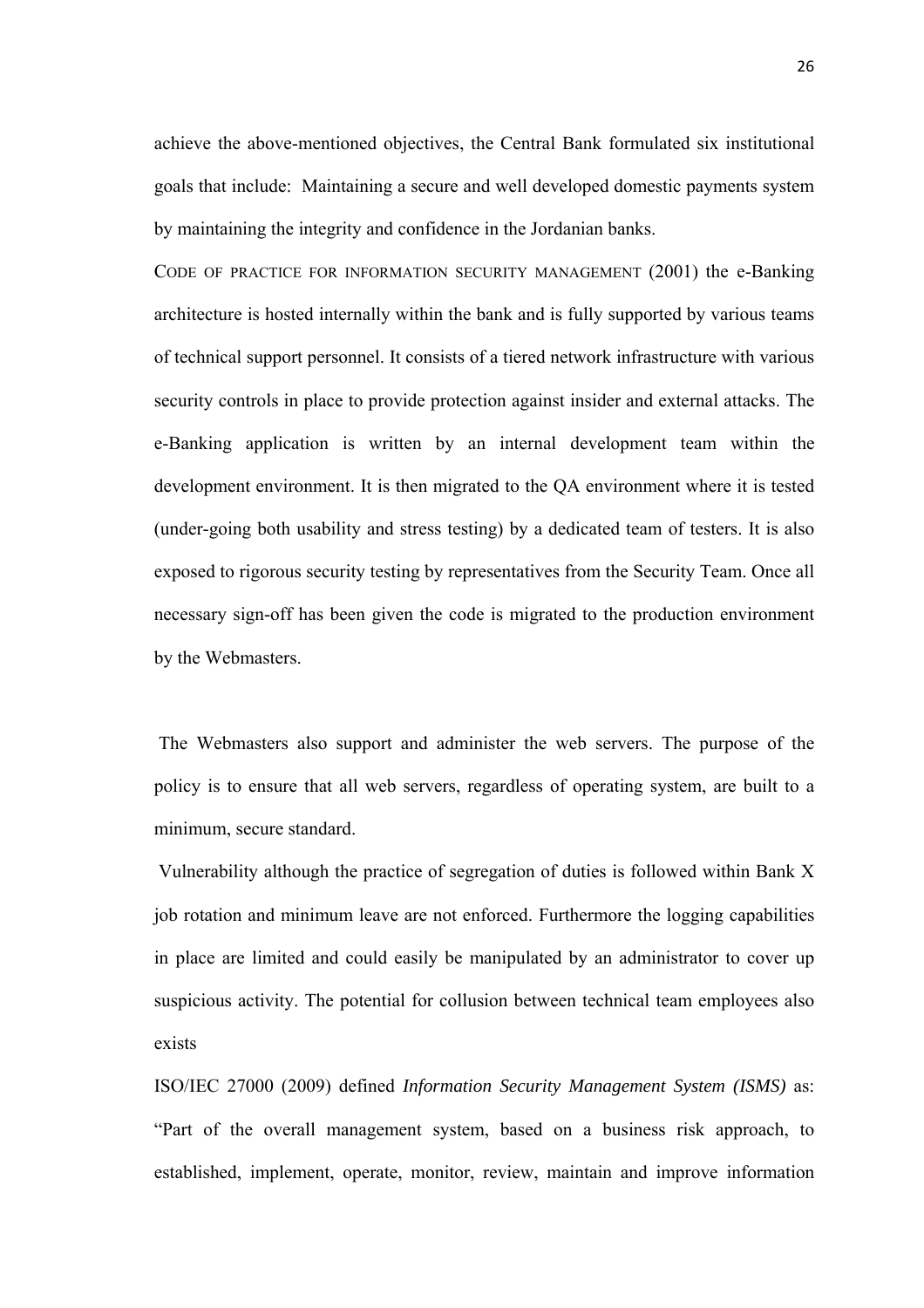security". Management System is "a framework of policies, procedures, guidelines, and associated resources to achieve the objectives of the organization", and Information security is "preservation of confidentiality, integrity, and availability of information".

Tipton & Krause, (2008) also defined *Information Security Management System (ISMS)* as: "Coordinated activities to direct and control the preservation of confidentiality, integrity, and availability of information".

Information Security Management System (ISMS) family of standards consist of the following International Standards, under general title of *"Information Technology – Security Techniques":* (ISO/IEC 27000, 2009)

- ISO/ IEC 27000:2009, *Information security management system Overview and vocabulary.*
- ISO/ IEC 27001:2005, *Information security management system Requirements.*
- ISO/IEC 27002:2005, *Code of practice for Information security management.*
- ISO/IEC 27003, *Information security management system implementation guidance.*
- ISO/IEC 27004, *Information security management Measurement.*
- ISO/IEC 27005:2008, *Information security risk management.*
- ISO/IEC 27006:2007, *Requirements for bodies providing audit and certification of information security management system.*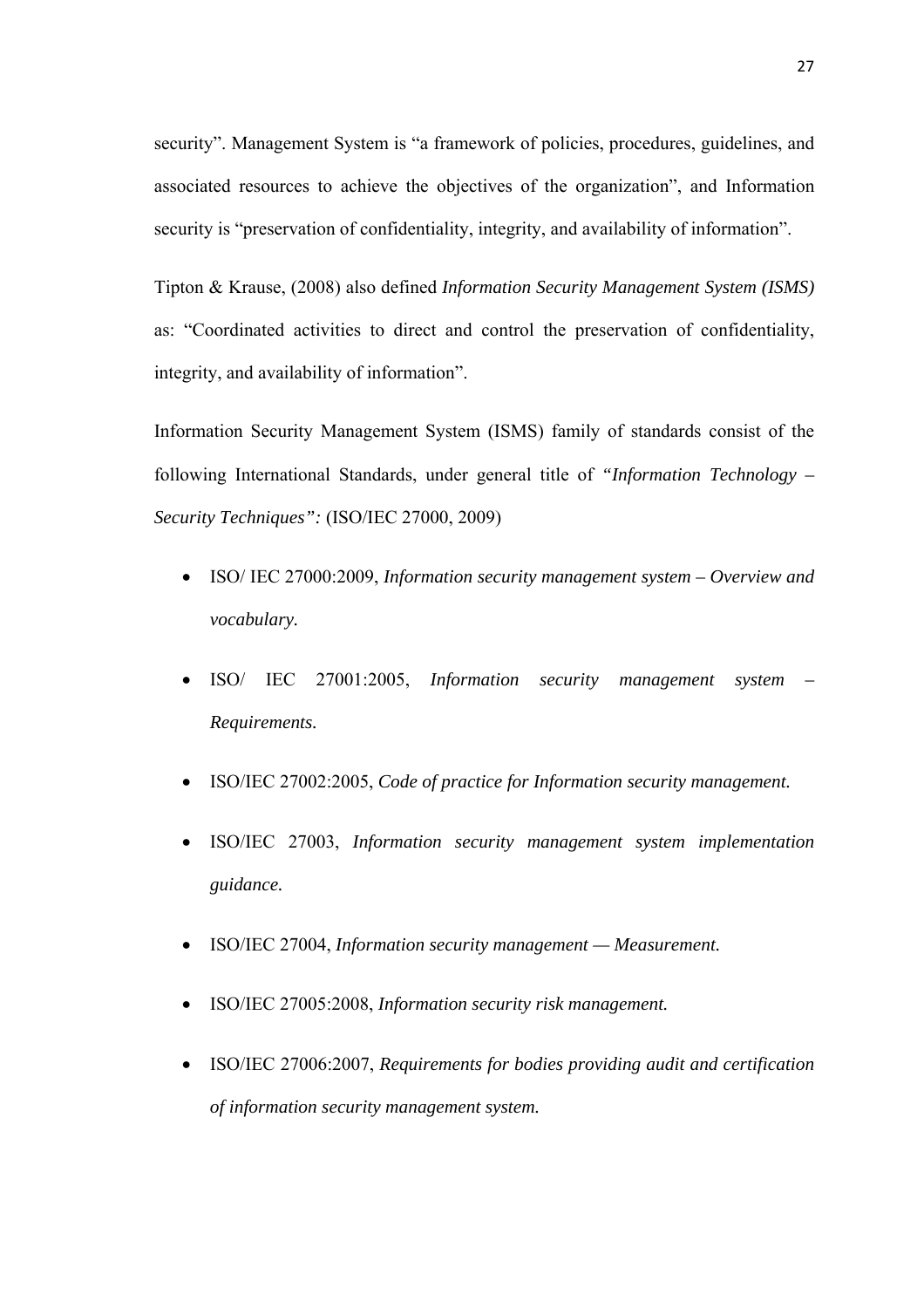- ISO/IEC 27007, *Guidelines for information security management systems auditing.*
- ISO/IEC 27011, *Information security management guidelines for telecommunications organizations based on ISO/IEC 27002.*

NOTE: The general title "*Information technology - Security techniques*" indicates that these standards were prepared by Joint Technical Committee ISO/IEC JTC 1, *Information technology*, Subcommittee SC 27, *IT Security techniques*.

International Standards not under the same general title that are also part of the ISMS family of standards are as follows:

• ISO 27799:2008, *Health informatics — Information security management in health using ISO/IEC 27002* 

Standards identified throughout these subclasses with no release year indicated are still under development.

The purpose and scope of ISMS family standard illustrated above can be found on "Appendix 1".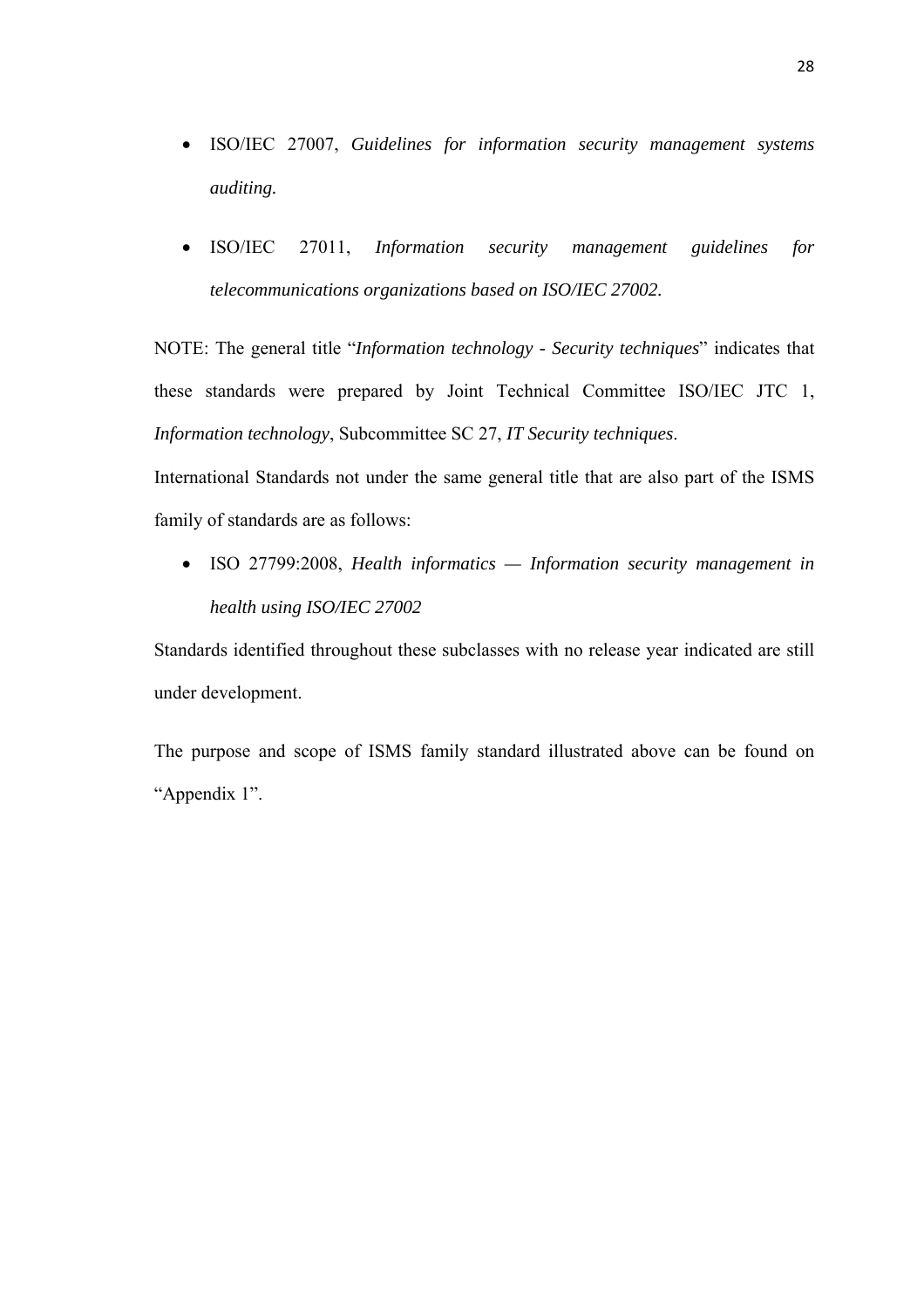ISO/IEC 27001, (2009) discuss he requirements to implement Information Security Management Systems. It uses Plan, Do, Check, and Act (PDCA) to achieve, maintains, and improves alignment of security with risks. Figure 2-4 describes Plan, Do, Check, and Act (PDCA) diagram.



Figure 2-4 PDCA diagram (Kamat, 2012)

ISO/IEC 27000, (2009) defined *risk* as: "a combination of the probability of an event and its consequence"

Kamat, (2012) also defined *risk* as "the possibility that a threat exploits vulnerability in an information asset, leading to an adverse impact on the organization", where threat is "something that might cause harm", vulnerability is "a weakness that might be exploited", and impact is a "financial damage etc."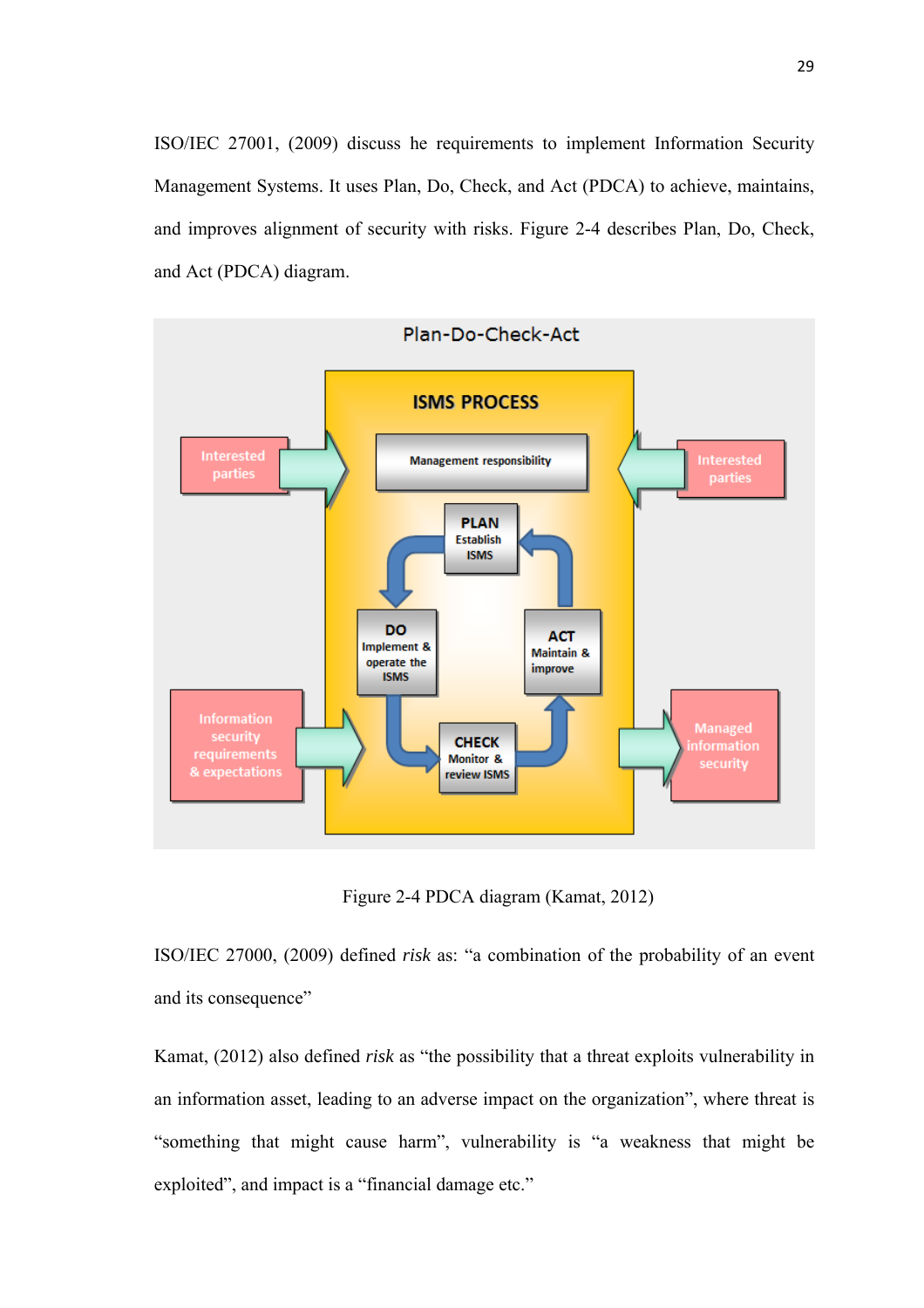Figure 2-5 shows the relationship between Risk and vulnerabilities, threats, controls, Information assets, security requirements, and value.



Figure 2-5 Risk relationships. (Kamat, 2012)

Once risk areas are identified, appropriate controls may be selected to mitigate these identified risk factors. ISO/IEC 27001:2005 identified the requirements to implement Information Security Management System (ISMS), also it illustrates the controls which are used as basis for the security risk assessment. Figure 2-6 illustrate controls clauses for Information Security Management Systems.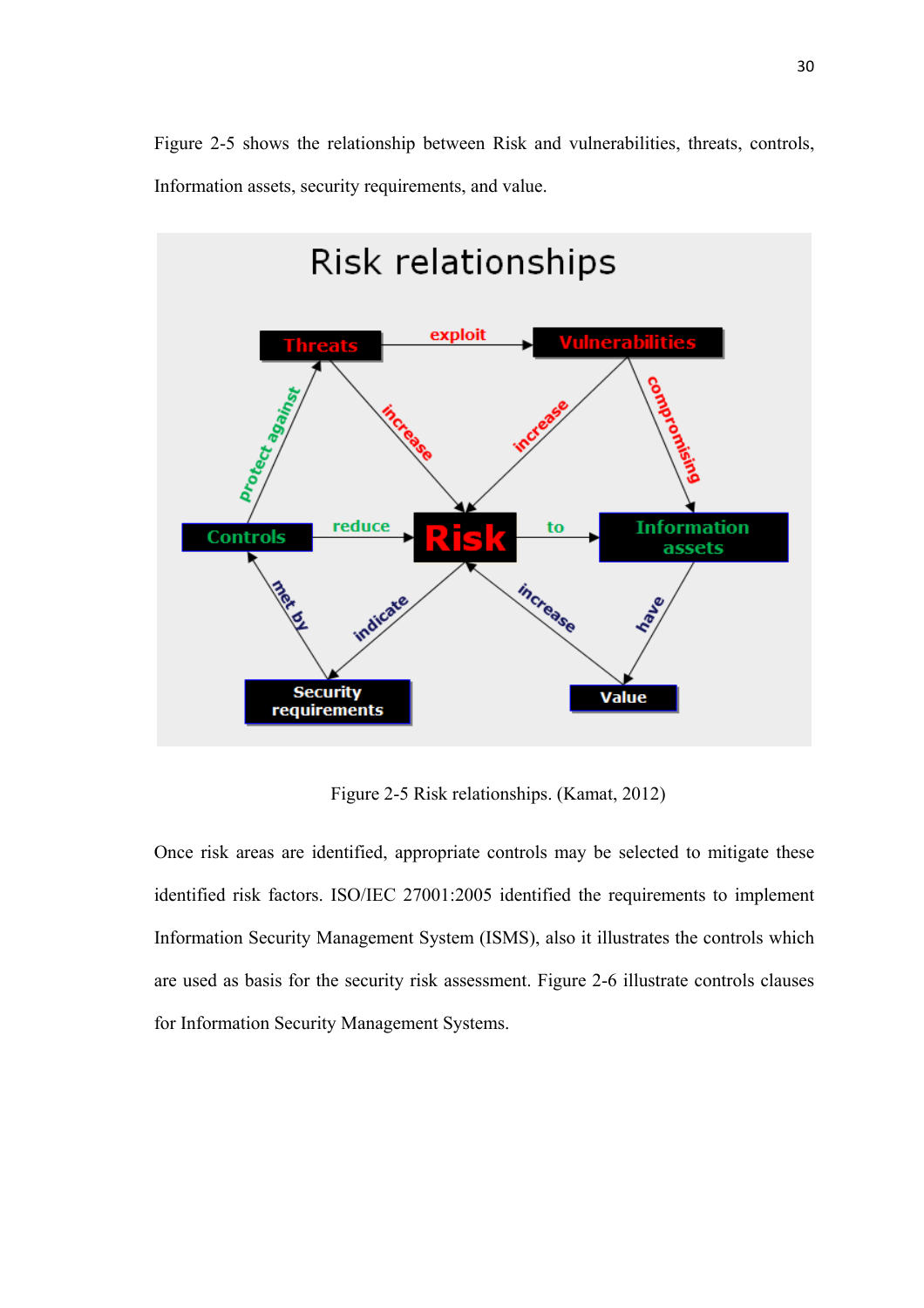

Figure 2-6 Control clauses. (Kamat, 2012)

Information Security Policy: address management support, commitment, and direction in accomplishing information security goals, including:

- Information Security Policy document.
- Ownership and review.

Organization of information security: addresses the need for a management framework that creates, sustains, and manages the security infrastructure, including:

- Management Information Security Forum.
- Information System Security Officer (ISSO).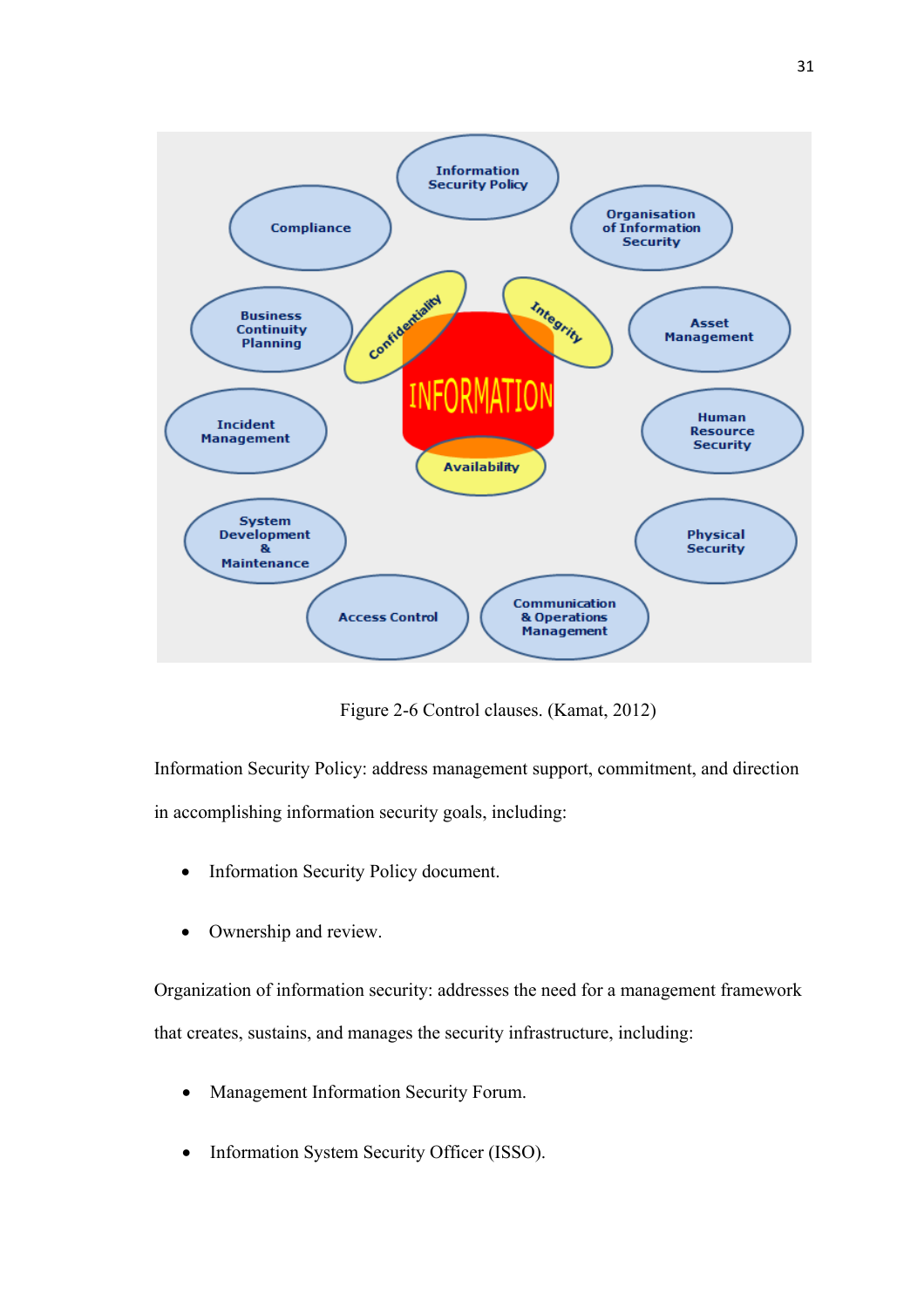- Information Security responsibilities.
- Authorization process.
- Organizational cooperation.
- Third-party access.
- Outsourcing.

Asset management: addresses the ability of the security infrastructure to protect organizational assets, including:

- Accountability and inventory.
- Asset classification based on business impact.
- Labeling.
- Handling, introduction, transfer, removal, and disposal of all assets.

HR security: addresses an organization's ability to mitigate risk inherent in human interactions, including:

- Personnel screening.
- Security responsibilities (code of conduct and non-disclosure agreements).
- Terms and conditions of employment.
- Training (information security awareness training program).
- Recourse a formal process to deal with violation of information security policies.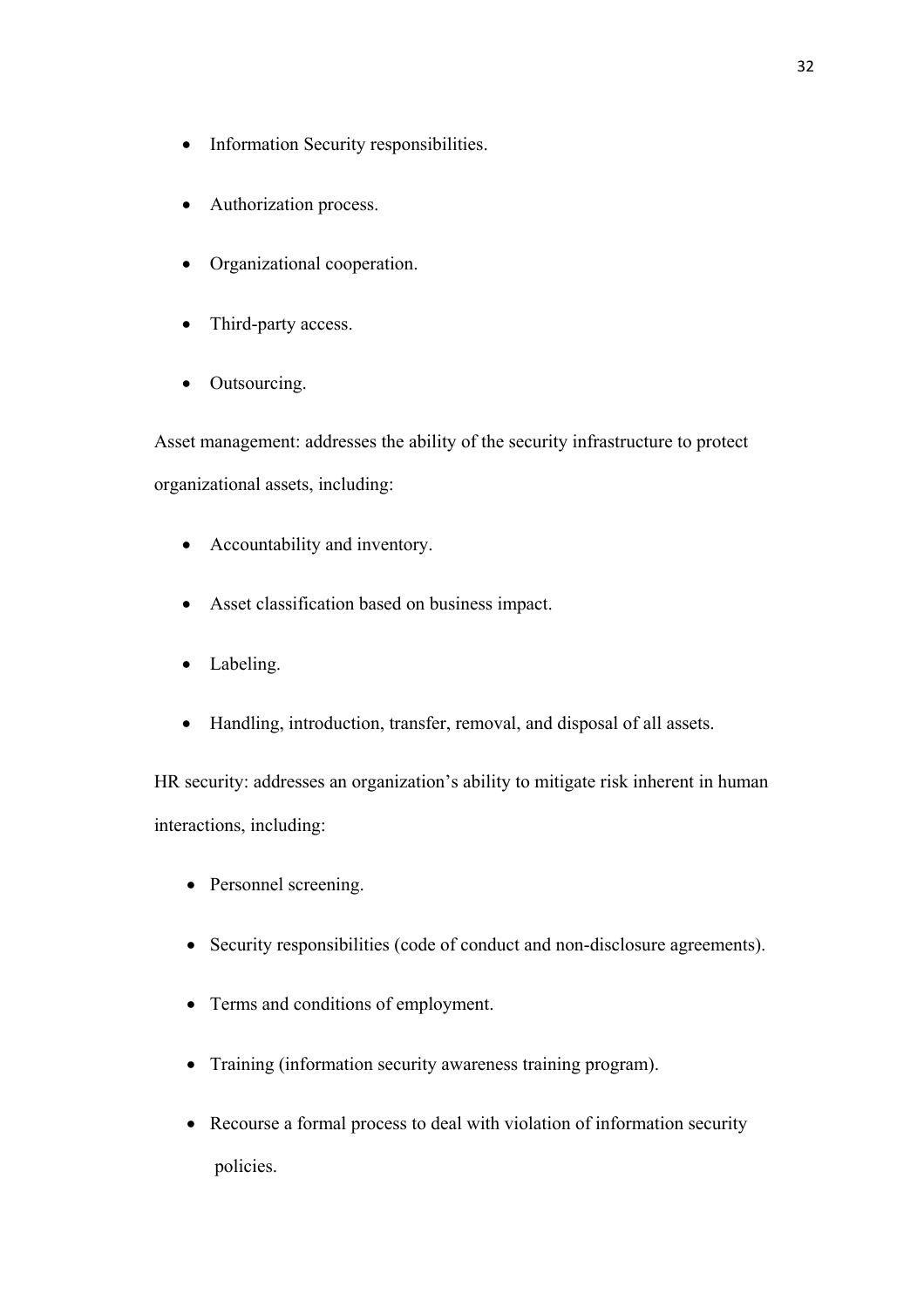Physical and environmental security: addresses risk inherent to organizational premises, including:

- Location.
- Physical security perimeters.
- Access control.
- Equipment.
- Asset transfer.

Communication and operations management: addresses an organization's ability to ensure correct and secure operation of its assets, including:

- Operational procedures.
- Change control, process to manage change and configuration control, including change management of the Information Security Management System.
- Segregation and rotation of duties.
- Capacity planning, mechanism to monitor and project organizational capacity to ensure uninterrupted availability.
- System acceptance.
- Malicious code.
- Housekeeping.
- Network management.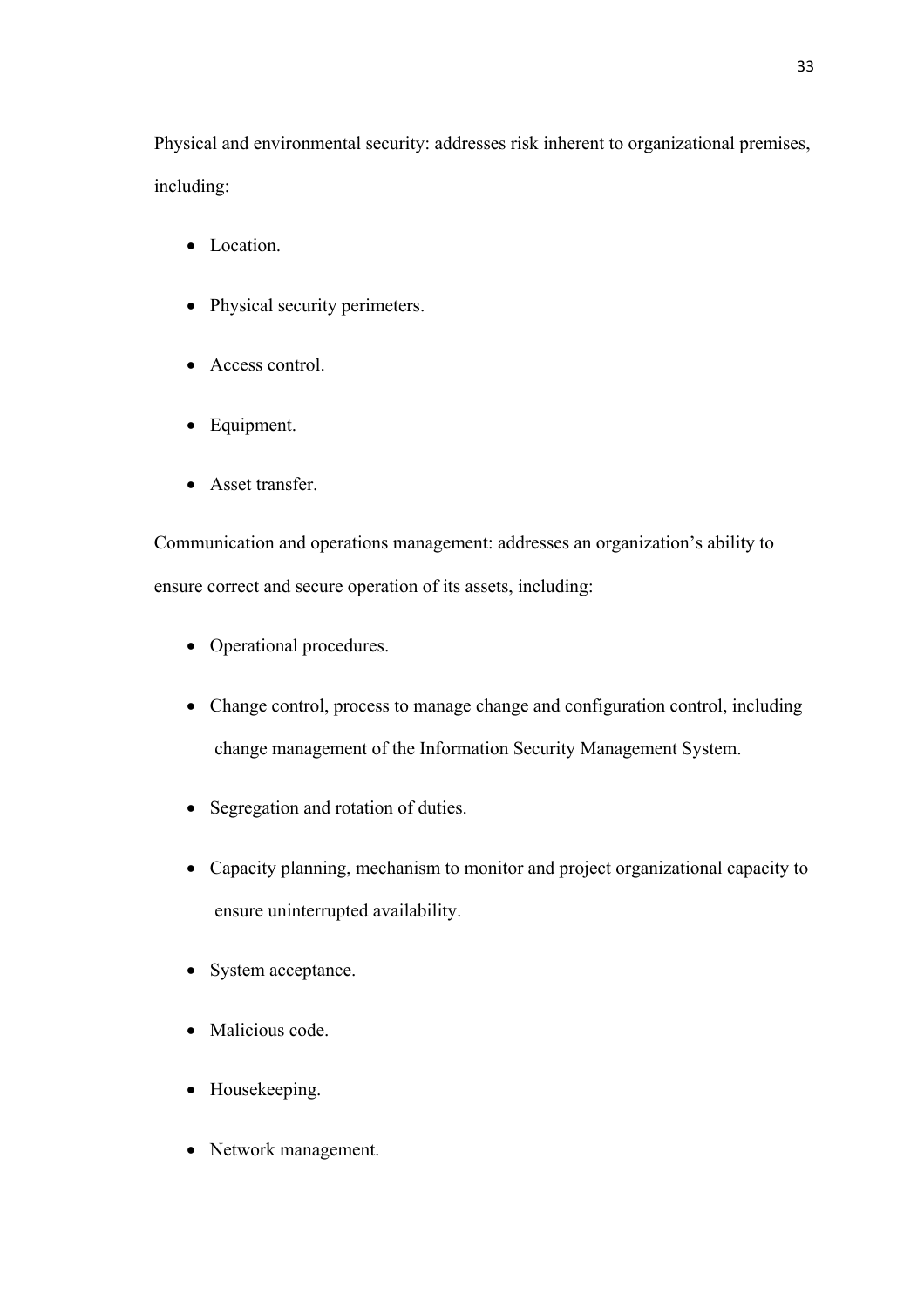- Media handling.
- Information exchange.

Access control: addresses an organization's ability to control access to assets based on business and security requirements, including:

- Business requirements: policy controlling access to organizational assets based on business requirements and "need to know".
- User management including:
	- $\triangleright$  Register and deregister users.
	- $\triangleright$  Control and review access and privileges.
	- $\triangleright$  Manage passwords.
- User responsibilities.
- Network access control including:
	- $\triangleright$  Authenticate nodes.
	- $\triangleright$  Authenticate external users.
	- $\triangleright$  Define routing.
	- $\triangleright$  Control network connections.
	- $\triangleright$  Maintain network segregation or segmentation.
	- $\triangleright$  Control network connections.
	- $\triangleright$  Maintain the security of network services.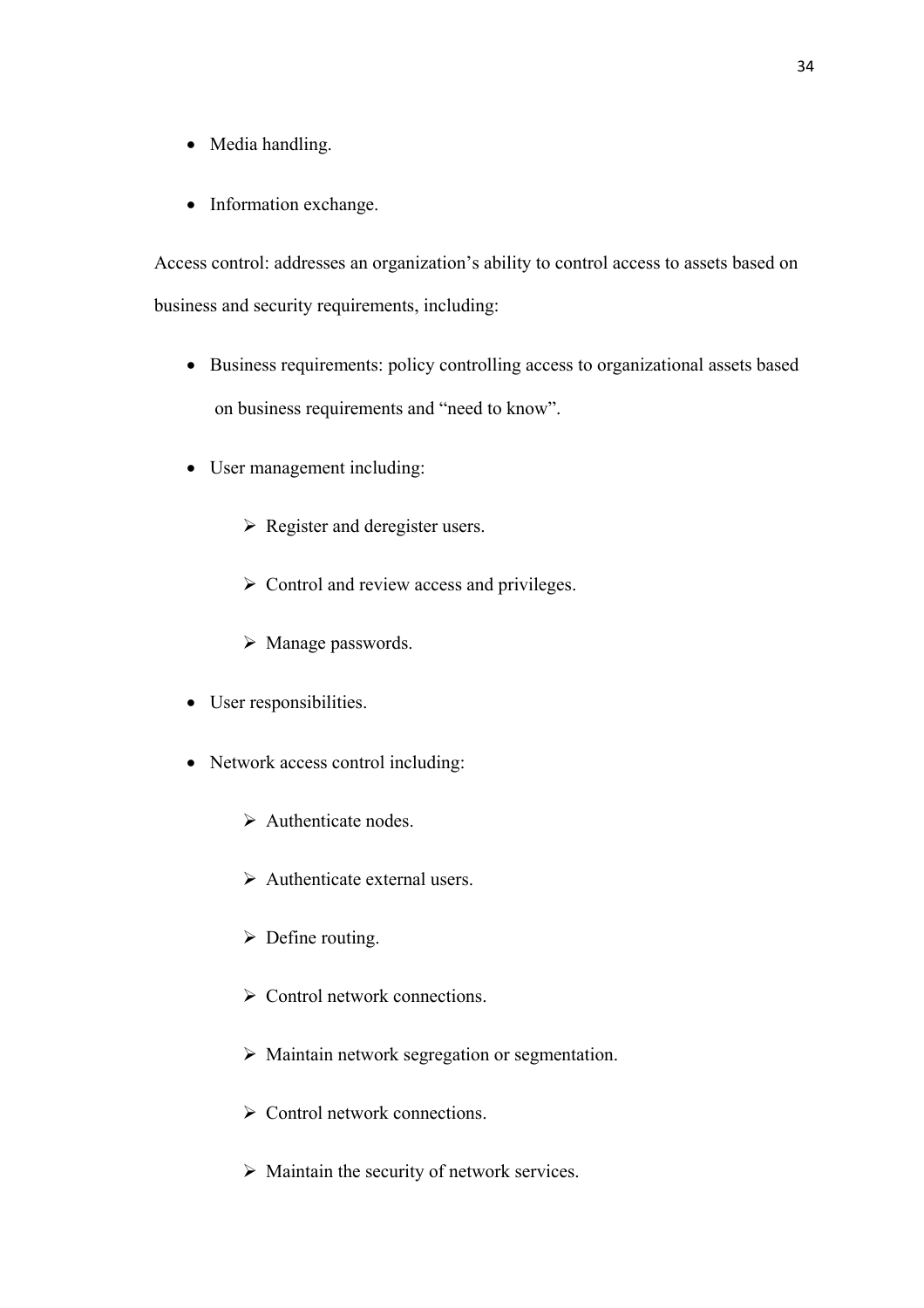- Host access control:
	- $\triangleright$  Automatically identify terminals.
	- ¾ Securely log-on.
	- $\triangleright$  Authenticate users.
	- ¾ Manage passwords.
	- $\triangleright$  Secure system utilities.
	- $\triangleright$  Furnish user duress capability, such as "panic buttons".
	- $\triangleright$  Enable terminal, user, or connection timeouts.
- Application access control.
- Access monitoring.
- Mobile computing.

Information systems acquisition, development, and maintenance: addresses an organization's ability to ensure that appropriate information system security controls are both incorporated and maintained, including:

- System security requirements.
- Application security requirements.
- Cryptography.
- System integrity.
- Development security.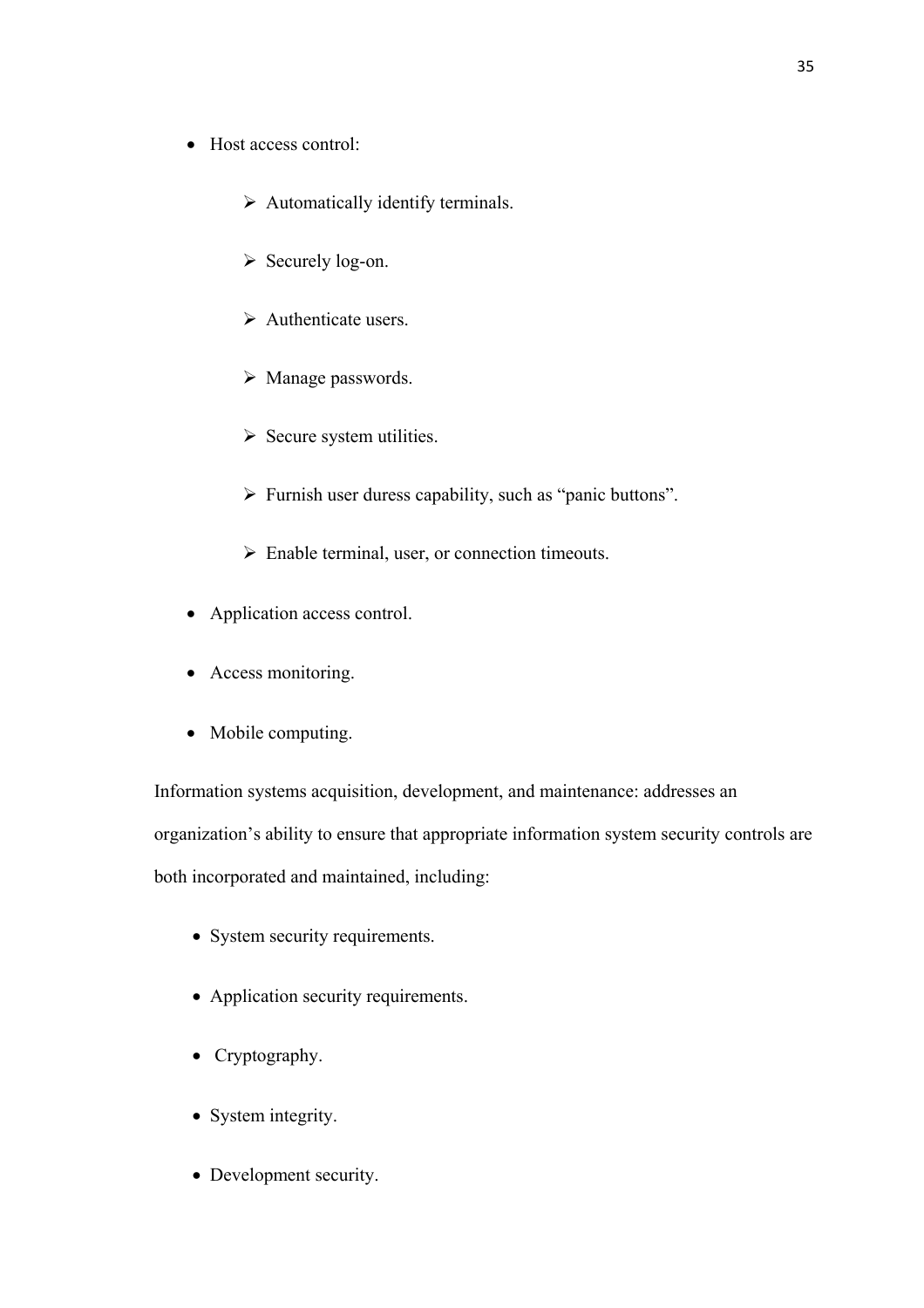Information security incident management: deal sensibly with security incidents that arise.

Business continuity management: addresses an organization's ability to counteract interruptions to normal operations, including:

- Business continuity planning.
- Business continuity testing.
- Business continuity maintenance.

Compliance: addresses an organizations ability to remain in compliance with regulatory, statutory, contractual, and security requirements, including:

- Legal requirements, awareness of:
	- $\triangleright$  Relevant legislation.
	- $\triangleright$  Intellectual property rights.
	- $\triangleright$  Safeguarding of organizational records.
	- $\triangleright$  Data privacy.
	- $\triangleright$  Prevention of misuse.
	- $\triangleright$  Regulation of cryptography.
	- $\triangleright$  Collection of evidence.
- Technical requirements.
- System audits.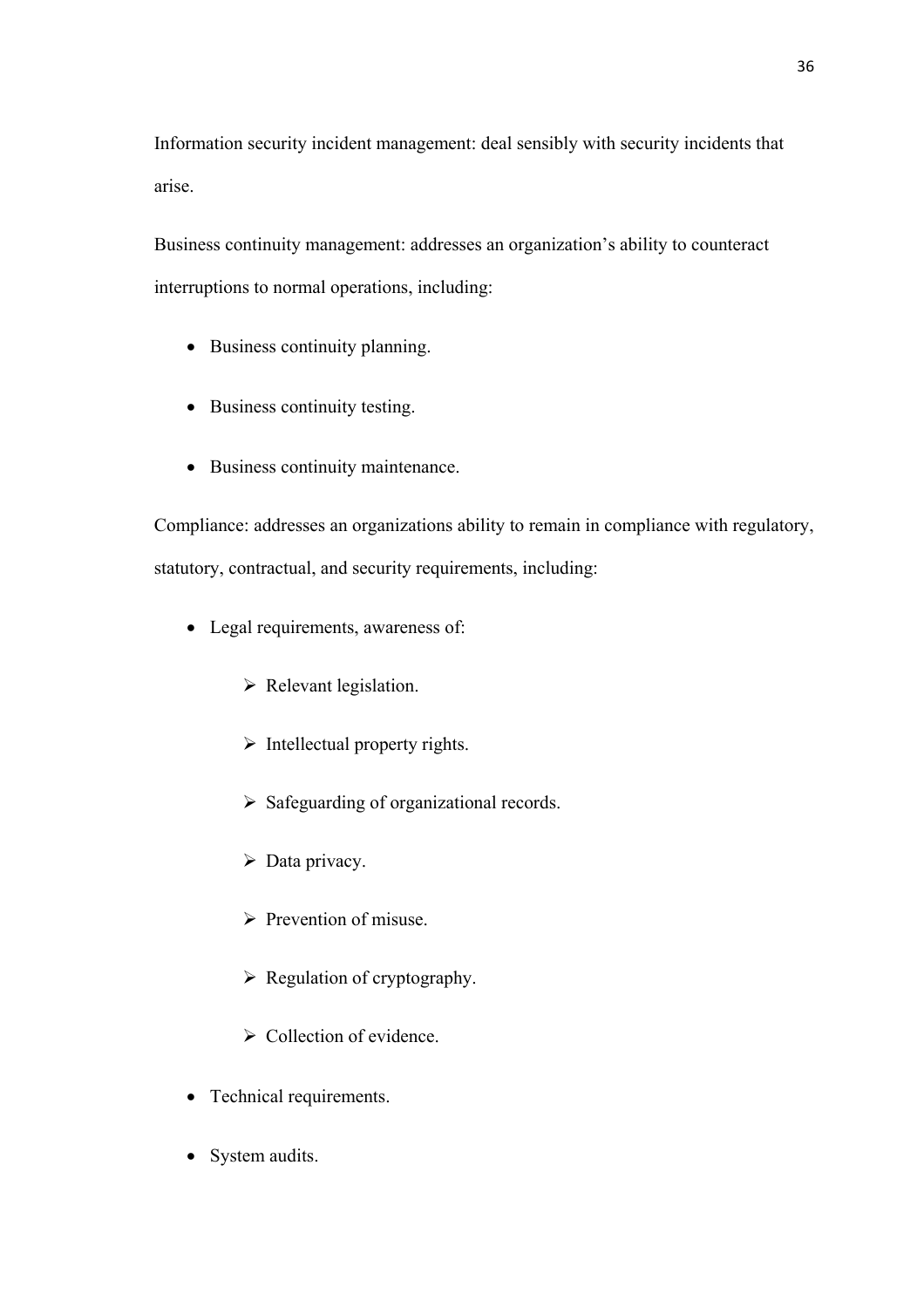Figure 2-7 illustrates Information Security Management System (ISMS) implementation process cycle.



Figure 2-7 ISMS implementation process cycle. (Kamat, 2012)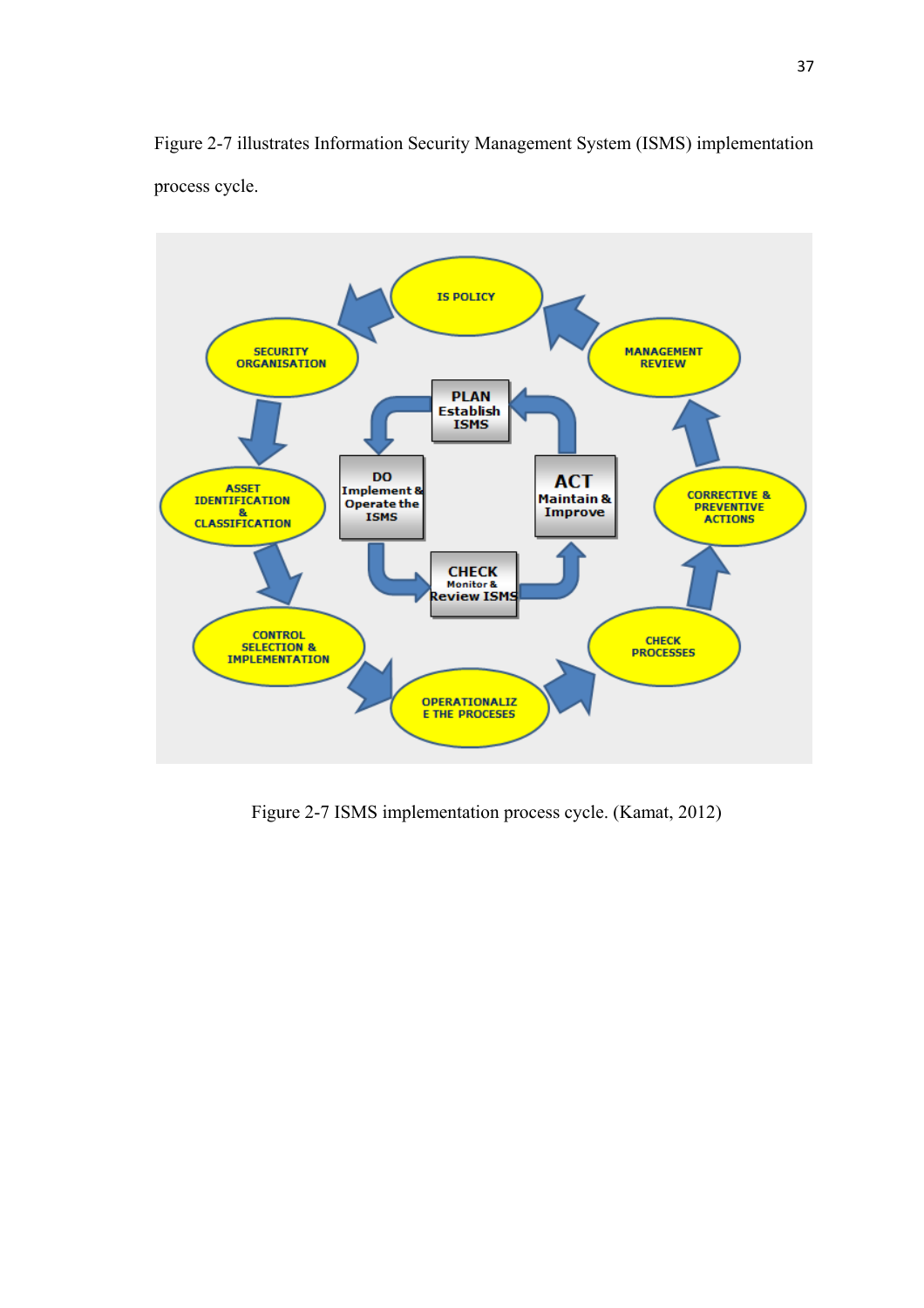### **2.5 E-Business.**

E-business has technical components; management should addressed regarding changes in organizational processes and interaction both within inside and outside a firm (Ash and Burn, 2003). For example, Raman et al. (2006) argued that organizational competitiveness is playing important roles in successful e-business implementation.

 Examined that firm capabilities (such as information technology capability, strategic flexibility, and trust-building capability) are critical for superior firm performance in ebusiness firms. Moreover, developing organizational learning and knowledge management strategies has been considered an effective and efficient means of successful IT implementation (Lin and Lee, 2005). This perspective has been strengthened by several recent studies (Raymond and Blili, 2000; Malhotra et al., 2005; Ravichandran, 2005). However, empirical studies have seldom addressed the organizational capabilities (such as organizational learning and knowledge management capabilities) influencing e-business contribution to firm performance.

Simpson (2002) quoted in the OECD Global Forum that companies needed more importantly than ever to strengthen competitive capabilities based on productivity and innovation. This was based on three factors: intense international competition, the rapid pace of technological development, and the easy flow of investment and knowledge around the world.

Simpson (2002) quoted in the OECD Global Forum that companies needed more importantly than ever to strengthen competitive capabilities based on productivity and innovation. This was based on three factors: intense international competition, the rapid pace of technological development, and the easy flow of investment and knowledge around the world.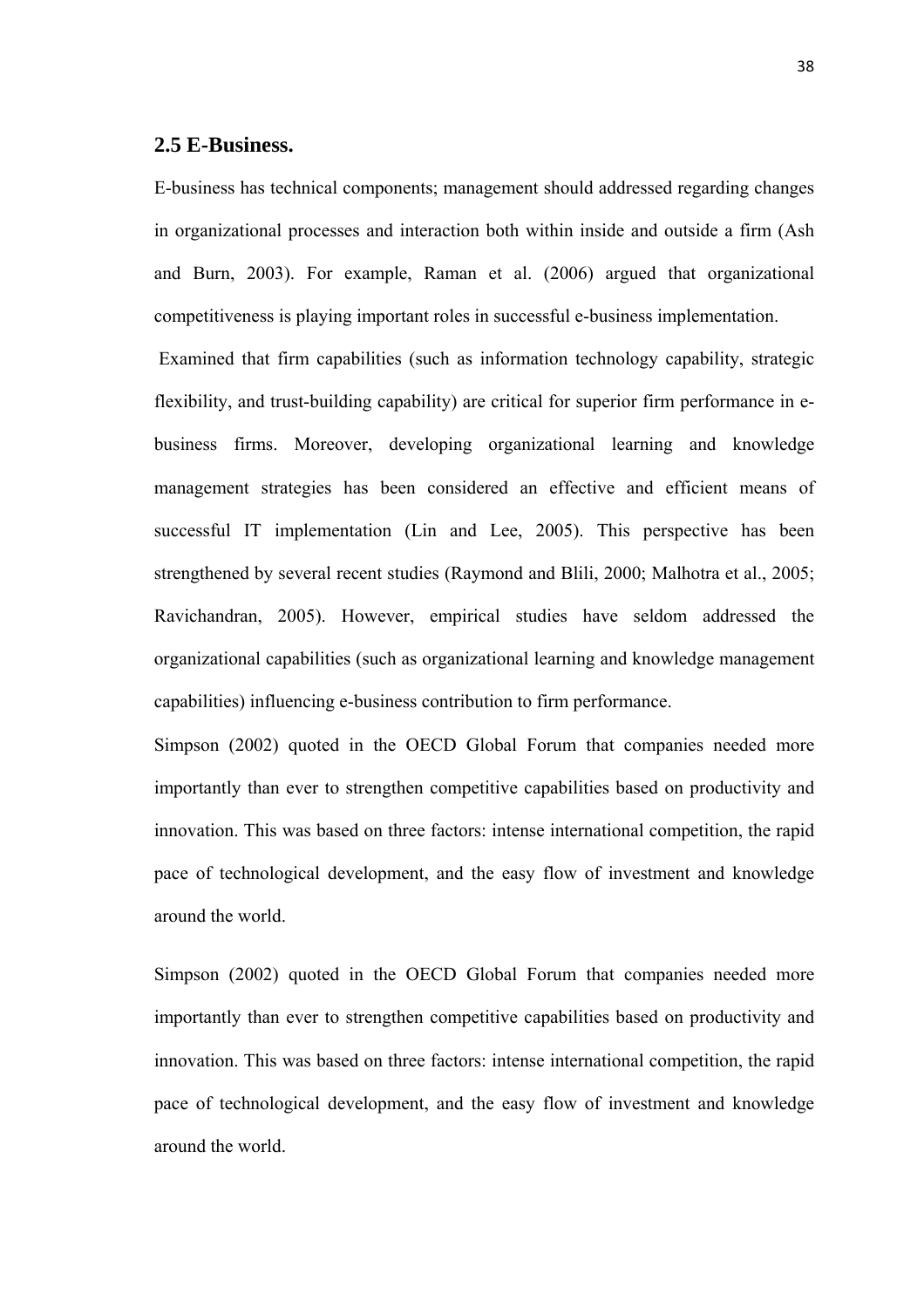According to a study conducted by Forrester Research, an independent technology and market research company declares that: "online retail sales are projected to hit \$204 billion in 2008, up from \$175 billion in 2007, and should reach \$300 billion by 2013". (Entrepreneur Magazine, 2012).

IBM was one of the first suppliers to use the term of E-business in 1997 to promote its services: "E-business is the transformation of key business processes through the use of Internet technology".

 Daft, (2010) defined E-business as "any business that takes place by digital processes over a computer network rather than in physical space".

Entrepreneur magazine, (2011) declared that there are 10 reasons to place organization business online and to start running E-business:

- It is cheap. There is no less expensive way to open a business than to launch an online business.
- You cut your order fulfillment cost. There is no more efficient, cheap, fast, and accurate way to process orders via a website.
- Your catalog is always current. Updating printed catalog is too expensive, while an online catalog can be updated in minutes.
- High printing and mailing costs are history. Focus your marketing efforts on email, newsletters, and online advertising rather than direct mail.
- You cut stuffing cost. A website can be a low-manpower operation. Once your website is online, its maintenance can be done by an independent contractor; which is much easier option than hiring a regular full-time employee.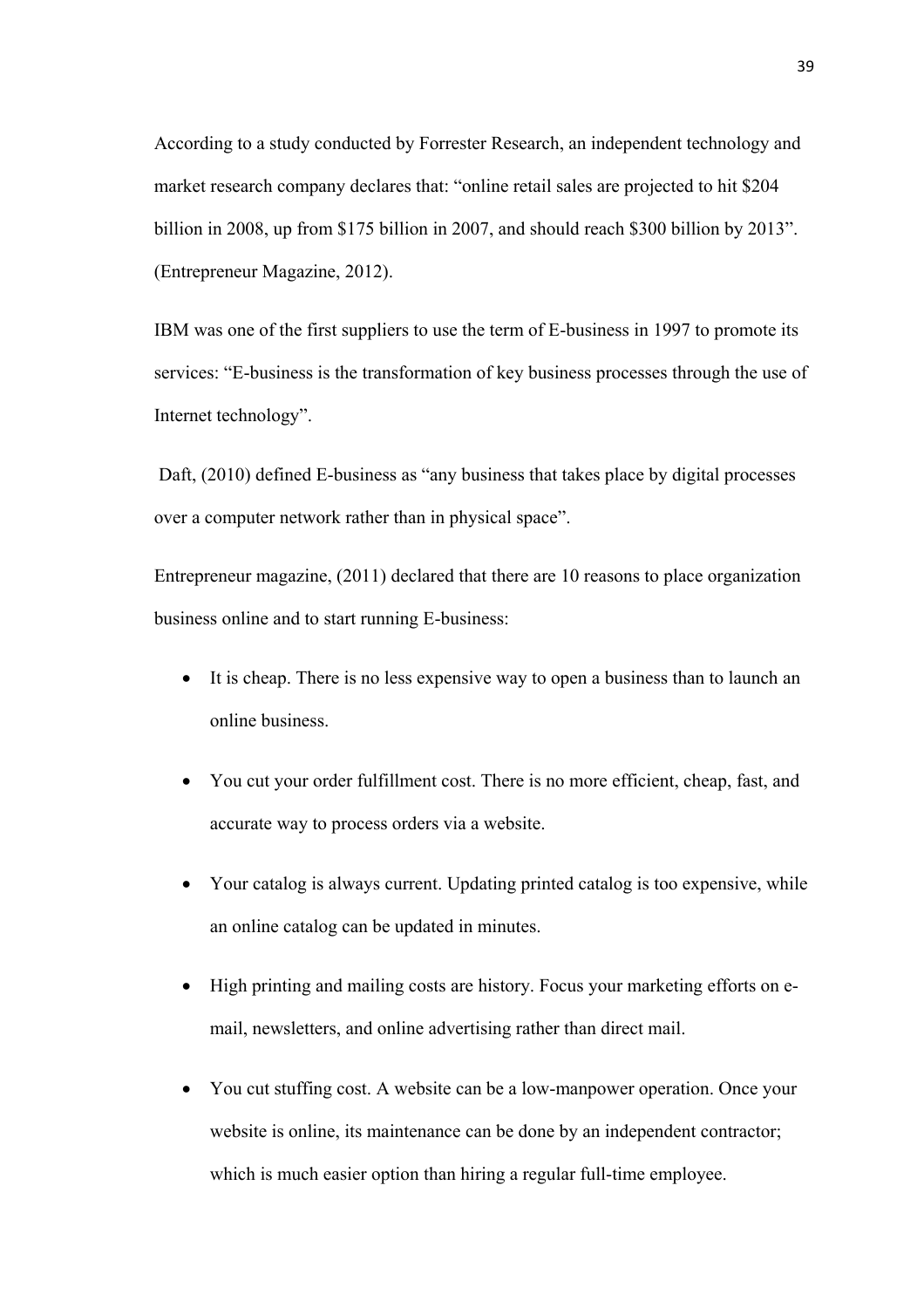- You can stay open 24 hours a day.
- You are in front of a global audience. E-business website is a borderless marketplace. Reviewing website logs you will see visitors streaming in from everywhere.
- There are no city permits and minimal red-tape hassles. Small web business can be run without permits and with little government involves.
- It is fast. E-business website is easy and fast to build and publish it.
- It is easy to get your message out. Between your website and smart use of e-mail and online advertising, you will have a complete control over when and how your message goes out.

E-business transactions can be done between different parties. Including: (Turban, etel, 2005)

- Business-to-business (B2B). Both the seller and buyer are organizations.
- Collaborative commerce (c-commerce). Business partners collaborate electronically. Collaboration of this type frequently occurs between and among business partners along the supply chain.
- Business-to-consumer (B2C). The sellers are organization, the buyers are individuals.
- Consumer-to-business (C2B). The consumer makes known a need for a particular product or service, and suppliers compete to provide the product or service.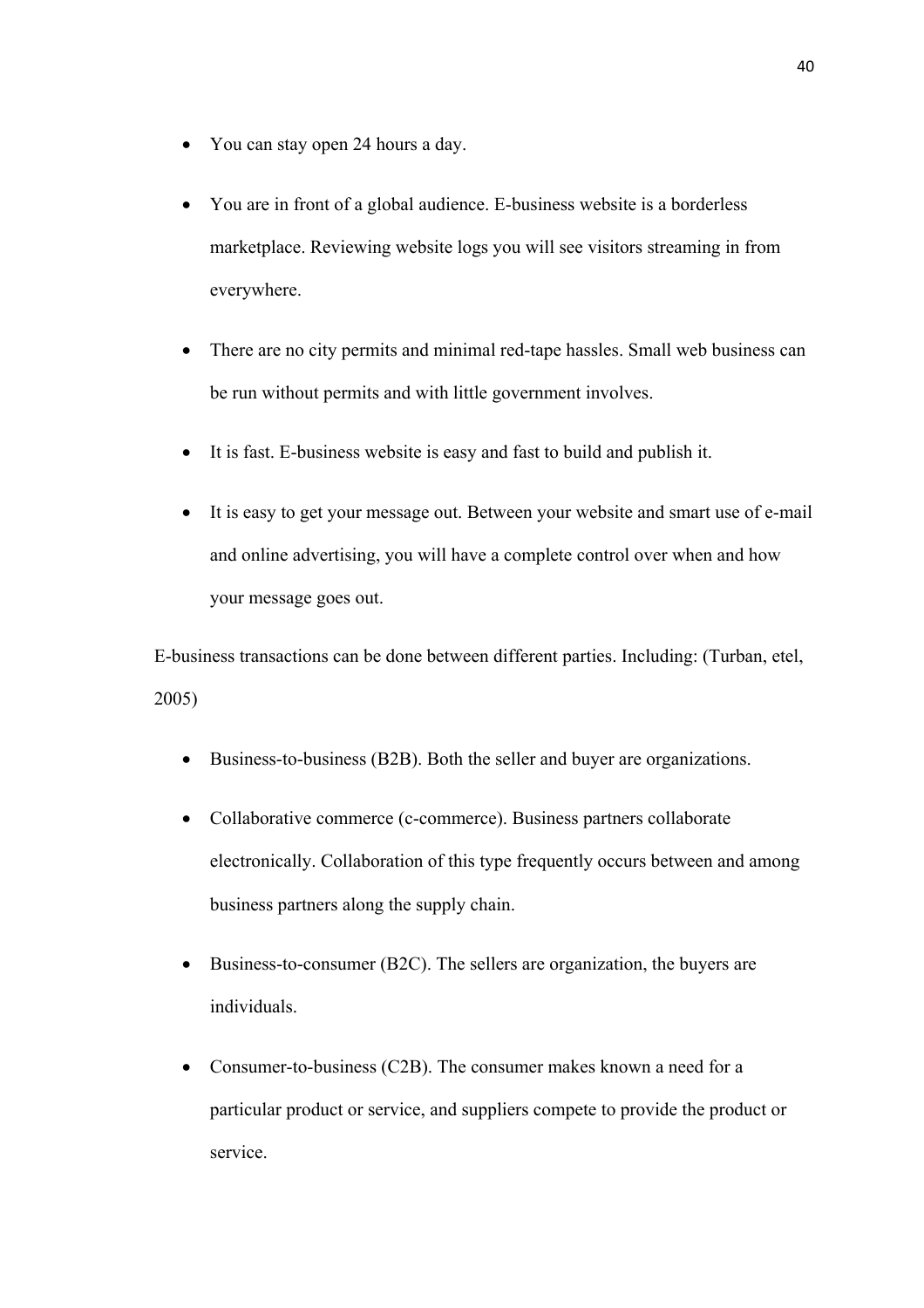- Consumer-to-consumer (C2C). An individual sells products (or services) to other individuals.
- Intrabusiness (intraorganizational) commerce. An organization uses E-business internally to improve its operations such as Business-to-Employee (B2E).
- Government-to-citizens (G2C) and to others. The government provides services to its citizens via E-business technologies.
- Mobile commerce (m-commerce). E-commerce done in a wireless environment, such as using cell phones to access the Internet.
- Social Commerce (SC). The delivery of E-business activities and transactions through social networks and/ or via Web 2.0 software.

Each of the above types of E-business is executed in one or more business models, including: (Turban Efraim, Aronson E. Jay, Liang Ting Peng, 2005).

- Online direct marketing: manufactures or retailers sell direct to customers.
- Electronic tendering systems: business conduct online tendering, requesting quotes from suppliers.
- Name-your-own-price: customers decide how much they are willing to pay. An intermediary (e.g. priceline.com) tries to match a provider.
- Find the best price: customers specify a need. An intermediary (e.g. hotwire) compares providers and shows the lowest price. Customer must accept in a specified time or lose the deal.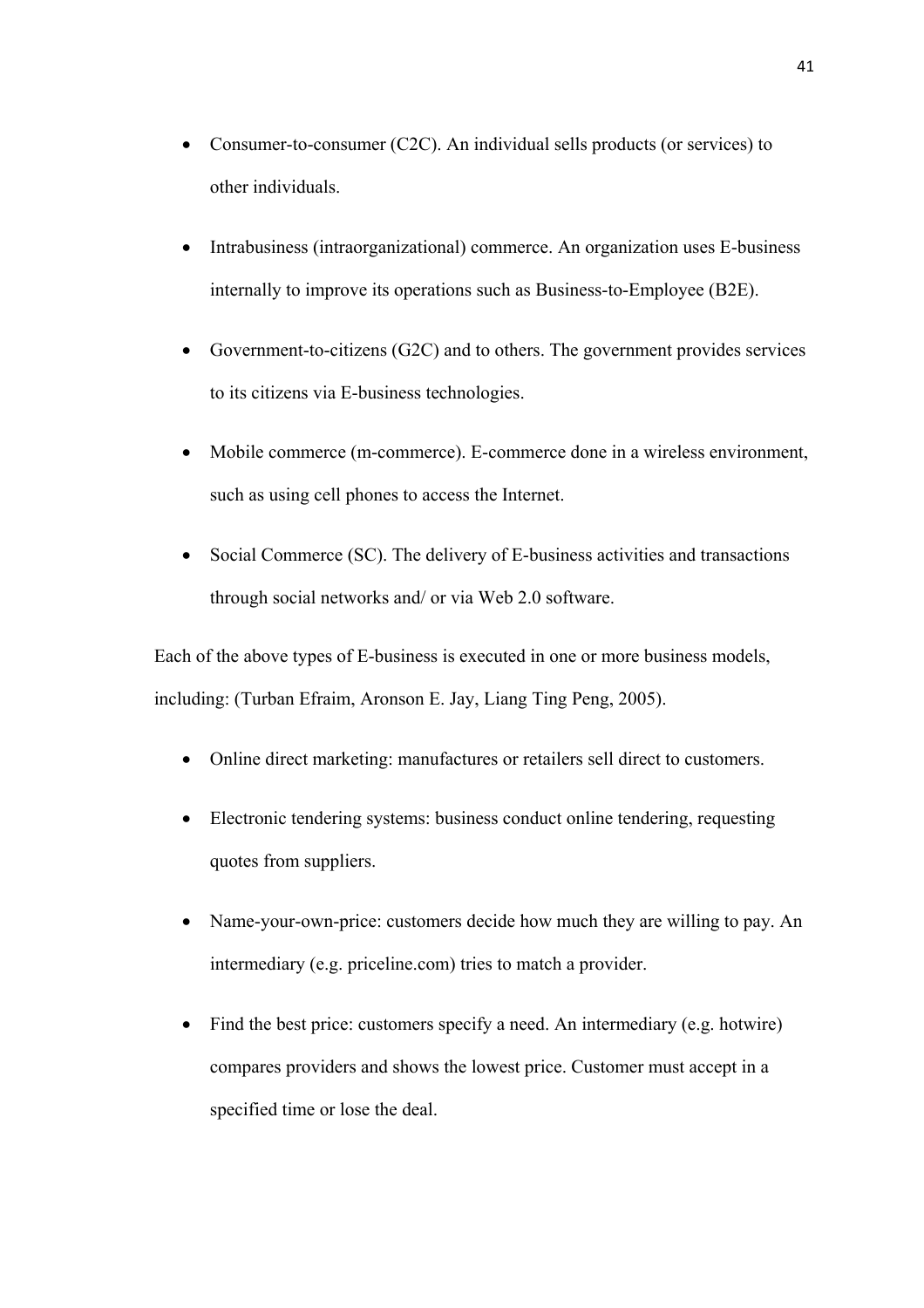- Affiliate marketing: vendors ask partners to place logos (or banners) on partners' site. If customers click, come to vendors, and buy, vendors pay commission to partners.
- Viral marketing: spread your brand on the Net by word-of-mouth.
- Group purchasing (e-coops): aggregating the demands of small buyers to get a large volume.
- Online auctions: placing auctions on various types on the Internet.
- Product customization: using the Internet to self-configure products or services, price them, and then fulfill them quickly (build-to-order).
- Electronic marketplaces and exchanges: create virtual marketplace (private or public) where transactions can be conducted in an efficient way (more information to buyers and sellers, less transaction cost).
- Value-chain integrators: aggregates information and packages it for customers, vendors, or others in the supply chain.
- Value-chain service providers: specialized services in supply-chain operations, such as logistics or payment services.
- Information brokers: providing services related to E-business information, such as trust, content, matching buyers and sellers, evaluating vendors and products.
- Bartering online: exchanging surplus products and/or services that is completely administered online.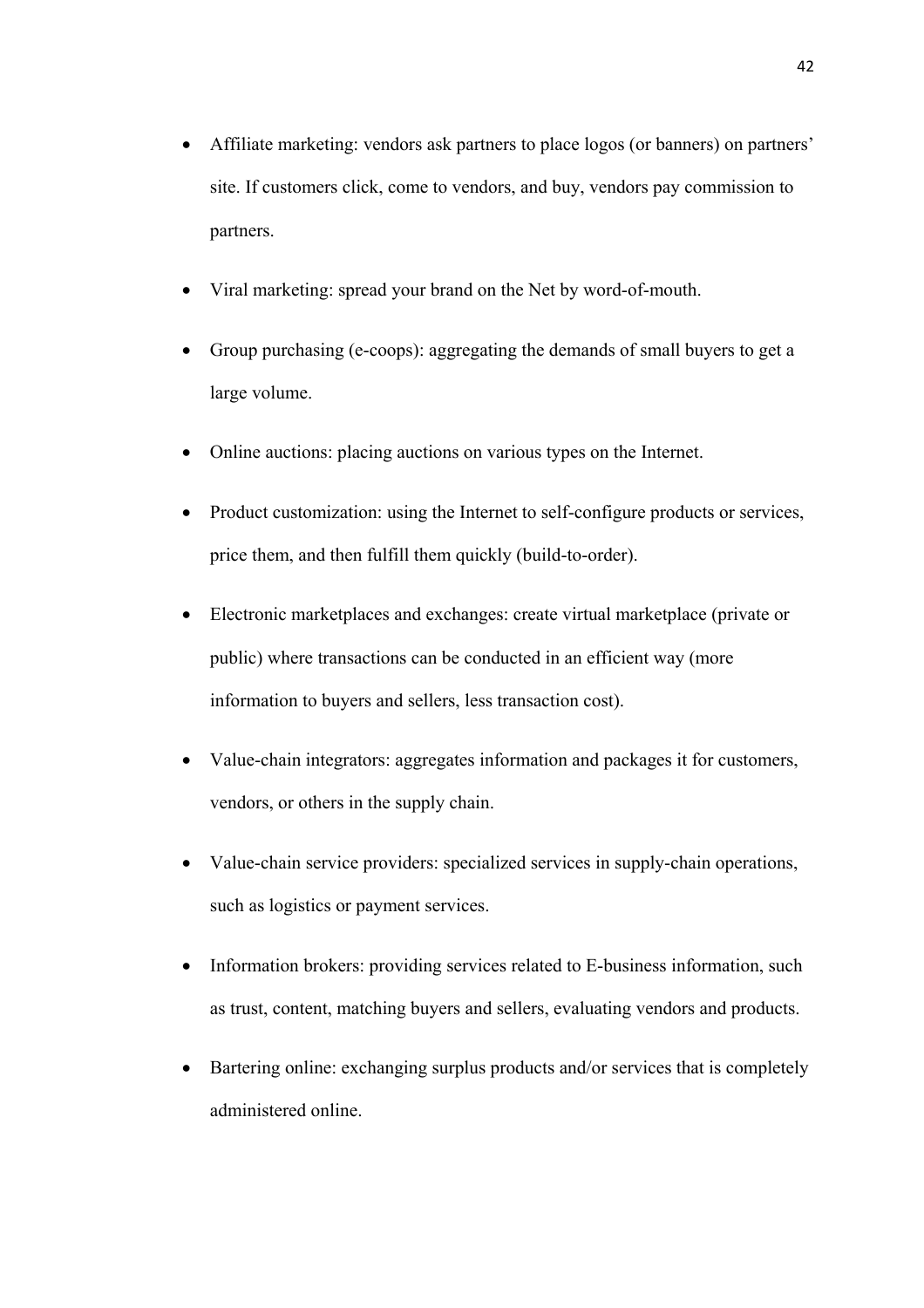- Dip discounts: gain marketshare via dip discount (e.g. half.com) for customers that only consider price in their purchasing decisions.
- Membership model: only members can use the service provided, including access to certain information, and conducting trades (e.g. egreetings.com).
- Supply-chain improves: restricting supply-chains to hubs, or other configuration. Increases collaboration, reduces delays, and smooth flows.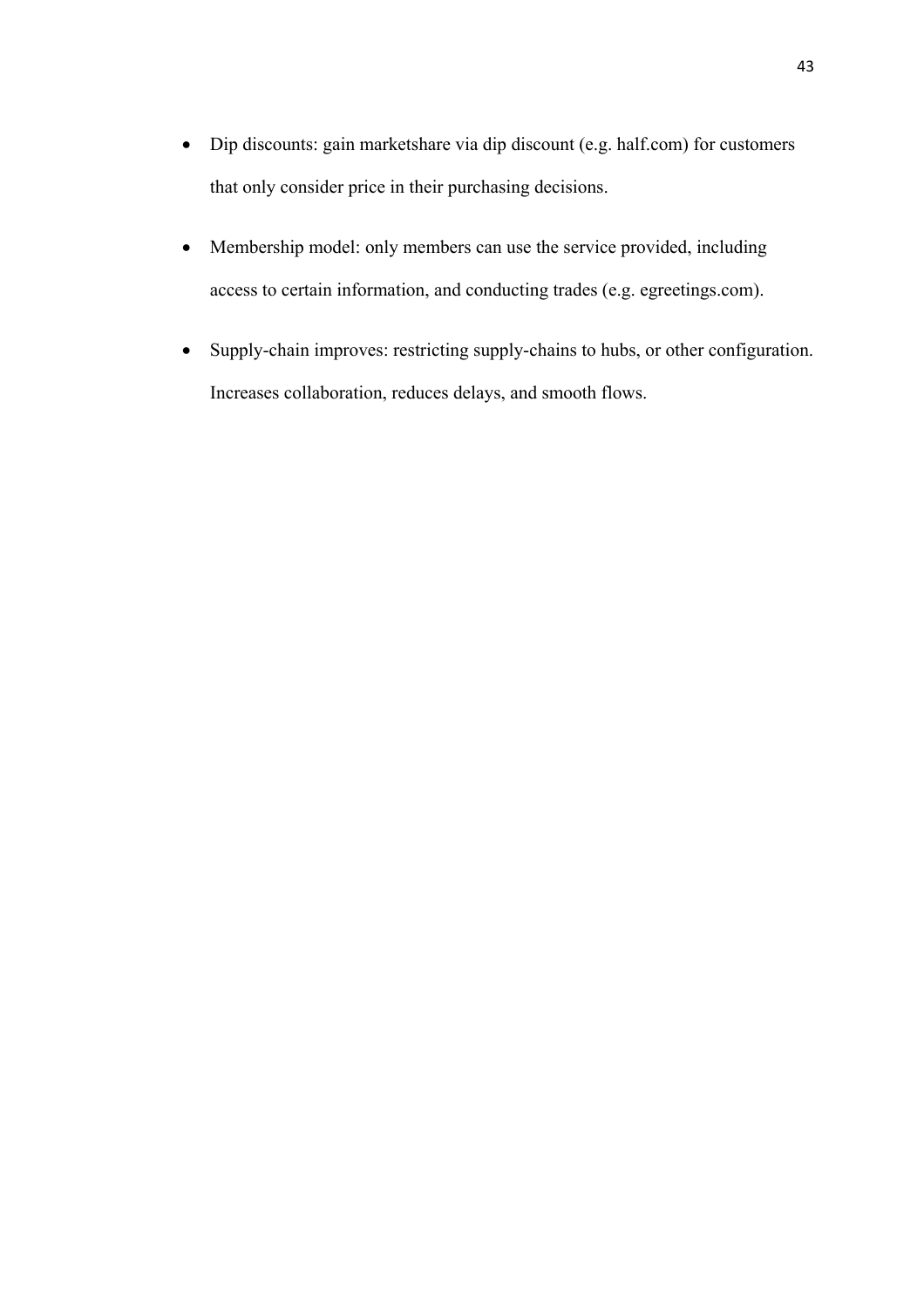#### **2.6 literature review**

**Eckert (2000)** under title *"Mobile Devices In E-business –New Opportunities and New Risks."***.** 

The study investigates the new opportunities as well as the new risks coming along with mobile personal devices deployed in E-business or E-Commerce transactions. Based on its characteristic features the study researchers describe their vision of a mobile device serving as a trusted, controllable, personal security module to be used in open system environments. Then they analyze the new points of attack coming along with these mobile devices. Their analysis will point up that using nowadays mobile devices for distributed computing exposes the mobile user to lots of security threats he should be aware of.

The researcher discussed the opportunities of using mobile devices as personal and trusted security models. The study introduced the new risks coming along with the mobile device technology, and it also defined the main mobile devices related vulnerability. It also introduced an overview over security services provided by current operating systems for mobile devices.

# **Smith & Jamieson (2006)** under title *"Determining Key Factors in E-Government Information System Security".*

The authors investigate the key drivers and inhibitors for information system security and business continuity management in E-Government. The purpose of their study was to determine the key issues that exist with ISS and Business Continuity Planning (BCP) processes for the whole of government and then rank and rate them accordingly. Based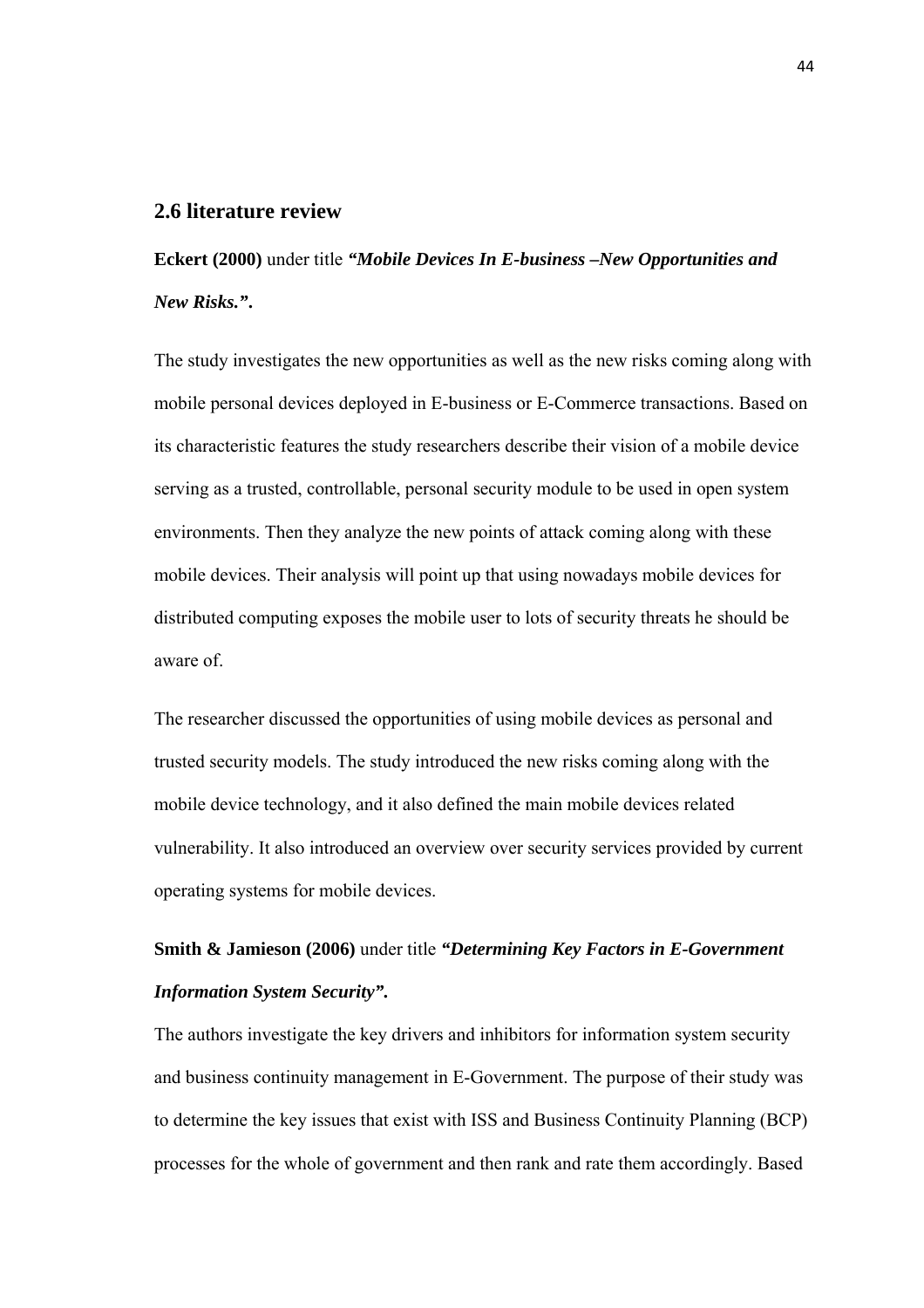on data collected from a broad cross-section of government organizations, the key implementation issues include awareness, active management support, training, and appropriate funding.

# **McClain (2008),** under title *"The Acceptance and Effectiveness of Federal and State Information Security Regulations in Multi-Branch Community Banks: A Phenomenological Analysis Conducted in Central California"*

The researcher evaluated the effectiveness of the current scheme of information security regulation in six federally regulated California community banks (participants resultant from a population of eighteen such banks to whom invitations were submitted), assessing the acceptance of such federal and state mandates by those banks and potential improvement of such regulation to the end of enhanced information system security. This was done through a three-phase project; qualitative, and two quantitative.

# **Philip (2008)** under title *"Using Luftman's Strategic Maturity Model in Assessing the Strategic Alignment of Information Technology and Internal Auditing Department".*

The researcher tested six hypotheses to show the relationship between IT and IA departments. The findings helped to explain why some organizations struggle while others have strong alignment between IT and IA departments when audits are carried out; and why the benefits of IT governance can be difficult to achieve.

The result of the study generally showed a positive relationship between the IT and the IA departments.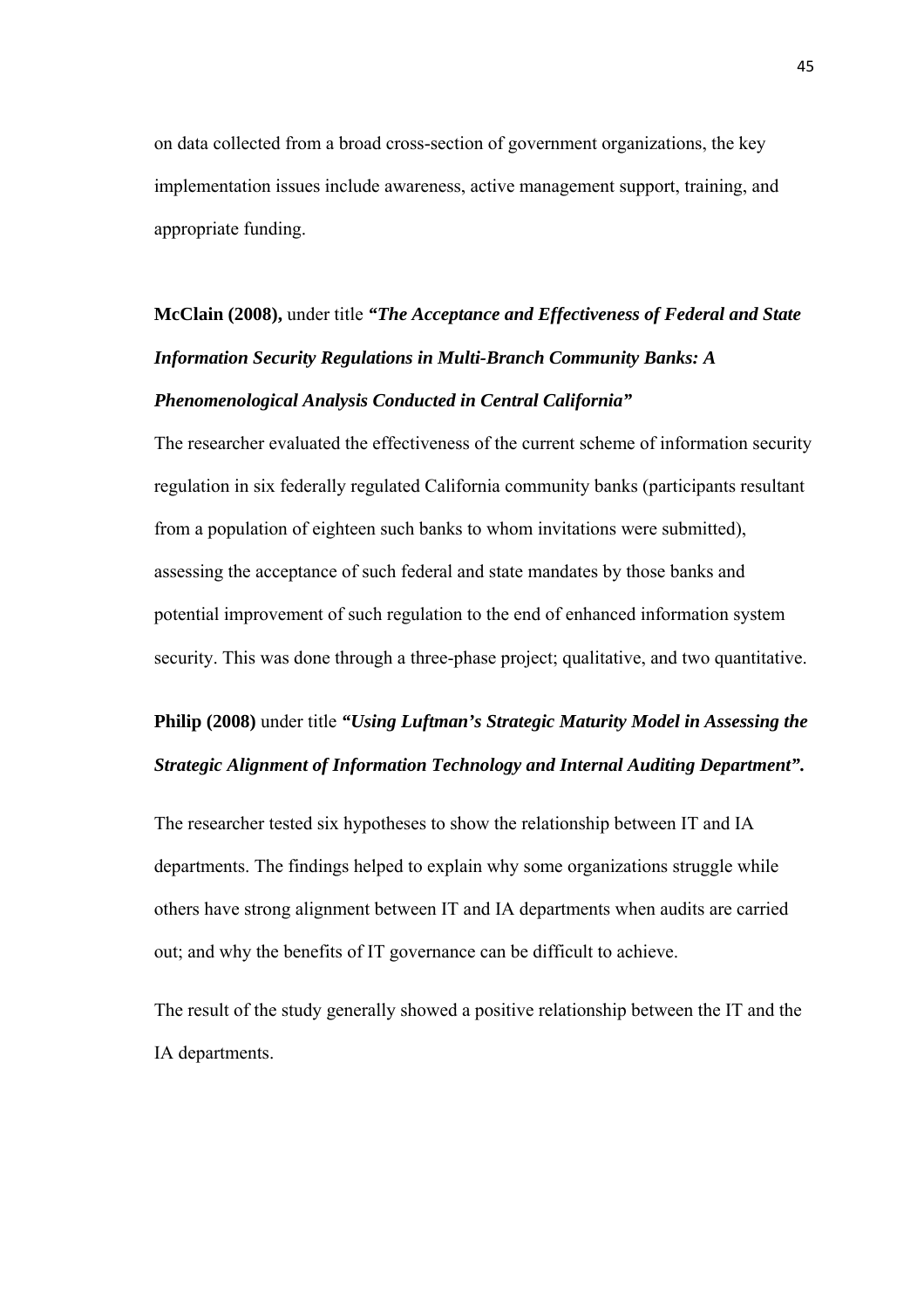# **Alqatawna, ET. AL, (2009)** under title **"***E-Business Security: Methodological Considerations***".**

The study aims to answer the question of how security be incorporated in the problem situation to provide a trustworthy E-business environment which considers the needs and the requirements of E-business security stakeholders. The study tried to answer the following questions to achieve its objectives:

- How is security perceived in the context of E-business organization in the study environment? And what are the implications of their perception?
- How customers' culture, attitudes, awareness, and education affect E-business security?
- What is the current role of the government regarding E-business security? And how it can be an effective partner in the problem area?
- What factors technology provision affects E-business?

#### **Baker, ET. Al, (2010)** under title **"***2010 Data Breach Investigations Report***":**

The investigation illustrates information and reports about global security breaches on 2010, also compares the results with year 2009 and 2008. The investigation methodology was based on data collection by two parties Verizon and United States Secret Service (USSS). The data was analyzed and illustrated using graphs.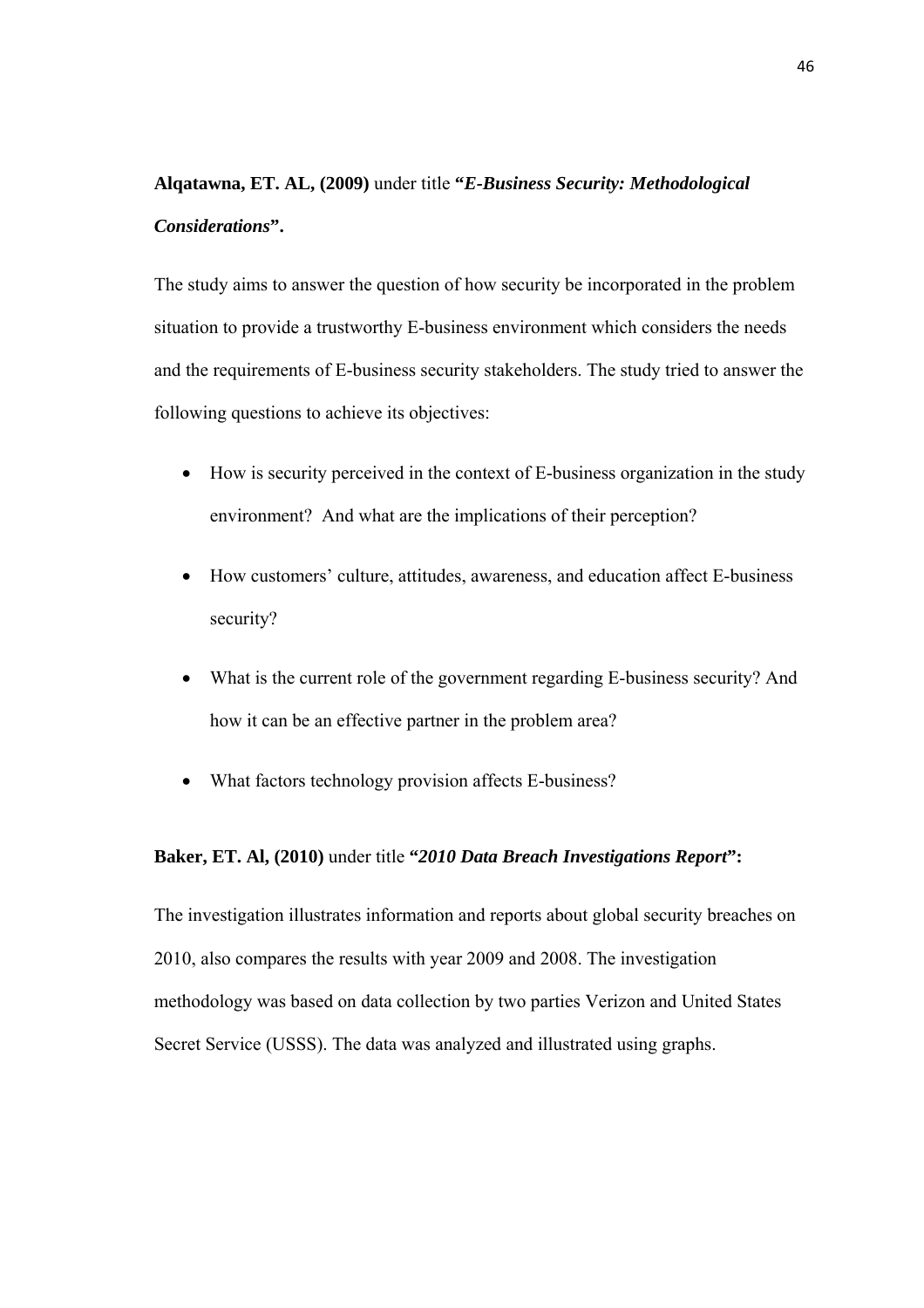## **Zaharia, et al, (2010)** under title *"Online Crime and the Regulation of Business on the Internet"*

This article emphasize the importance of process transparency in EM transactions, the adoption of new forms of ecommerce and e-business in small and medium-sized enterprises (SMEs), and strengthening formal surveillance online.

The overall results provide strong evidence for the ongoing drive to reduce fraud, the evolution and subsequent shift of consumer trust in EM, and the compounding global effect of electronic commerce.

# **Zhao & Johnson (2010)** under title *"Managing information Access in Data-Rich Enterprise with Escalation and Incentives"*

The article proposed an escalation scheme with audits to increase flexibility while maintaining security. It used game-theoretic model to show that an incentives-based policy with escalation and audit can control both over entitlement and under entitlement while maintaining flexibility.

# **Dunkerley (2011),** under title *"Developing an Information Systems Security Success Model for Organizational Context"*

The author suggested a model that has been tested using CFA and SEM techniques. The findings suggest that the relationship between the technical level and effectiveness level of the IS security success program is partially mediated through the semantic level. These findings present a solid first step towards a further understanding of IS security success within organizations and should provide a foundation for further research within the IS security domain.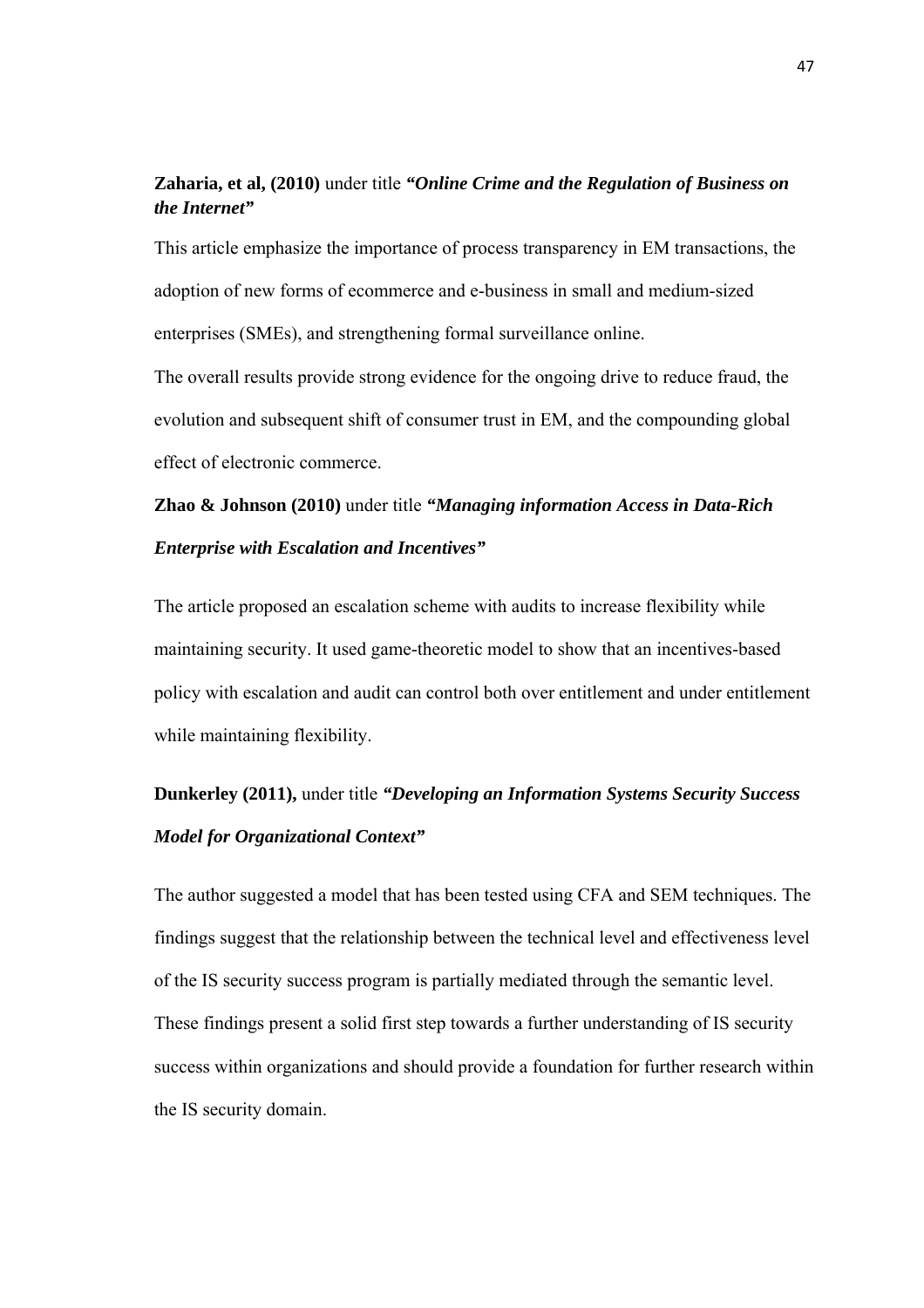## **Danilescu (2011)** under title **"***E-Business Data Access Authorizing Architecture By Applying Trusting Policies***"**

Accessing data or information by internal or external parties is based on authentication and authorization. Authentication means asking for the user ID, and authorization involves checking the user privileges. The research refines an approach that defines hierarchies on access rights based on trust that brings a new model for security information conveyed by the organization.

# **Karahroudy (2011)** under title *"Security Analysis and Framework of Cloud Computing with Parity-Based Partially Distributed File System".*

The author aimed to introduce cloud computing as a new paradigm. He defines cloud computing, its properties, its services, its structure, cloud providers, and cloud usage types. He also introduces cloud computing advantages and disadvantages.

Cloud computing is in its early stages. Many organizations are trying to migrate from traditional computing environment to cloud computing. The purpose of migration is to get advantage of cloud computing by:

- Offering massive scalability.
- Immediate availability.
- Low cost services.

On the other hand cloud computing and its technology, it also carries with it inherent new risks and vulnerability. Risks and vulnerabilities security may cause big damages and lose to organizations,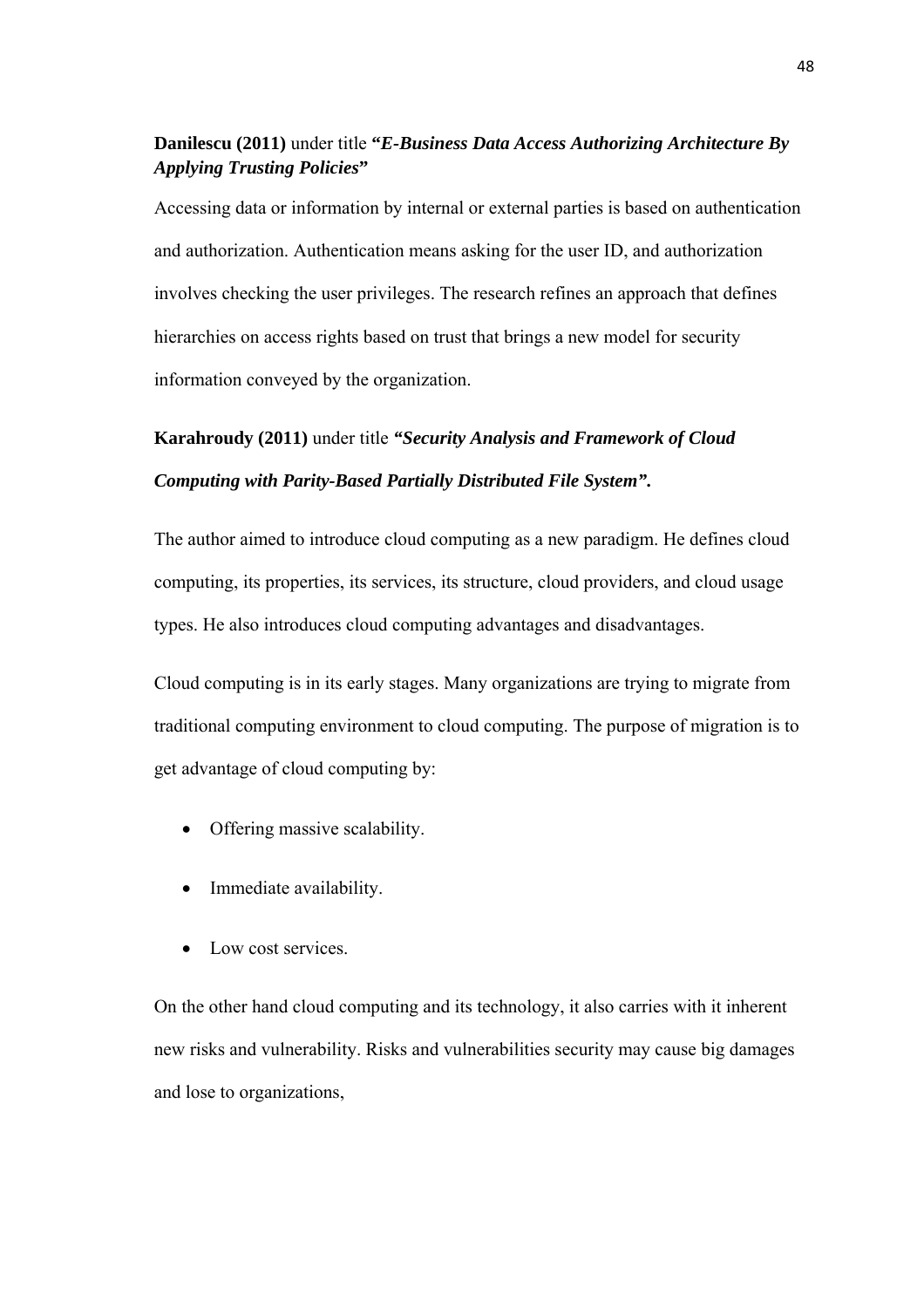The author proposed a model, "the Partially Distributed File System with Parity Chunks". This model aimed to save the budget at the same time to support green technology, with optimum number of file servers, by addressing all three aspect of security (Confidentiality, Integrity, and Accessibility).

### **Lee, ET. AL, (2011)** under title *"Managing Consumer Privacy Concerns in Personalization: a Strategic Analysis of Privacy Protection".*

The authors aimed that E-Commerce and Information Technology enable firms to make personalized offers to individual consumers based on information about the consumers. They also assumed that the collection and use of private information have caused serious concerns about privacy invasion by consumers, creating a personalizationprivacy tradeoff.

In their study they take a game-theoretic approach to explore the motivation of firms for privacy protection and its impact on competition and social welfare in the context of product and price personalization.

# **Martin, ET. AL, (2011)** under title *"Security Excellence from a Total Quality Management Approach".*

The authors focus on the synergy of business and security requirements to create a global methodology or approach. The integration revolves around the concept of total quality management to measure the security posture and is based on the premise that security requirements must be aligned and fused with the business' objectives. The authors used the American National Institute of Standards and Technology's metrics are used as benchmarks to determine the security areas that should be addressed while the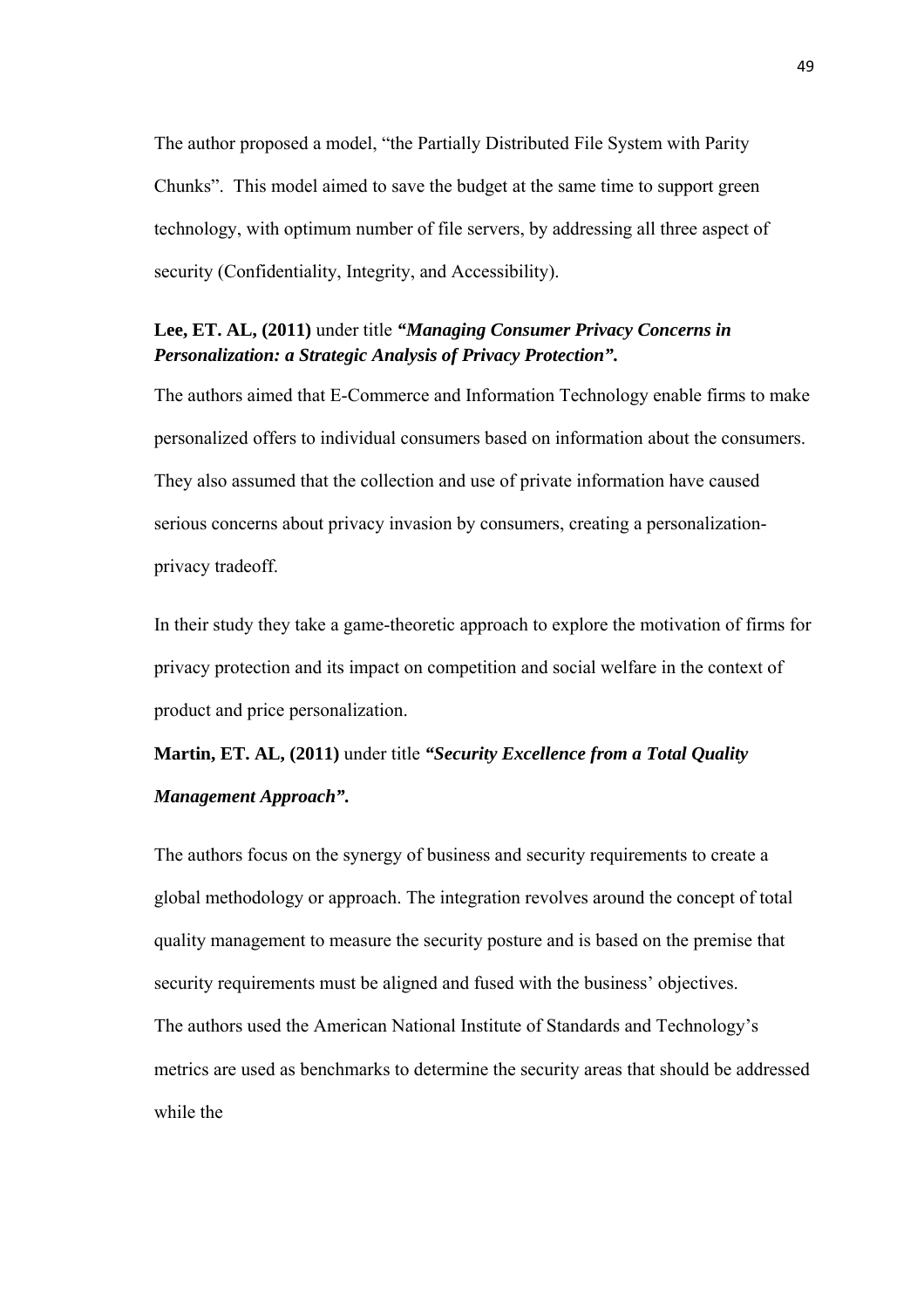European Framework for Quality Management is used to reflect the integration with the National Institute of Standards and Technology's metrics and to represent the domains in a business excellence approach. Then to depict the merger between security and business domains along a TQM approach and to be transferable to any standard or regulation by being able to incorporate acceptable security requirements into the underlying framework; they used the international

Standard ISO/IEC 17799 (Information technology – security techniques – Code of practice for information security management).

# **Shahibi & Fakeh (2011)** under title *"Security Factor and Trust in E-Commerce Transaction"*

The authors discussed the importance of trust in the success of an E-Commerce company. The authors describe their study and findings on the security factors that influence the trust of potential customers. They rank the security elements that induce the trust and examine their relationship with their demographic factors. Finally they introduce some recommendations to E-Commerce companies on security elements that they must incorporate in their system and service so that they can build the trust of their potential customers and retain them.

(Yong Jick and alt, 2011) under title **"Profit-maximizing firm investments in customer information security".** 

This study investigates in the significance of information and knowledge associated with handling this kind of information. Providing protection may reduce the risk of the loss and misuse of information, but it imposes some costs on both the firm and its customers. Nevertheless, customer information security breaches still may occur. They have several distinguishing characteristics: it is hard to quantify monetary damages,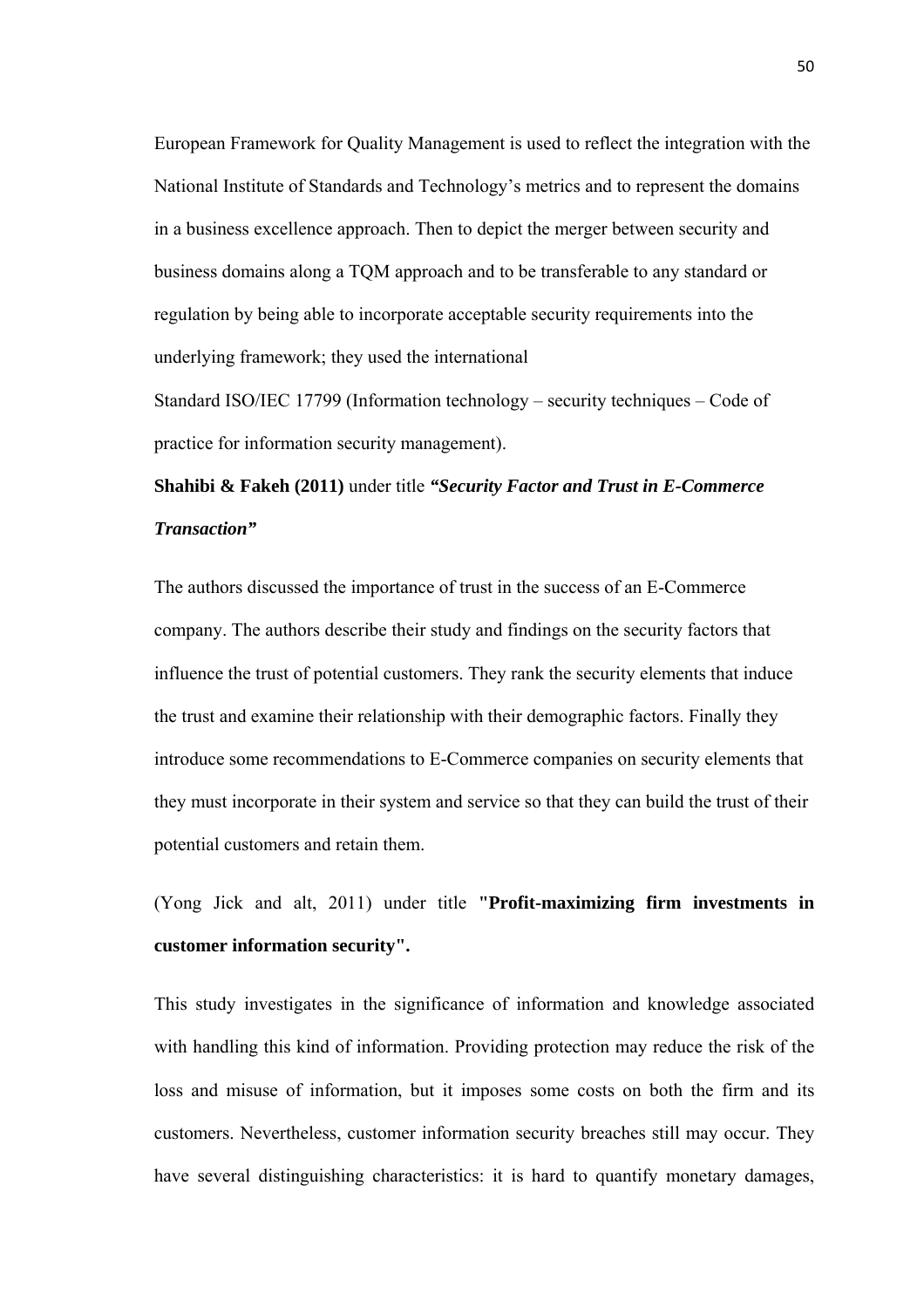customer information security breaches may be caused by intentional attacks, and the frequency of such incidents typically is low.

The result, predictive models and explanatory statistical analysis using historical data have not been effective. Researcher found out a profit optimization model for customer information security investments. Our approach is based on value and operational risk modeling from financial economics. The main results of this work are that provide guidance on the trade-offs between risk and return in customer information security investments, characterize customer information management security investment levels when the firm is able to pass some of its costs on to consumers.

### Study conducted by **(IBM) (March 2012). "***IBM X-Force 2011 Trend and Risk Report***"**

The report highlights on the second half of year 2011 threats on section one. Section two introduces security intelligence, how attackers attack social media and social networks. Section three discusses software development security practices. Section four introduces emerging trends in security. The report is supported by graph that shows information based on analyzed data. It also describes deeply each attack type and its impact on firms.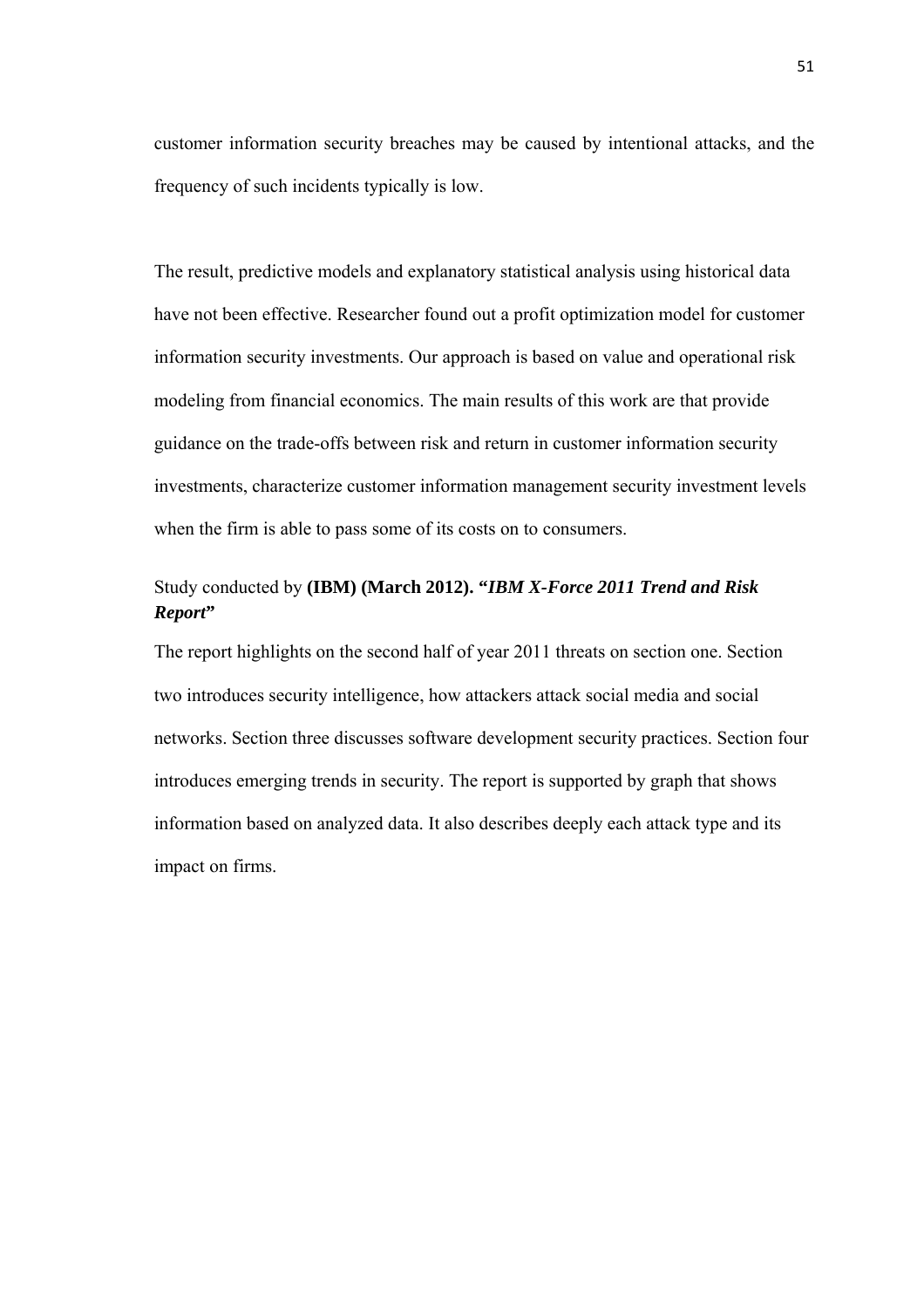#### **2.7 Study Contribution to knowledge.**

The current study examined the effect The Impact of Implementing Information Security Management Systems on E-Business Firms. None of the previous studies had examined it. Besides that, all previous studies were implemented either in of Jordan context. This study deals with banking sector in Jordan. To clarify what distinguishes the current study from previous studies, some comparisons have been made, which are presented as follows: Previous studies have either concentrated on security policies or audits.

This study on the other hand has tried to bring attention to both policies and audits in a firm's security system, also concerning the environment, all studies have been mainly conducted in American, European and Asian countries. In contrast, the current study was carried in an Arab country, namely Jordan. In addition, on overview of the broad bodies of literature reveals that there is lack of extensive research on this subject, this study is an attempt to bridge this certain gap.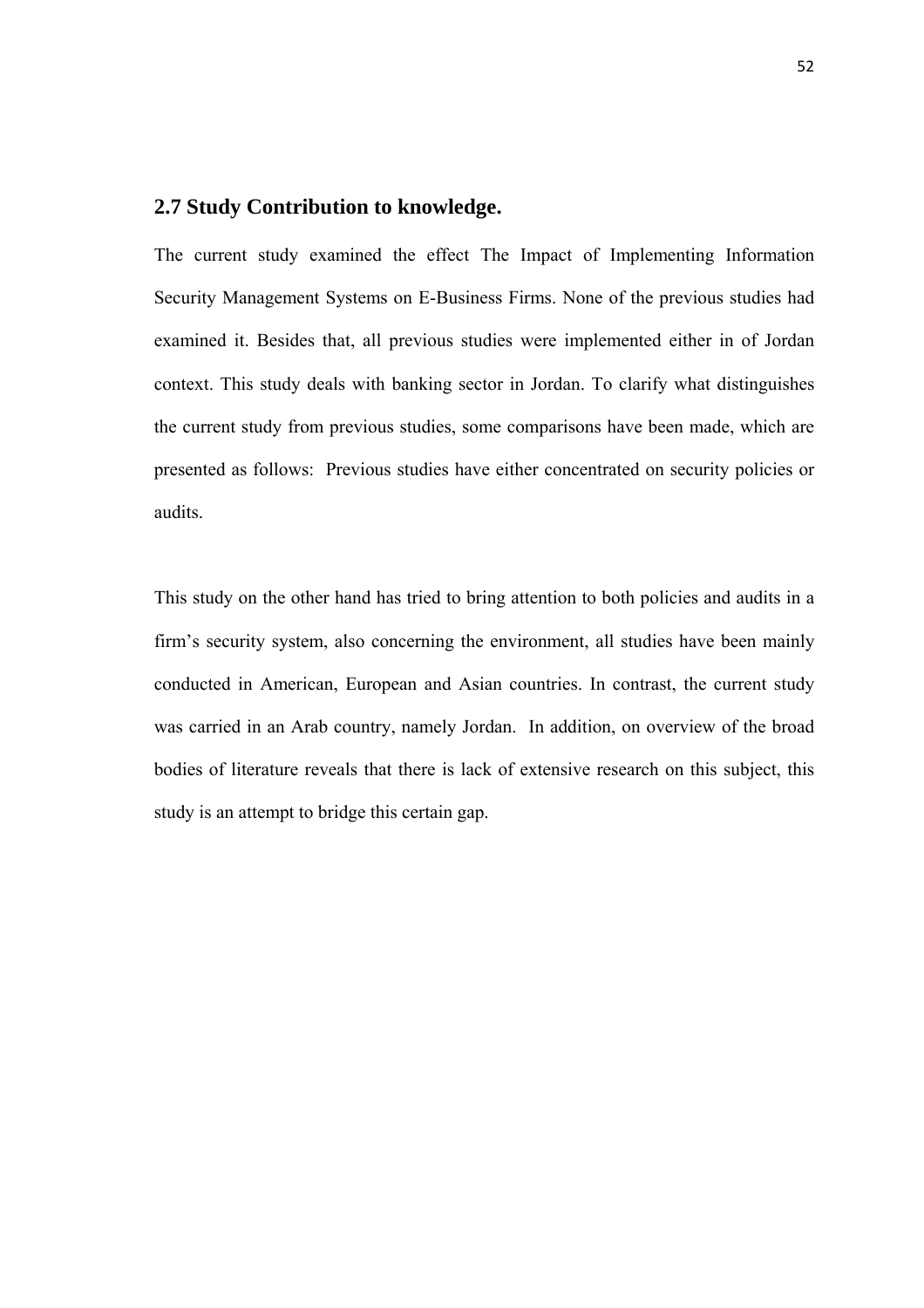# **Chapter Three**

# **Method and Procedures**

- 3-1: Introduction.
- 3-2: Study Methodology.
- 3-3: Study Population.
- 3-4: Study Tools and Data Collection.
- 3-5: Statistics treatment.
- 3-6: Validity and Reliability.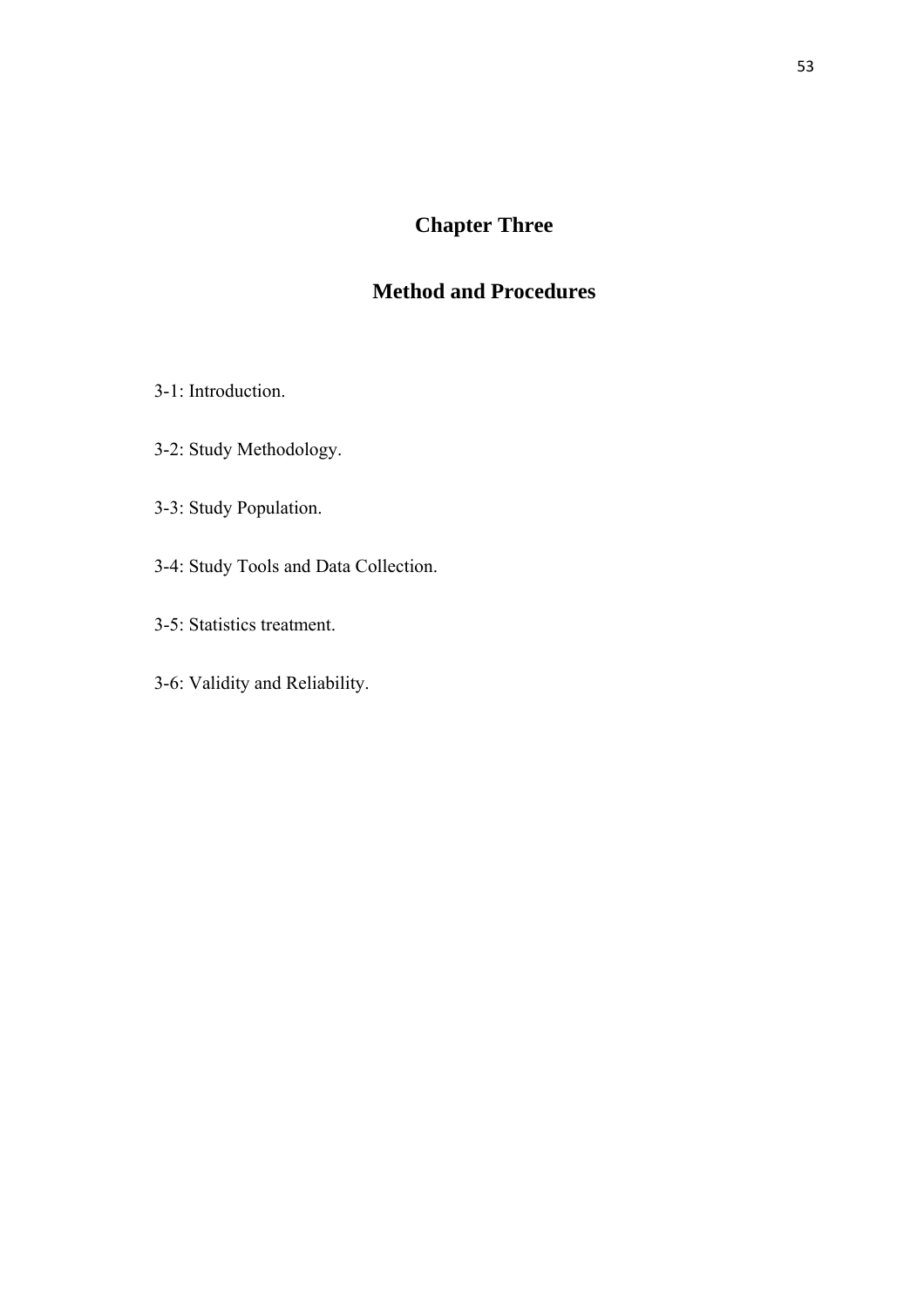# Chapter Three

# Method and Procedures

### **3-1: Introduction.**

In this chapter the researcher will describe in detail the methodology used in this study, and the study population and its sample. Next, the researcher explains the study tools and the way of data collections. After that, he discusses the statistical treatment that is used in analysis of the collected data. In the final section the validation of the questionnaire and the reliability analysis that is applied will be clearly stated.

### **3-2: Study Methodology.**

Descriptive research involves collecting data in order to test hypotheses or to answer questions concerned with the current status of the subject of the study. Typical descriptive studies are concerned with the assessment of attitudes, opinions, demographic information, conditions, and procedures. The research design chosen for the study is the survey research. A survey is an attempt to collect data from members of a population in order to determine the current status of that population with respect to one or more variables .The Survey research of knowledge at its best can provide very valuable data. It involves a careful design and execution of each of the components of the research process.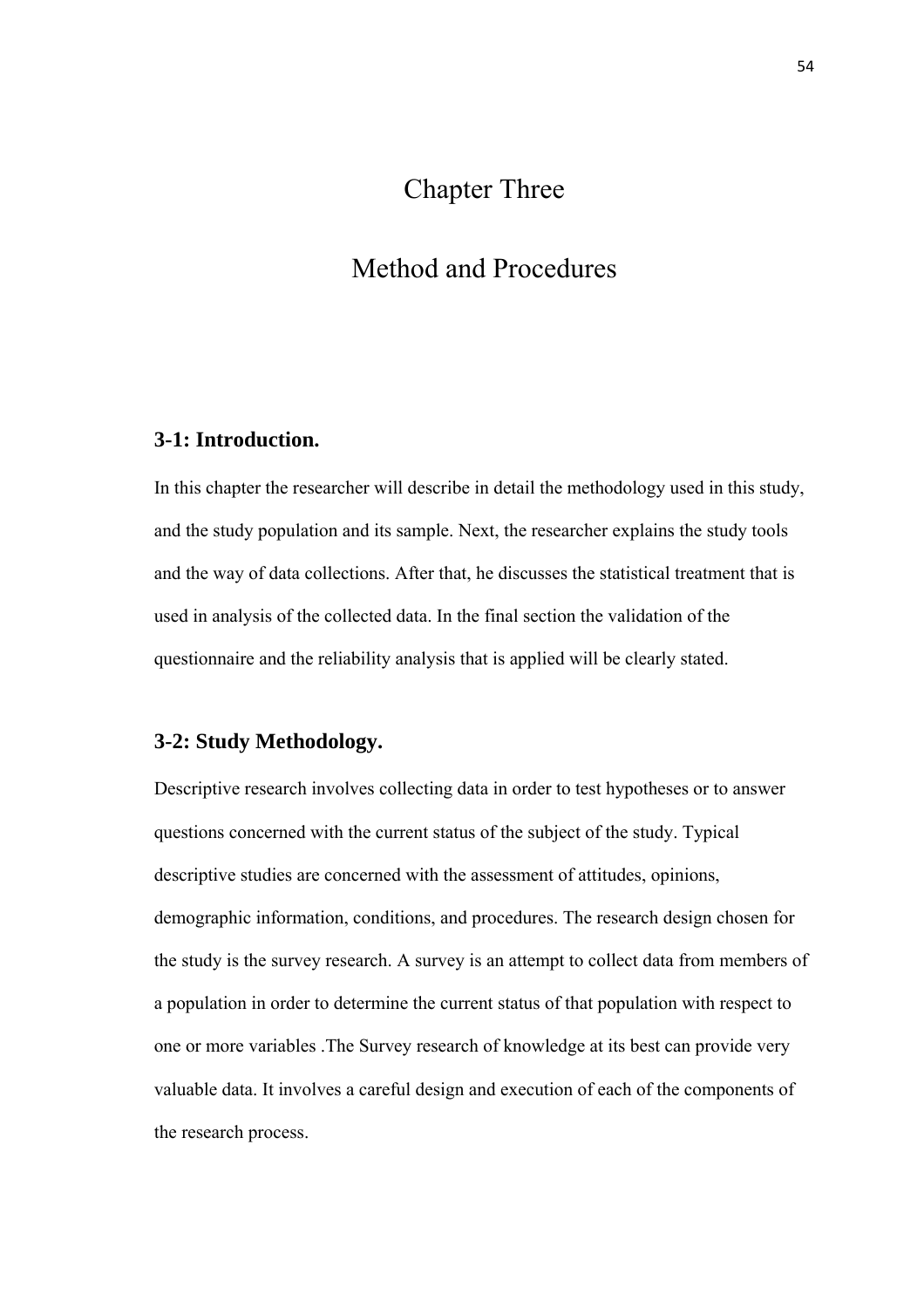The researcher designed a survey instrument that could be administered to selected subjects. The purpose of the survey instrument was to collect data concerning respondent's attitudes towards firms with corporate security policies, frequently internal audits, and frequently external audits.

### **3-3: Study Population.**

To increase credibility, it is important to choose the sample that will represent the population under investigation. The population of the study is Jordanian commercial banks, namely (15) banks. On the other hand, the researcher chooses a random sample consisting of (116) IT Department employees in the Jordanian banks.

After distributing (116) questionnaires of the study sample, a total of (116) answered questionnaires were retrieved, of which (0) were invalid, Therefore, (116) answered questionnaires were valid for study.

### **3-4: Study Tools and Data Collection.**

The current study is of two folds, theoretical and practical. In the theoretical aspect, the researcher relied on the scientific studies that are related to the current study. Whereas in the practical aspect, the researcher relied on descriptive and analytical methods using the practical manner to collect, analyze data and test hypotheses.

The data collection, manners analysis and programs used in the current study are based on two sources:

- 1. Secondary sources: books, journals, these are used to write the theoretical framework of the study.
- 2. Primary source: a questionnaire that was designed to reflect the study objectives and questions.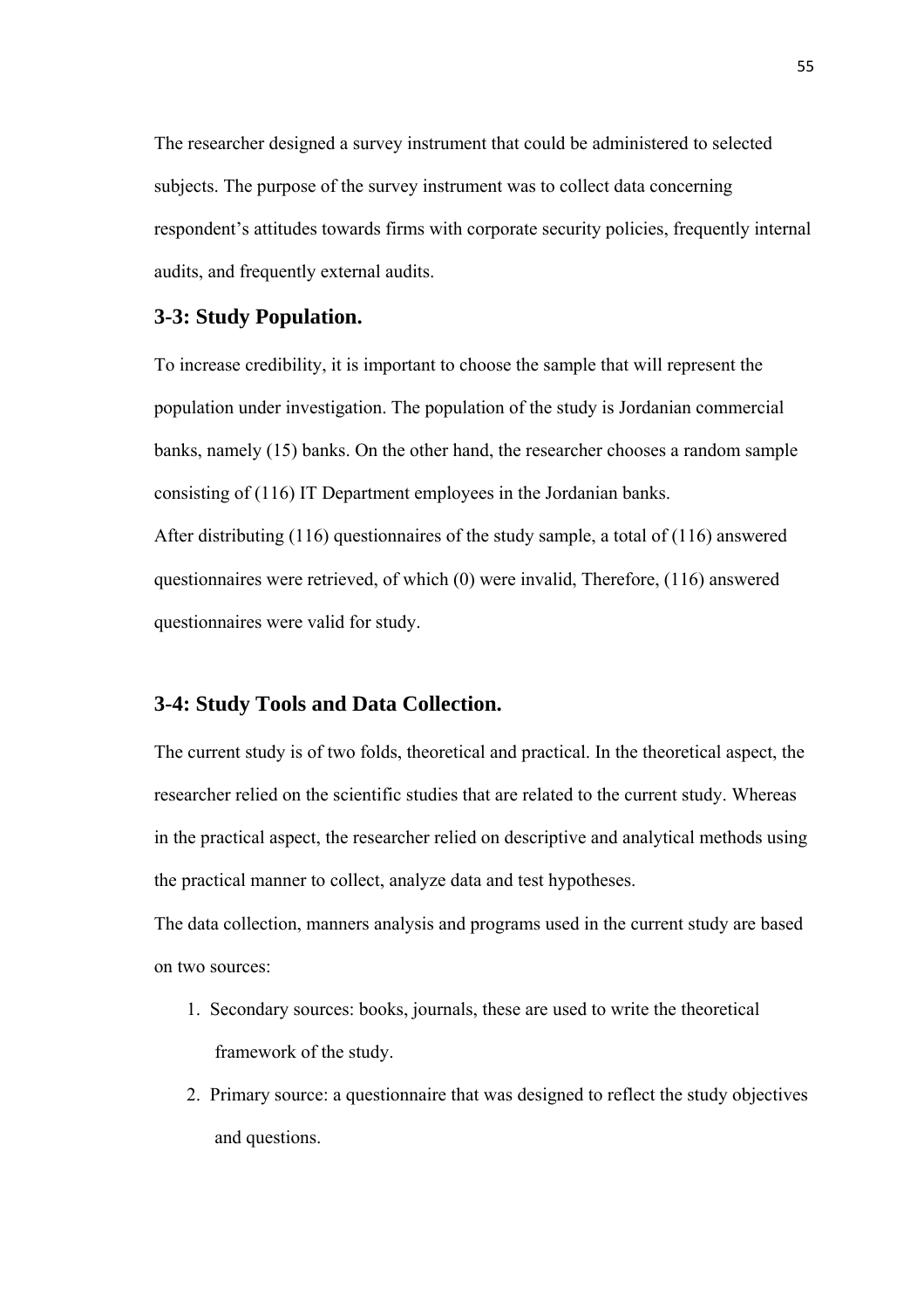In this study, both primary and secondary data were used. The data collected for the model were through questionnaire. After conducting a thorough review of the literature pertaining to Corporate Security Policies, Frequently Internal Audits, and Frequently External audits, the researcher formulated the questionnaire instrument for this study. The questionnaire instrumental sections are as follows:

Section One: Demographic variables. The demographic information was collected with closed-ended questions, through (6) factors (Age; Gender; Education level; Professional Experience; and Professional Certifications).

Section Two: Corporate Security Policies. This section measured the Corporate Security Policies through (5) dimensions (vulnerability to attacks by internal parties (Employees), vulnerability to attacks by external parties (non-employees), intrusion detection success, have more secure systems, and view system security as an important issue) each dimension measure through (5) on a Likert-type scale as follows:

| <b>Strongly Agree</b> | Agree | Neutral | Disagree | Strongly disagree |
|-----------------------|-------|---------|----------|-------------------|
|                       |       |         |          |                   |

Section Three: Frequently Internal Systems Security Audits. This section measured through (3) dimensions (vulnerability to attacks by internal parties (Employees), intrusion detection success, and has more secure systems) each dimension measure through (5) on a Likert-type scale as follows:

| <b>Strongly Agree</b> | Agree | Neutral | Disagree | Strongly disagree |
|-----------------------|-------|---------|----------|-------------------|
|                       |       |         |          |                   |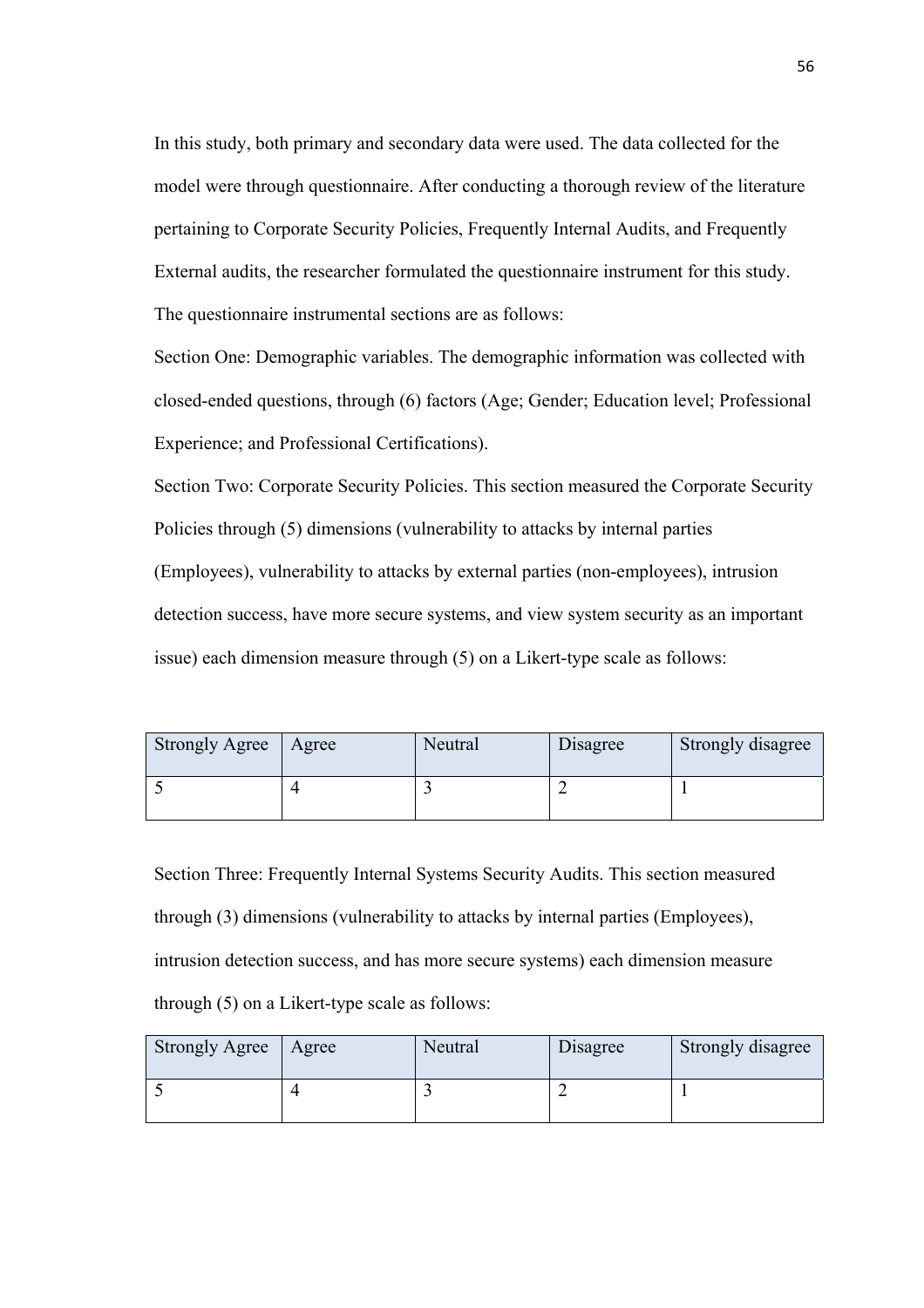Section Four: Frequently External Systems Security Audits. This section measured through (3) dimensions (vulnerability to attacks by external parties (non-employees), intrusion detection success, and has more secure systems) each dimension measure through (5) on a Likert-type scale as follows:

| <b>Strongly Agree</b> | Agree | Neutral | Disagree | Strongly disagree |
|-----------------------|-------|---------|----------|-------------------|
|                       |       |         |          |                   |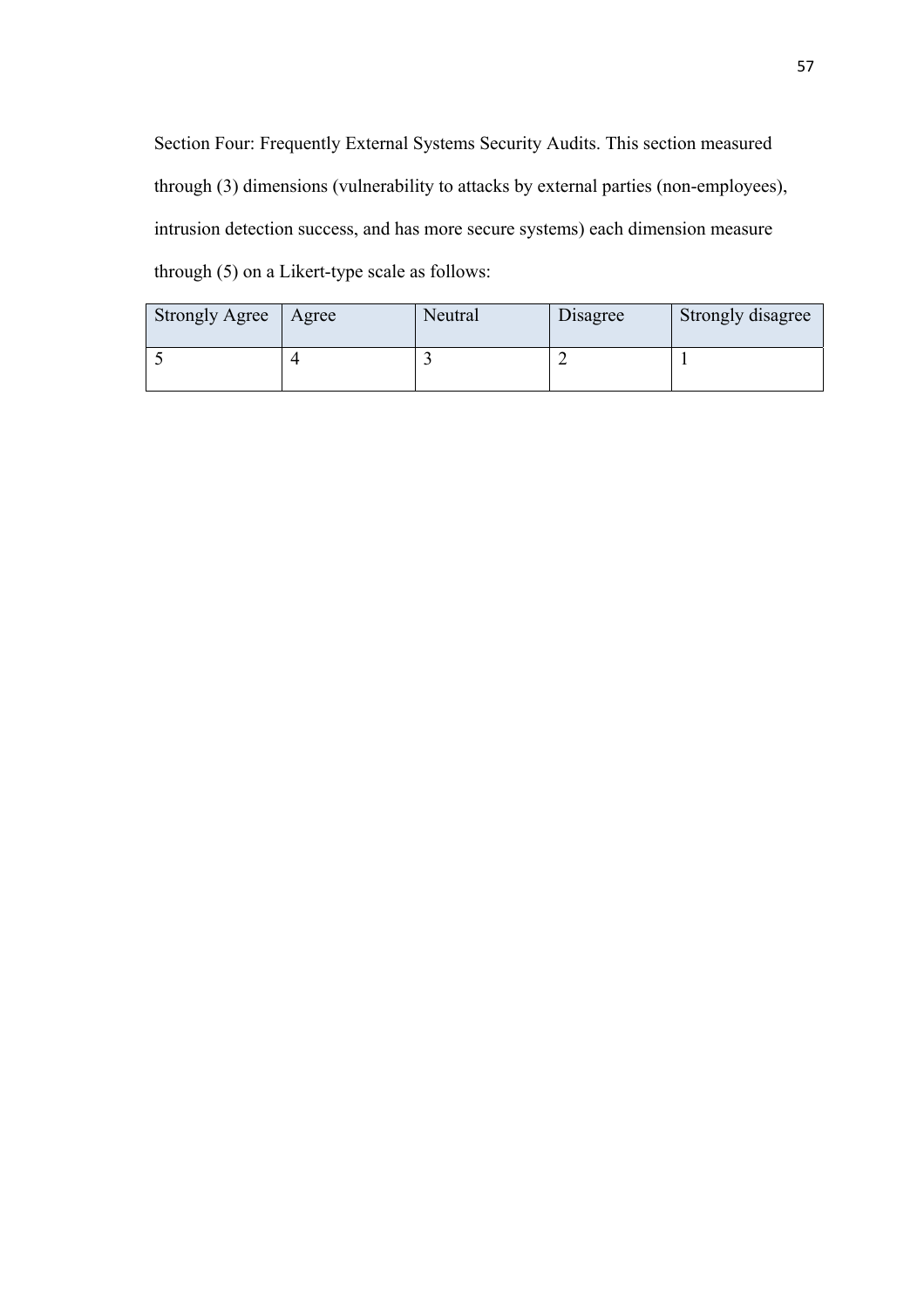### **3-5: Statistics treatment.**

The data collected from the responses of the study questionnaire were used through Statistical Package for Social Sciences (SPSS) & Amos for analysis and conclusions. Finally, the researcher used the suitable statistical methods that consist of:

- Percentage and Frequency.
- Cronbach Alpha reliability (k) to measure strength of the correlation and coherence between questionnaire items.
- Arithmetic Mean to identify the level of response study sample individuals to the study variables.
- Standard Deviation to Measure the responses spacing degree about Arithmetic Mean.
- Chi-square test to measure the impact of study variables on testing direct effects.
- Correlation test among dependent variables.
- Relative importance, assigning due to:

 $\label{class-entropy} Class~Interval = \frac{Maximum~Class - Minimum~Class}{Number~of~Level}$ 

Class Interval = 
$$
\frac{5-1}{3} = \frac{4}{3} = 1.33
$$

The Low degree from 1- less than 2.33

The Medium degree from  $2.33 - 3.66$ 

The High degree from 3.67 and above.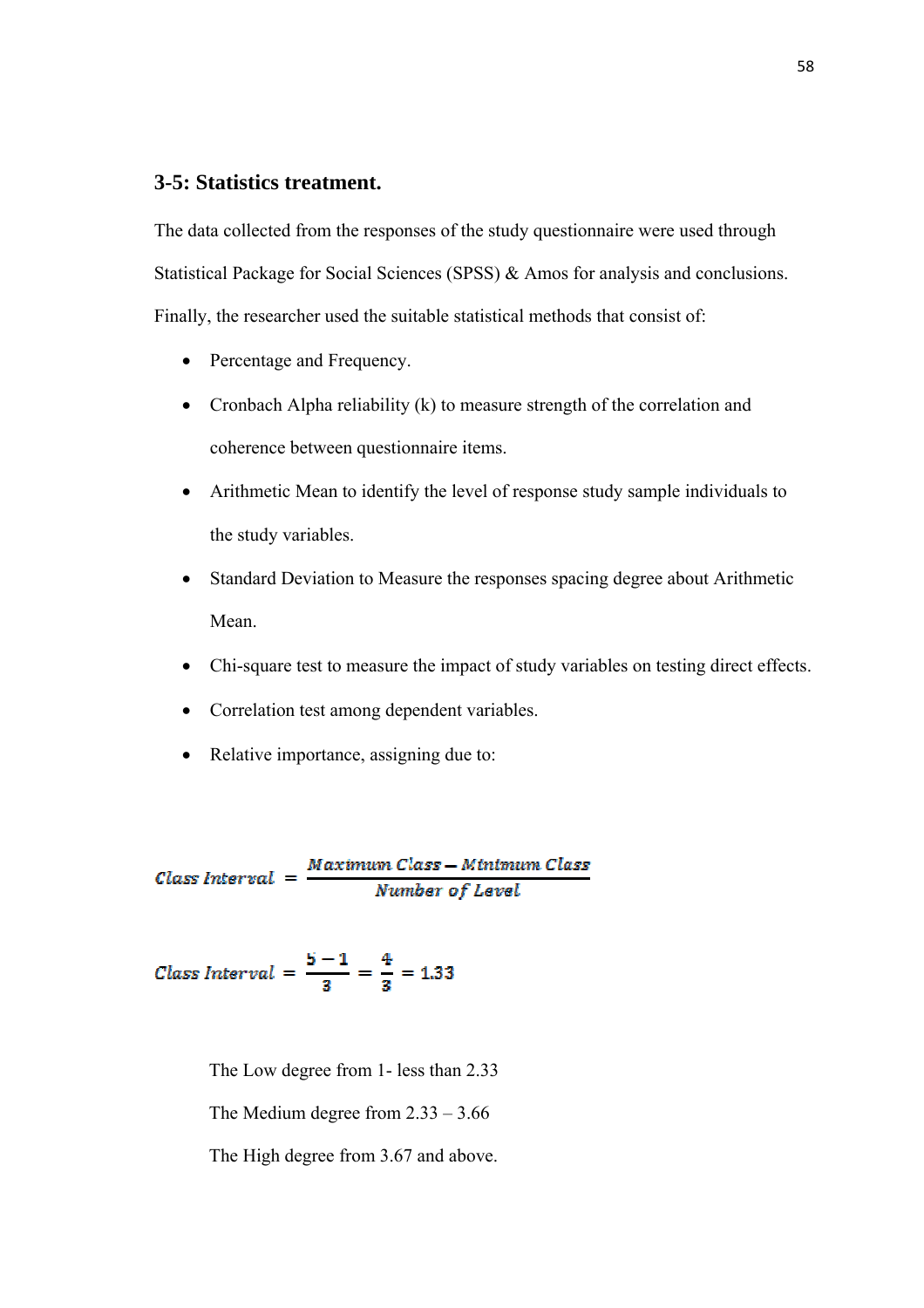#### **3-6: Validity and Reliability.**

#### **3-6-1: Validation**

To test the questionnaire for clarity and to provide a coherent research questionnaire, a macro review that covers all the research constructs was accurately performed by academic reviewers from Middle East University specialized in Business Administration, Marketing, IT, and information system. Some items were added, based on their valuable recommendations.

Some others were reformulated to become more accurate and that is expected therefore to enhance the research instrument.

The academic reviewers are (6) and the overall percentage of respond is (100%), (see appendix "2").

### **3-6-2: Study Tool Reliability**

The reliability analysis applied to the level of Cronbach Alpha  $(\alpha)$  is the criteria of internal consistency which was at a minimum acceptable level (Alpha  $\geq 0.60$ ) suggested by (Sekaran, 2003). The overall Cronbach Alpha ( $\infty$ ) = (0.865). Whereas the High level of variables Cronbach alpha  $(\infty)$  is to Vulnerability to attacks by external parties (non-employees) within Frequently External Auditing = (0.968). The lowest level of Cronbach alpha  $(\infty)$  is to Have more secure systems within Frequently External Auditing  $= (0.659)$ . These results are the acceptable levels as suggested by (Sekaran, 2003). The results were shown in Table (3-1).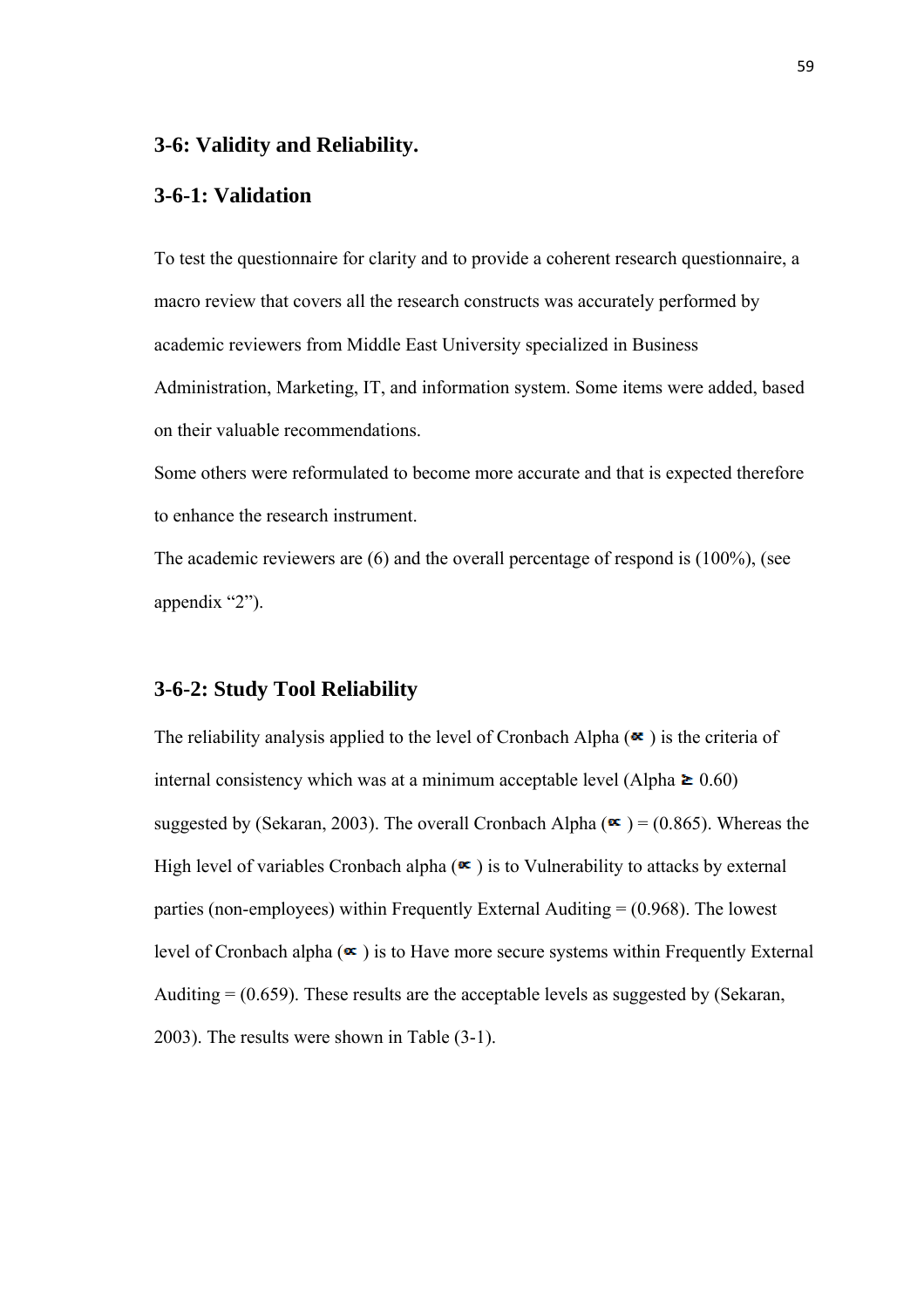| Reliability of Questionnaire Dimensions |                                                           |                        |  |  |
|-----------------------------------------|-----------------------------------------------------------|------------------------|--|--|
| No.                                     | Dimensions                                                | Alpha Value $(\alpha)$ |  |  |
| $\mathbf{1}$                            | Corporate Security Policies.                              |                        |  |  |
| $1 - 1$                                 | Vulnerability to attacks by internal parties (Employees). | 0.838                  |  |  |
| $1 - 2$                                 | Vulnerability to attacks by external parties (non-        | 0.890                  |  |  |
|                                         | employees).                                               |                        |  |  |
| $1 - 3$                                 | Intrusion detection success.                              | 0.884                  |  |  |
| $1-4$                                   | Have more secure systems.                                 | $\theta$               |  |  |
| $1 - 5$                                 | View system security as an important issue.               | 0.659                  |  |  |
| $\overline{2}$                          | Frequently Internal Systems Security Audits.              |                        |  |  |
| $2 - 1$                                 | Vulnerability to attacks by internal parties (Employees). | 0.707                  |  |  |
| $2 - 2$                                 | Intrusion detection success.                              | 0.919                  |  |  |
| $2 - 3$                                 | Have more secure systems.                                 | 0.739                  |  |  |
| $\overline{3}$                          | Frequently External Systems Security Audits               |                        |  |  |
| $3 - 1$                                 | Vulnerability to attacks by external parties (non-        | 0.968                  |  |  |
|                                         | employees).                                               |                        |  |  |
| $3 - 2$                                 | Intrusion detection success.                              | 0.884                  |  |  |
| $3 - 3$                                 | Have more secure systems.                                 | 0.814                  |  |  |
| Total                                   |                                                           | 0.865                  |  |  |

## Table 3-1, Reliability of Questionnaire Dimensions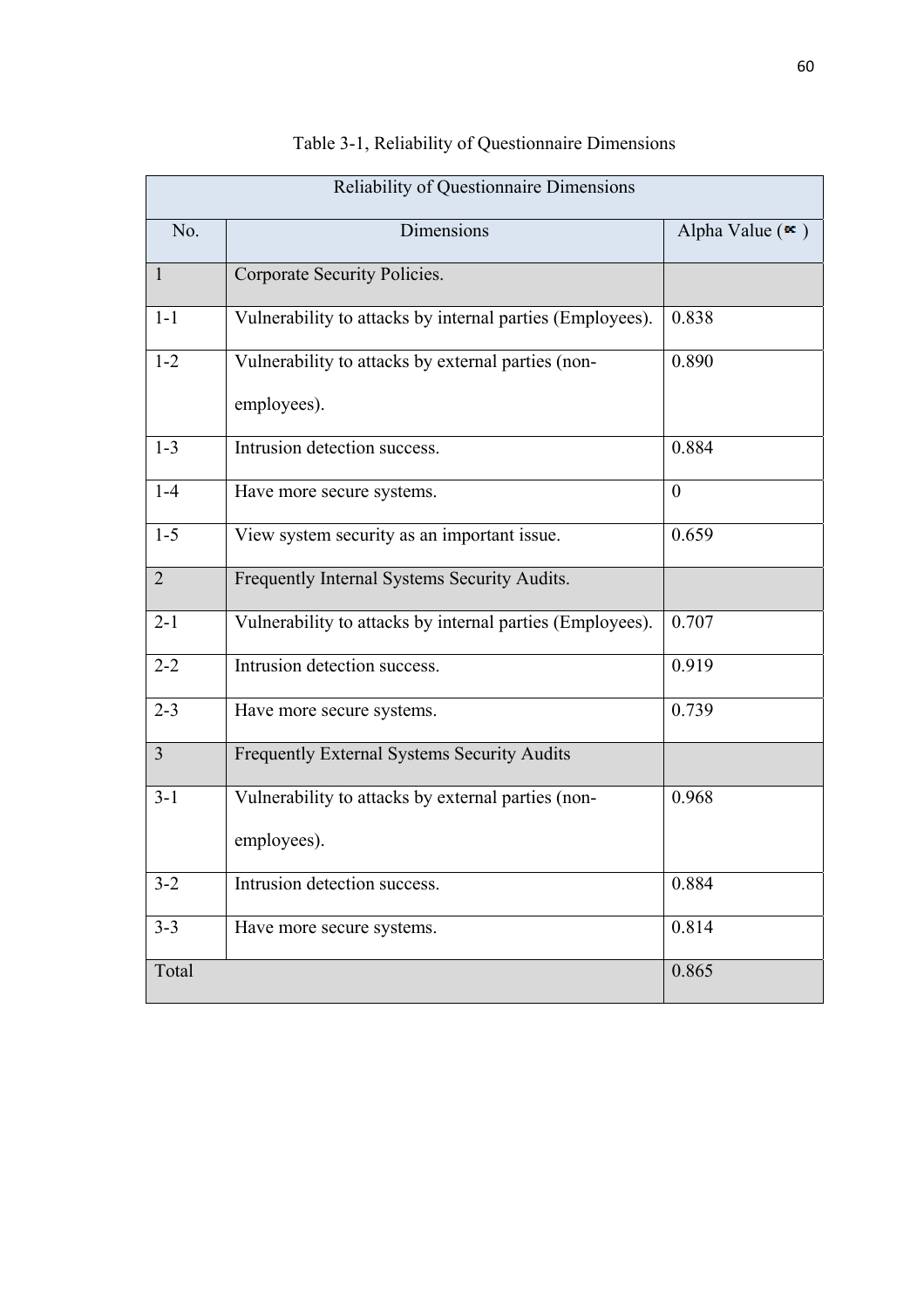# **Chapter Four.**

# **Analysis Result and Hypotheses Test.**

4-1: Introduction.

4-2: Study Questions Answers

4-4: Study Hypotheses Test.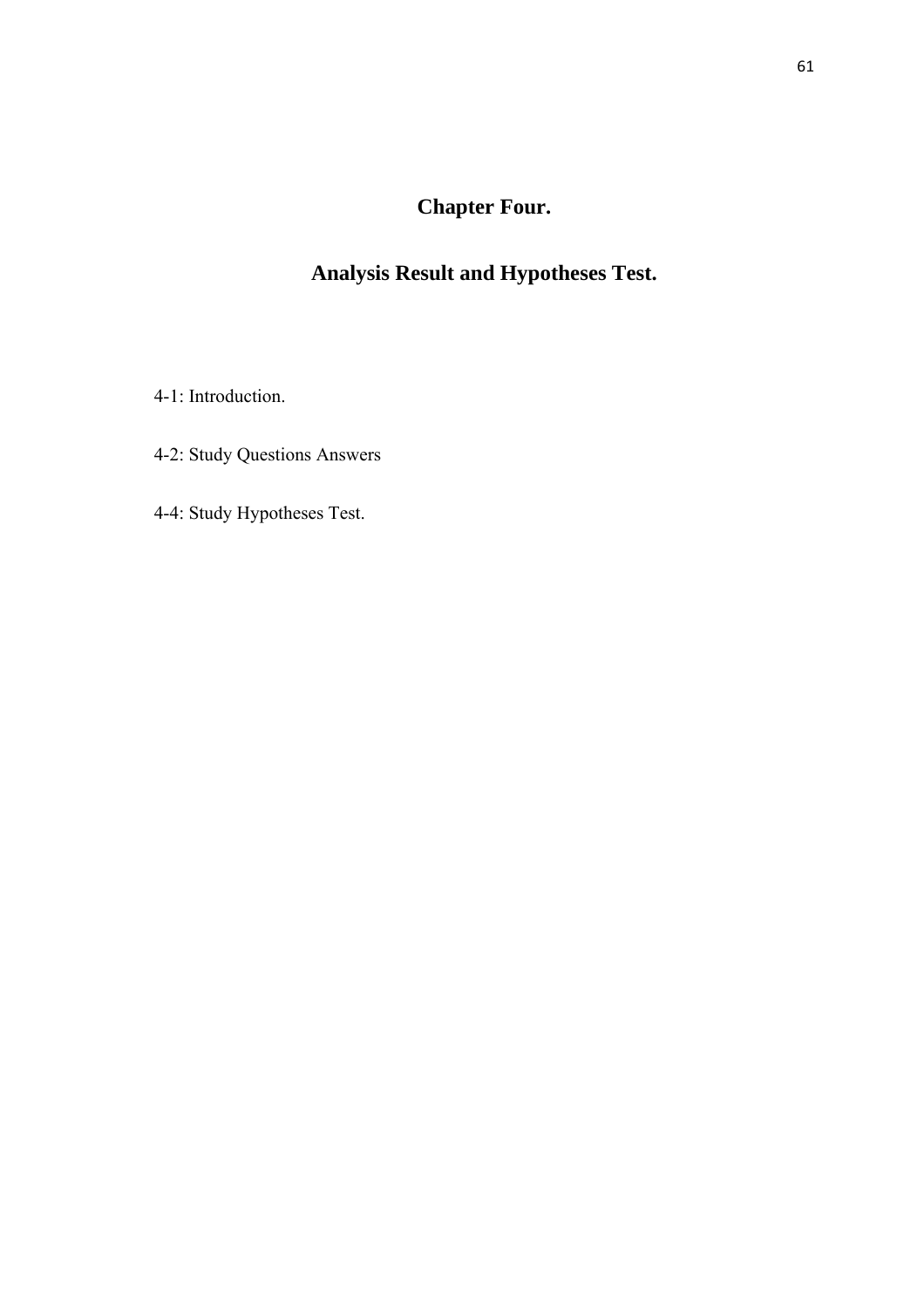# Chapter Four.

# Analysis Result and Hypotheses Test.

### **4-1: Introduction**.

According to the research objectives and framework presented in previous chapters, this chapter will describe the research results including some description for research sample demographic variables. In addition, advance statistical analysis to test the research questions and research hypotheses. The data analysis included description for demographic variables of research sample respondents and frequency tables for each of the demographic variable. ANOVA analysis and multiple regressions are used to test the research hypotheses.

### **4-2. Study Questions answers:**

A. Demographic Variables of the research sample

Five demographic variables are included in this research (Age, Gender, level of education, professional experience, and professional Certificate). The results in (Table 4-1) show the distribution of the research sample according to demographic variables.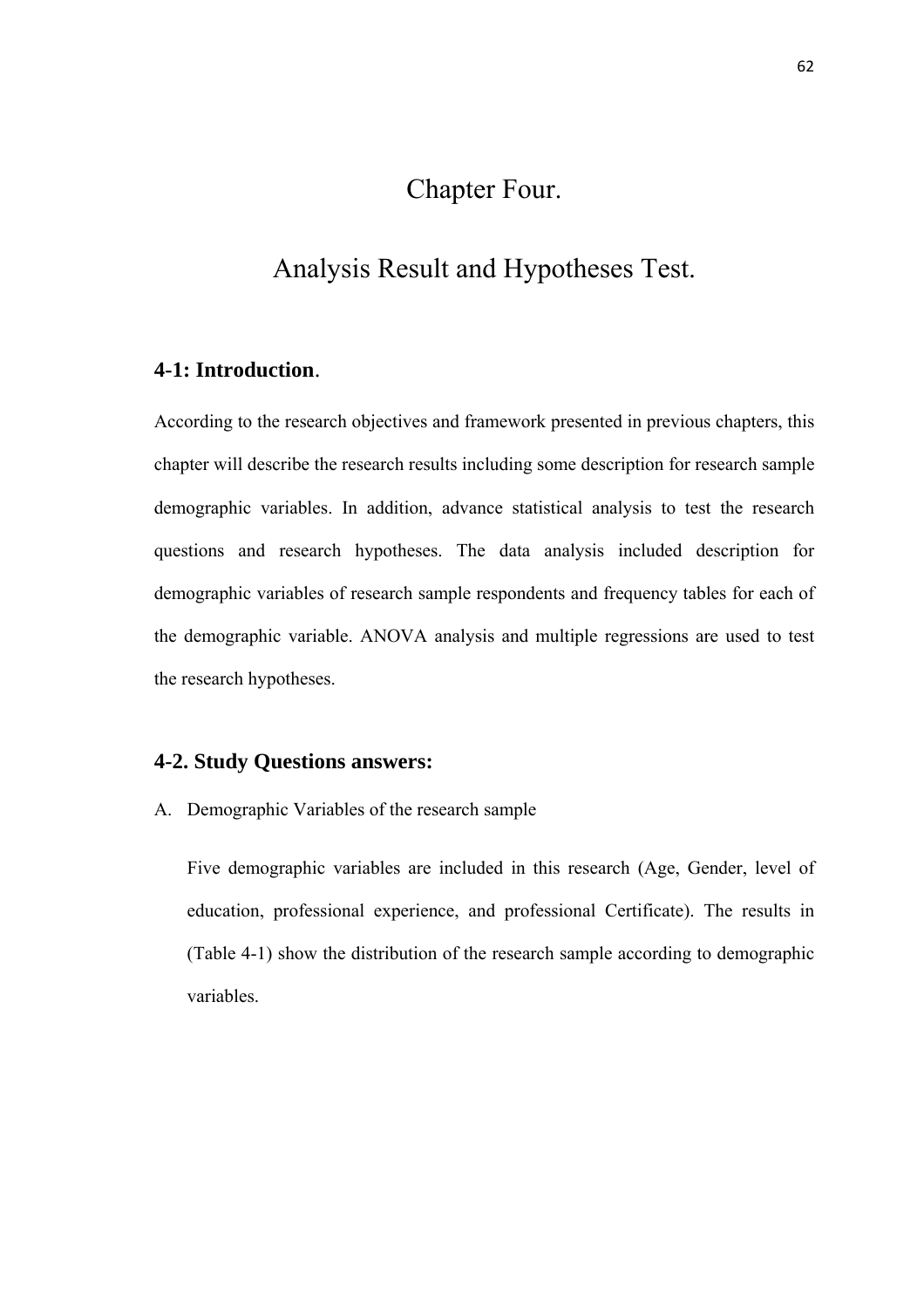## Table 4-1

Distribution of research sample according to demographic variables.

| <b>Variable</b>   | Frequency                       | Percent%         |  |  |
|-------------------|---------------------------------|------------------|--|--|
| Gender            |                                 |                  |  |  |
| Male              | 92                              | 79.3             |  |  |
| Female            | $\overline{24}$                 | 20.7             |  |  |
|                   | Age                             |                  |  |  |
| 30 years and less | 68                              | 58.6             |  |  |
| $31-40$ years     | 40                              | 34.5             |  |  |
| $41-50$ years     | $\overline{8}$                  | 6.9              |  |  |
|                   | Professional experience         |                  |  |  |
| Less than 5 years | 48                              | 41.4             |  |  |
| 6-10 years        | 28                              | 24.1             |  |  |
| $11-15$ years     | 32                              | 27.6             |  |  |
| 16 years and more | $\overline{8}$                  | $\overline{6.9}$ |  |  |
|                   | <b>Professional Certificate</b> |                  |  |  |
| Operating system  | 60                              | 51.7             |  |  |
| Network           | 52                              | 44.8             |  |  |
| Hardware          | 52                              | 44.8             |  |  |
| Applications      | $\overline{8}$                  | 6.9              |  |  |
| developments      |                                 |                  |  |  |
| communications    | 32                              | 27.6             |  |  |
| Database          | 12                              | 10.3             |  |  |
| Security          | 28                              | 24.1             |  |  |
| Internet web      | $\overline{24}$                 | 20.7             |  |  |
| Help desk         | 16                              | 13.8             |  |  |

Results in (Table 4-1) indicated that there were (116) respondents, (79.3%) Male while the remaining (20.7%) was female. It also showed that the majority of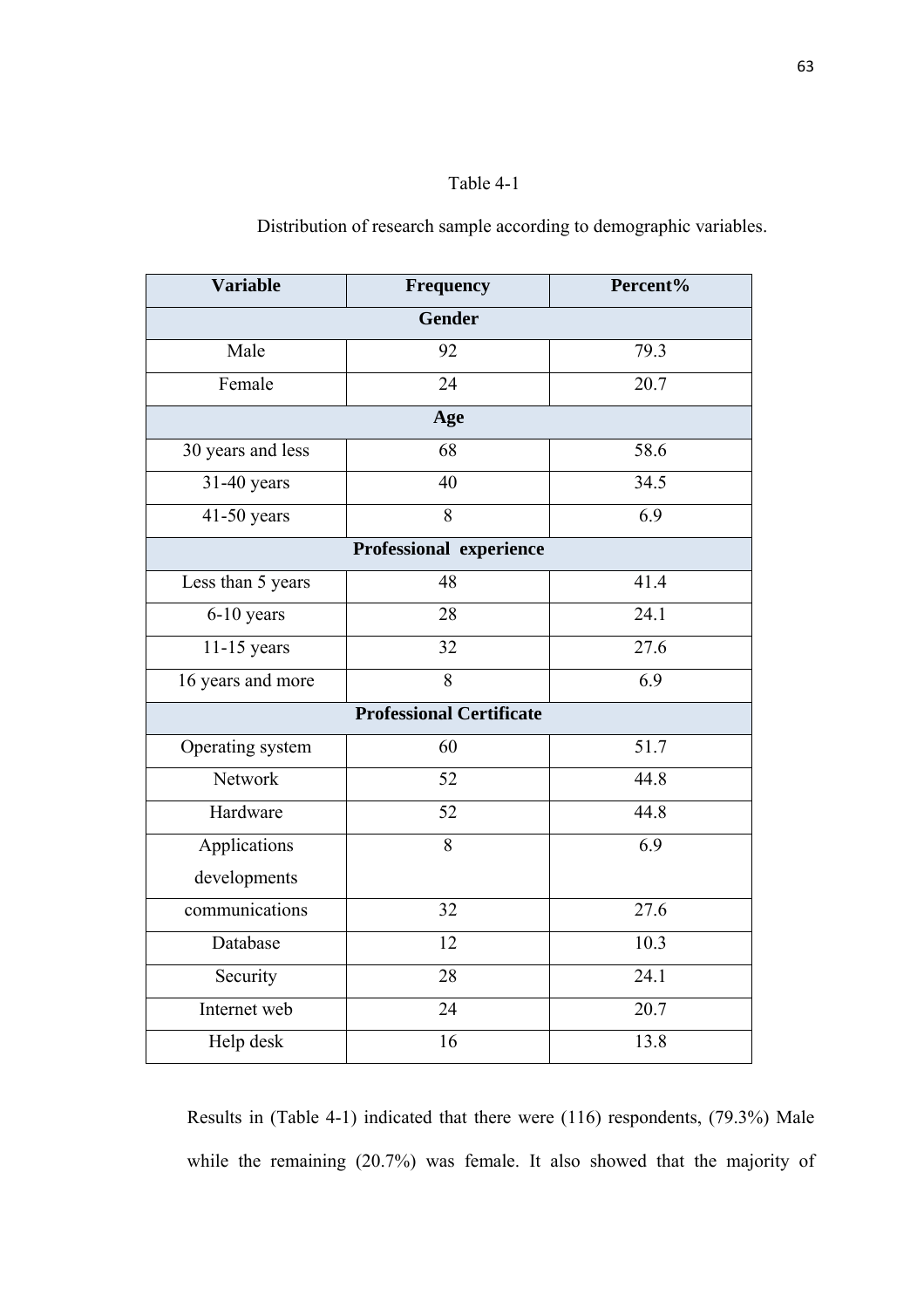respondents (108 out of 116) have age less than 40 years old. According to the table more than half of respondents have 15 years or more as a professional experience. The last demographic variable is the professional certificate, it is clear that our research respondents have various professional certificates that allow them to judge the security attacks whether the source is internal or external. To concluded that the research respondents based on the aforementioned demographic variables are able to assess the security challenges and represent relevant prospect to collect data from.

B. Independent variables descriptive statistics

The security policies in this research divided into three dimensions: the existence of corporate security policy, internal audit, and external audit. Table 2:4 showed that the distribution of the sample according to the existence of corporate security policy.

#### Table 4-2

#### Sample Distributions According to Security Policy

|          |       | Frequenc | Percent | Valid   | Cumulative |
|----------|-------|----------|---------|---------|------------|
|          |       | у        |         | Percent | Percent    |
|          | Yes   | 95       | 81.9    | 81.9    | 81.9       |
| Valid No |       | 21       | 18.1    | 18.1    | 100.0      |
|          | Total | 116      | 100.0   | 100.0   |            |

#### **corporate policy**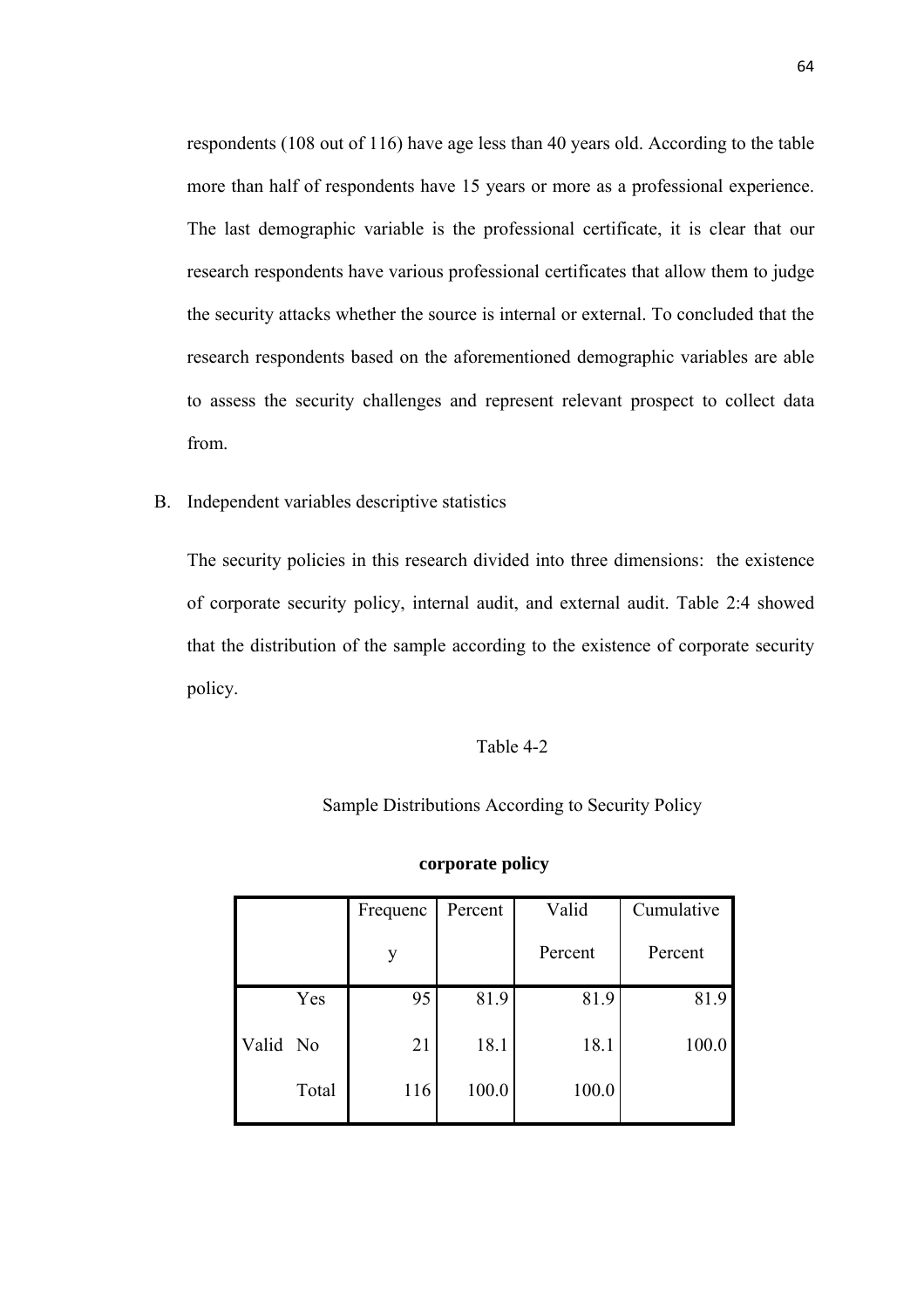(Table 4-2) showed that out of 116 respondents 95(81.9%) believed that their company has developed and implemented active Corporate security policy. Thus, shows that the companies aware the risk of internal and external threats or attacks. The corporate security policy in this study is considered a categorical variable and the respondents have to answer yes or no according to their perceptions of the existed corporate security policy. The second dimension of security policies and procedures is the existence of internal audit. The descriptive statistics of this dimension and items belonging to are shown in (Table 4-3).

| able |  |
|------|--|
|      |  |

Descriptive Statistic of Internal Audit in the Research Sample.

|                |                            | Frequenc | Percent | Valid   | Cumulative |
|----------------|----------------------------|----------|---------|---------|------------|
|                |                            | y        |         | Percent | Percent    |
|                | Once a month               | 48       | 41.4    | 46.2    | 46.2       |
|                | once every three<br>months | 8        | 6.9     | 7.7     | 53.8       |
| Valid          | once a year                | 16       | 13.8    | 15.4    | 69.2       |
|                | Rarely                     | 12       | 10.3    | 11.5    | 80.8       |
|                | Others                     | 20       | 17.2    | 19.2    | 100.0      |
|                | Total                      | 104      | 89.7    | 100.0   |            |
| Missing System |                            | 12       | 10.3    |         |            |
| Total          |                            | 116      | 100.0   |         |            |

It is clear from (Table 4-3) that nearly 48 (41.4) of research sample does internal audit once a month. And nearly half of the research sample does internal audit at least once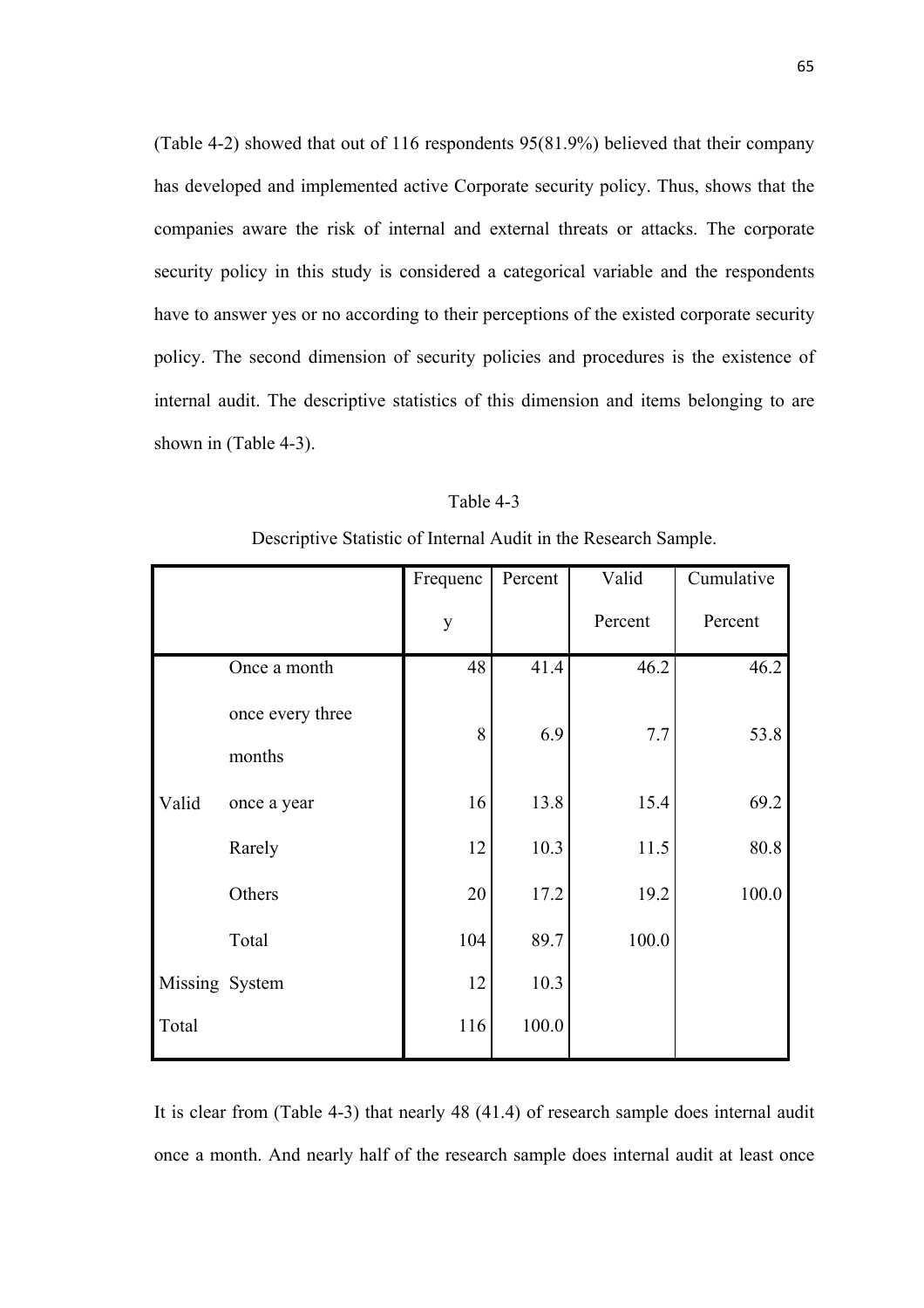every three months. Thus, it shows that the research companies aware and try to prevent their systems from any intrusions before it harm their information systems. The third dimension of security policy is external audit. The descriptive statistics of this dimension and items belonging to are shown in (Table 4-4).

#### Table 4-4

Descriptive Statistic of External Audit in the Research Sample.

|                     |                       | Frequenc       | Percent | Valid   | Cumulative |
|---------------------|-----------------------|----------------|---------|---------|------------|
|                     |                       | y              |         | Percent | Percent    |
|                     | Once a month          | 28             | 24.1    | 26.9    | 26.9       |
|                     | once every three      | 8              | 6.9     | 7.7     | 34.6       |
|                     | months                |                |         |         |            |
| Valid               | once every six months | $\overline{4}$ | 3.4     | 3.8     | 38.5       |
|                     | once a year           | 32             | 27.6    | 30.8    | 69.2       |
|                     | Rarely                | 16             | 13.8    | 15.4    | 84.6       |
|                     | Others                | 16             | 13.8    | 15.4    | 100.0      |
|                     | Total                 | 104            | 89.7    | 100.0   |            |
| Missin<br>${\bf g}$ | System                | 12             | 10.3    |         |            |
| Total               |                       | 116            | 100.0   |         |            |

It is obvious from (Table 4-4) that the research sample does external audit but nearly 70% do that once a year. It can be concluded that not all the research sample do external audit but nearly two third do which showed that how the research companies aware the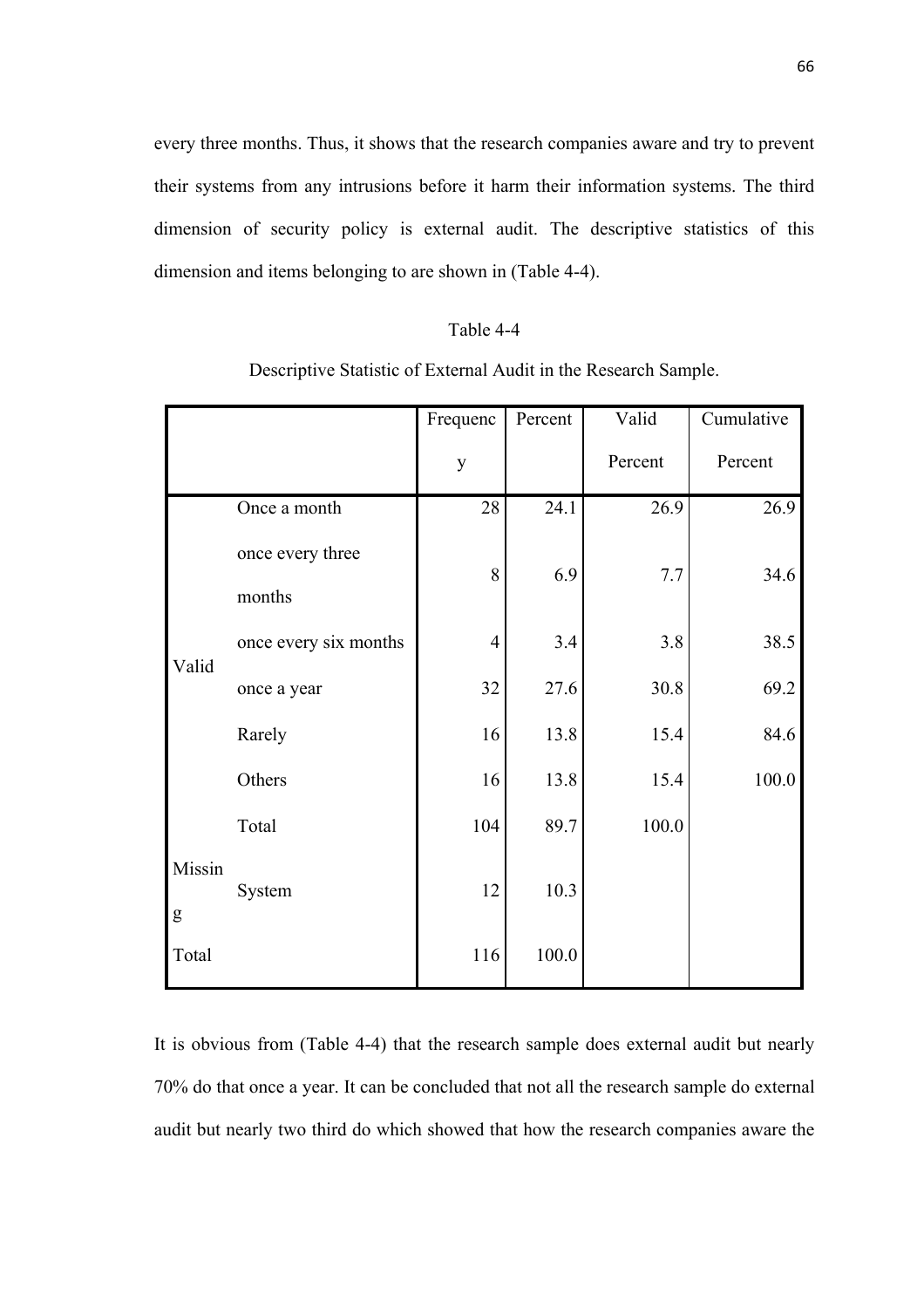important of external audit in preventing internal and external attacks and facilitate intrusions detections.

C. Dependent variable: the dependent variable in this study consist of four subvariables: Internal attack vulnerability, external attack vulnerability, intrusions detections success, and having better secure system. The descriptive statistics for internal attack vulnerability is shown in (Table 4-5).

### Table 4-5

#### Internal Attack Vulnerability

| Item             | Mean | <b>Standard Deviation</b> |
|------------------|------|---------------------------|
| Q1               | 3.20 | 1.30                      |
| Q2               | 3.04 | 1.03                      |
| $\overline{Q}$   | 2.86 | 1.16                      |
| Q4               | 2.86 | 1.16                      |
| $\overline{Q5}$  | 2.80 | 1.12                      |
| $\overline{Q6}$  | 2.40 | 1.11                      |
| $\overline{Q7}$  | 4.00 | 0.85                      |
| Q <sub>8</sub>   | 3.93 | 0.80                      |
| Q <sub>9</sub>   | 4.00 | 0.85                      |
| Q10              | 4.70 | 0.54                      |
| Q11              | 3.90 | 0.90                      |
| $\overline{Q12}$ | 3.57 | 0.95                      |

It is clear from (Table 4-5) that the research respondents perceived that their companies are vulnerable to be attacked by employees. Most of the internal attack vulnerability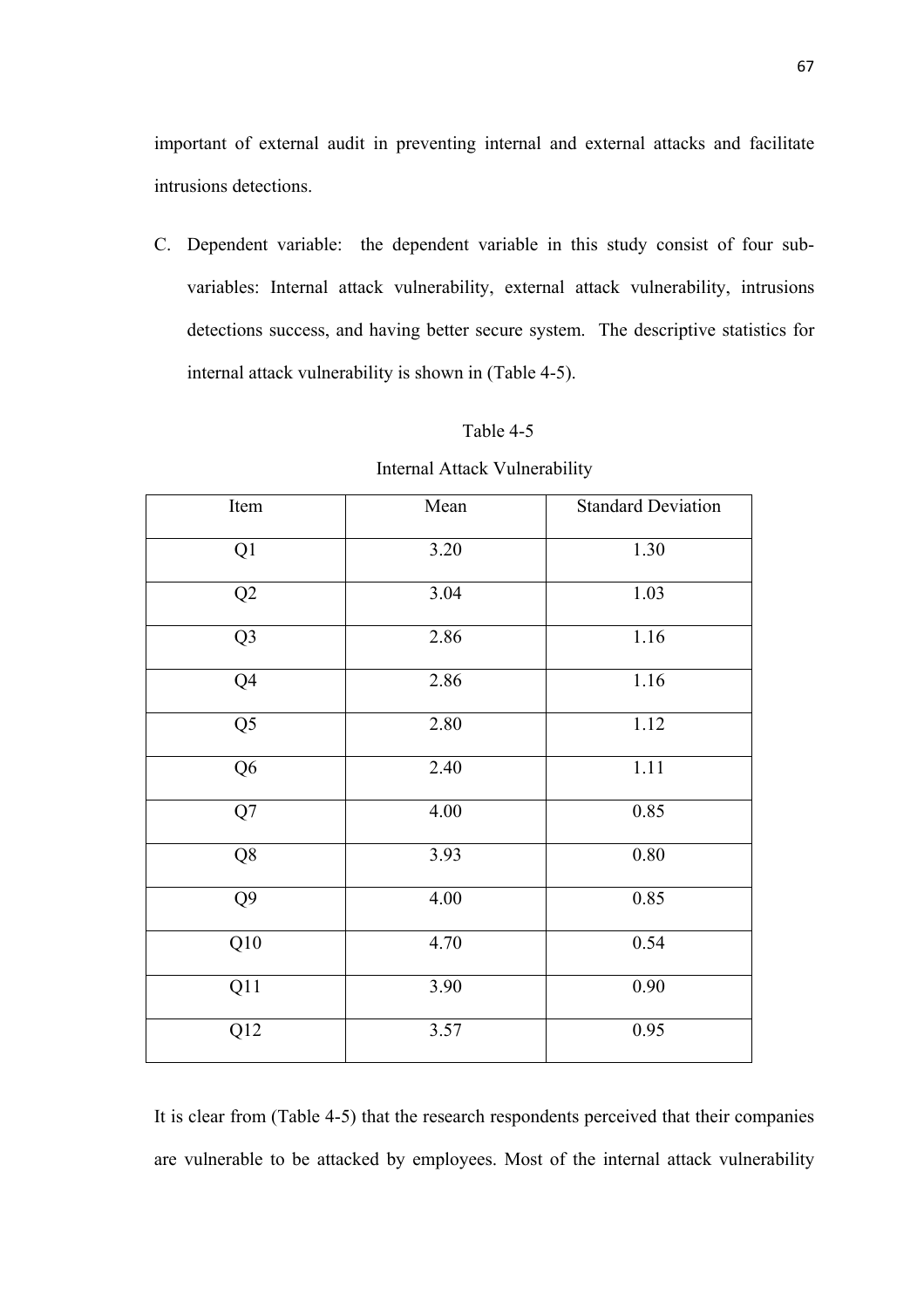items have means above 2.50 the middle point of Likert scale which indicates that all the research respondents expect and experience attacks from employees. Not only are the attacks come from internal sources but also from external parties.

#### Table 4-6

| Item | Mean | Standard deviation |
|------|------|--------------------|
| Q13  | 4.03 | 0.87               |
| Q14  | 3.28 | 0.99               |
| Q15  | 3.82 | 0.97               |
| Q16  | 4.07 | 0.71               |
| Q17  | 4.03 | 0.63               |
| Q18  | 3.93 | 0.77               |
| Q19  | 3.57 | 0.73               |
| Q20  | 3.85 | 0.64               |
| Q21  | 4.07 | 0.65               |

The results in (Table 4-6) showed that the research companies are vulnerable to be attacked by non-employees or external individuals. As the means of all the variable items are above 3 which show that the research respondents answers ranged between agree and strongly agree that their companies encounter external vulnerability attack come from external sources or non-employees attacks. However, it is important to protect organizations systems and detect the intrusions as soon as possible.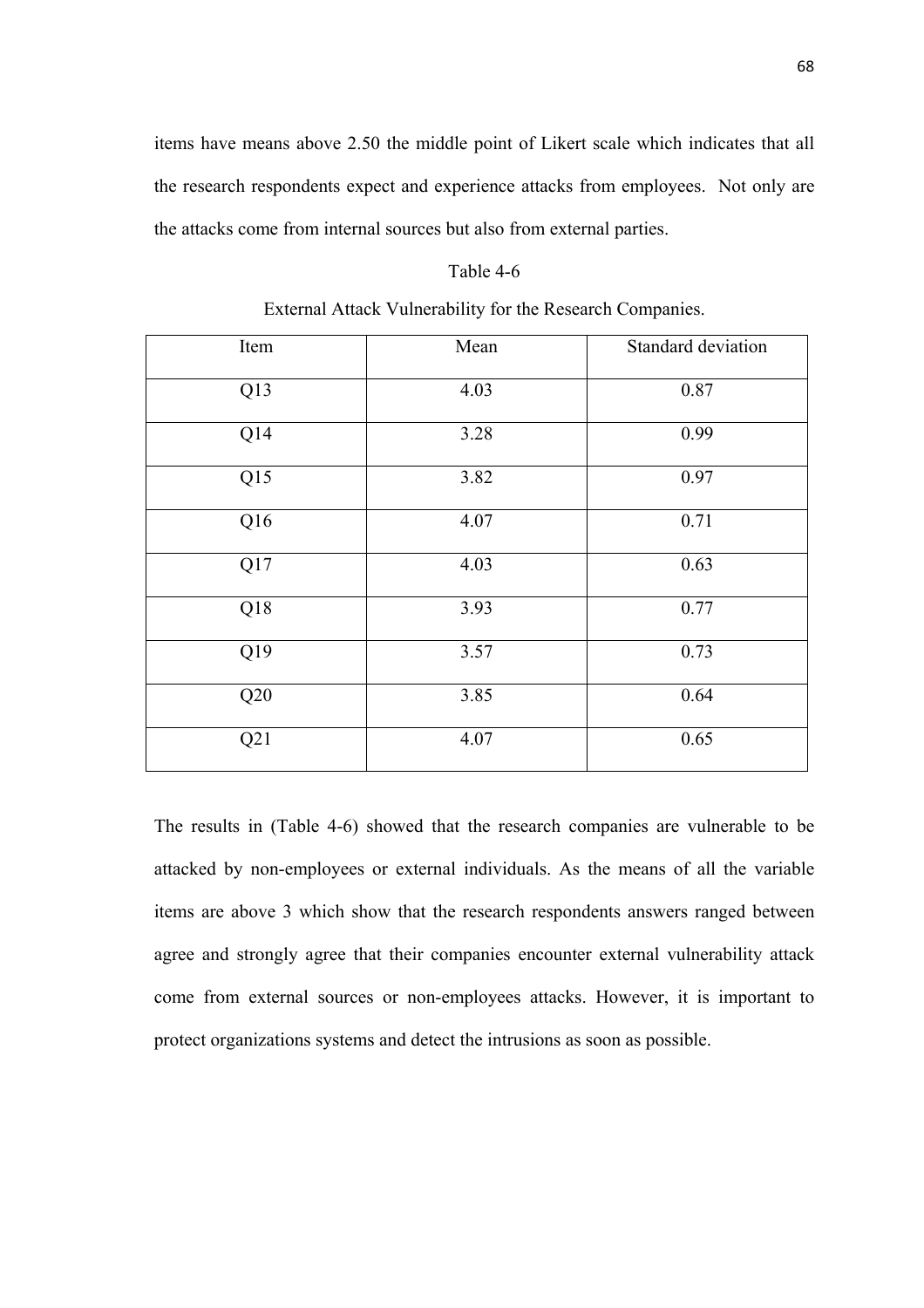### Table 4-7

Intrusions detection success

| Item | Mean | Standard deviation |
|------|------|--------------------|
| Q22  | 3.92 | 0.89               |
| Q23  | 4.03 | 0.87               |
| Q24  | 3.93 | 0.88               |
| Q25  | 4.07 | 0.71               |
| Q26  | 3.89 | 0.77               |
| Q27  | 4.10 | 0.67               |

It is obvious from (Table 4-7) that the research companies are successful in detection any intrusion whether its source is internal or external. The table shows all the items have mean over than 3.89 which indicated that the research companies are successful in detecting intrusions. But the question is really the system secure enough.

### Table 4-8

Viewing the System is Secure

| ltem | Mean | Standard deviation |
|------|------|--------------------|
| )28  | 3.96 | 0.69               |

It is clear from (Table 4-8) that the research respondents perceive their systems are secure enough. This can be attributed to the availability of corporate security policy, internal audit, and external audit.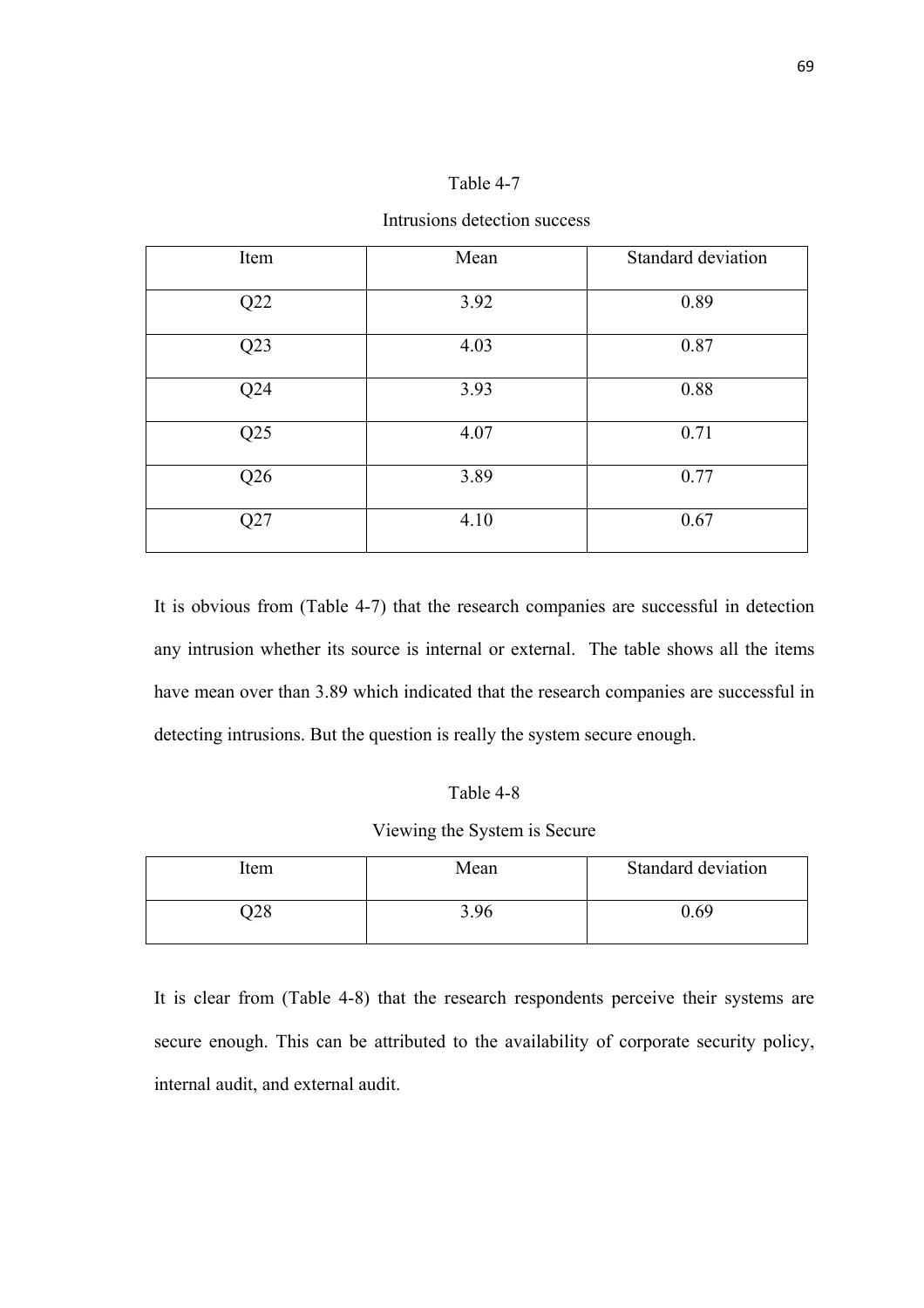### **4-4: Study Hypotheses Test.**

Based on the research problem and research model, five hypotheses were formulated to be tested in this study. The researcher used Statistical Package for Social Sciences (SPSS 16). In order to test the impact of independent variables on dependent variables simple and multiple regressions were used.

H01*:* There is no significant positive impact of Information Security management Systems (Corporate Security policy, internal audit, and external audit) on *E-Business security Firms* in banking sector in Jordan information security management system on E-Business security firms.

The Simple Regression was used to determine the impact of information security system (Corporate Security policy, internal audit, and external audit) on E-business security firms in banking sector, as shown in table no. (4-9), which shows that the F Value is so small (F=0.04;  $\alpha$ =0.84) and is not significant at  $\alpha$ =0.05. Therefore, we cannot reject the null hypothesis that assumes that there is no significant positive impact of information security management system on E-Business security firms in banking sector. This result is an expected but because of the increasing numbers of internal and external attacks our research respondents believed that their organization system is subject to attacks.

Table 4-9 Simple Regression between information security management system and E-Business security firms.

| --     | F value | Sig  |
|--------|---------|------|
| V. I 1 | 0.04    | 0.84 |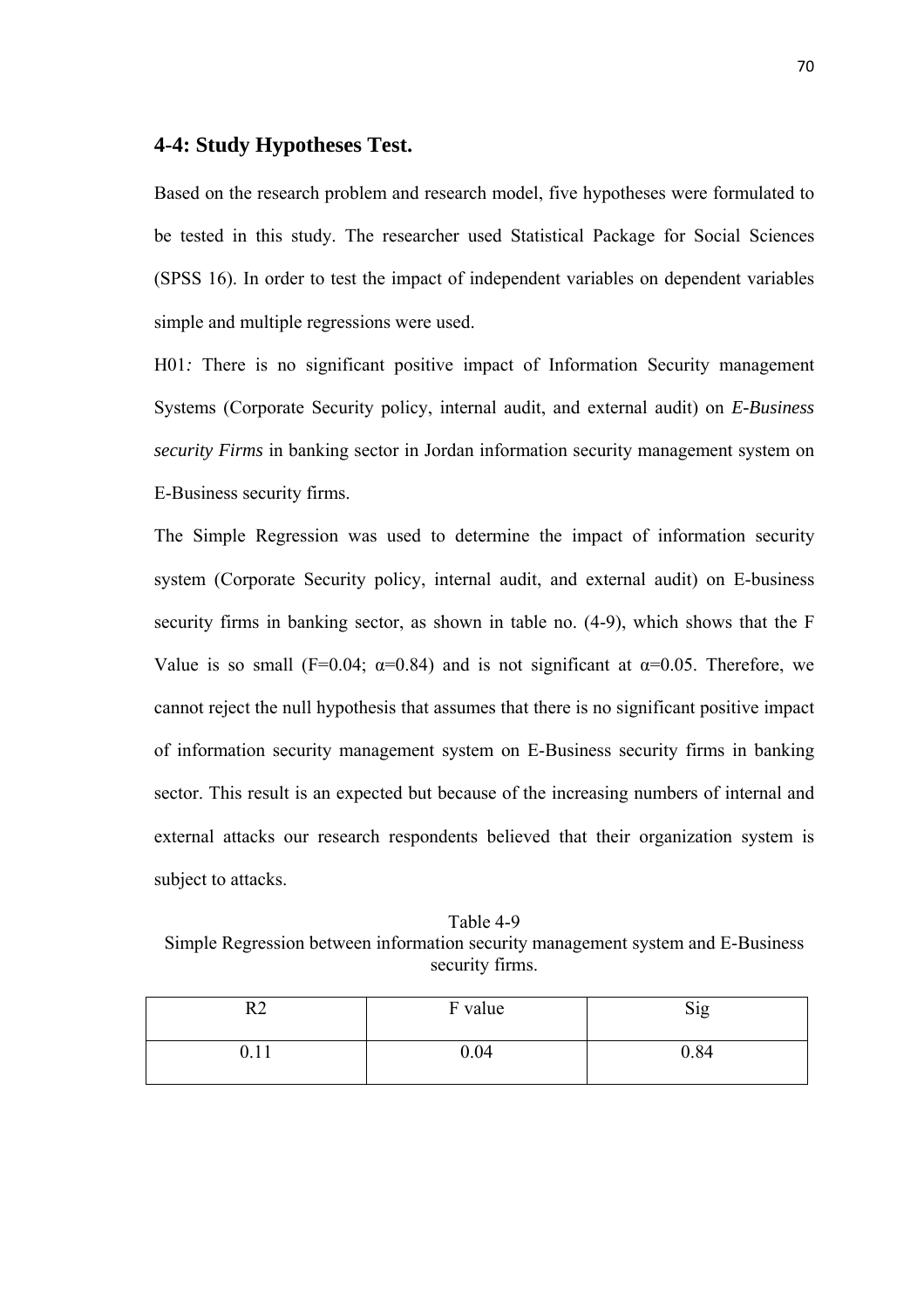H02*:* There is no significant positive impact of Information Security management Systems (Corporate Security policy, internal audit, and external audit) on *vulnerability of internal attack* in banking sector in Jordan at level ( $\alpha \le 0.05$ ).

 The Stepwise Multiple Regression was used to determine the importance of each independent variable separately in contributing to the mathematical model that represents the impact of information security system (Corporate Security policy, internal audit, and external audit) on vulnerability of internal attack, as shown in table no. (4-10), which shows that the F Test is not significant (0.377;  $\alpha$  = 0.77) at α  $\leq$  0.05 which indicates that information security management system have no significant impact on vulnerability to internal attack. Thus, we cannot reject the null hypothesis that assume there is no significant positive impact of information security management system (corporate security policy, internal audit, and external audit) on vulnerability of internal attacks.

Table 4-10 Stepwise Multiple Regression test to identify the effect of security management system on vulnerability of internal attack.

| of<br>Order<br>entry        | of $\vert R2 \vert$ |       | $(F)$ Value=0.377 | $Sig=0.77$ |
|-----------------------------|---------------------|-------|-------------------|------------|
| independent elements in the | $=0.011$            |       |                   |            |
| equation to predict         |                     |       |                   |            |
|                             | B                   | Beta  | T                 | Sig        |
| Corporate Security policy   | 0.28                | 0.10  | 1.05              | 0.29       |
| Internal audit              | 0.016               | 0.03  | 0.23              | 0.82       |
| External audit              | 0.010               | 0.018 | 0.13              | 0.89       |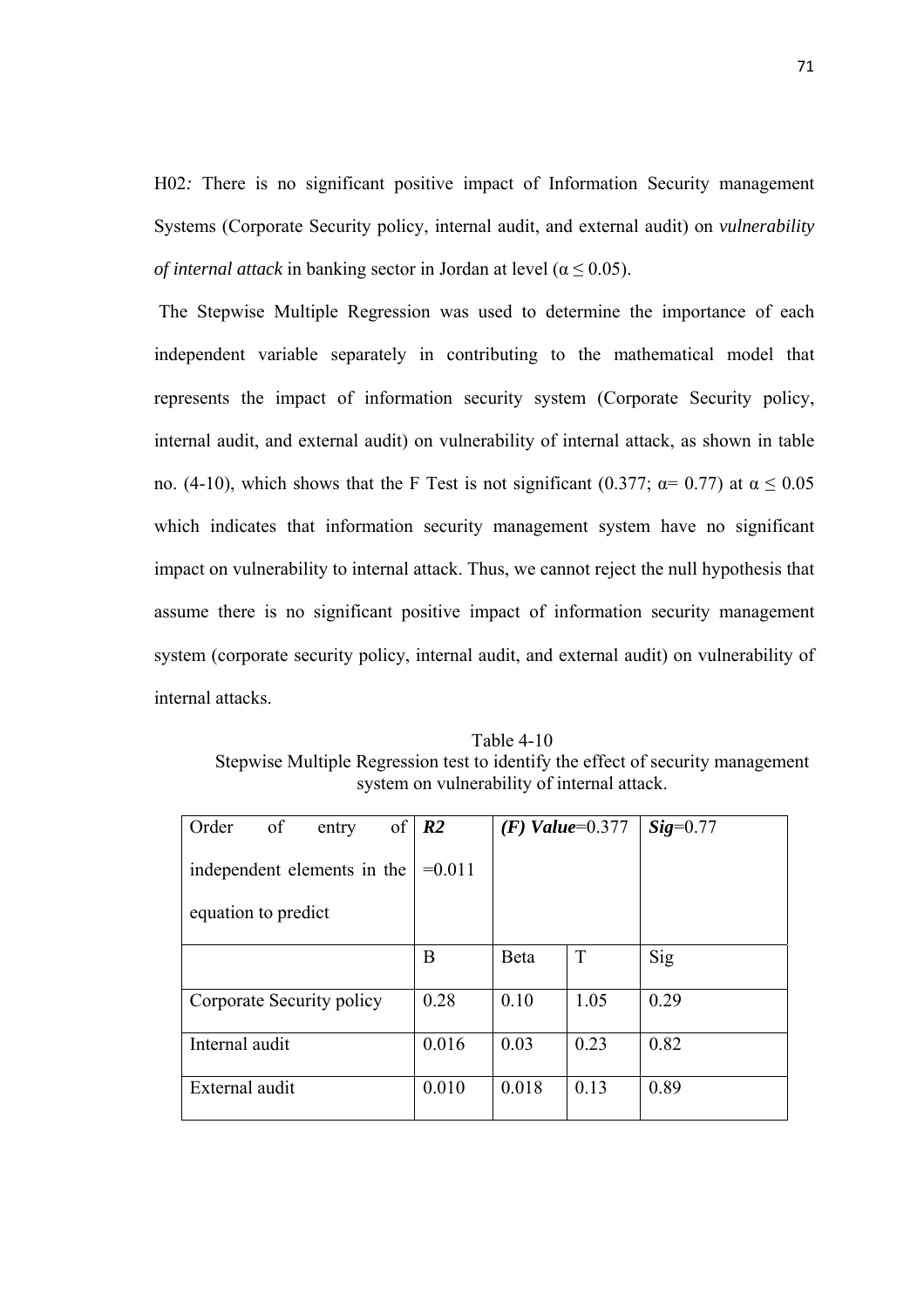H03: There is no significant positive impact of information security management systems (corporate security policies, frequent internal systems security audits, frequent external systems security audits) on vulnerable to attacks by external parties in banking Sector in Jordan at level ( $\alpha \le 0.05$ ).

The Stepwise Multiple Regression was used to determine the importance of each independent variable separately in contributing to the mathematical model that represents the impact of information security system (Corporate Security policy, internal audit, and external audit) on vulnerability of internal attack, as shown in table no. (4-11), as shown in table no. (4-11), which shows that the F Test is significant (5.16;  $\alpha$ = 0.002) at which less than  $\alpha \le 0.05$ . This indicates that information security management system have a significant positive impact on vulnerability to external attack. Thus, we can reject the null hypothesis that assume there is no significant positive impact of information security management system (corporate security policy, internal audit, and external audit) on vulnerability of internal attacks and accept the alternative one.

Table 4-11 Stepwise Multiple Regression test to identify the effect of security management system on vulnerability of external attack.

| Order<br>of<br>entry        | of $\vert R2 \vert$ | $(F)$ Value=5.16 |      | $Sig=0.002$ |
|-----------------------------|---------------------|------------------|------|-------------|
| independent elements in the | $=0.13$             |                  |      |             |
| equation to predict         |                     |                  |      |             |
|                             | B                   | Beta             | T    | Sig         |
| Corporate Security policy   | 0.34                | 0.13             | 1.37 | 0.17        |
| Internal audit              | 0.17                | 0.34             | 2.70 | 0.008       |
| External audit              | 0.27                | 0.47             | 3.72 | 0.00        |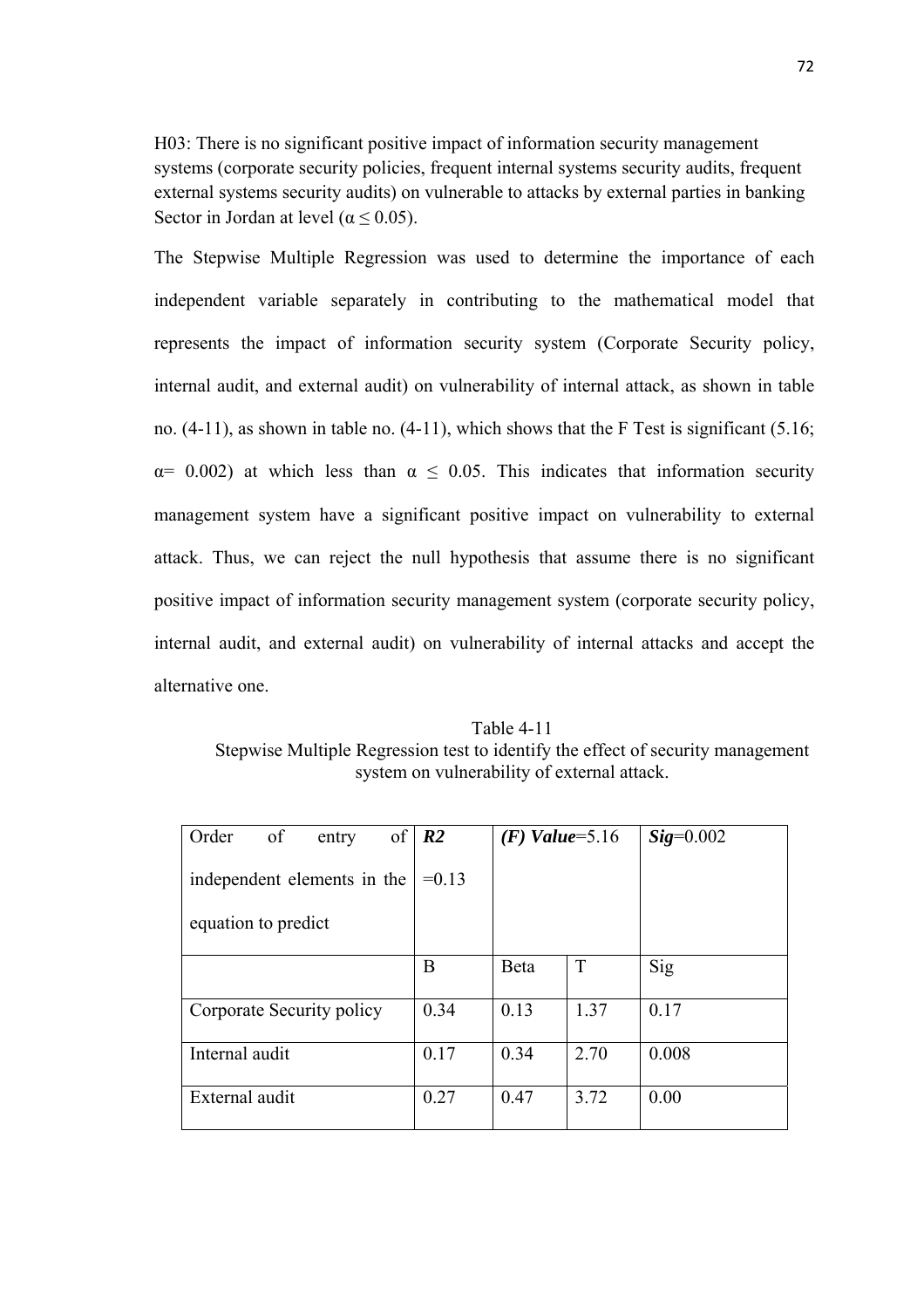H04*:* There is no significant positive impact of information security management systems (corporate security policies, frequent internal systems security audits, frequent external systems security audits) on successful at detecting intrusions in banking sector in Jordan at level ( $\alpha \leq 0.05$ ).

The Stepwise Multiple Regression was used to determine the importance of each independent variable separately in contributing to the mathematical model that represents the impact of information security system (Corporate Security policy, internal audit, and external audit) on vulnerability of internal attack, as shown in table no. (4-12), which shows that the F Test (F=1.47;  $\alpha$ = 0.22) is not significant at  $\alpha$ = 0.05.Thus, it can be concluded that there is no significant impact for information security management system (Corporate security policy, internal audit, and external audit) on intrusions detection success. In other words, based on the results in table 4-12, we accept the null hypothesis and reject the alternative one that assume no significant positive impact between information security management system and intrusion detection success.

Table 4-12 Stepwise Multiple Regression test to identify the effect of security management system on intrusion detection success.

| Order<br>$\overline{\text{of}}$<br>entry | of $\vert R2 \vert$ | $(F)$ Value=1.47 |      | $Sig=0.22$ |
|------------------------------------------|---------------------|------------------|------|------------|
| independent variables in the             | $=0.042$            |                  |      |            |
| equation to predict variance             |                     |                  |      |            |
| in dependent variable.                   |                     |                  |      |            |
|                                          | В                   | Beta             | T    | Sig        |
| Corporate Security policy                | 0.18                | 0.08             | 0.80 | 0.43       |
| Internal audit                           | 0.11                | 0.25             | 1.90 | 0.06       |
| External audit                           | 0.06                | 0.12             | 0.87 | 0.39       |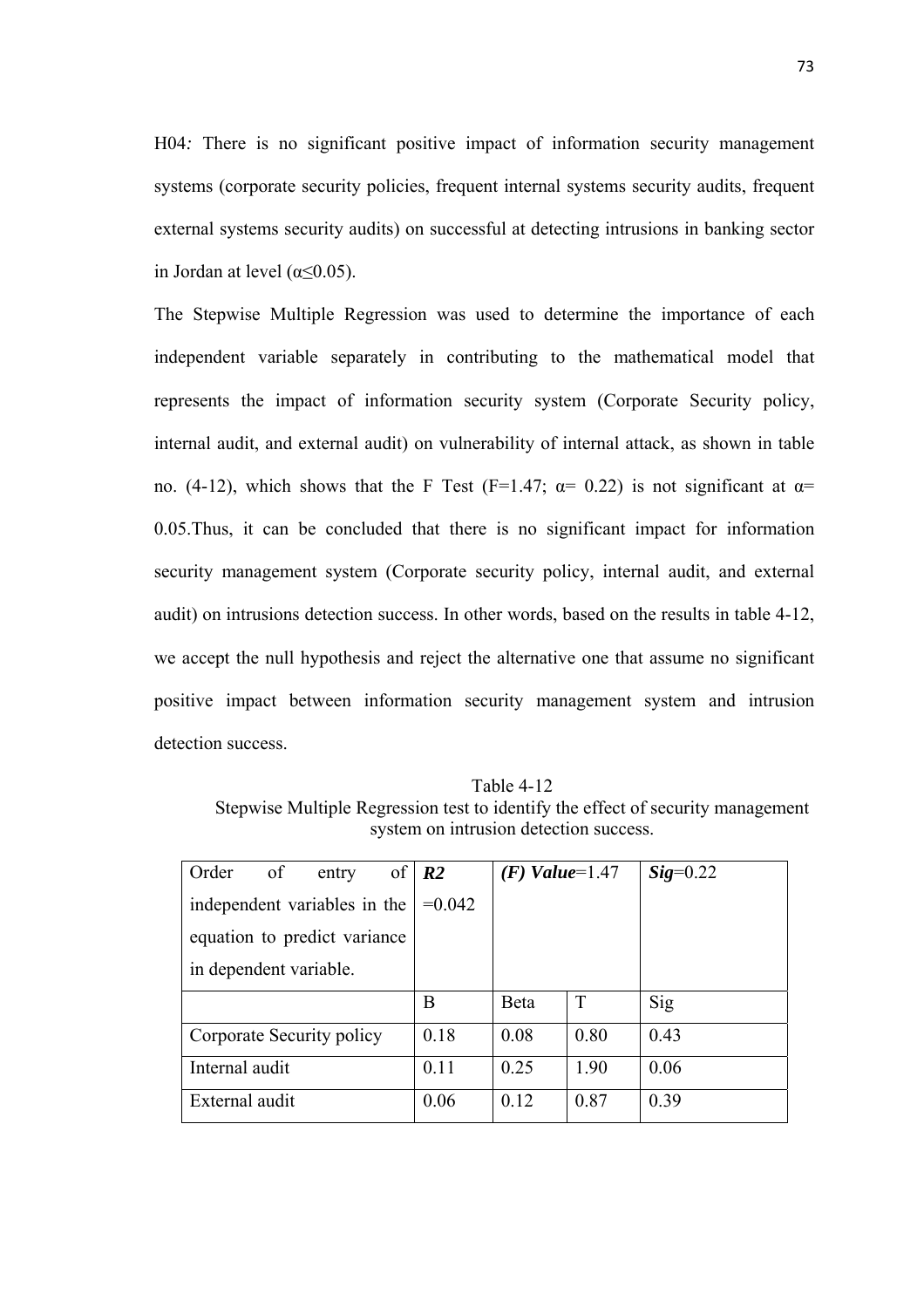H05: There is no significant positive impact of information security management systems (corporate security policies, frequent internal systems security audits, frequent external systems security audits) on better secure system in banking sector in Jordan at level ( $α \le 0.05$ ).

The Stepwise Multiple Regression was used to determine the importance of each independent variable separately in contributing to the mathematical model that represents the impact of information security system (Corporate Security policy, internal audit, and external audit) on better secure system, as shown in table no. (4-13), which shows that the F Test (F=4.27;  $\alpha$ = 0.007) is significant at  $\alpha$ = 0.05. Thus, it can be concluded that there is significant impact for information security management system (Corporate security policy, internal audit, and external audit) on viewing better secure system. The results also showed that out of the three information security management system only the external audit(  $T = 2.82$ ;  $\alpha = 0.00$  which is less than 0.05) that affect the perceptions of research respondents to view their organizations system better secure.

Table 4-13 Stepwise Multiple Regression test to identify the effect of security management system on viewing better secure system.

| of<br>Order<br>entry         | of $\vert R2 \vert$ | $(F)$ Value=4.27 |      | $\textit{Sig}=0.007$ |
|------------------------------|---------------------|------------------|------|----------------------|
| independent variables in the | $=0.11$             |                  |      |                      |
| equation to predict variance |                     |                  |      |                      |
| in dependent variable.       |                     |                  |      |                      |
|                              | B                   | Beta             | T    | Sig                  |
| Corporate Security policy    | 0.085               | 0.072            | 0.77 | 0.40                 |
| Internal audit               | 0.011               | 0.051            | 0.40 | 0.70                 |
| External audit               | 0.091               | 0.361            | 2.82 | 0.00                 |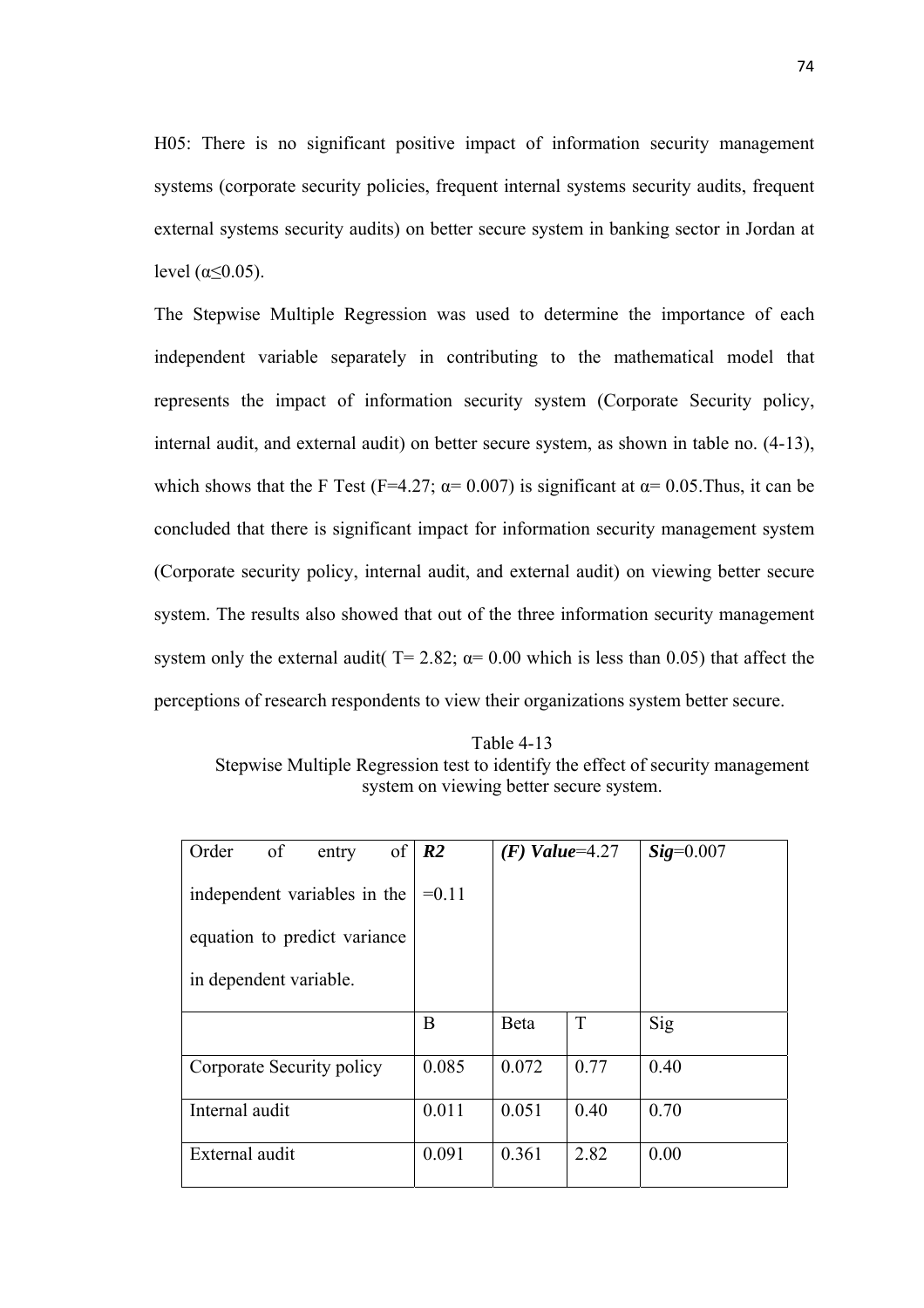To summaries, the research respondents are only believe and trust the capabilities of external audit in preventing internal and external attacks and easily detect intrusions. However, it seems to be the existence of corporate security policy does not play a critical role in preventing internal and external attacks. This result can be explained as the existence of the policy is not enough but it should be active and should be more than one method to prevent any internal or external intrusions. The hypotheses testing show that internal audit and the existence of corporate security policy have no significant impact on preventing internal and external system attack. This result appeared counterproductive because the logic is as much as we have methods and techniques to keep organization information system secure from any internal or external intrusions but as long as the intrusion trend around the glop rising up it is normal the research respondents believe that with the existence of corporate security policy, internal audit, and external audit still feel their system is not secure enough and subject to internal and external attacks.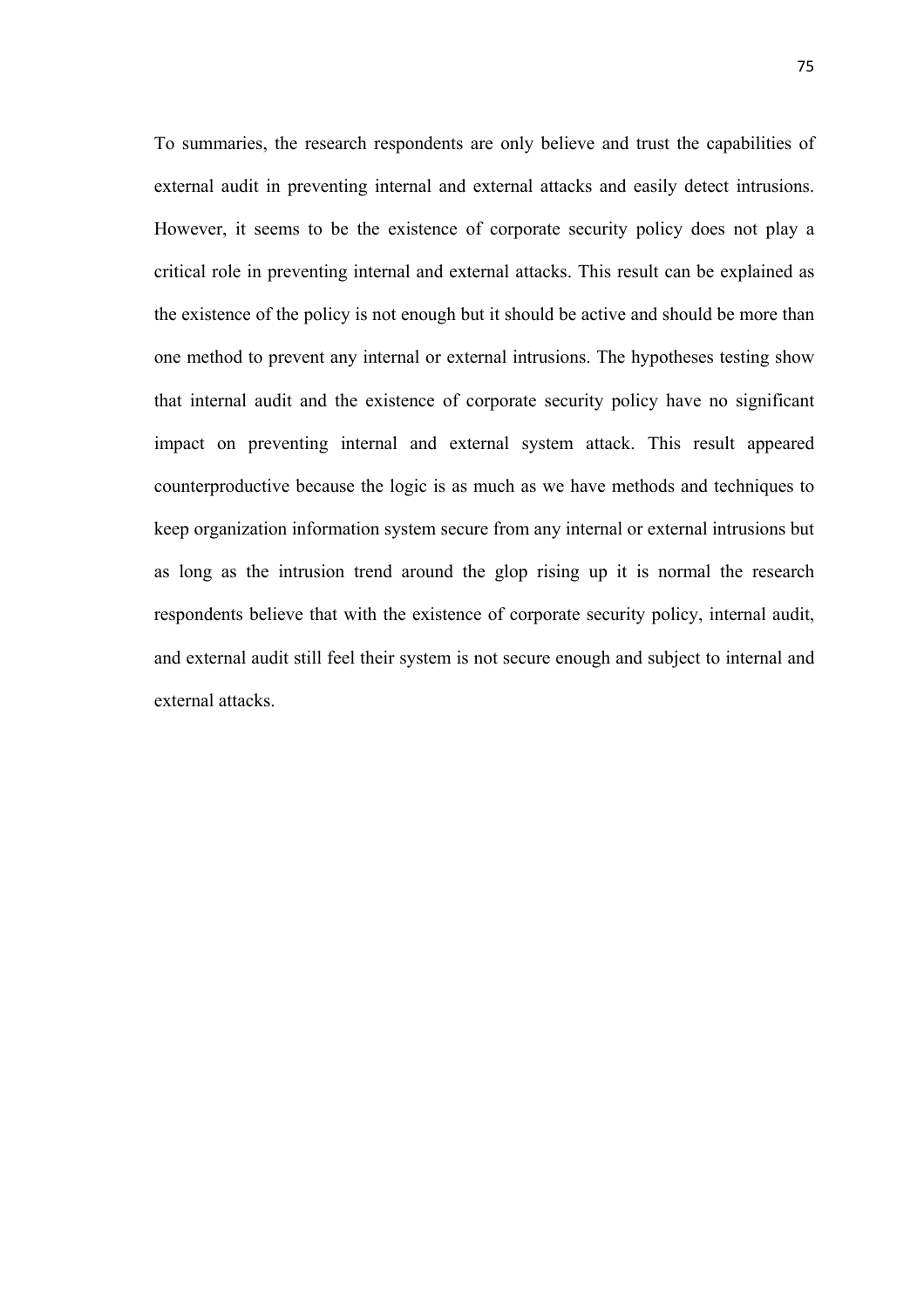# **Chapter Five**

# **Results and Recommendations.**

5-1: Results.

5-2: Recommendations.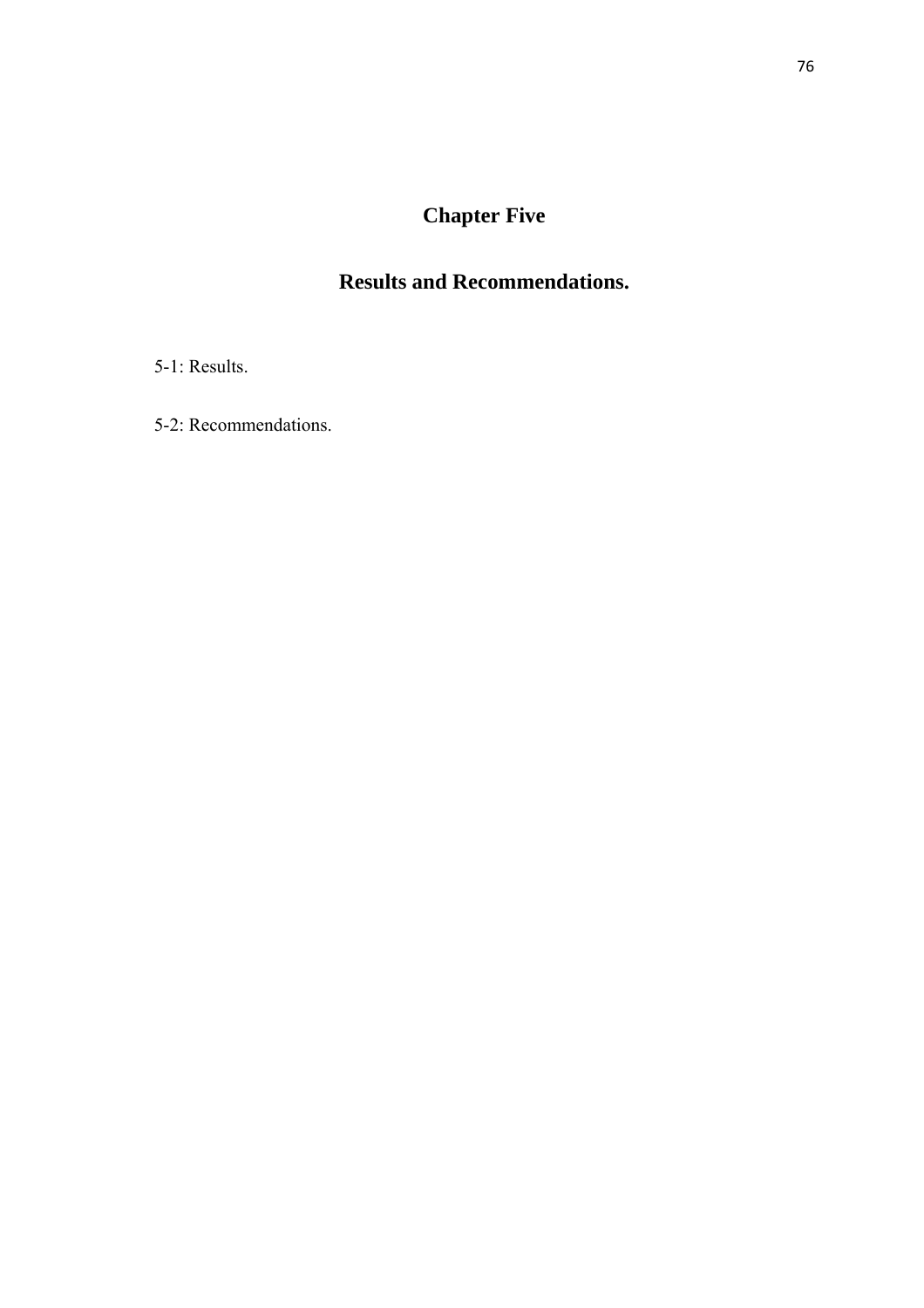# Chapter Five **Results and Recommendations.**

## **5-1: Results**

This study is directed to assess the impact volume of information security management system in terms of E-Business system's firms. Thus the in-hand research text is designed to review the impact of corporate policy, internal audit, external audit fulfillment and its turn in restricting the internal  $\&$  external violations and breaches. Upon applying such presentation on the ground, the hypotheses assessment showed the following:

- 1- The absence of impact as to information security management system on E-Business security banking firms. The foregoing is derived from the increasing number of violations on worldwide level, which raise a point of the impossibility to achieve the 100% fulfillment.
- 2- Statistics derived from Tables 4-10 indicate no significance for F Test (0.377;  $\alpha$  = 0.77) at ( $\alpha$   $\leq$  0.05), which second the aforesaid in Item No. 1 above. Accordingly, the major solution falls on the employees in charger thereof who interact with the system on daily basis which qualify them to create measures to minimize such violations.
- 3- Tables 4-11 indicate that F Test is significant (5.16;  $\alpha = 0.002$ ) which is less than ( $\alpha \leq 0.05$ ), thus the respective system do have significant positive impact on combating external violations. However, and by virtue of our research; Internal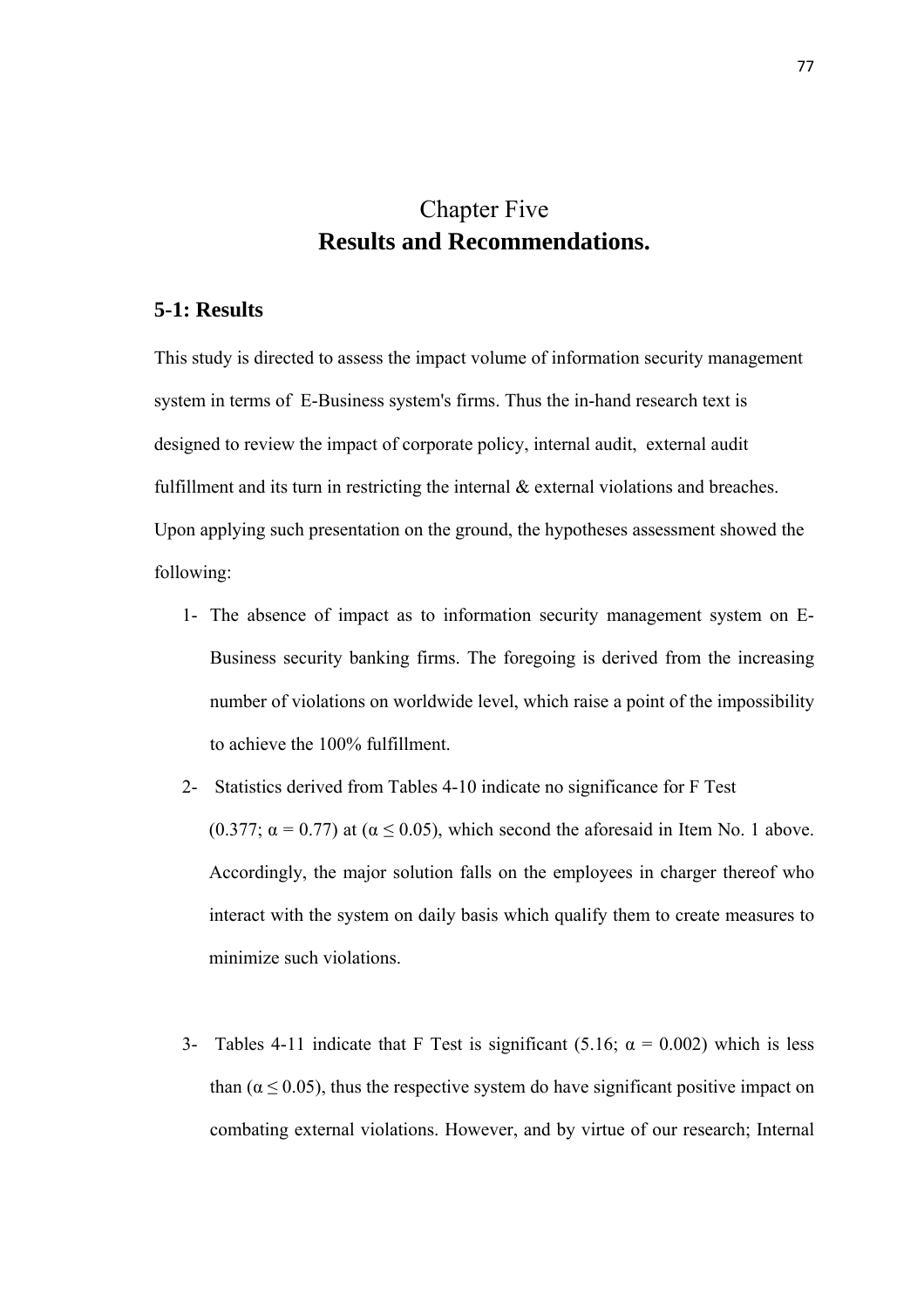and external audits, rather than corporate policy serve to reduce external violations, which do not apply to corporate policy.

- 4- The insignificancy stipulated for in Item No. 2 above applies also to tables 4-12, Test F (F=1.47;  $\alpha$ = 0.22) as well. The foregoing is attributed to new types of intrusion which are developed recently and make violation attempts neither easy to be detected nor defeated.
- 5- The statistical results in tables (4-13) show that the F Test (F=4.27;  $\alpha$ = 0.007) is significant at  $\alpha$ = 0.05. Therfore, a significant impact of information security management system (Corporate security policy, internal audit, and external audit) on viewing better secure system. This result is expected as soon the organization installs more methods and techniques in terms of security system and makes them available to concerned employees for viewing. This is adopted and referred to in our research to bring the security system into more reliability and security.

### **5-2: Recommendations**

Based on the hypotheses tests, recorded results and further deliberations, we put forth the following recommendations:

- 1. Concerned in charge should seek various security techniques and methods to maintain enough security as to E-business firms system. Employing high standards of security systems shall allow employees and customers to interact with the system at minimum limit of risk. Therefore, high level of security system may guarantee high level of productivity.
- 2. Specialized training shall be offered to all concerned employees to either minimize or whip out the internal violations. Besides, there should be internal circulations issued to address implications which the employees may suffer of, and the loss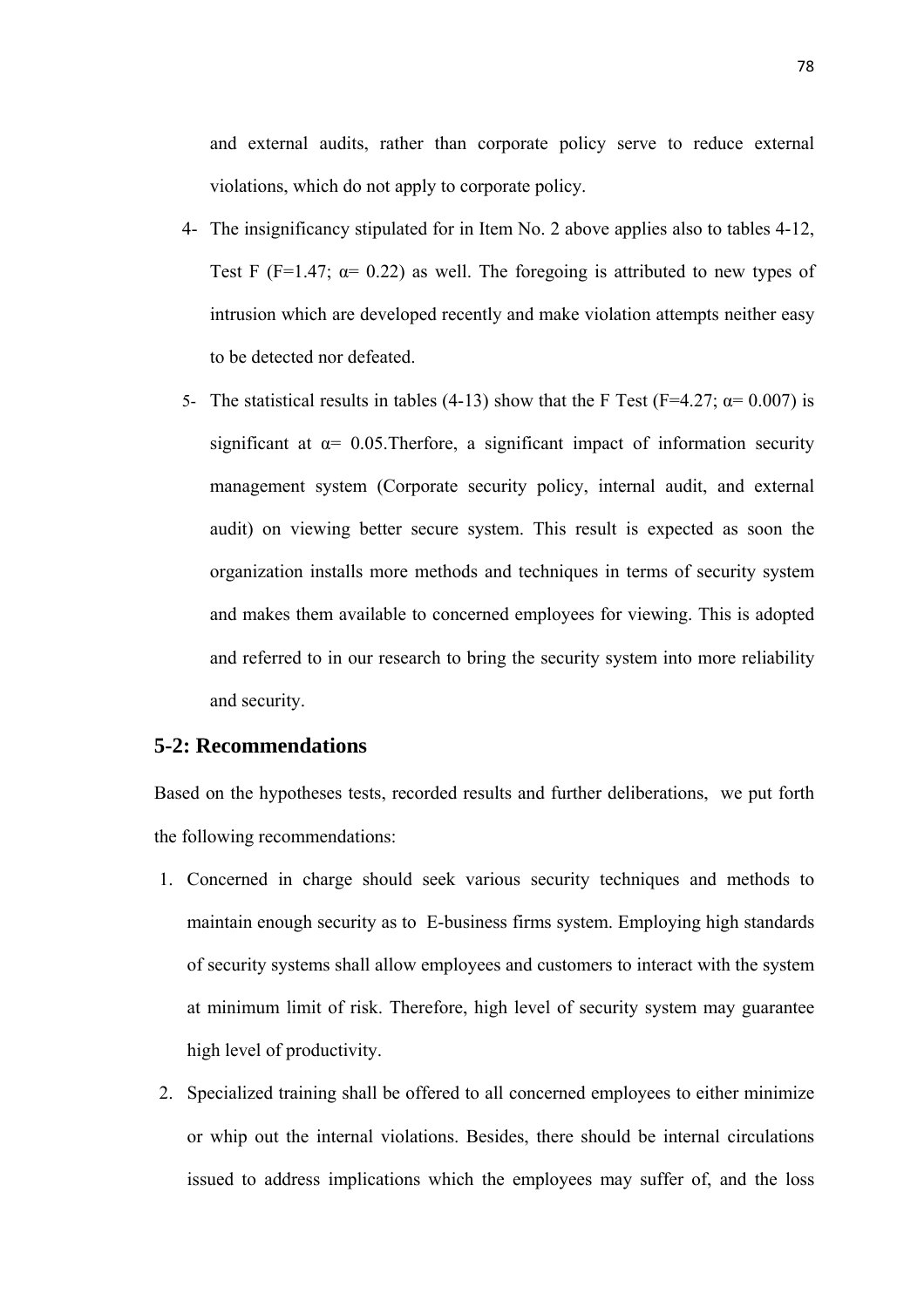volume which the organization may be subject to and attributed to violations committed either by the organization individuals or from outsiders, and the outcomes for such losses shall be reflected on the employees earnings.

- 3. Internal and external audits shall work together side by side to maintain sufficient security as to safety system. These audits are recommended to be performed regularly via set out programs, and make it subject to annual renewal for updating purposes.
- 4. Managers should focus on deploying more security methods and procedures to ensure that employees will view better secure system. Form psychological point of view especially the number of internal attacks will be reduced as soon as employees perceive that their organizations deploy various security systems**.**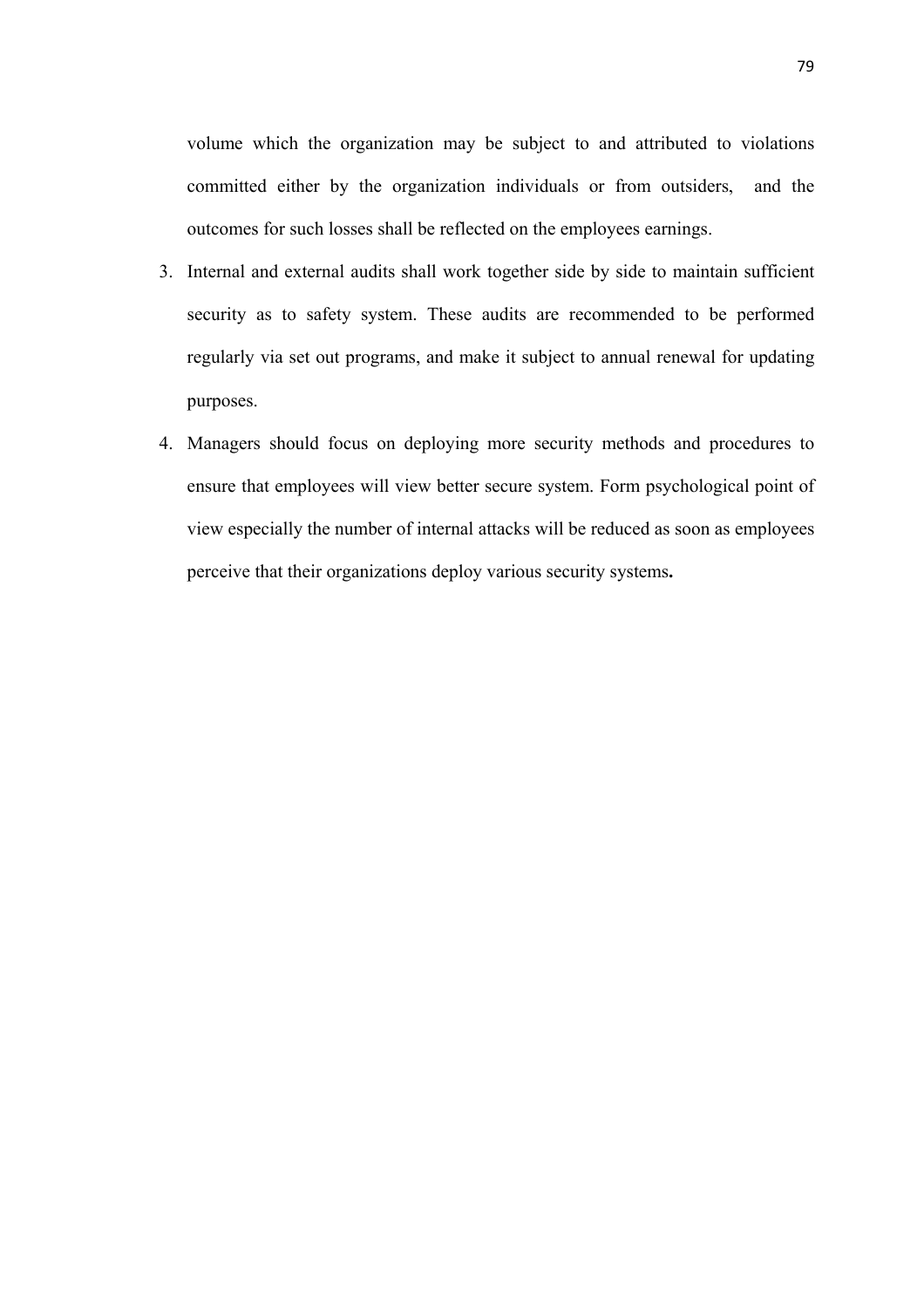### References

- 1. Ali,Muhammad Mahboob,Mohsin,Chowdhury ,Sifat-E and Yasmeen Farzana (2004)."E-Business in the Globaized world with special reference to Bangladesh: An analysis'*, Business Review*,Vol.4,No.1&2.
- 2. Alqatawna, J., Siddiqi, J., Akhgar, B., and Btoush, M. H., (2009). "E-Business Security: Methodological Considerations", *World Academy of Science, Engineering and Technology,* 49, 624 – 631.
- 3. Ash, C.G. and Burn, J.M. (2003), "A strategic framework for the management of ERP enabled e-business change", European Journal of Operational Research, Vol. 146 No. 2, pp. 374-87.
- 4. Baker, W., Goudie, M., Hutton, A., Hylender, C. D., Niemantsverdriet, J., Novak, C., Ostetag, D., Porter, C., Rosen, M., Sartin, B., Tippett, P., and United States Secret Services, (2010), "2010 Data Breach Investigations Report", *Verizon corporation.*
- 5. Carlos, T., (September 2001), "Information Security Management: Understanding ISO 17799", *Lucent Technologies Worldwide Services.*
- 6. Clarke, R. (2001), "Introduction to information security", available at: www.anu.edu.au/people/ Roger.Clarke/EC/IntroSecy.html
- 7. Chan, S. H., and Yao, L. J., (2004), "An Exploratory Study 0n Systems Security And Hacker Hiring", *The Review of Business Information Systems,* 8 (4), 17 – 28.
- 8. Chen, C. C., Shaw, R. S., and Yang, S.C. (2006). Mitigating information security risks By increasing user awareness: A case study of information security awareness system. Information Technology, Learning & Performance Journal, 24, 1-14.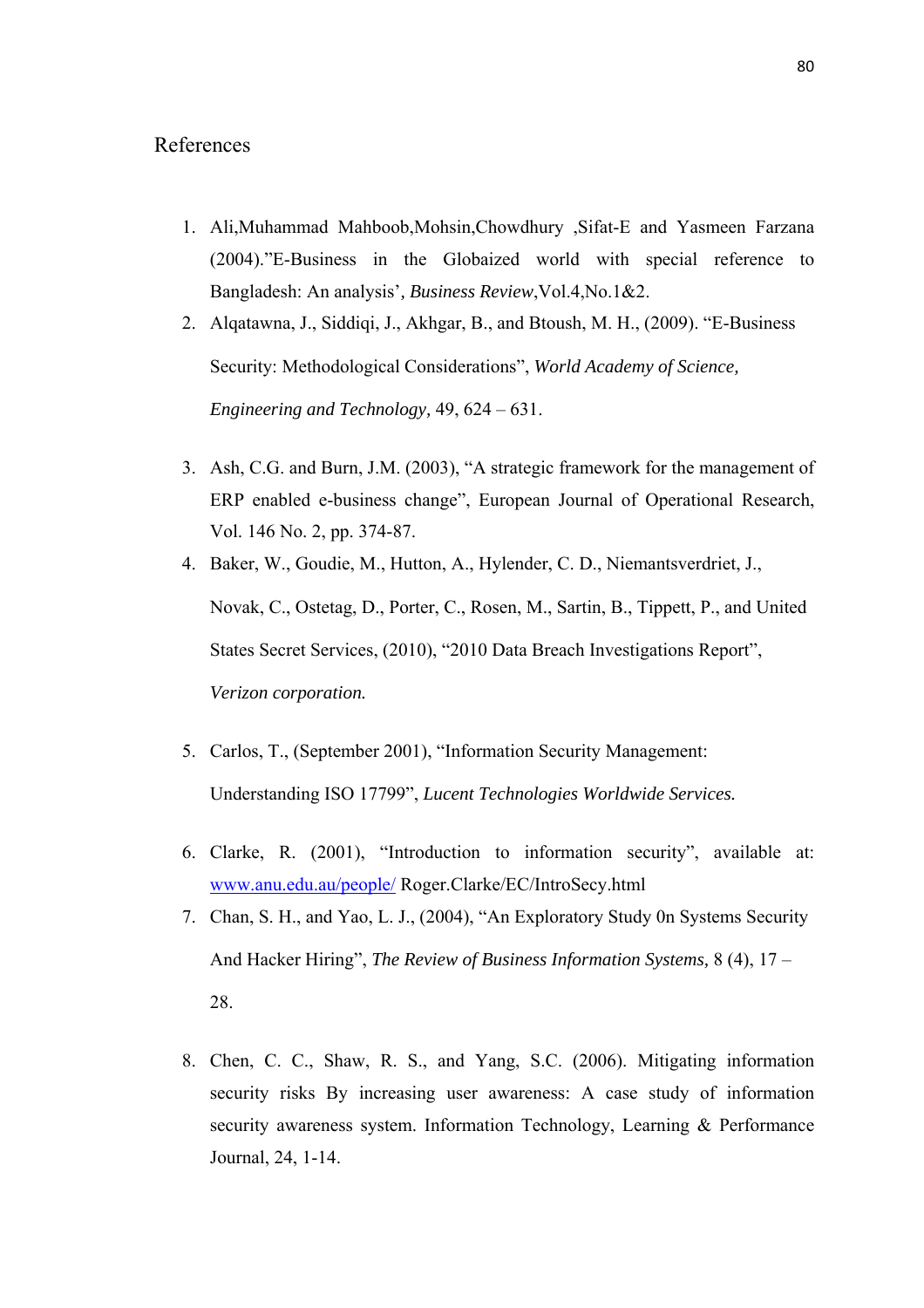- 9. CODE OF PRACTICE for INFORMATION SECURITY MANAGEMENT [AS/NZS ISO/IEC 17799:2001] – Standards Australia/New Zealand – 2001 – ISBN: 0733738761
- 10. Cushing, K. (2001). "Would you turn to the dark side?" *Computer Weekly*
- 11. Daft, R. L., (2010), *"New Era of Management"*. (9th ed), USA, South-Western, Cengage Learning.
- 12. Danilescu, L., (2011), "E-Business Data Access Authorizing Architecture By Applying Trusting Policies", *Euro Economica*, 28 (2), 73 – 77.
- 13. Duane E. Sharp, (2004), "*Information Security in the Enterprise*", *Euerbach publications.*
- 14. Dunkerley, D. K. (2011), *"Developing an information systems security success model for organizational context".* (Unpublished doctoral dissertation), Nova Southeastern University, USA.
- 15. Eckert, C. (2000). "Mobile Devices In E-business New Opportunities and New Risks", *TU München, InstitutfürInformatikArcisstr*. 21, D−80290 München.
- 16. Egan, M., Mather, T., (2005), "The Executive Guide to Information Security". *Symantec press.*
- 17. Entrepreneur Magazine (2012), "E-Business: Entrepreneur's Step by Step Startup Guide*".* Entrepreneur press, New York. (1-12-2012) (on-line), available: http://books.google.jo/books?id=NP-R-OmfbUoC&pg=PT16&dq=e+business+book&hl=en&sa=X&ei=lDrLUI-tCaN0AXJoIGQDA&ved=0CGIQ6AEwCDgK#v=onepage&q=e%20business%20 book&f=false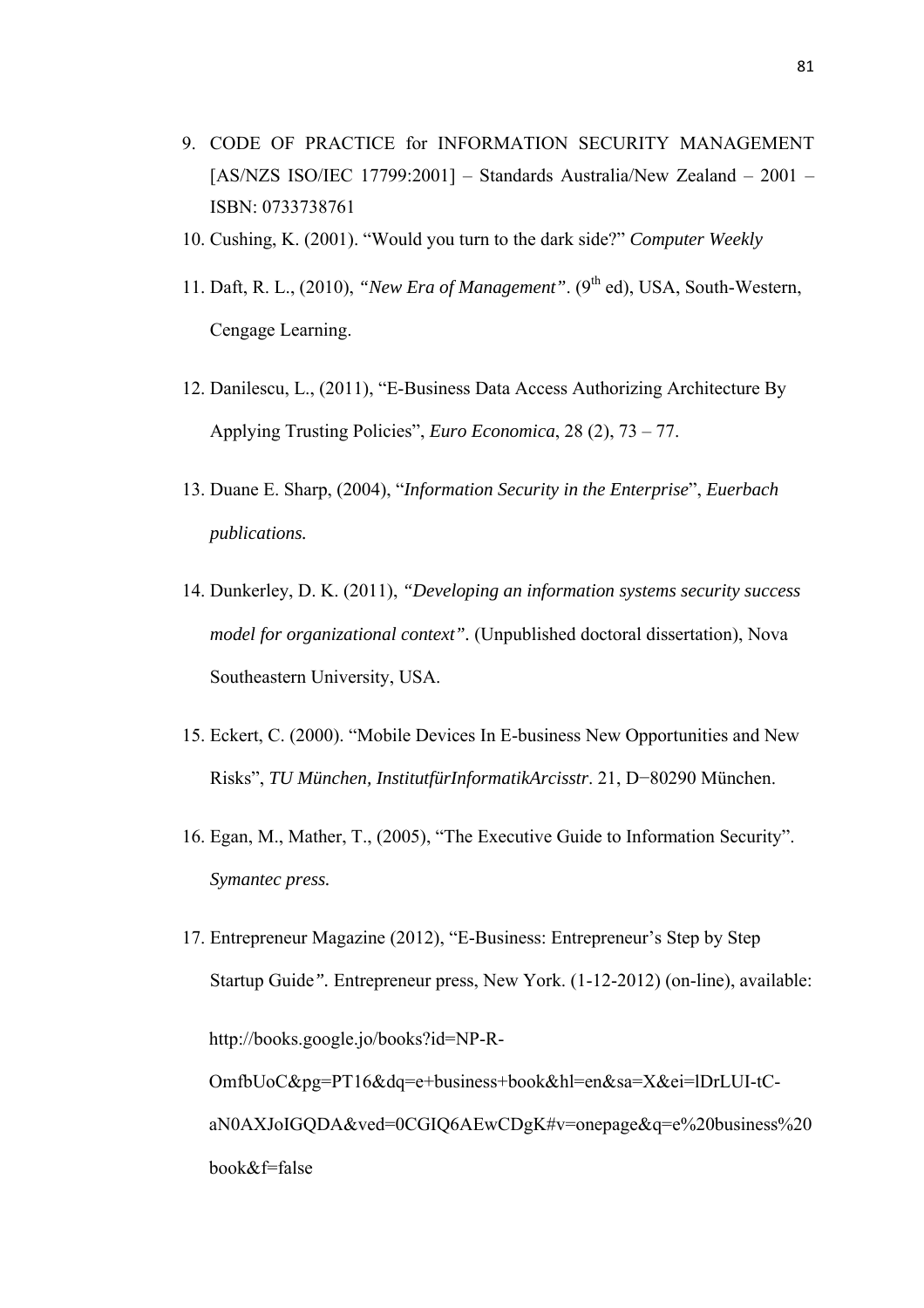- 18. IBM X-Force (2012). *"IBM X-Force 2011 Trend and Risk Report".* U.S.A.
- 19. ISO/IEC 27000, (2009), "Information technology Security techniques Information security management systems - Overview and vocabulary", *ISO / IEC.*
- 20. Information Technology (Certifying Authorities) Rules, 2000 dated the 17th October, 2000 – Government of India
- 21. International Data Corporation, 2007. Worldwide IT Security Software, Hardware, and Services 2007–2011 Forecast: The Big Picture. International Data Corpora-tion (Doc #210018).
- 22. ITGI (2006), Information Security Governance, Guidance for Boards of Directors and Executive Management, 2nd ed., IT Governance Institute, Rolling Meadows, IL.
- 23. Kamat, M., (2012). "*Security Awareness Seminar an Introduction to ISO27K*". ISO27K Forum, *(10-11-2012.)* (On-line), available:

http://www.iso27001security.com/ISO27k\_ISMS\_implementation\_and\_certification\_pr ocess.pptx

- 24. Karahroudy, A. A., (2011). *"Security analysis and framework of cloud computing with parity-based partially distributed file system".* (Unpublished master thesis) East Carolina University, USA.
- 25. Kumar, R. L., Park, S., and Subramaniam, C.(2008). Understanding the value of countermeasures portfolios in information systems security. Journal on Management Information Systems, 25, 241-279.
- 26. Johnson, M. E. (2008). Information risk of inadvertent disclosure: An Analysis of File Richardson, R. CSI Computer Crime & Security Survey. Computer Security Institute.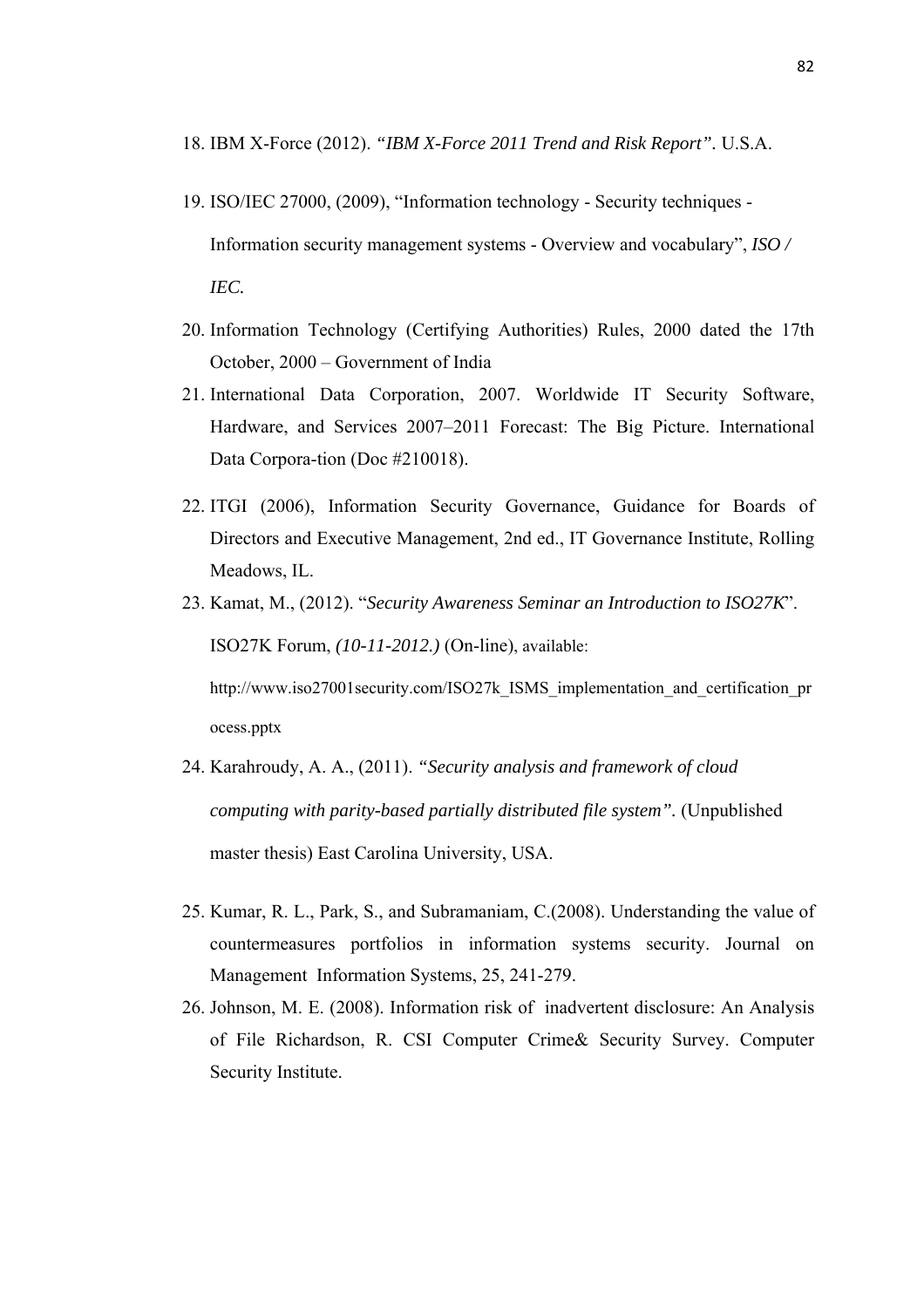- 27. Lee, D. J., Ahn, J. H., and Bang, Y., (2011), "Managing Consumer Privacy Concerns in Personalization: a Strategic Analysis of Privacy Protection"*. MIS Quarterly*; 35 (2), 423-A8.
- 28. Lin, H.F. and Lee, G.G. (2005), "Impact of organizational learning and knowledge management factors on e-business adoption", Management Decision, Vol. 43 No. 2, pp. 171-88.
- 29. Locke, A. D., & Hartley, B. V. (2001, May). "Security as a process". *DM Review*. http://www.dmreview.com
- 30. Martin, C., Bulkan, A., and Klempt, P., (2011), "Security Excellence from a Total Quality Management Approach"*. Total Quality Management & Business Excellence*; 22 (3), p345-371.
- 31. McClain, C. I., (June 2008), *"The acceptance and effectiveness of federal and state information security regulations in multi-branch community banks: A phenomenological analysis conducted in central California".* (Unpublished doctoral dissertation), Capella University, USA.
- 32. Nyanchama, M. (2005). Enterprise vulnerability management and its role in information security management. Information Systems Security, 14, 29-56.
- 33. Oracle Corporation, (2002) "Managing E-Business Security Challenges", *Oracle Corporation.*
- 34. Oracle (2005). "Best Practices for Securing Oracle E-Business Suite", *Oracle Corporation.*
- 35. Oracle (2011). "*Information Security: a Conceptual Architecture Approach*", *Oracle Corporation.*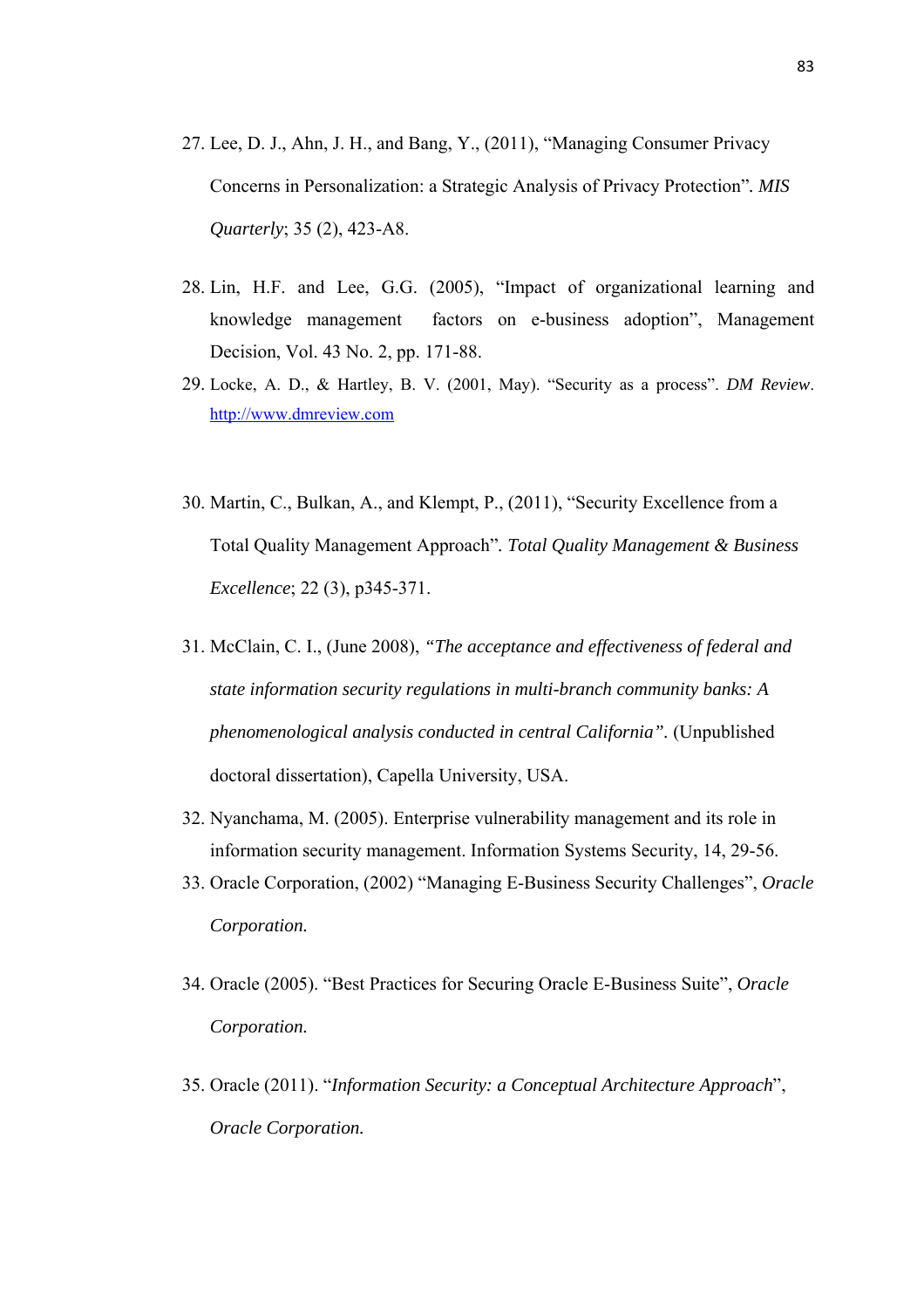- 36. Parker, R. (2003), "How to profit by safeguarding privacy", Journal of Accountancy, Vol. 195 No. 5, pp. 47-52.
- 37. Philip A. H., (2008), *"Using luftman's strategic maturity model in assessing the strategic alignment of information technology and internal auditing Department".* (Unpublished doctoral dissertation), Colorado Technical University, USA.
- 38. Raman, P., Wittmann, C.M. and Rauseo, N.A. (2006), "The role of organizational capabilities in successful CRM implementation", The Journal of Personal Selling and Sales Management, Vol. 26 No. 1, pp. 39-54
- 39. Robertson, B., Sribar, V., (2004), *"Enriching the Value Chain: Infrastructure Strategies Beyond the Enterprise". Intel Press IT Best Practice Series*.
- 40. Shahibi, M. S., And Fakeh, K. W., (2011), "Security Factor and Trust in E-Commerce Transaction"*. Australian Journal of Basic & Applied Sciences;* 5 (12), 2028-2033.
- 41. Simpson, R. (2002), "E-business, the engine of innovation",
- 42. Smith, S., Jamieson, R., (2006), "Determining Key Factors in E-Government Information System Security"*. Information Systems Management*; 23 (2), 23-32.
- 43. Tipton, H. F., Krause, M., (2008), *"Information Security Management Handbook"*, (6<sup>th</sup> ed) 2, Auerbach Publucations.
- 44. Turban, E., Sharda, R., Delen, D., (2010), *"Decision Support Systems and Intelligent Systems"*. (9<sup>th</sup> ed) Person Prentice Hall.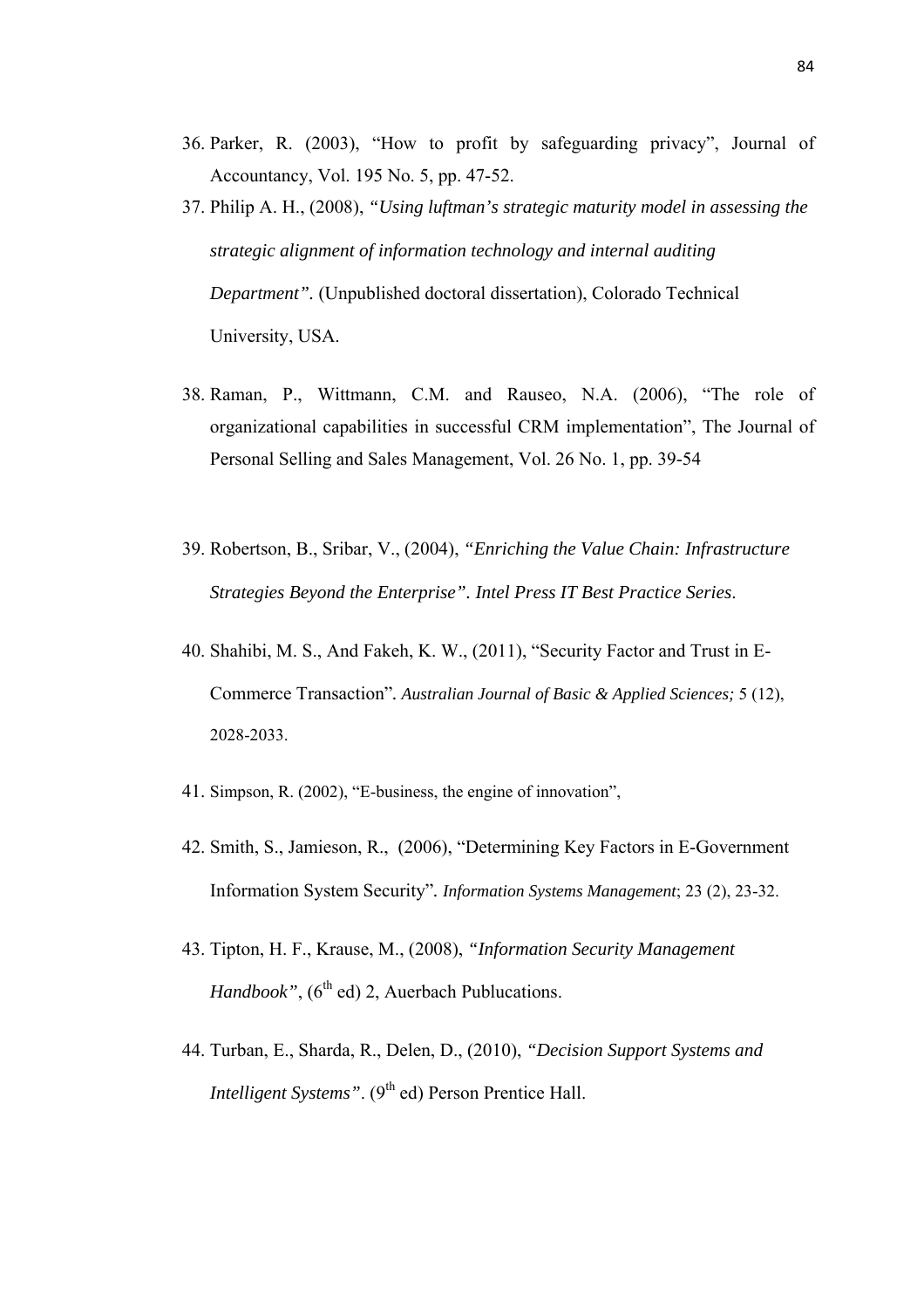- 45. Zaharia, C. G., Zahari, C., Tudorescu, N., Zaharia, I., (2010), "Online Crime and the Regulation of Business on the Internet", *Economics, Management & Financial Markets*; 5 (4), 238-243.
- 46. Zhao, X., Johnson, E., (2010), "Managing information Access in Data-Rich Enterprise with Escalation and Incentives", *International Journal of Electronic Commerce,* 15 (1), 79-112.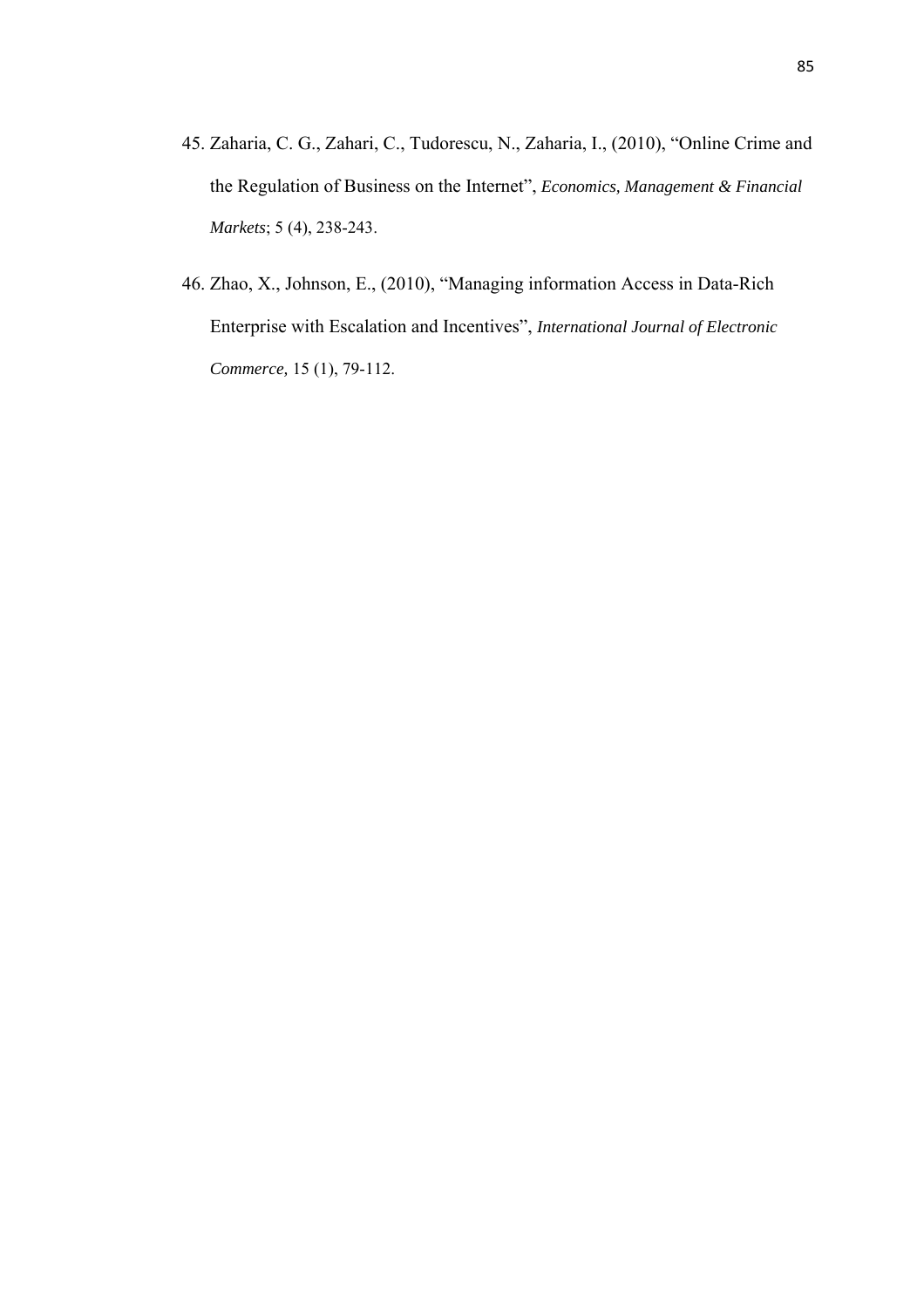## **Appendices**

### **Appendix 1**

Information Security Management System (ISMS) family standards, scope and purpose: (ISO/IEC 27000:2009)

Standards describing an overview and terminology:

ISO/IEC 27000:

*Information technology — Security techniques — Information security management systems — Overview and vocabulary.* 

Scope: This International Standard provides to organizations and individuals:

- an overview of the ISMS family of standards;
- an introduction to information security management systems (ISMS);
- a brief description of the Plan-Do-Check-Act (PDCA) process; and
- Terms and definitions used throughout the ISMS family of standards.

Purpose: ISO/IEC 27000 describes the fundamentals of information security management systems, which form the subject of the ISMS family of standards, and defines related terms.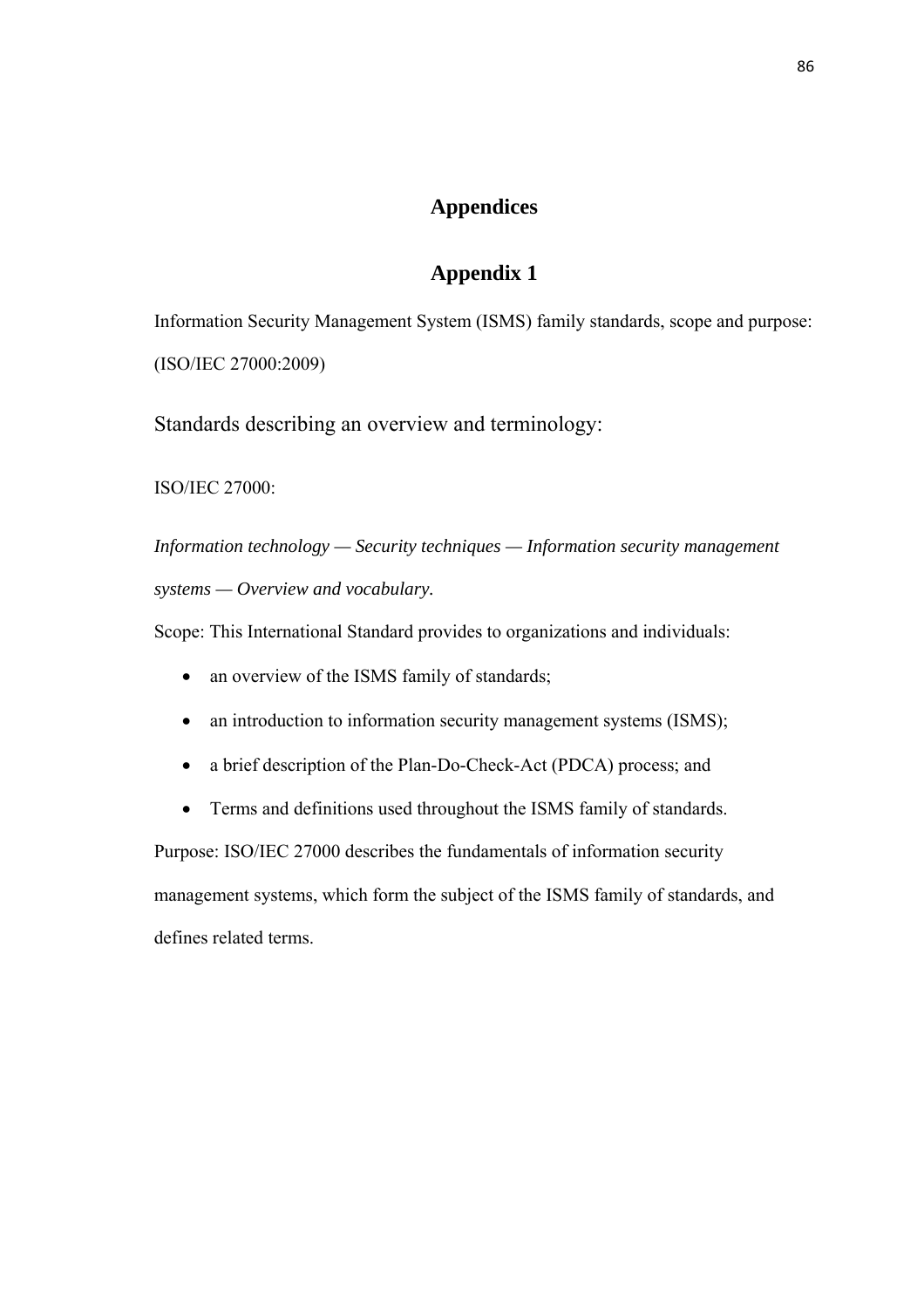#### Standards specifying requirements:

ISO/IEC 27001:

*Information technology — Security techniques — Information security management systems — Requirements.* 

Scope: This International Standard specifies the requirements for establishing, implementing, operating, monitoring, reviewing, maintaining and improving formalized information security management systems (ISMS) within the context of the organization's overall business risks. It specifies requirements for the implementation of security controls customized to the needs of individual organizations or parts thereof. This International Standard is universal for all types of organizations (e.g. commercial enterprises, government agencies, non-profit organizations).

Purpose: ISO/IEC 27001 provides normative requirements for the development and operation of ISMS, including a set of controls for the control and mitigation of the risks associated with the information assets which the organization seeks to protect by operating its ISMS. Organizations operating ISMS may have its conformity audited and certified. The control objectives and controls from Annex A (ISO/IEC 27001) shall be selected as part of this ISMS process as appropriate to cover the identified requirements. The control objectives and controls listed in Table A.1 (ISO/IEC 27001) are directly derived from and aligned with those listed in ISO/IEC 27002 Clauses 5 to 15.

#### ISO/IEC 27006:

*Information technology — Security techniques — Requirements for bodies providing audit and certification of information security management systems*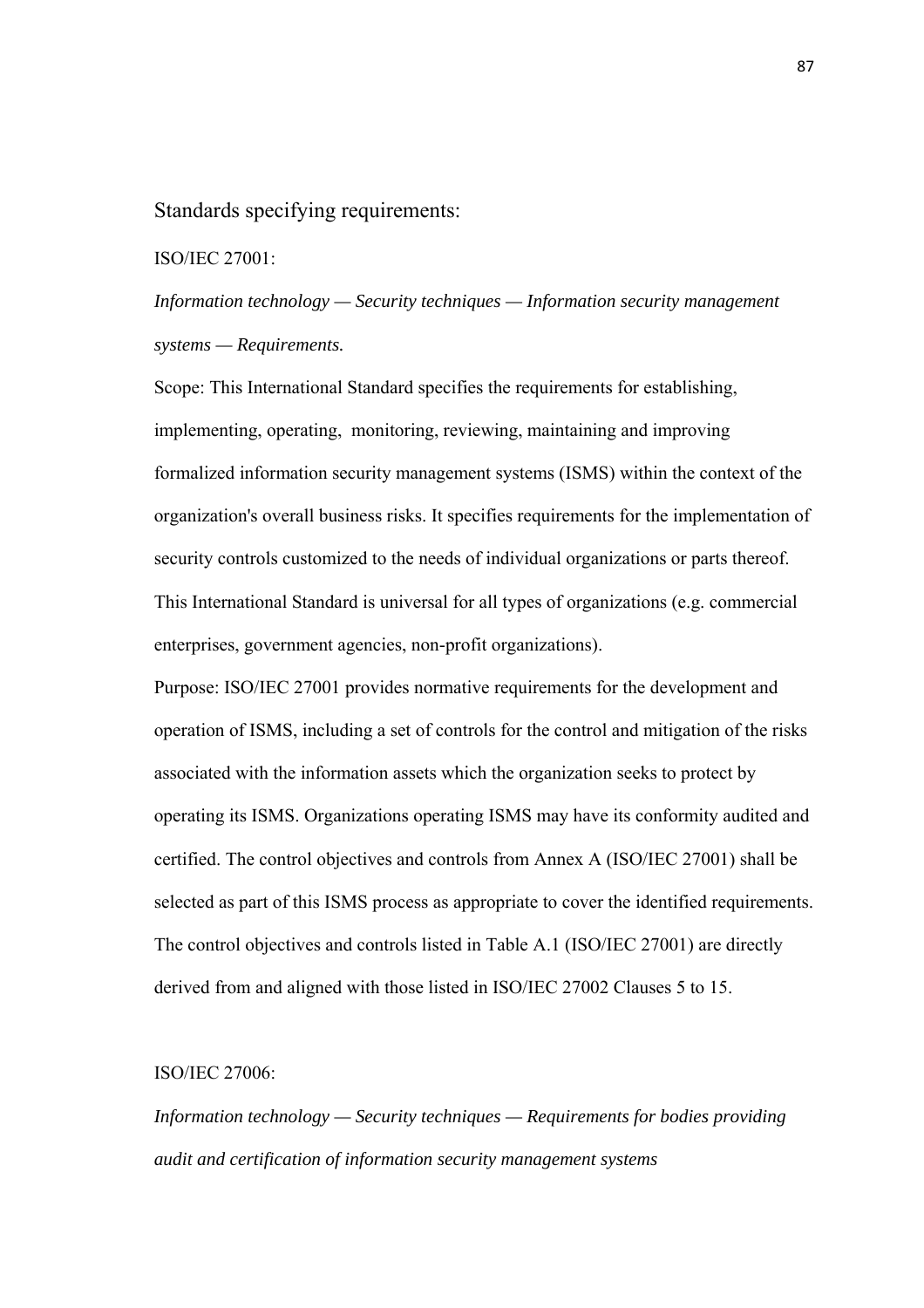Scope: This International Standard specifies requirements and provides guidance for bodies providing audit and ISMS certification in accordance with ISO/IEC 27001, in addition to the requirements contained within ISO/IEC 17021. It is primarily intended to support the accreditation of certification bodies providing ISMS certification according to ISO/IEC 27001.

Purpose: ISO/IEC 27006 supplements ISO/IEC 17021 in providing the requirements by which certification organizations are accredited, thus permitting these organizations to provide compliance certifications consistently against the requirements set forth in ISO/IEC 27001.

Standards describing general guidelines:

ISO/IEC 27002:

*Information technology — Security techniques — Code of practice for information security management.* 

Scope: This International Standard provides a list of commonly accepted control objectives and best practice controls to be used as implementation guidance when selecting and implementing controls for achieving information security.

Purpose: ISO/IEC 27002 provides guidance on the implementation of information security controls. Specifically Clauses 5 to 15 provides specific implementation advice and guidance on best practice in support of the controls specified in Clauses A.5 to A.15 of ISO/IEC 27001.

ISO/IEC 27003:

*Information technology — Security techniques — Information security management system implementation guidance.*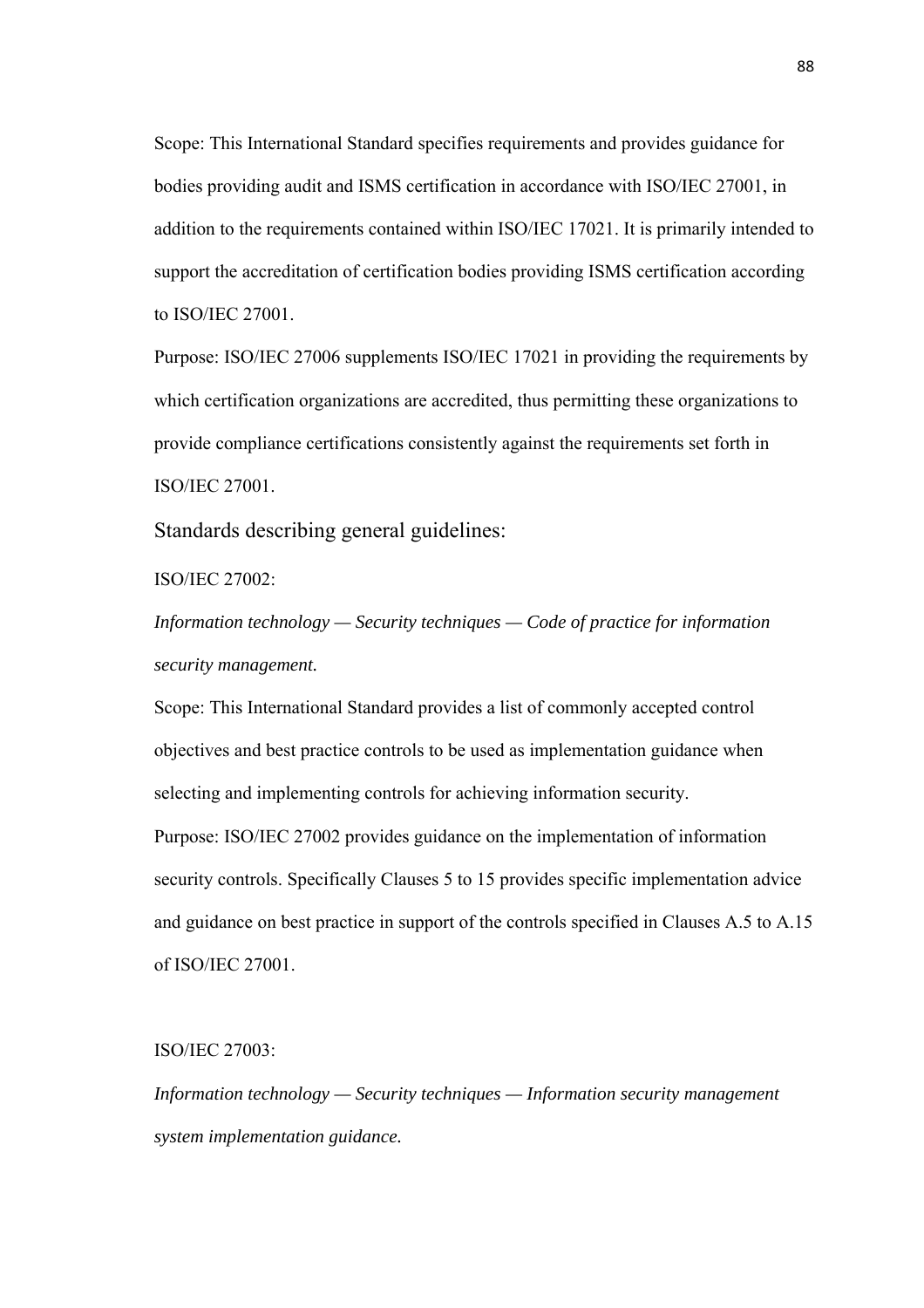Scope: This International Standard will provide practical implementation guidance and provide further information for establishing, implementing, operating, monitoring, reviewing, maintaining and improving ISMS in accordance with ISO/IEC 27001. Purpose: ISO/IEC 27003 will provide a process oriented approach to the successful implementation of the ISMS in accordance with ISO/IEC 27001.

### ISO/IEC 27004:

*Information technology — Security techniques — Information security management — Measurement.* 

Scope: This International Standard will provide guidance and advice on the development and use of measurements in order to assess the effectiveness of ISMS, control objectives, and controls used to implement and manage information security, as specified in ISO/IEC 27001.

Purpose: ISO/IEC 27004 will provide a measurement framework allowing an assessment of ISMS effectiveness to be measured in accordance with ISO/IEC 27001.

#### IS0/IEC 27005:

*Information technology — Security techniques — Information security risk management*  Scope: This International Standard provides guidelines for information security risk management. The approach described within this International Standard supports the general concepts specified in ISO/IEC 27001.

Purpose: ISO/IEC 27005 provides guidance on implementing a process oriented risk management approach to assist in satisfactorily implementing and fulfilling the information security risk management requirements of ISO/IEC 27001.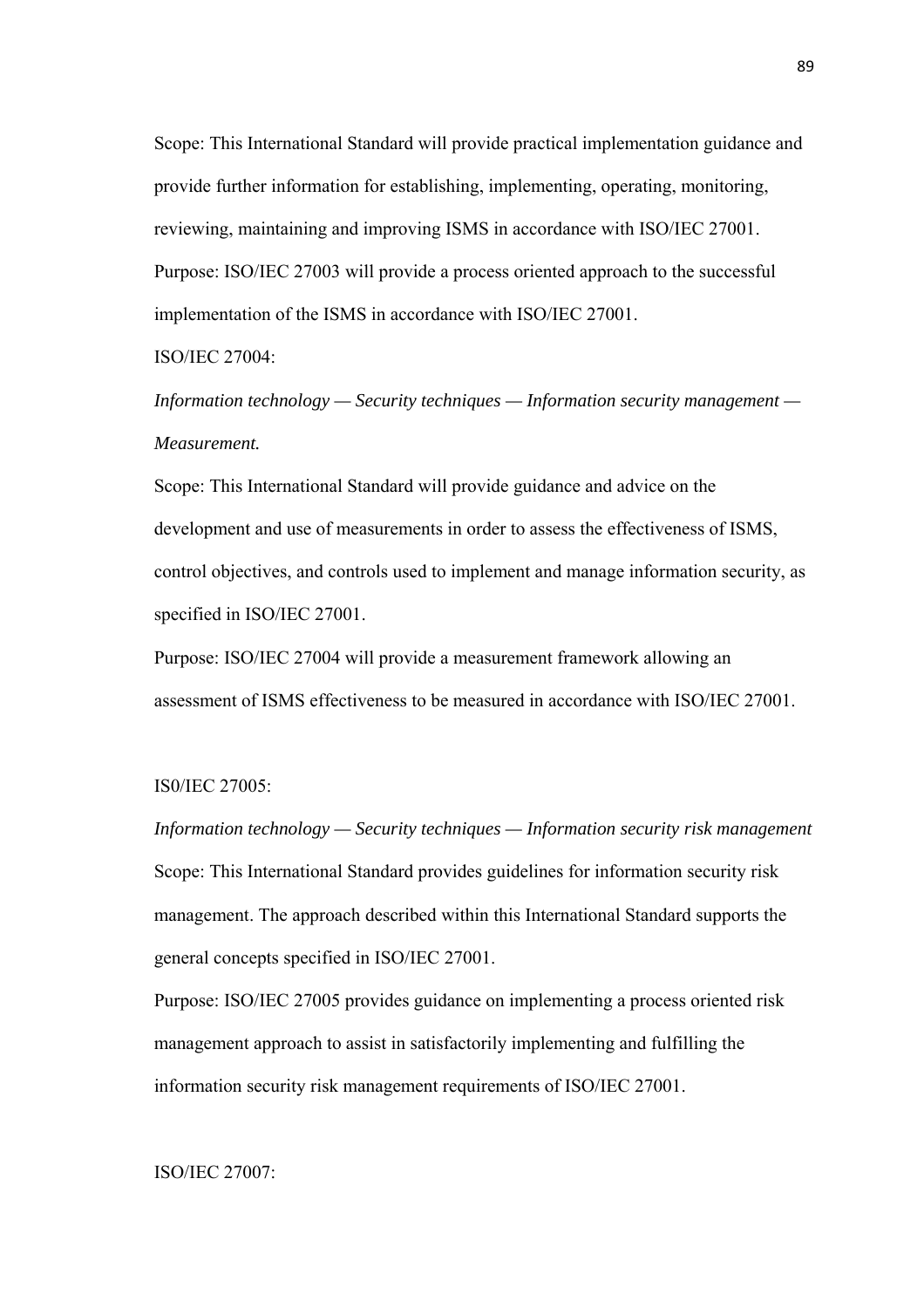*Information technology — Security techniques — Guidelines for information security management systems auditing* 

Scope: This International Standard will provide guidance on conducting ISMS audits, as well as guidance on the competence of information security management system auditors, in addition to the guidance contained in ISO 19011, which is applicable to managements systems in general.

Purpose: ISO/IEC 27007 will provide guidance to organizations needing to conduct internal or external audits of ISMS or to manage an ISMS audit program against the requirements specified in ISO/IEC 27001.

### Standard describing sector-specific guidelines

### ISO/IEC 27011:

*Information technology — Security techniques — Information security management guidelines for telecommunications organizations based on ISO/IEC 27002* 

Scope: This International Standard provides guidelines supporting the implementation of Information Security Management (ISM) in telecommunications organizations.

Purpose: ISO/IEC 27011 provides telecommunications organizations with an adaptation of the

ISO/IEC 27002 guidelines unique to their industry sector which are additional to the guidance provided towards fulfilling the requirements of ISO/IEC 27001, Annex A. ISO/IEC 27799:

*Health informatics — Information security management in health using ISO/IEC 27002*  Scope: This International Standard provides guidelines supporting the implementation of Information Security Management (ISM) in health organizations.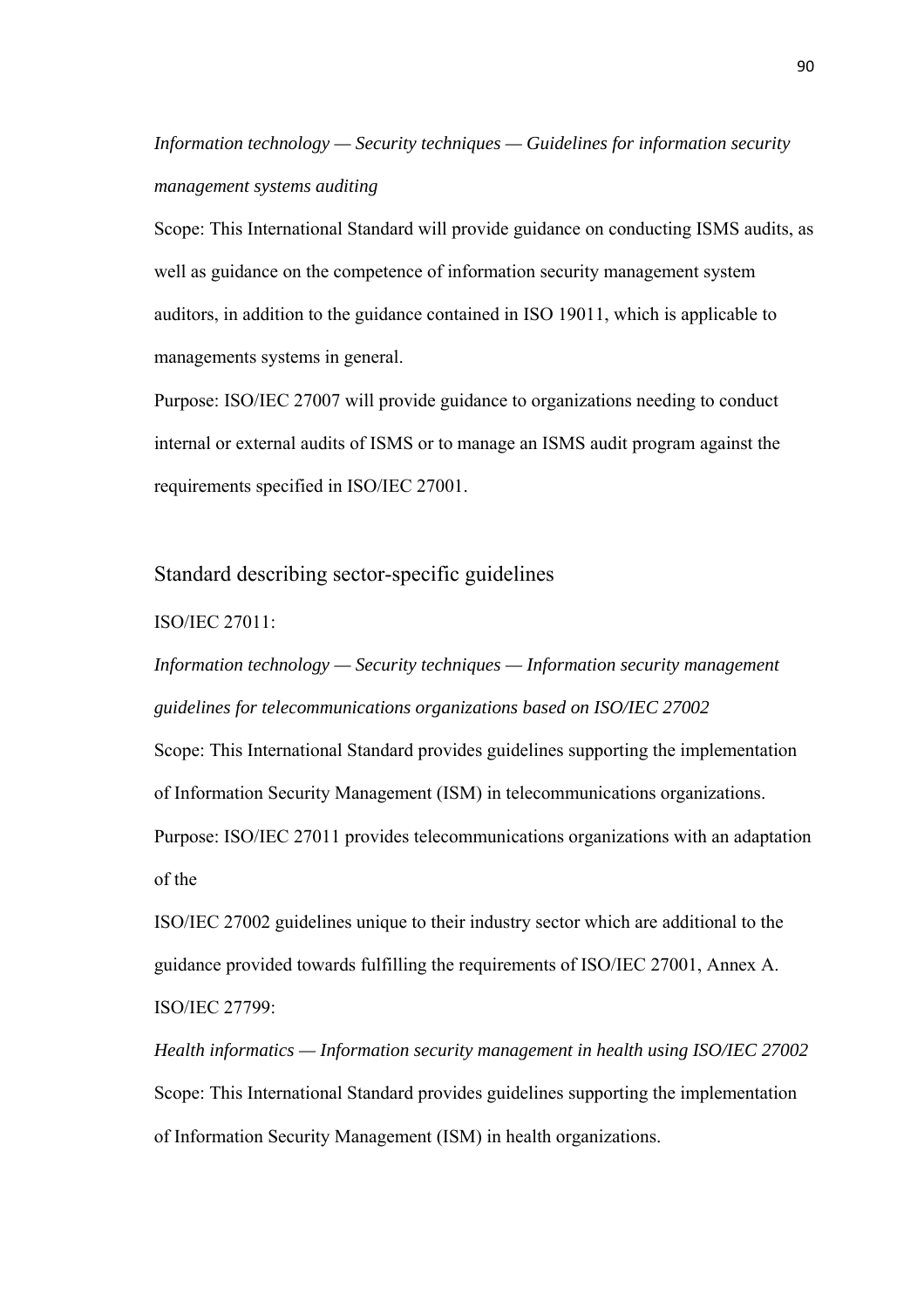Purpose: ISO/IEC 27799 provides health organizations with an adaptation of the ISO/IEC 27002 guidelines unique to their industry sector which are additional to the guidance provided towards fulfilling the requirements of ISO/IEC 27001, Annex A.

# **Appendix 2**

| No.            | Name                       | Specialization                | Univercity |
|----------------|----------------------------|-------------------------------|------------|
|                | Prof. Dr. Abdel NaserNour. | Managerial Accounting         | <b>MEU</b> |
| $\mathcal{D}$  | Prof.Dr. Kamel AL-Mugrabi. | <b>Business Administrator</b> | <b>MEU</b> |
| 3              | Prof. Mohammad AL-Nujami.  | <b>Financial Accounting</b>   | <b>MEU</b> |
| $\overline{4}$ | Dr. Laith AL-Rubaie        | Marketing                     | <b>MEU</b> |
| 5              | Dr. KamelHawajreh.         | <b>Business Administrator</b> | <b>MEU</b> |
| 6              | Dr. MuthafarAljarah        | <b>Computer Science</b>       | <b>MEU</b> |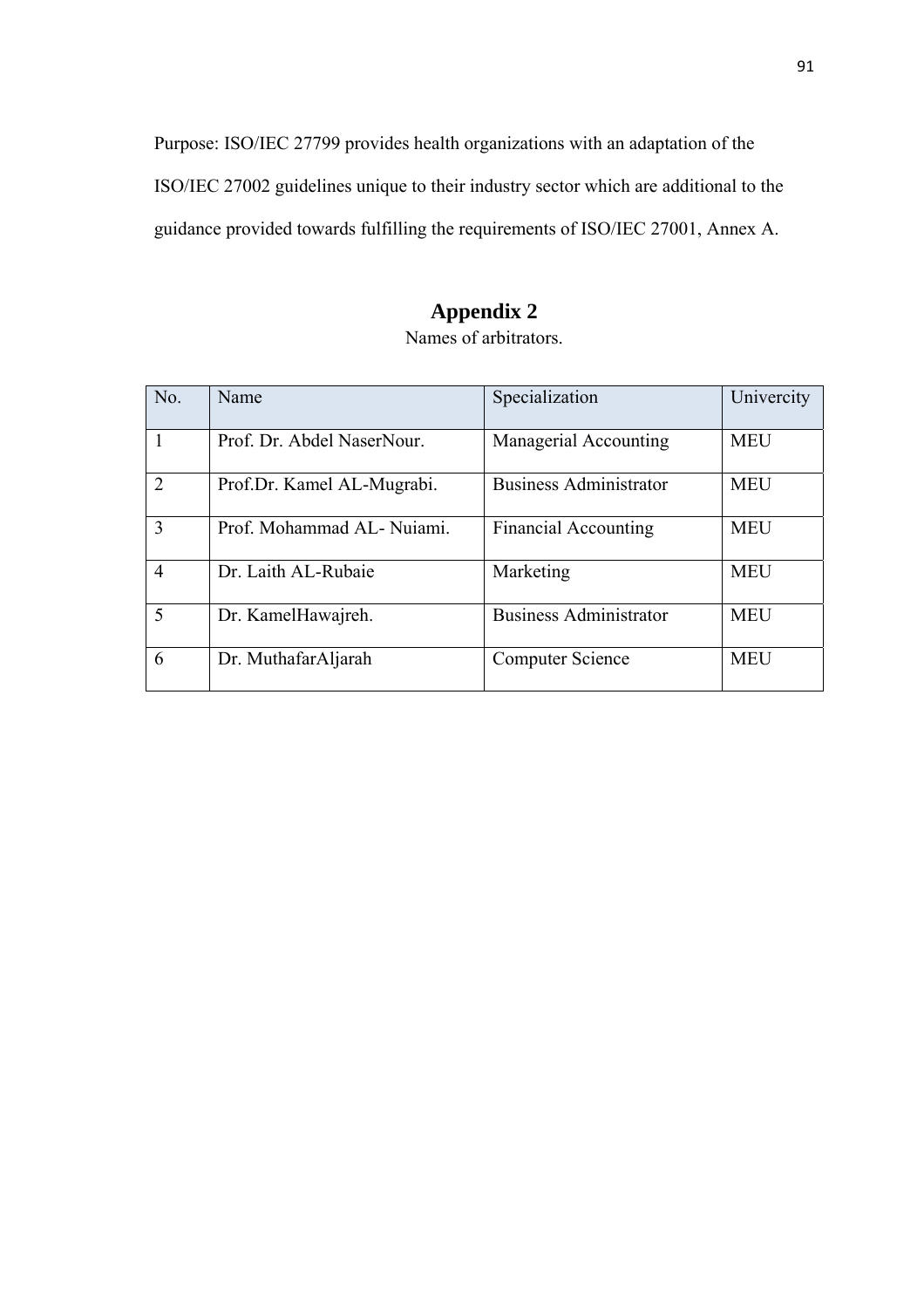# **Appendix 3**

## **Questionnaire**

*Mr. /Mrs.……………………………. Greeting* 

The research purpose is to explore the impact of "*Implementing Information Security Management System at E-Business Firms*"

The Questionnaire is designed to collect information about your organization. I would be grateful if you could answer ALL questions as completely and accurately as possible.

Thanks for answering all the items in the Questionnaire.

Suhail H. Alabed.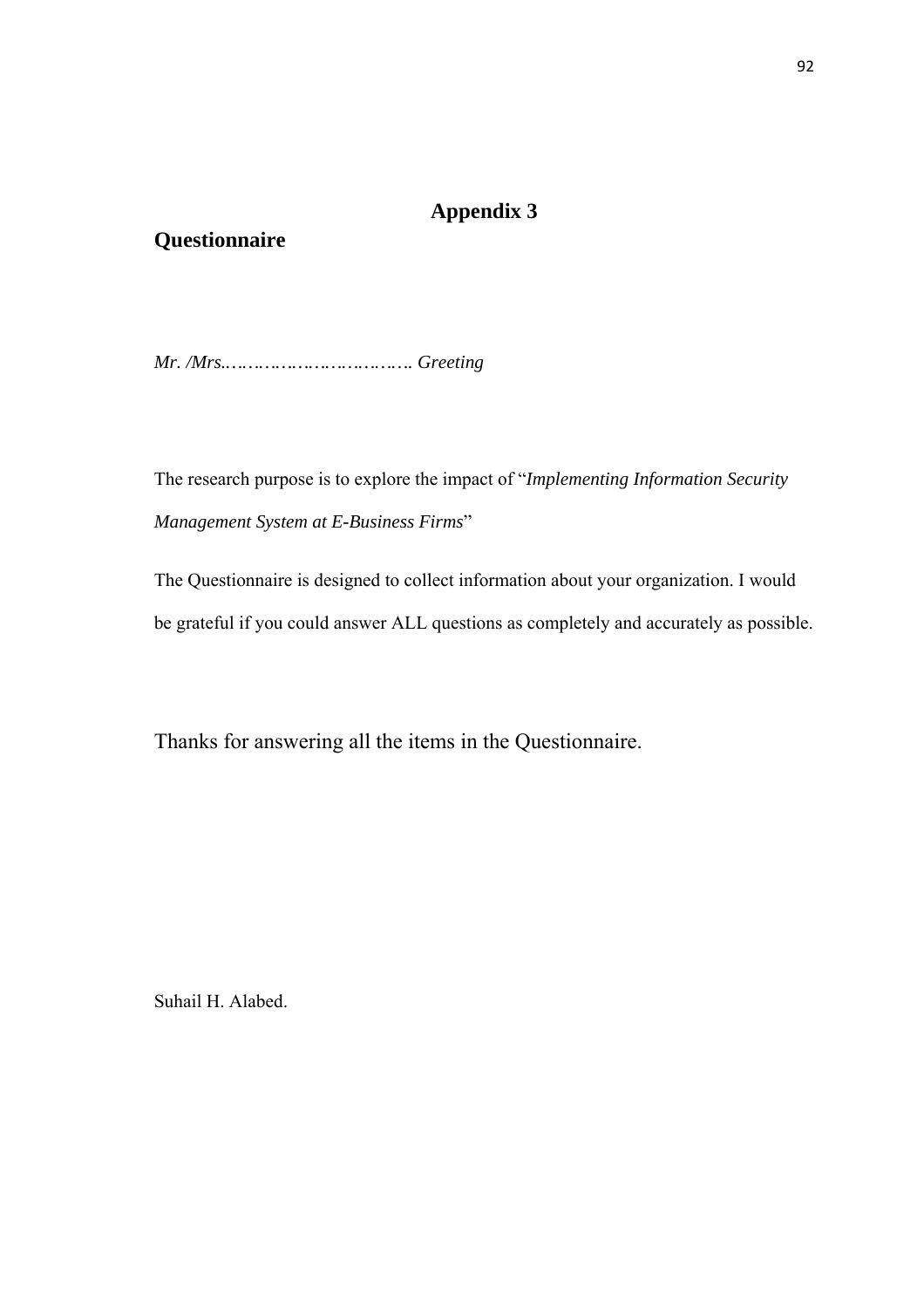# First Section: Demographic characteristics

1. Age:

| 30 years or less | 31 to 40 years     |  |
|------------------|--------------------|--|
| 41 to 50 years   | More than 51 years |  |

2. Gender:

| Male | <b>D</b><br>Female |  |
|------|--------------------|--|
|      |                    |  |
|      |                    |  |

3. Education:

| Bachelor's Degree | Master's Degree |  |
|-------------------|-----------------|--|
| PhD               |                 |  |

4. Professional Experience:

| Less than 5 years | 6 to 10 years      |  |
|-------------------|--------------------|--|
| 11 to 15 years    | More than 16 years |  |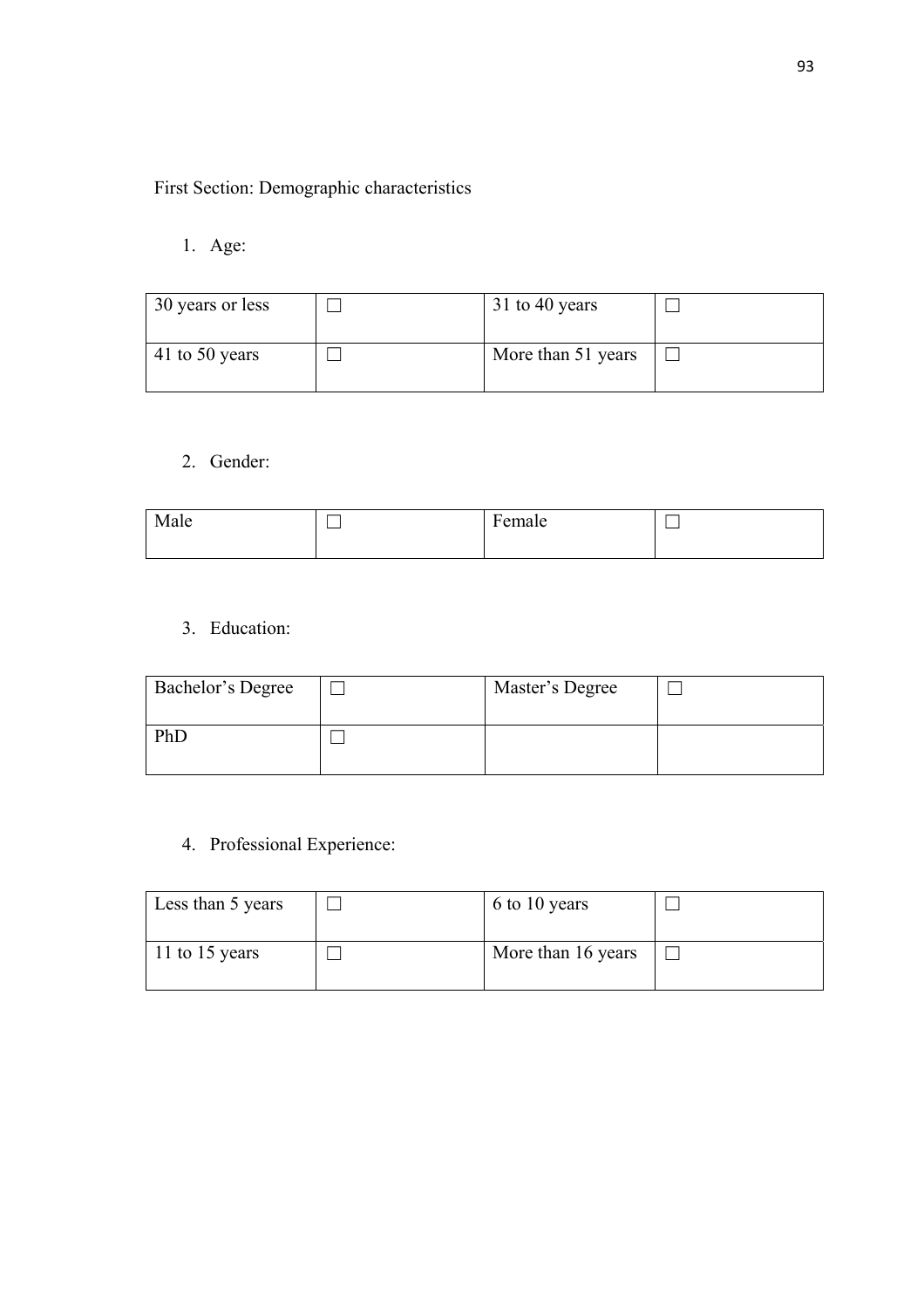5. Professional Certifications:

| <b>Operating System</b> | Network                 |  |
|-------------------------|-------------------------|--|
| Hardware                | Application development |  |
| Communication           | Database                |  |
| Security                | Internet / Web          |  |
| Helpdesk                | Trainer                 |  |
| ERP                     | Wireless                |  |
| other                   |                         |  |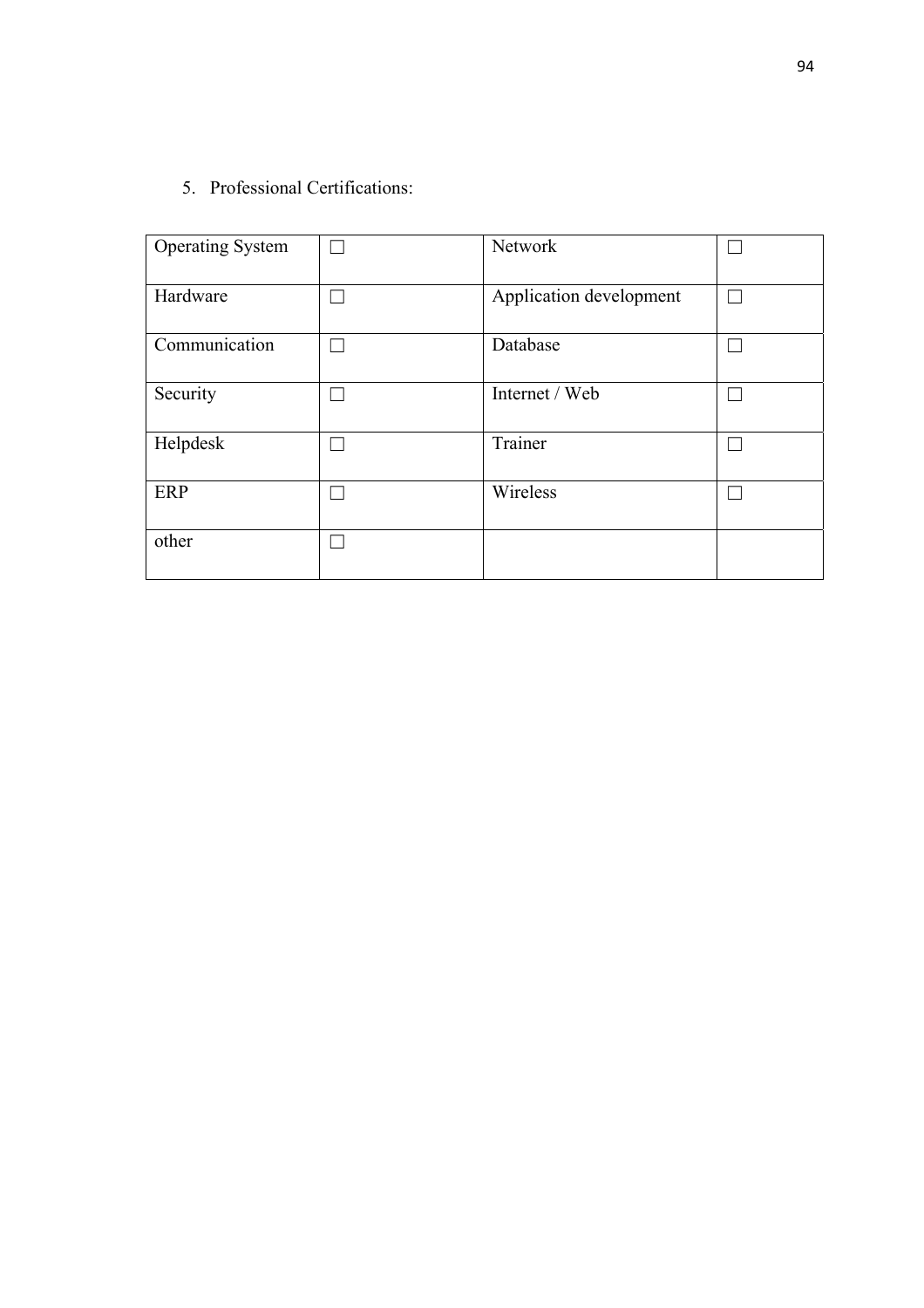|                |                                      | Answer alternatives |       |         |          |                          |
|----------------|--------------------------------------|---------------------|-------|---------|----------|--------------------------|
| No.            | Item                                 | Strongly            | Agree | Neutral | Disagree | Strongly                 |
|                |                                      | agree<br>أتفق كليا  | أتفق  | محايد   | لا أتفق  | disagree<br>لا أتفق كليا |
|                | Vulnerability to attacks by internal |                     |       |         |          |                          |
|                | parties (Employees).                 |                     |       |         |          |                          |
| 1              | To what extent do you think          |                     |       |         |          |                          |
|                | that important information has       |                     |       |         |          |                          |
|                | been intentional deleted from        |                     |       |         |          |                          |
|                | an employee device?                  |                     |       |         |          |                          |
| $\overline{2}$ | To what extent do you think          |                     |       |         |          |                          |
|                | employees or contractors can         |                     |       |         |          |                          |
|                | access unauthorized                  |                     |       |         |          |                          |
|                | information?                         |                     |       |         |          |                          |
| 3              | To what extent have your             |                     |       |         |          |                          |
|                | network, services been               |                     |       |         |          |                          |
|                | intentional stopped or damaged       |                     |       |         |          |                          |
|                | by an employee or contractor?        |                     |       |         |          |                          |
|                | Vulnerability to attacks by external |                     |       |         |          |                          |
|                | parties (non-employees).             |                     |       |         |          |                          |
| $\mathbf{1}$   | To what extent do you                |                     |       |         |          |                          |
|                | experience attempts to attack        |                     |       |         |          |                          |
|                | by external parties (non-            |                     |       |         |          |                          |
|                | employee)?                           |                     |       |         |          |                          |
| 2              | To what extent do experience         |                     |       |         |          |                          |
|                | denial of service attacks by         |                     |       |         |          |                          |
|                | non-employee?                        |                     |       |         |          |                          |
| 3              | To what extent has your              |                     |       |         |          |                          |
|                | network or services been             |                     |       |         |          |                          |
|                | intentional stopped or damaged       |                     |       |         |          |                          |
|                | by external parties?                 |                     |       |         |          |                          |
|                | Intrusion detection success          |                     |       |         |          |                          |
|                | To what extent do your               |                     |       |         |          |                          |
|                | security policies are                |                     |       |         |          |                          |
|                | successfully able to detect an       |                     |       |         |          |                          |
|                | intruder before attack.              |                     |       |         |          |                          |
| $\overline{2}$ | To what extent do your               |                     |       |         |          |                          |
|                | security policies are                |                     |       |         |          |                          |
|                | successfully able to detect an       |                     |       |         |          |                          |
|                | intruder after attack.               |                     |       |         |          |                          |
|                | Have more secure systems             |                     |       |         |          |                          |
| $\mathbf{1}$   | To what extent do your               |                     |       |         |          |                          |
|                | security policies make my            |                     |       |         |          |                          |
|                | systems more secure?                 |                     |       |         |          |                          |

# Second section: Corporate Security Policies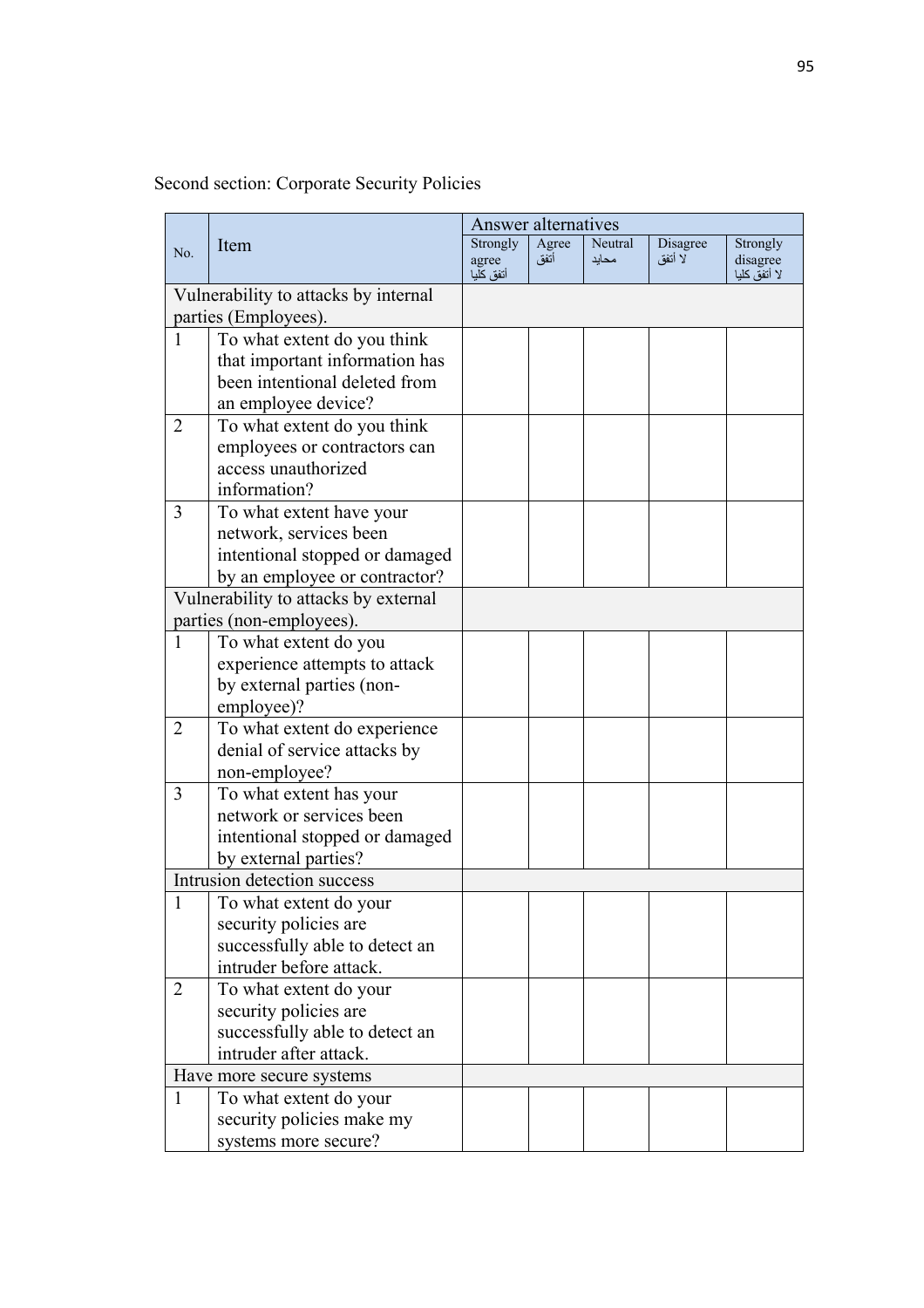|             |                                      | Answer alternatives                   |               |                  |                     |                                      |
|-------------|--------------------------------------|---------------------------------------|---------------|------------------|---------------------|--------------------------------------|
| No.         | Item                                 | <b>Strongly</b><br>agree<br>أتفق كلبا | Agree<br>أتفق | Neutral<br>محايد | Disagree<br>لا أنفق | Strongly<br>disagree<br>لا أتفق كليا |
|             | View system security as an important |                                       |               |                  |                     |                                      |
| <i>ssue</i> |                                      |                                       |               |                  |                     |                                      |
| 1           | To what extent do you consider       |                                       |               |                  |                     |                                      |
|             | your security system as              |                                       |               |                  |                     |                                      |
|             | important issue?                     |                                       |               |                  |                     |                                      |
| 2           | To what extent do you consider       |                                       |               |                  |                     |                                      |
|             | security system expenses are         |                                       |               |                  |                     |                                      |
|             | fair enough?                         |                                       |               |                  |                     |                                      |
| 3           | To what extent is your security      |                                       |               |                  |                     |                                      |
|             | team well trained and have           |                                       |               |                  |                     |                                      |
|             | good knowledge on their field?       |                                       |               |                  |                     |                                      |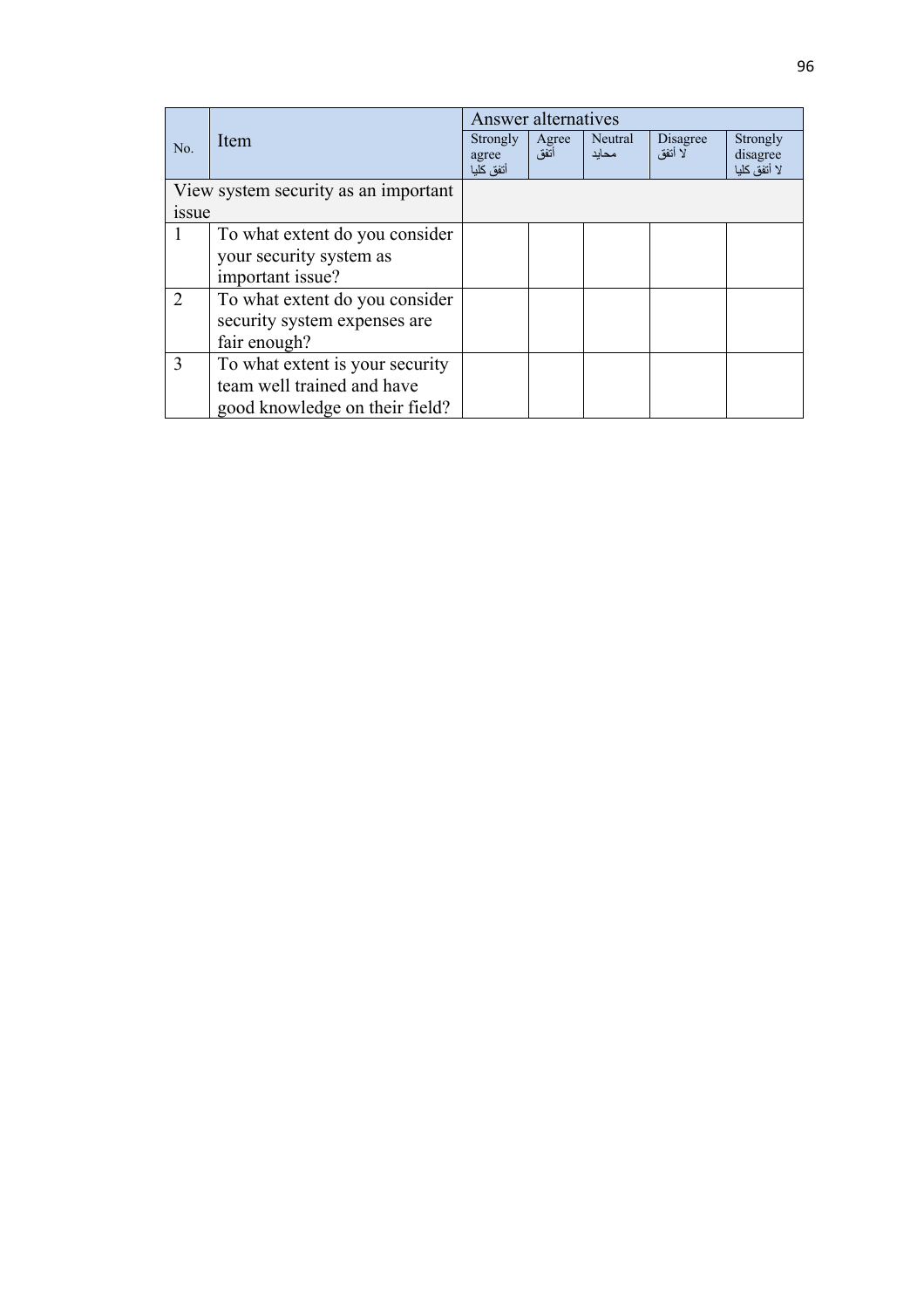Third: frequent internal audits:

| How often does your firm conduct an internal security audits to your information<br>system? |  |                         |  |  |  |
|---------------------------------------------------------------------------------------------|--|-------------------------|--|--|--|
| Once a month                                                                                |  | Once every three months |  |  |  |
| Once every six months                                                                       |  | Once a year             |  |  |  |
| Rarely                                                                                      |  | Others                  |  |  |  |

|                          |                                                           | <b>Answer alternatives</b> |       |         |          |                          |
|--------------------------|-----------------------------------------------------------|----------------------------|-------|---------|----------|--------------------------|
| No.                      | Item                                                      | Strongly                   | Agree | Neutral | Disagree | Strongly                 |
|                          |                                                           | agree<br>أتفق كليا         | أتفق  | محايد   | لا أنفق  | disagree<br>لا أتفق كليا |
|                          | Vulnerability to attacks by internal                      |                            |       |         |          |                          |
|                          | parties (Employees).                                      |                            |       |         |          |                          |
| $\mathbf{1}$             | To what extent do auditing                                |                            |       |         |          |                          |
|                          |                                                           |                            |       |         |          |                          |
|                          | security logs protect my system<br>from internal attacks? |                            |       |         |          |                          |
|                          |                                                           |                            |       |         |          |                          |
| $\overline{2}$           | To what extent does auditing                              |                            |       |         |          |                          |
|                          | my biometric devices make me                              |                            |       |         |          |                          |
|                          | unprotected by internal parties?                          |                            |       |         |          |                          |
| $\overline{3}$           | To what extent does auditing                              |                            |       |         |          |                          |
|                          | my security system make me                                |                            |       |         |          |                          |
|                          | feel safer from internal attacks?                         |                            |       |         |          |                          |
|                          | Intrusion detection success                               |                            |       |         |          |                          |
| $\mathbf{1}$             | To what extent do auditing                                |                            |       |         |          |                          |
|                          | security logs help me detect                              |                            |       |         |          |                          |
|                          | intruders after attack?                                   |                            |       |         |          |                          |
| $\overline{2}$           | To what extent do auditing                                |                            |       |         |          |                          |
|                          | security logs help me detect                              |                            |       |         |          |                          |
|                          | intruders after attack?                                   |                            |       |         |          |                          |
| $\overline{3}$           | To what extent do auditing                                |                            |       |         |          |                          |
|                          | access controls make me                                   |                            |       |         |          |                          |
|                          | identify unauthorized access to                           |                            |       |         |          |                          |
|                          | information?                                              |                            |       |         |          |                          |
| Have more secure systems |                                                           |                            |       |         |          |                          |
| 1                        | To what extent do auditing                                |                            |       |         |          |                          |
|                          | expired application licenses                              |                            |       |         |          |                          |
|                          | make my security system                                   |                            |       |         |          |                          |
|                          | untrusted?                                                |                            |       |         |          |                          |
| $\overline{2}$           | To what extent does auditing                              |                            |       |         |          |                          |
|                          | help me detect unwanted                                   |                            |       |         |          |                          |
|                          | applications?                                             |                            |       |         |          |                          |
| 3                        | To what extent does auditing                              |                            |       |         |          |                          |
|                          | help me improve my security                               |                            |       |         |          |                          |
|                          | system?                                                   |                            |       |         |          |                          |